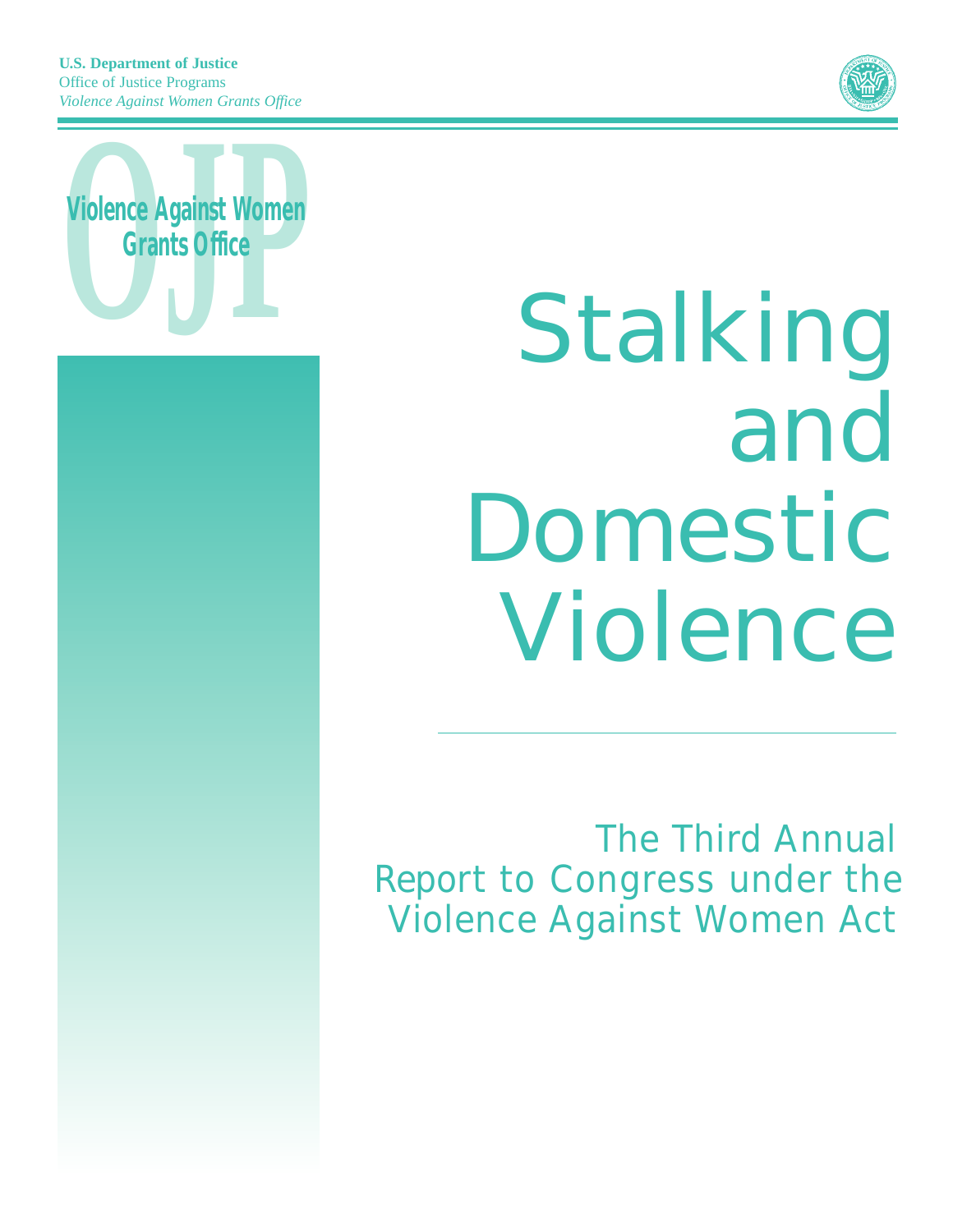**U.S. Department of Justice Office of Justice Programs**  Washington, D.C. 20531

#### **Janet Reno**

*Attorney General*  U.S. Department of Justice

**Laurie Robinson**  *Assistant Attorney General* 

**Noël Brennan**  *Deputy Assistant Attorney General* 

## **Kathy Schwartz**

*Administrator*  Violence Against Women Grants Office

**Office of Justice Programs World Wide Web Homepage:**  *http://www.ojp.usdoj.gov* 

**Violence Against Women Grants Office World Wide Web Homepage:**  *http://www.ojp.usdoj.gov/vawgo* 

#### **NCJ 172204**

*For additional copies of this report, please contact:* 

National Criminal Justice Reference Service Box 6000 Rockville, MD 20849-6000 (800) 851–3420 email: *askncjrs@ncjrs.org*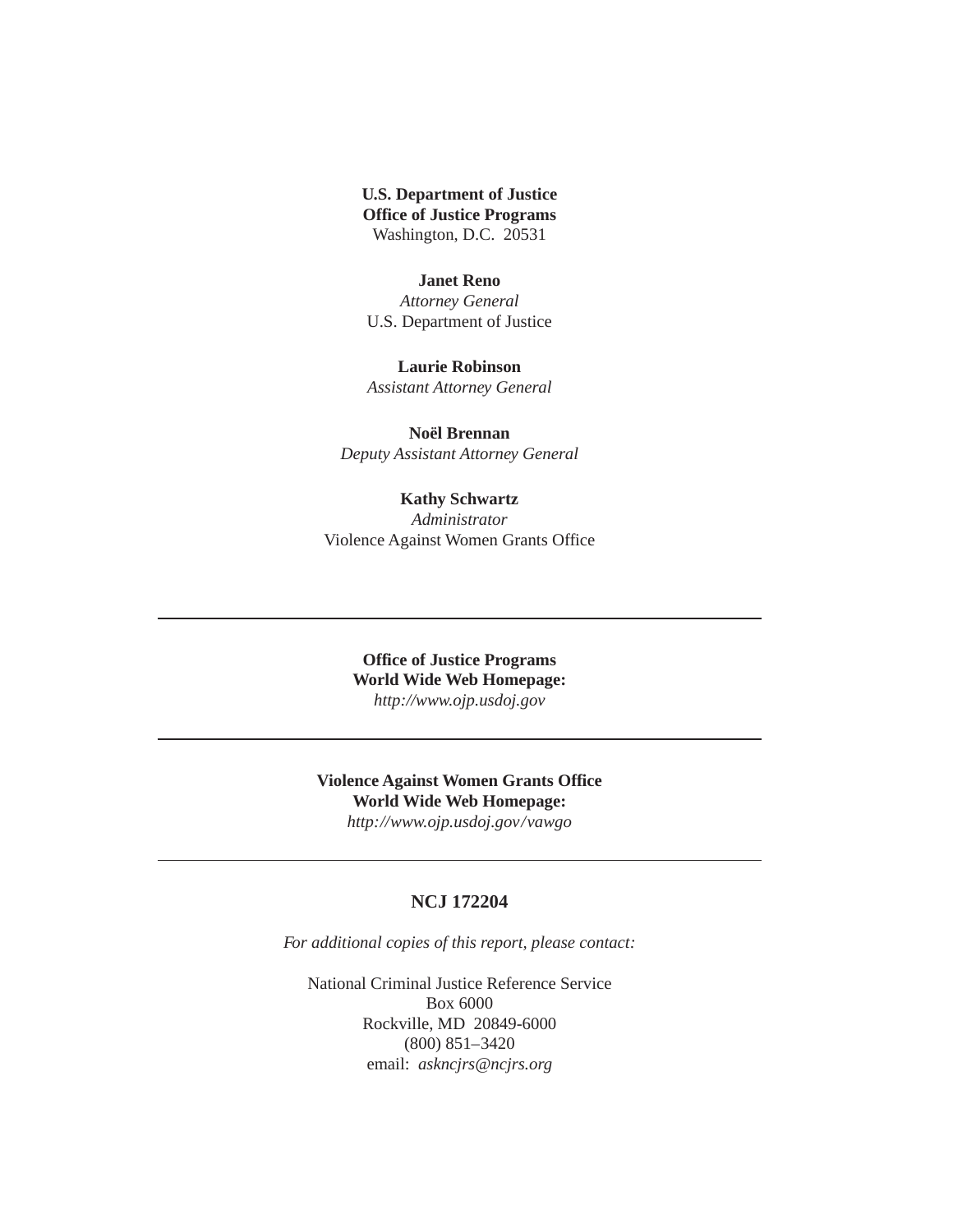# **Stalking and Domestic Violence**

## **The Third Annual Report to Congress under the Violence Against Women Act**

Violence Against Women Grants Office

A publication of the Violence Against Women Grants Office, Office of Justice Programs, U.S. Department of Justice

**July 1998**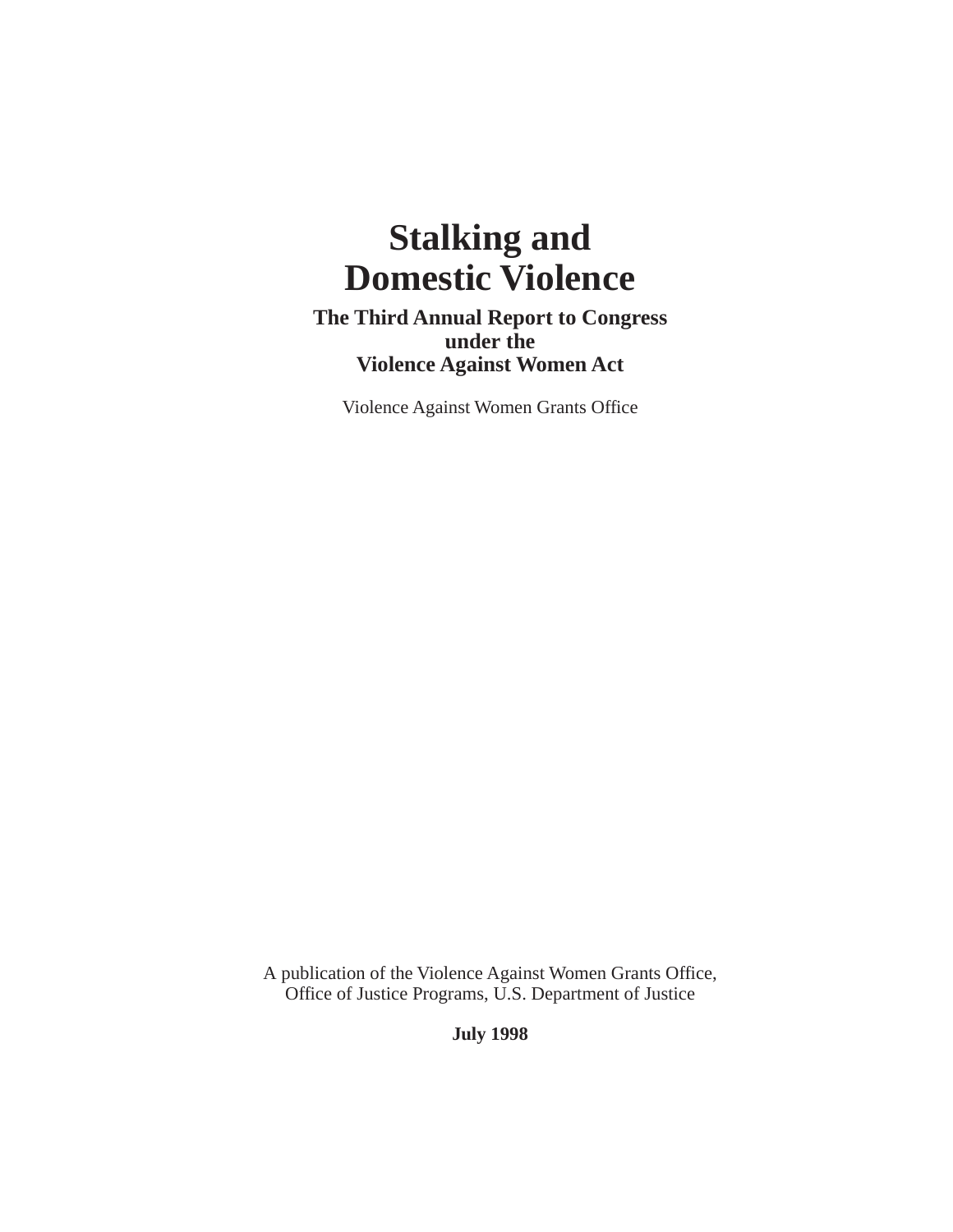# **TABLE OF CONTENTS**

| What Are the Psychological and Social Consequences of Stalking? 18          |  |
|-----------------------------------------------------------------------------|--|
|                                                                             |  |
|                                                                             |  |
| Chapter 2: FEDERAL AND STATE ANTISTALKING LEGISLATION 23                    |  |
|                                                                             |  |
|                                                                             |  |
| Comparison of State Stalking Statutes to the NIJ Model Antistalking Law  26 |  |
|                                                                             |  |
|                                                                             |  |
|                                                                             |  |
|                                                                             |  |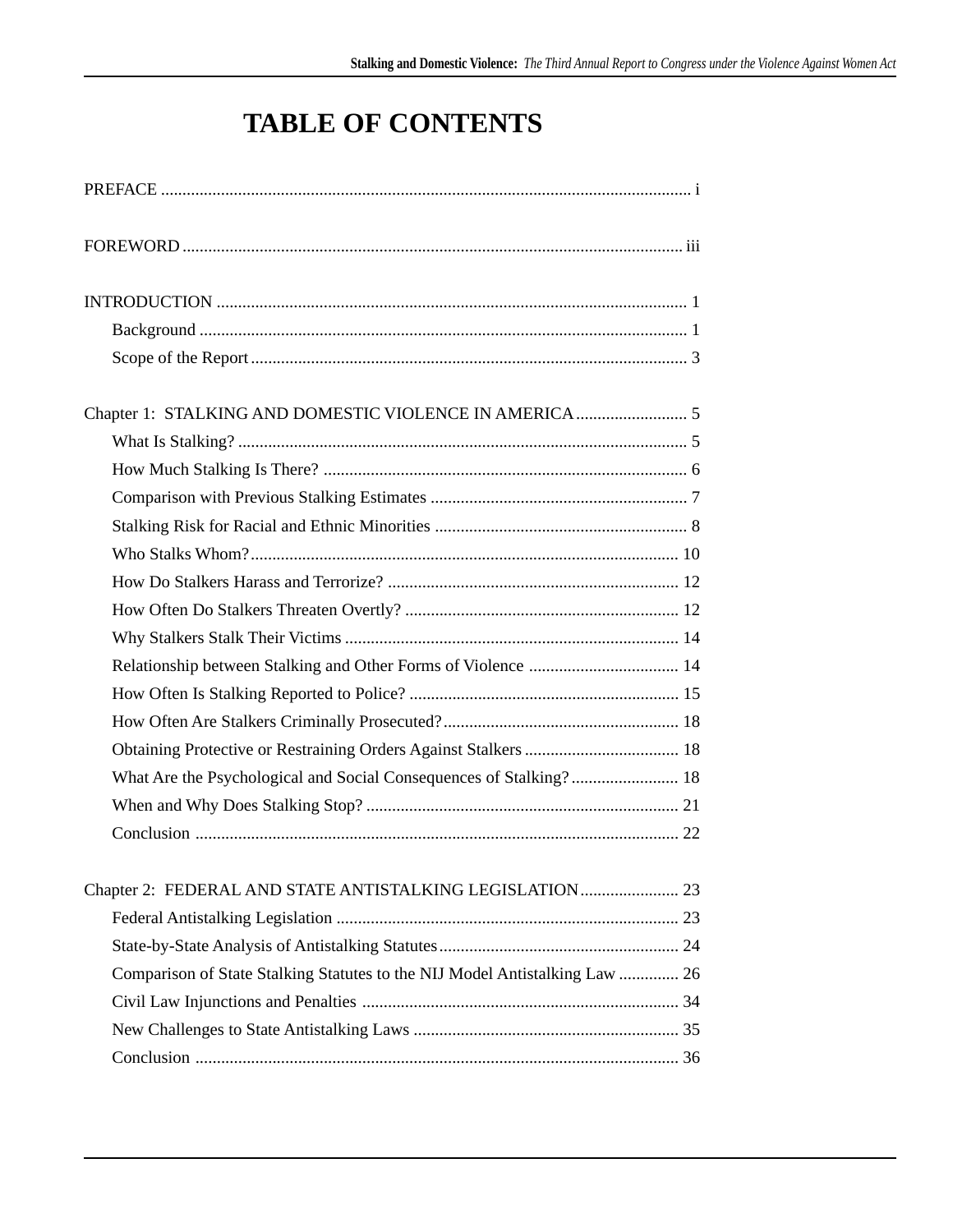| Chapter 4: THE DEPARTMENT OF JUSTICE'S RESPONSE TO          |  |
|-------------------------------------------------------------|--|
|                                                             |  |
|                                                             |  |
|                                                             |  |
| National Stalker and Domestic Violence Reduction Program    |  |
|                                                             |  |
|                                                             |  |
|                                                             |  |
|                                                             |  |
|                                                             |  |
| Appendix A: ANTISTALKING LEGISLATION UPDATE FOR             |  |
|                                                             |  |
| Appendix B: STATE STALKING LAWS:                            |  |
| Appendix C: STATE STALKING LAWS:                            |  |
| Appendix D: SUMMARY OF STATE STALKING AND RELATED LAWS  D-1 |  |
| Appendix E: STALKING RESOURCES ON THE INTERNET  E-1         |  |
|                                                             |  |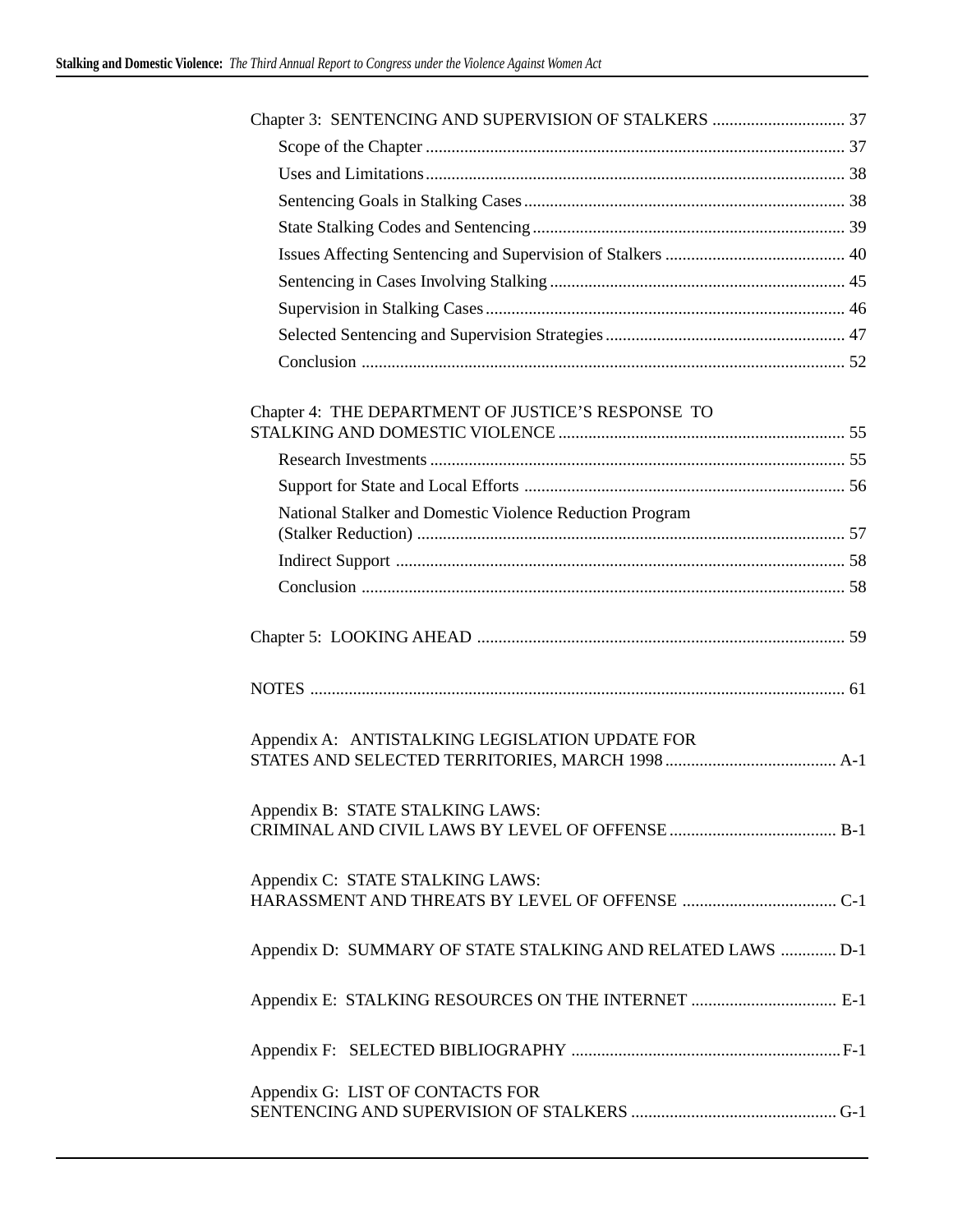## **PREFACE**

The Violence Against Women Act (VAWA), Title IV of the Violent Crime Control and Law Enforcement Act of 1994 (Public Law 103-322), represents a giant step forward in our country's response to violence against women, including domestic violence and stalking. This legislation has transformed the criminal justice system's efforts to address this serious problem, making it a systemwide institutional priority.

In unprecedented numbers, police officers, prosecutors, victim advocates, and members of the judiciary are collaborating to leverage the coercive power of the criminal justice system to ensure victim safety and to hold offenders accountable. To help support their efforts, we at the U.S. Department of Justice Office of Justice Programs (OJP) are providing the tools and resources to develop and implement service programs, and to fund basic research to expand our knowledge and understanding of stalking and domestic violence.

This annual report to Congress is part of our ongoing commitment to share information about strategies that show promise in the field and research that enhances our understanding of stalking and domestic violence. It is produced in response to Subtitle F of the Violence Against Women Act, which directs the Attorney General to submit an annual report on these issues. In Fiscal Year 1998, Congress also directed the Attorney General to include information in the report concerning existing or proposed State laws and penalties for stalking crimes against children.

While our knowledge of domestic violence and stalking has grown exponentially, there is much we still do not know. Accordingly, OJP has committed significant resources through the National Institute of Justice (NIJ) to conduct research on effective strategies to stop violence against women, including domestic violence and stalking. NIJ is one of the cosponsors of the National Violence Against Women Survey discussed in this report. This survey provides some evidence that State antistalking laws are making a difference. Since enactment of these State laws, the number of stalking cases reported to police has increased substantially. Similarly, we at the Department of Justice are vigorously enforcing the Federal antistalking statute by bringing charges against stalkers in cases discussed in this report. OJP remains committed to aggressively addressing this problem on several fronts: by providing resources to communities across the country, by supporting research to help us understand and develop more effective approaches for responding to this crime, and by providing leadership to draw our Nation's attention to this important issue.

OJP thanks the many individuals involved in the preparation of this report for their time and commitment. The report was produced under the direction of OJP's Deputy Assistant Attorney General, Noël Brennan, and coordinated by VAWGO Administrator Kathy Schwartz. It was edited and written in part by Preet Kang, VAWGO. Special thanks to the staffs of OJP's bureaus and offices, as well as the Office of Policy Development and the Violence Against Women Office, for their assistance. OJP also gratefully acknowledges the invaluable contributions of the many criminal justice professionals and victim service providers contacted for this report.

**Laurie Robinson** 

Assistant Attorney General Office of Justice Programs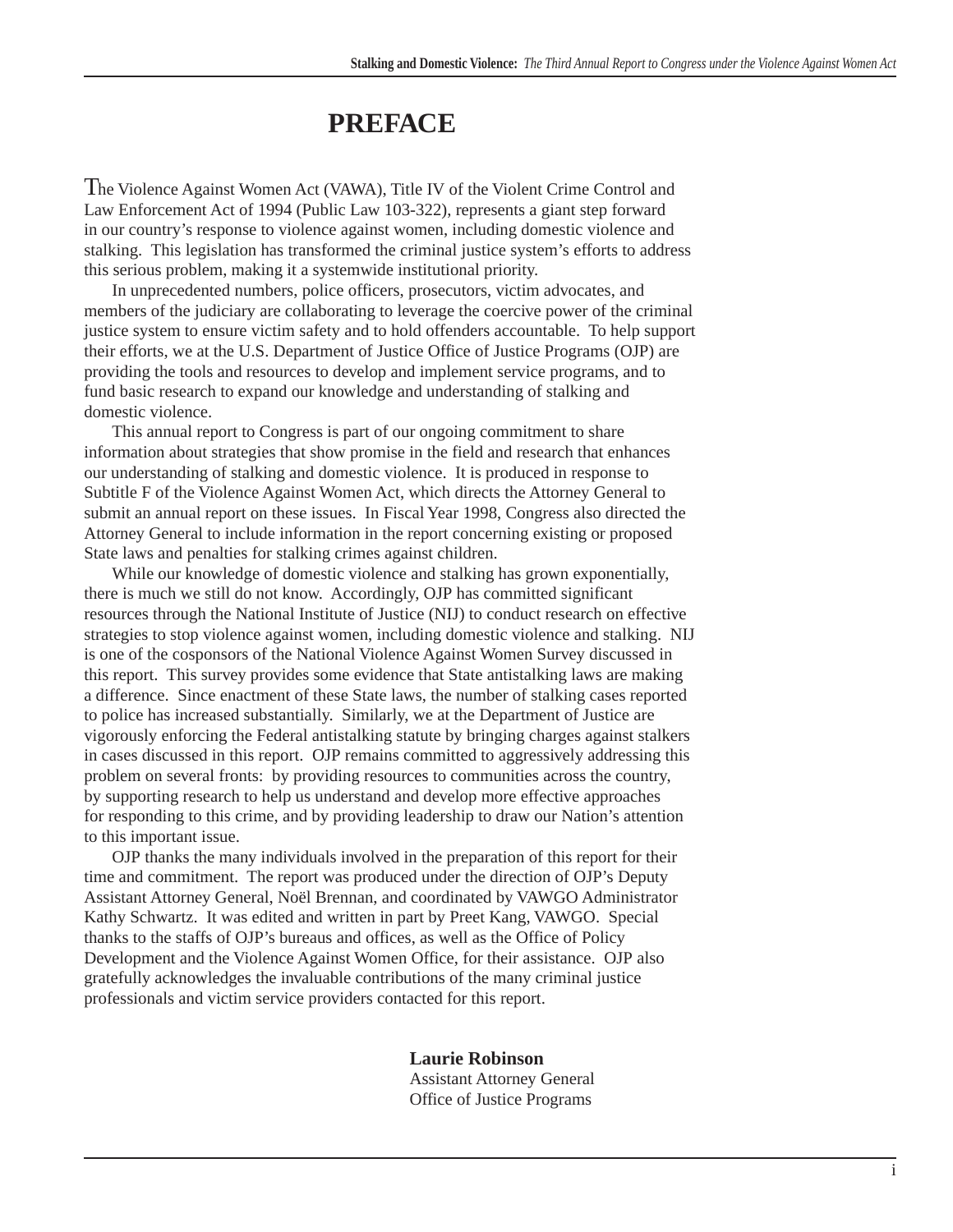# **FOREWORD**

Passage of VAWA marked a major change in our national response to sexual assault, stalking, and domestic violence, and in our attitude toward women. VAWA was the first Federal law of its kind to recognize that gender-based crimes prevent women from being full participants in society.

This inequality is clear in stalking cases, where the majority of victims are women. Since the VAWA was enacted, we have seen significant progress in the investigation and prosecution of stalkers, which has helped women become safer from these frightening and dangerous perpetrators. All, but particularly women, can take heart in knowing that we are committed to enforcing the new Federal antistalking statute and have successfully prosecuted several stalking cases. The convictions obtained in these cases are sending a clear message that these perpetrators can and will be sought out, found, and punished this behavior will no longer be tolerated in our society.

Last year our report focused on the law enforcement and prosecution aspects of stalking. We reported that we had developed a better understanding of the types of stalkers and their methods, and that law enforcement had acquired a better understanding of the seemingly innocent but inherently dangerous techniques stalkers use.

In this third annual report, the Department of Justice is again taking a close look at what is being done nationally to address stalking. Our focus this year is on sentencing and supervision of convicted offenders. As we continue to increase our knowledge about stalking and stalkers, we are able to be more proactive in our enforcement efforts. To do this, sentencing implications must be explored and understood so that the most productive sentencing options can be used. This is essential if we are to use every means possible to keep women safe. In this regard, the National Violence Against Women Survey completed by Pat Tjaden and Nancy Thoennes and discussed in this report, is a good first step toward accumulating the data we need to understand this crime. It is essential, however, that we have more such studies, and the data those studies can provide, to really make strides in crime prevention that will ensure that women remain safe from stalkers.

It is my fervent hope that this report, as well as the previous two, will be of use to criminal justice practitioners, victim advocates, and all who work to save the lives of those terrorized by this frightening crime. We must continue to learn as much as we can about this crime and those who perpetrate it. Lives are at stake. We cannot rest until everyone is safe.

> **Bonnie J. Campbell**  Director Violence Against Women Office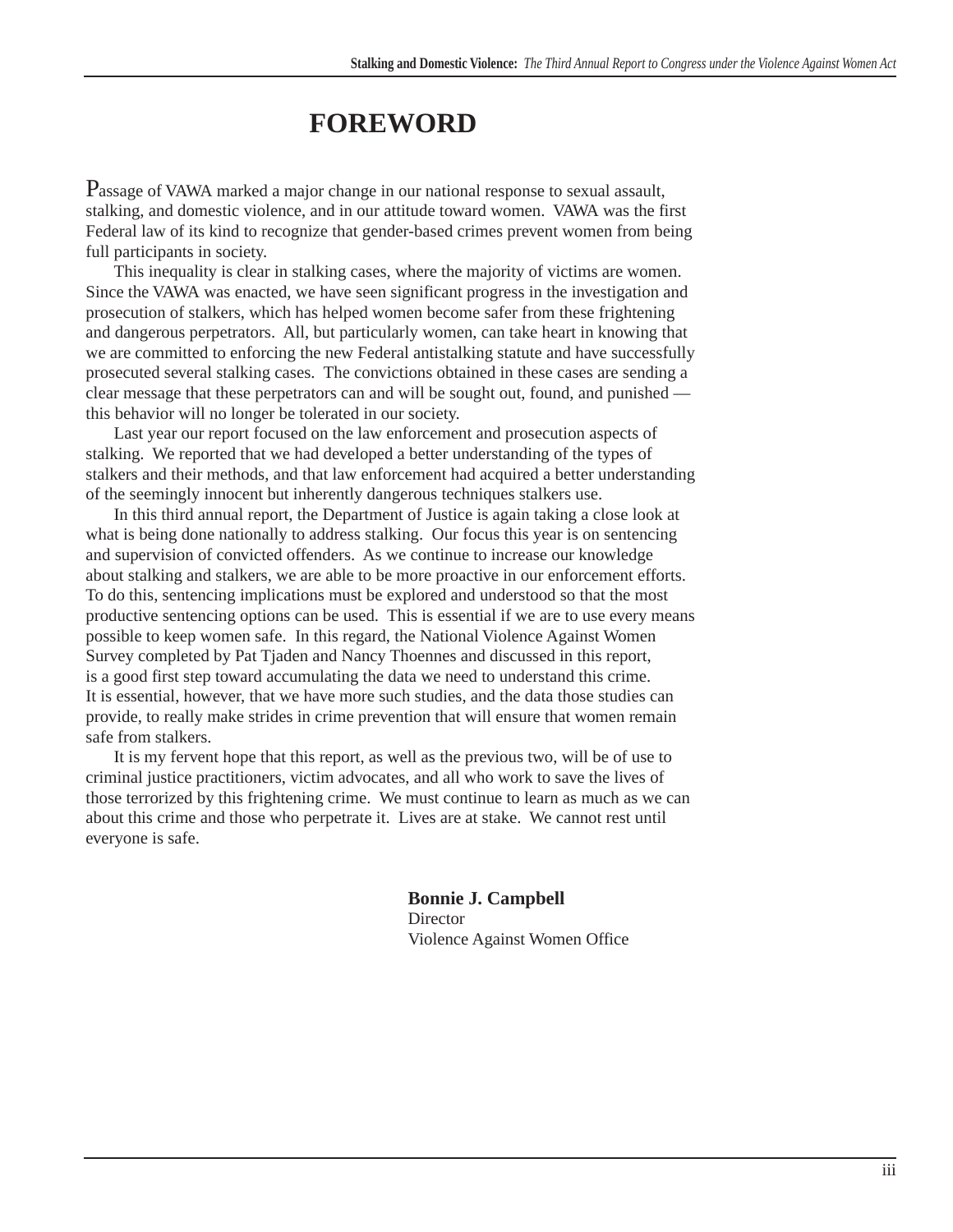# **INTRODUCTION**

The Violence Against Women Act (VAWA), Title IV of the Violent Crime Control and Law Enforcement Act of 1994 (Public Law 103-322), represents the culmination of more than 2 decades of efforts by the women's movement to impose social and criminal sanctions against those who perpetrate violence against women, including stalking, domestic violence, and sexual assault.<sup>1</sup> Recognizing the devastating consequences this violence has on women, families, and society as a whole, VAWA has brought this problem out of the shadows and into the center of public debate. This groundbreaking legislation transformed the legal landscape and social attitudes in this country toward violence against women.

This third annual report to Congress is submitted in response to Subtitle F of VAWA, which states:

The Attorney General shall submit to the Congress an annual report, beginning one year after the date of enactment of the Act, that provides information concerning the incidence of stalking and domestic violence, and evaluates the effectiveness of antistalking efforts and legislation.

In addition, in the Department of Justice's Appropriations Act for Fiscal Year 1998, Congress directed that:

> The Attorney General shall include in an annual report under section 40610 of the Violent Crime Control and Law Enforcement Act of 1994 (42 U.S.C. 14039) information concerning existing or proposed State laws and penalties for stalking crimes against children.

## **Background**

The passage of VAWA notwithstanding, domestic violence and stalking continue to be significant problems facing our society. As reported in the first and second annual reports to Congress, because these social problems have gone unacknowledged for so long in this country, until recently there has been a dearth of reliable information about addressing or preventing domestic violence and stalking effectively. This knowledge deficit is particularly acute for stalking.

Although there is greater interest in this issue as a result of the passage of VAWA, research in this field is still in its infancy. Some of the earliest research focused on stalkers who had come to the attention of the criminal justice system. This nonrandom sample underrepresented stalkers who had a prior intimate relationship with their victims, in part because of the legal system's inclination to arrest and prosecute higher profile cases involving strangers and a general hesitance to prosecute cases involving domestic violence.2 This systemic bias, combined with the enormous media attention accorded cases involving celebrities, created an impression that stalking is largely a crime involving strangers, generally with a public figure as the victim. Subsequent national surveys have revealed, however, that stalking most often occurs in an intimate-partner context.3 Therefore, to develop appropriate responses and prevention strategies, this crime must be examined and understood in all its contexts.

Throughout this decade, behaviors generally associated with stalking obsessive, repeated following and harassment — have received considerable attention from public policymakers and have led to the enactment of laws in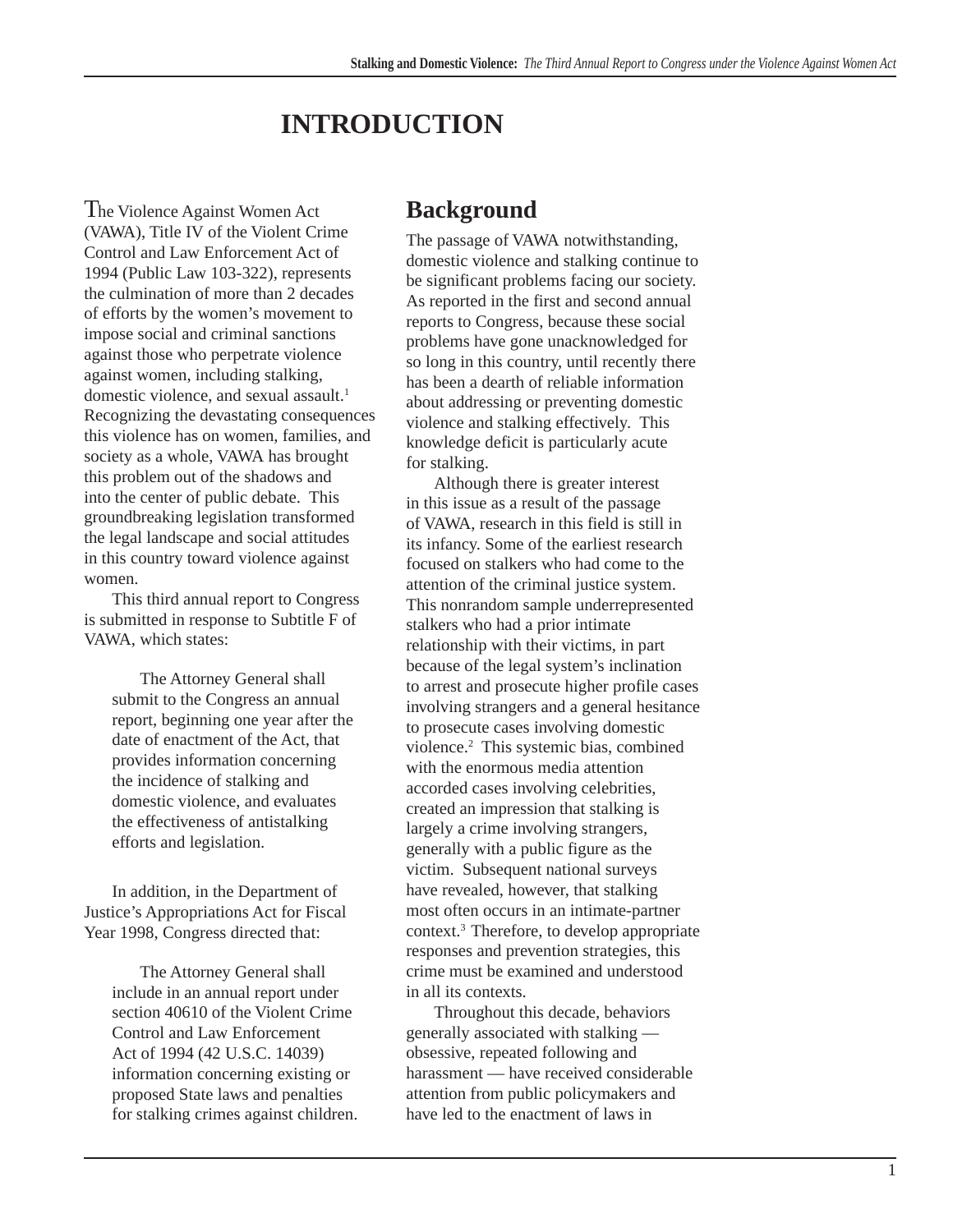**The NVAW Survey also provided evidence of the positive impact of State antistalking laws: More victims are coming forward and reporting these crimes.** 

every State. This in turn has generated considerable interest in learning more about all aspects of stalking, including the identity and motivation of perpetrators. While there are now many more variations as research increases, generally stalkers are classified in one of three broad categories based on their relationship with the victim:

- • **Intimate or former intimate stalking:**  The stalker and victim may be married or divorced, current or former cohabitants, serious or casual sexual partners, or former sexual partners. A history of domestic violence may exist.
- • **Acquaintance stalking:** The stalker and victim may know each other casually, either through formal or informal contact. For example, they may be coworkers or neighbors, or they may have dated once or twice but were not sexual partners.
- • **Stranger stalking:** The stalker and victim do not know each other at all. Cases involving celebrities and other public figures generally fall into this category. 4

Some researchers have established classification systems that are based on the motivations and mental capacity of stalkers.<sup>5</sup> None of these classifications, however, provides a reliable indicator of a stalker's capacity for potential violence against the victim. It is estimated that stalkers are violent toward their victims between 25 and 35 percent of the time, and the group most likely to be violent is composed of those who have had an intimate relationship with the victim.6 Nearly one-third of all women killed in this country die at the hands of a current or former intimate.7 Although no national figures are available, it is estimated that between 29 and 54 percent of female

murder victims are battered women.<sup>8</sup> A significant number of these murders and attempted murders of women are believed to be preceded by stalking.<sup>9</sup>

Further, very little information is available on who will or won't become a stalker, particularly in cases involving strangers or acquaintances. In instances of stalking involving intimates, researchers at the University of Washington found that batterers who are insecure and fearful of abandonment are more likely to become obsessed and stalk their victims upon separation than other types of batterers.<sup>10</sup> Numerous studies indicate that separation is the most dangerous period for victims of domestic violence.11 Fearing loss of control over their victims, batterers often escalate their abuse when their victims seek to escape.<sup>12</sup>

In the National Violence Against Women (NVAW) Survey, discussed in Chapter 1, victims cited the stalkers' desire to control them as the most frequent reason for the stalking behavior. Only a small percentage of the victims surveyed cited mental illness or substance abuse as the reason for the stalking. The survey corroborated what domestic violence victim advocates had long suspected there is a strong link between stalking and abusive behavior in intimate relationships. Moreover, stalking by intimates or former intimates lasts significantly longer than stalking involving non-intimates.

The NVAW Survey also provided evidence of the positive impact of State antistalking laws: More victims are coming forward and reporting these crimes; however, the laws do not appear to have made a significant impact on law enforcement's response to these crimes. The number of arrests remained about the same before and after enactment of these State laws. Overall, the percentage of stalking cases prosecuted was quite small, but in nearly half the prosecuted cases, the perpetrator was convicted, and two-thirds of these convictions resulted in a jail or prison term.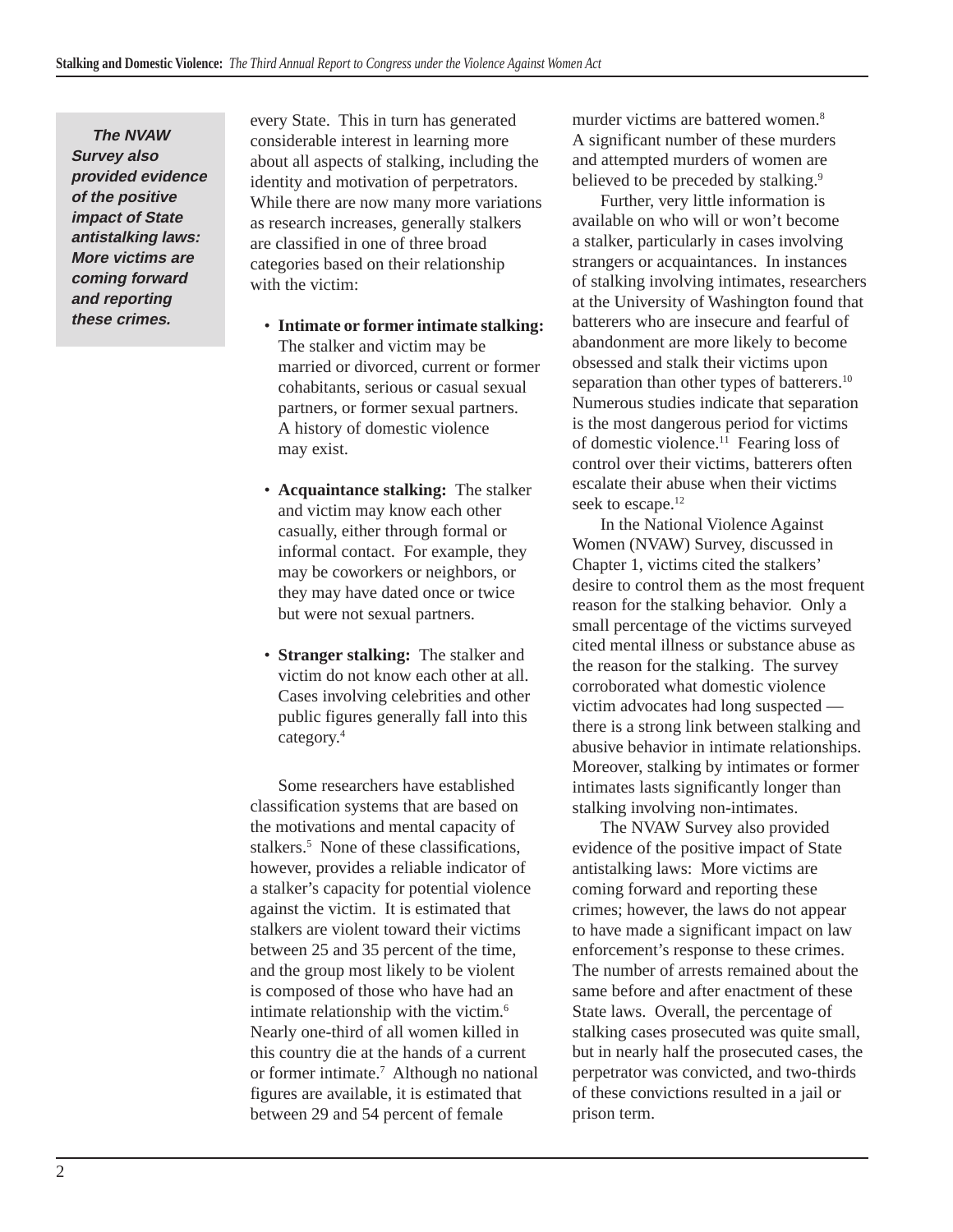An OJP-commissioned anecdotal survey of criminal justice practitioners found that stalkers continue to be charged and sentenced under harassment, intimidation, or other related laws instead of under a State's antistalking statute. This survey, as well as the NVAW Survey, found that criminal justice officials still do not fully understand — and, therefore, continue to underestimate — the potential dangerousness of stalkers to their victims. The results of both surveys underscore the need to provide comprehensive training to judges, prosecutors, law enforcement officers, probation and parole officers, and others in the criminal justice system who are involved in managing stalking cases. It is critical that all components of the system coordinate their efforts both within and among each other to ensure that victims are kept safe and offenders are held accountable.

## **Scope of the Report**

In the Attorney General's first annual report to Congress, domestic violence and stalking were discussed broadly, and key areas for additional research were identified. In response to these knowledge gaps, the Department of Justice commissioned several studies. The second annual report to Congress reported on preliminary results of the NVAW Survey, sponsored jointly by NIJ and the Centers for Disease Control and Prevention (CDC). The survey revealed that stalking was a bigger problem than previously estimated. The second report also included anecdotal information about how police officers, prosecutors, and victim service providers were responding

to these crimes. The criminal justice system practitioners contacted for this informal survey indicated that their approach to stalking was to pursue the case aggressively at the outset, so that the seriousness of the crime wasn't allowed to rise to the level that would trigger the State's antistalking statute. Moving along the case processing continuum within the criminal justice system, this year's report includes information regarding sentencing and supervision strategies being pursued by some jurisdictions to address stalking and domestic violence.

In addition to the results of the NVAW Survey and the anecdotal survey of practitioners, the third annual report has a chapter on the status of State and Federal antistalking legislation, including a Stateby-State review of statutes as they pertain to minors and other issues. Chapter 4 of the report focuses on the Department of Justice's efforts to respond to stalking and domestic violence. The report concludes with recommendations for next steps to address stalking and domestic violence.

Appendix A lists stalking code citations and constitutional challenges, if any, for each State. Appendix B outlines State criminal and civil laws covering stalking by level of offense, while appendix C presents State harassment and threat laws by level of offense. Appendix D summarizes State harassment and other laws closely related to stalking. Appendix E lists a few stalking-related websites on the Internet. Appendix F updates the selected bibliography on stalking, and appendix G contains a list of names, addresses, and telephone numbers of criminal justice professionals and victim service providers contacted for the anecdotal survey.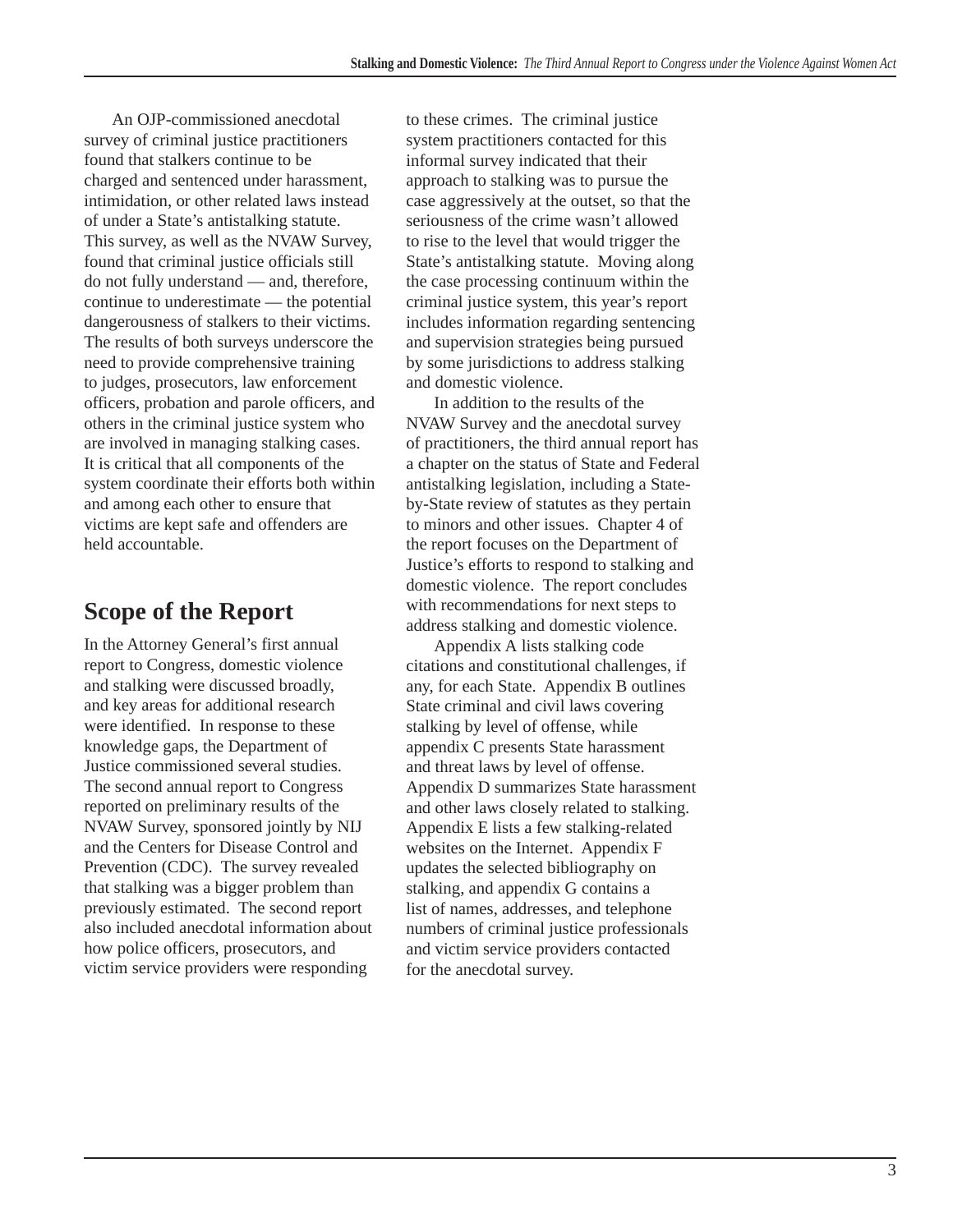# **Chapter 1 STALKING AND DOMESTIC VIOLENCE IN AMERICA**13

Unprecedented interest in stalking over the past decade has produced media accounts of stalking victims,<sup>14</sup> passage of antistalking laws in all 50 States and the District of Columbia,<sup>15</sup> and development of a model antistalking code.16 Despite this interest, research on stalking has been limited to studies of small, unrepresentative, or clinical samples of known stalkers;<sup>17</sup> law journal reviews of the constitutionality and effectiveness of specific antistalking statutes;<sup>18</sup> and case studies of individual stalkers.<sup>19</sup> Thus, empirical data have been lacking on such fundamental questions about stalking as:

- How much stalking is there in the United States?
- Who stalks whom?
- How often do stalkers overtly threaten their victims?
- How often is stalking reported to the police?
- What are the psychological and social consequences of stalking?

This chapter presents data from the first-ever national study on stalking and addresses these and related questions. The data are from the National Violence Against Women (NVAW) Survey, a nationally representative telephone survey of 8,000 U.S. women and 8,000 U.S. men. The survey, which asked detailed questions about respondents' experiences with violence, including stalking, was sponsored jointly by the National Institute of Justice (NIJ) and the Centers for

Disease Control and Prevention (CDC) through a grant to the Center for Policy Research.

## **What Is Stalking?**

Stalking generally refers to harassing or threatening behavior that an individual engages in repeatedly, such as following a person, appearing at a person's home or place of business, making harassing phone calls, leaving written messages or objects, or vandalizing a person's property. These actions may or may not be accompanied by a credible threat of serious harm, and they may or may not be precursors to an assault or murder. 20

Legal definitions of stalking vary widely from State to State. Though most States define stalking as the willful, malicious, and repeated following and harassing of another person, some States include in their definition such activities as lying-in-wait, surveillance, nonconsensual communication, telephone harassment, and vandalism.21 While most States require that the alleged stalker engage in a course of conduct showing that the crime was not an isolated event, some States specify how many acts (usually two or more) must occur before the conduct can be considered stalking.<sup>22</sup> State stalking laws also vary in their threat and fear requirements. Most stalking laws require that the perpetrator, to qualify as a stalker, make a credible threat of violence against the victim; others include in their requirements threats against the victim's immediate family; and still others require only that the alleged stalker's course of conduct constitute an implied threat.<sup>23</sup>

**Stalking generally refers to harassing or threatening behavior that an individual engages in repeatedly. . .**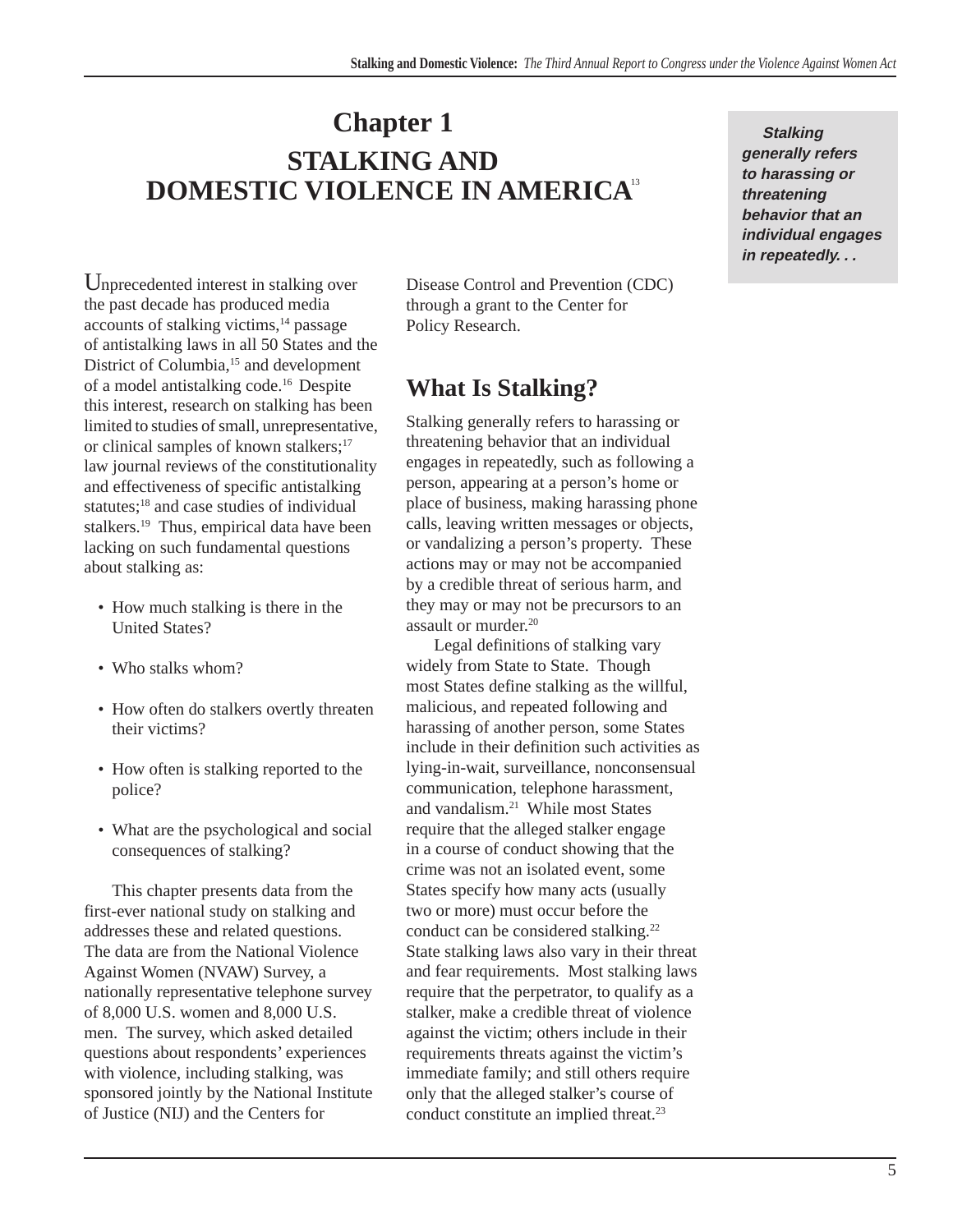The definition of stalking used in the NVAW Survey closely resembles the definition of stalking used in the *Model Antistalking Code for States* developed by NIJ.<sup>24</sup> The survey defines stalking as "a course of conduct directed at a specific person that involves repeated visual or physical proximity, nonconsensual communication, or verbal, written or implied threats, or a combination thereof, that would cause a reasonable person fear," with repeated meaning on two or more occasions. The model antistalking code does not require stalkers to make a credible threat of violence against victims,

#### Exhibit 1

#### **Percentage and Estimated Number of Men and Women Stalked in Lifetime**

|                     | Persons Stalked in Lifetime |                           |  |
|---------------------|-----------------------------|---------------------------|--|
| Group               | Percentage*                 | <b>Estimated Number**</b> |  |
| Men $(N = 8,000)$   | 2.2                         | 2,040,460                 |  |
| Women $(N = 8,000)$ | 8.1                         | 8,156,460                 |  |

\* Differences between men and women are significant at ≤.001.

\*\* Based on estimates of men and women aged 18 years and older, U.S. Bureau of the Census, Current Population Survey, 1995.

#### Exhibit 2

#### **Percentage and Estimated Number of Men and Women Stalked in Previous 12 Months**

|                     | Persons Stalked in Previous 12 Months |                           |  |
|---------------------|---------------------------------------|---------------------------|--|
| Group               | Percentage*                           | <b>Estimated Number**</b> |  |
| Men $(N = 8,000)$   | 0.4                                   | 370,990                   |  |
| Women $(N = 8,000)$ | 1.0                                   | 1,006,970                 |  |

\* Differences between men and women are significant at ≤.001.

\*\* Based on estimates of men and women aged 18 years and older, U.S. Bureau of the Census, Current Population Survey, 1995. 

but it does require victims to feel a high level of fear ("fear of bodily harm"). Similarly, the definition of stalking used in the NVAW Survey does not require stalkers to make a credible threat against victims, but it does require victims to feel a high level of fear.

## **How Much Stalking Is There?**

In the NVAW Survey, stalking victimization was measured in terms of lifetime prevalence and annual prevalence. Lifetime prevalence refers to the percentage of persons within a demographic group (*e.g.*, male or female) who were stalked sometime in their lifetime. Annual prevalence refers to the percentage of persons within a demographic group who were stalked sometime in the 12 months preceding the survey.

Using a definition of stalking that requires victims to feel a high level of fear, the NVAW Survey found that 8 percent of women and 2 percent of men in the United States have been stalked at some time in their life.25

Based on U.S. Census estimates of the number of women and men in the country, 1 out of every 12 U.S. women (8.2 million) has been stalked at some time in her life, and 1 out of every 45 U.S. men (2 million) has been stalked at some time in his life (see exhibit 1).<sup>26</sup>

Ninety percent of the stalking victims identified by the survey were stalked by just one person during their life. Nine percent of female victims and 8 percent of male victims were stalked by two different persons, and 1 percent of female victims and 2 percent of male victims were stalked by three different persons.

The survey also found that 1 percent of all women surveyed and 0.4 percent of all men surveyed were stalked during the 12 months preceding the survey. These findings equate to an estimated 1,006,970 women and an estimated 370,990 men who are stalked annually in the United States (see exhibit 2).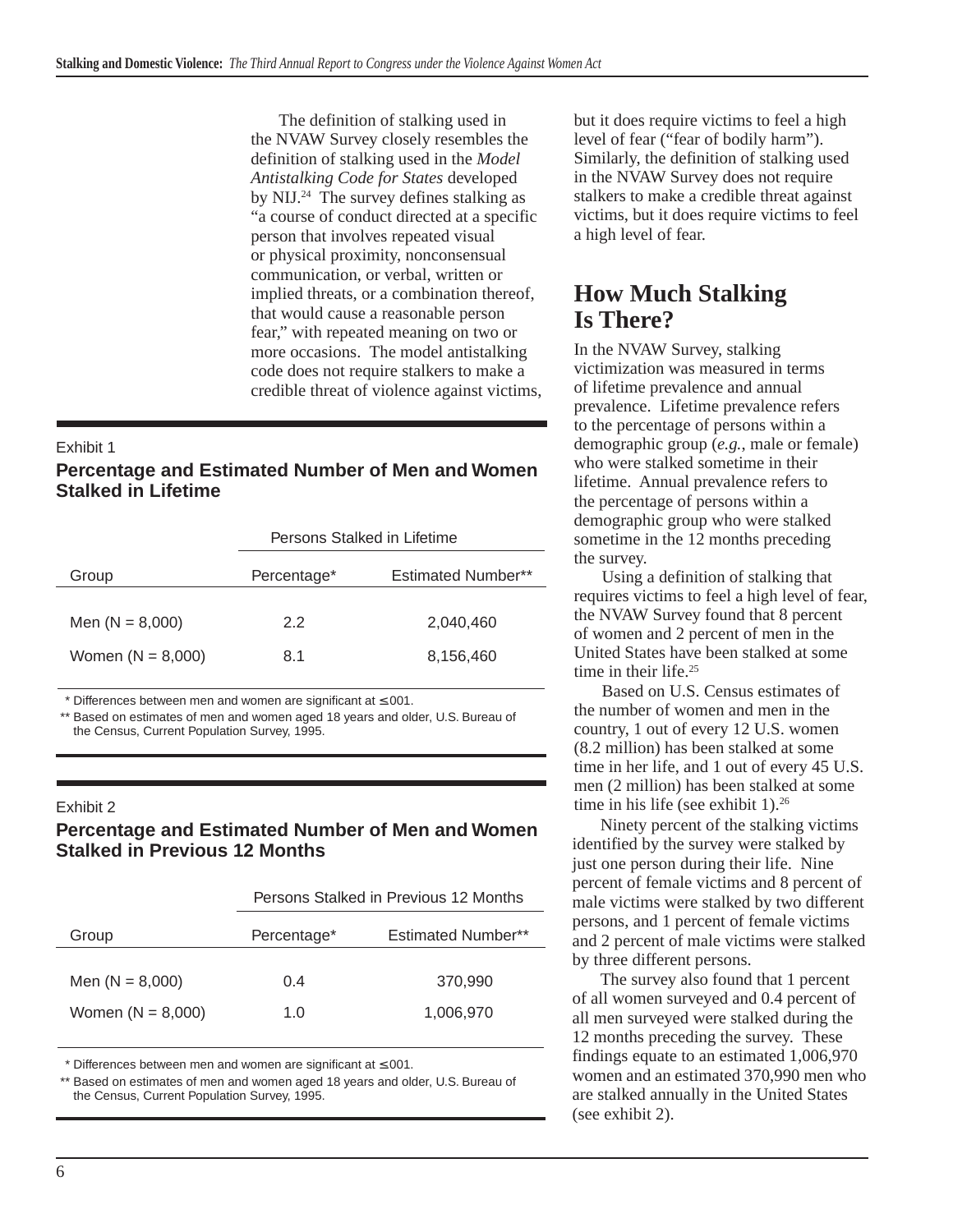The average annual estimates of stalking victimization generated by the survey are relatively high compared to the average lifetime estimates. Two factors account for this finding. The first has to do with the age of the population most at risk of being stalked. The survey found that 74 percent of stalking victims are between 18 and 39 years old. Since men and women between 18 and 39 years comprise nearly half (47 percent) the adult population from which the sample was drawn, a large proportion of men and women in the survey sample were at risk of being stalked in the 12 months preceding the interview. As the proportion of the U.S. population aged 18–39 years declines, so should the number of persons stalked annually. However, the lifetime estimates of stalking victimization should remain relatively constant.

Another reason annual estimates of stalking victimization are relatively high compared to lifetime rates is that stalking, by definition, involves repeated and ongoing victimization. Thus, some men and women are stalked for months or years on end. Because some men and women are stalked from one year to the next, the average annual estimates of stalking victimization cannot be added to produce an estimate of the total number of men and women who will be stalked in two, three, or more years. Thus, average annual rates of stalking victimization will appear higher than expected when compared to lifetime rates of stalking victimization.

## **Comparison with Previous Stalking Estimates**

Prior to this study, information on stalking prevalence was limited to guesses provided by mental health professionals based on their work with known stalkers. The most frequently cited "guesstimates" of stalking prevalence were made by

forensic psychiatrist Park Dietz, who in 1992 reported that 5 percent of U.S. women are stalked at some time in their life and approximately 200,000 U.S. women are stalked each year. 27 Thus, the NVAW Survey's estimate that 8 percent of U.S. women have been stalked at some time in their life is 1.6 times greater than Dietz's guesstimate, and the survey's estimate that 1,006,970 U.S. women are stalked annually is 5 times greater than Deitz's guesstimate.

How prevalent is stalking compared to other forms of violence against women in the United States? The NVAW Survey found that 0.3 percent of all women surveyed experienced a completed or attempted rape in the 12 months preceding the survey, and 1.9 percent experienced a physical assault in the 12 months preceding the survey (see exhibit 3). Thus, in a 1-year period, women are three times more likely to be stalked than raped, but they are two times as likely to be physically assaulted than stalked.

#### Exhibit 3

#### **Percentage of Men and Women Victimized in Previous 12 Months, by Type of Violence**

|                         | Persons Victimized in Previous 12 Months (%) |                        |  |
|-------------------------|----------------------------------------------|------------------------|--|
| Type of<br>Violence     | Men<br>$(N = 8,000)$                         | Women<br>$(N = 8,000)$ |  |
| Rape                    | $0.1*$                                       | 0.3                    |  |
| <b>Physical Assault</b> | 3.4                                          | 1.9                    |  |
| Stalking                | 0.4                                          | 1.0                    |  |
| Any of the Above        | 3.9                                          | 3.0                    |  |
|                         |                                              |                        |  |

**Based on five or fewer cases.**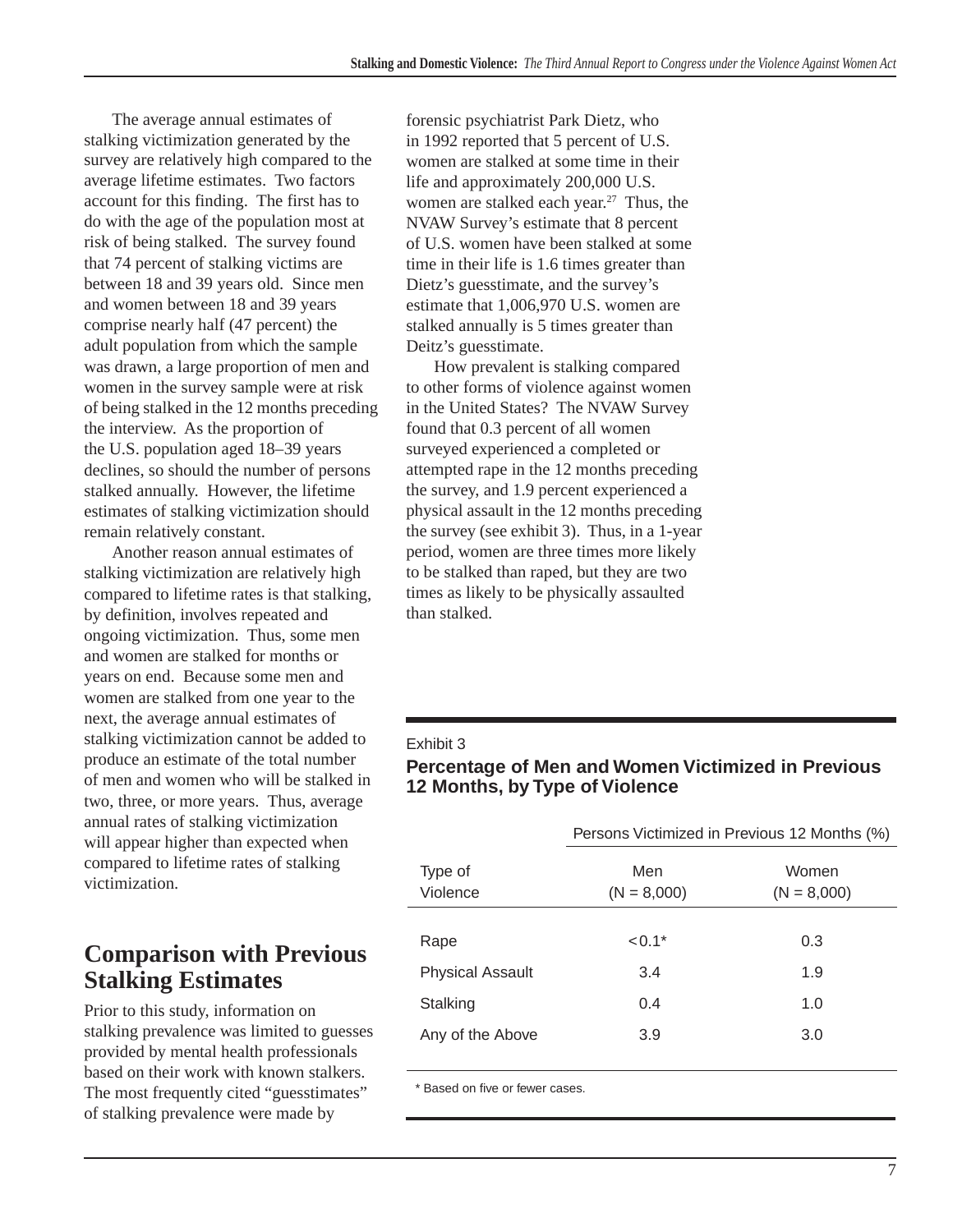If a less stringent definition of stalking is used — one requiring victims to feel only somewhat frightened or a little frightened by their assailant's behavior stalking prevalence rates rise dramatically. Specifically, the lifetime stalking prevalence rate increases from 8 percent to 12 percent for women and from 2 percent to 4 percent for men; and the annual stalking prevalence rate increases from 1 percent to 6 percent for women and from 0.4 percent to 1.5 percent for men. Based on these higher prevalence rates, an estimated 12.1 million U.S. women and 3.7 million U.S. men are stalked at some time in their life; and 6 million women and 1.4 million men are stalked annually in the United States. These results show how stalking prevalence varies with the level of fear included in the definition. A higher standard of fear produces lower prevalence rates, and a lower standard of fear produces higher prevalence rates.

## **Stalking Risk for Racial and Ethnic Minorities**

Information from the NVAW Survey presents a complex picture of stalking, race, and ethnicity. When data on African–American, American Indian/ Alaska Native, Asian/Pacific Islander, and mixed-race women are combined, there is no difference in stalking prevalence between white women and minority women: 8.2 percent of white women (see exhibit 4) and 8.2 percent of nonwhite women (not shown) reported ever being stalked in their lifetime. However, a comparison of stalking prevalence across specific racial and ethnic groupings shows that American Indian/Alaska Native women report significantly more stalking victimization than women of other racial and ethnic backgrounds (see exhibit 4). This finding should be viewed with caution, however, given the small number of American

## Exhibit 4 **Percentage of Men and Women Stalked in Lifetime, by Race and Ethnicity of Victim**

|         | Persons Stalked in Lifetime (%) |                |                      |                                      |                                      |               |
|---------|---------------------------------|----------------|----------------------|--------------------------------------|--------------------------------------|---------------|
| Group   | Total                           | White          | African-<br>American | Asian/<br>Pacific<br><b>Islander</b> | American<br>Indian/<br>Alaska Native | Mixed<br>Race |
| Men     | $(N = 7,759)$                   | $(N = 6,424)$  | $(N = 659)$          | $(N = 165)$                          | $(N = 105)$                          | $(N = 406)$   |
|         | 2.3                             | 2.1            | 2.4                  | $1.8*$                               | 4.8                                  | 3.9           |
| Women** | $(N = 7,850)$                   | $(N = 6, 452)$ | $(N = 780)$          | $(N = 133)$                          | $(N = 88)$                           | $(N = 397)$   |
|         | 8.2                             | 8.2            | 6.5                  | 4.5                                  | 17.0                                 | 10.6          |

\* Based on five or fewer cases.

\*\* Differences between racial and ethnic groups are significant at ≤.05.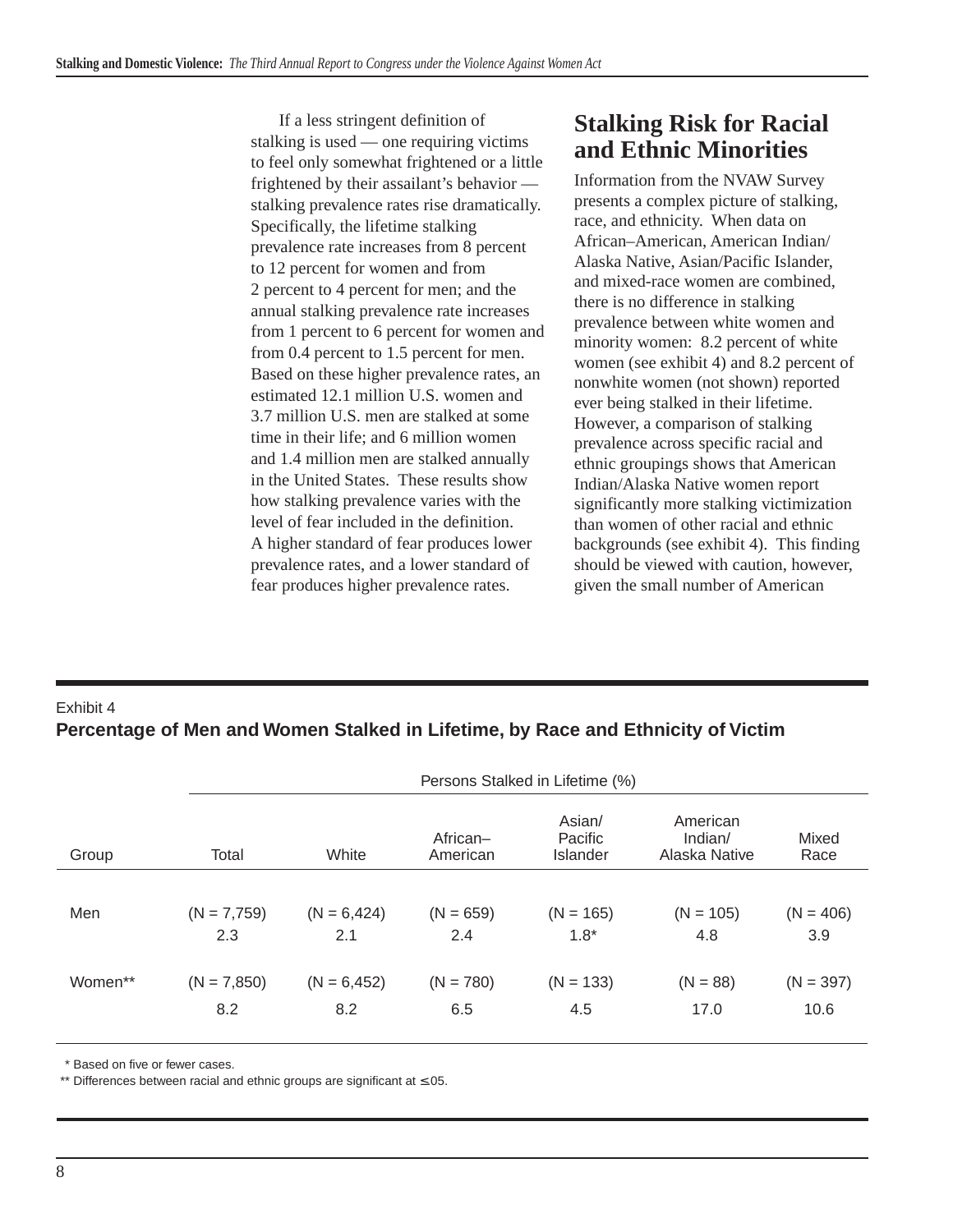Indian/Alaska Native women in the sample. This finding also underscores the need for specificity when comparing prevalence rates among women of different racial or ethnic backgrounds.

Since information on violence against American Indian and Alaska Native women is limited, it is difficult to explain why they report more stalking victimization. A previous study found that the overall homicide rates for Native Americans were about two times greater than U.S. national rates.<sup>28</sup> Thus, there is some evidence that Native Americans are at significantly greater risk of violence fatal and nonfatal — than other Americans. How much of the variance in stalking prevalence may be explained by demographic, social, and environmental factors remains unclear and requires further study. Moreover, there may be significant differences in stalking prevalence among women of diverse American Indian tribes and Alaska Native communities that cannot be determined from the survey, since data on all Native Americans were combined.

There is some evidence that Asian and Pacific Islander women are at significantly less risk of being stalked than women of other racial and ethnic backgrounds (see exhibit 4). Again, however, given the small number of Asian/Pacific Islander women in the sample, this finding must be viewed with caution. It has been suggested that traditional Asian values emphasizing close family ties and harmony may discourage Asian women from disclosing physical and emotional abuse by intimate partners.29 Thus, the smaller stalking prevalence rate found among Asian/ Pacific Islander women may be, at least in part, an artifact of underreporting. There may also be a significant difference in stalking prevalence between Asian women and Pacific Islander women that cannot be determined from the survey, since data on these two groups were combined.

The survey found no significant difference in stalking prevalence among men of different racial and ethnic backgrounds. This finding must also be viewed with caution, given the sample's small number of male victims falling into specific racial and ethnic groupings. A larger sample of male stalking victims is needed to produce more reliable information on the relative risk of stalking among men of different racial and ethnic backgrounds.

The survey found no significant difference in stalking prevalence among men and women of Hispanic and non-Hispanic origin (see exhibit 5). Since previous studies comparing the prevalence of violence among Hispanic and non-Hispanic women have produced contradictory conclusions,<sup>30</sup> these findings neither confirm nor contradict earlier findings.

#### Exhibit 5

#### **Percentage of Men and Women Stalked in Lifetime, by Hispanic/Non-Hispanic Origin of Victim**

|       | Persons Stalked in Lifetime (%) |             |               |  |
|-------|---------------------------------|-------------|---------------|--|
| Group | Total                           | Hispanic*   | Non-Hispanic  |  |
| Men   | $(N = 7,916)$                   | $(N = 581)$ | $(N = 7,335)$ |  |
|       | 2.2                             | 3.3         | 2.1           |  |
| Women | $(N = 7,945)$                   | $(N = 628)$ | $(N = 7,317)$ |  |
|       | 8.1                             | 7.6         | 8.2           |  |

\* Persons of Hispanic origin may be of any race.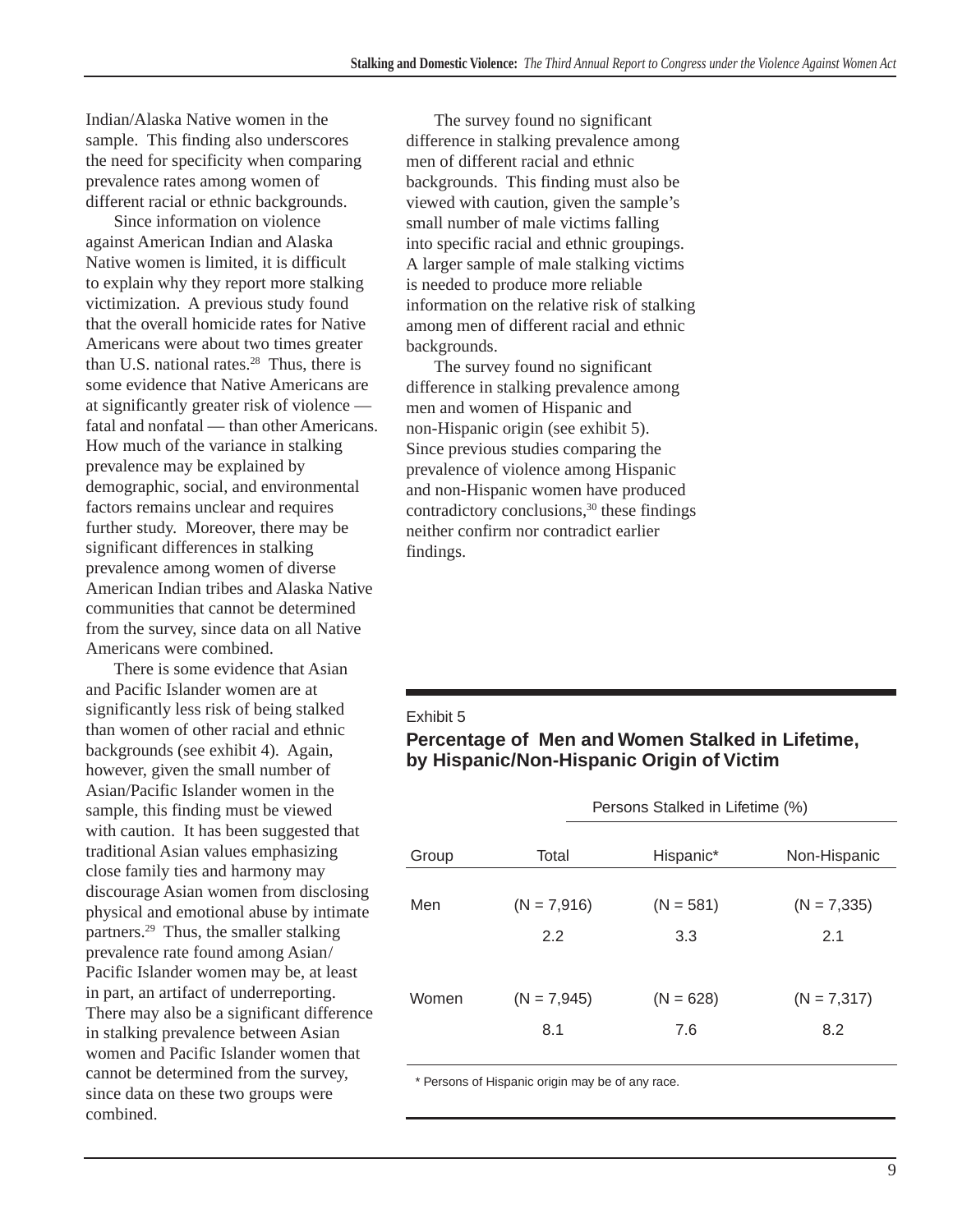**Contrary to popular opinion, women are often stalked by intimate partners while the relationship is still intact.** 

## **Who Stalks Whom?**

Though stalking is a gender-neutral crime, women are the primary victims of stalking and men are the primary perpetrators. Seventy-eight percent of the stalking victims identified by the survey were women, and 22 percent were men. Thus, four out of five stalking victims are women. By comparison, 94 percent of the stalkers identified by female victims and 60 percent of the stalkers identified by male victims were male. Overall, 87 percent of the stalkers identified by victims were male.

Young adults are also the primary targets of stalkers. Fifty-two percent of the stalking victims were 18–29 years old and 22 percent were 30–39 years old when the stalking started (see exhibit 6). On average, victims were 28 years old when the stalking started.

The survey confirms previous reports that most victims know their stalker. 31 Only 23 percent of female victims and 36 percent of male victims were stalked by strangers. The survey also indicates that women tend to be stalked by intimate partners, defined as current or former spouses, current or former cohabitants

(of the same or opposite sex), or current or former boyfriends or girlfriends. Thirty-eight percent of female stalking victims were stalked by current or former husbands, 10 percent by current or former cohabiting partners, and 14 percent by current or former dates or boyfriends. Overall, 59 percent of female victims, compared with 30 percent of male victims, were stalked by some type of intimate partner (see exhibit 7).

It has been reported previously that when women are stalked by intimate partners, the stalking typically occurs after the woman attempts to leave the relationship.32 To test this assumption, the NVAW Survey asked women who had been stalked by former husbands or partners when in the relationship the stalking occurred. Twenty-one percent of these victims said the stalking occurred before the relationship ended, 43 percent said it occurred after the relationship ended, and 36 percent said it occurred both before and after the relationship ended (see exhibit 8). Thus, contrary to popular opinion, women are often stalked by intimate partners while the relationship is still intact.





\*N=759 male and female victims. Percentages do not total 100 due to rounding. \* N = 797 male and female victims. Percentages do not total 100 due to rounding.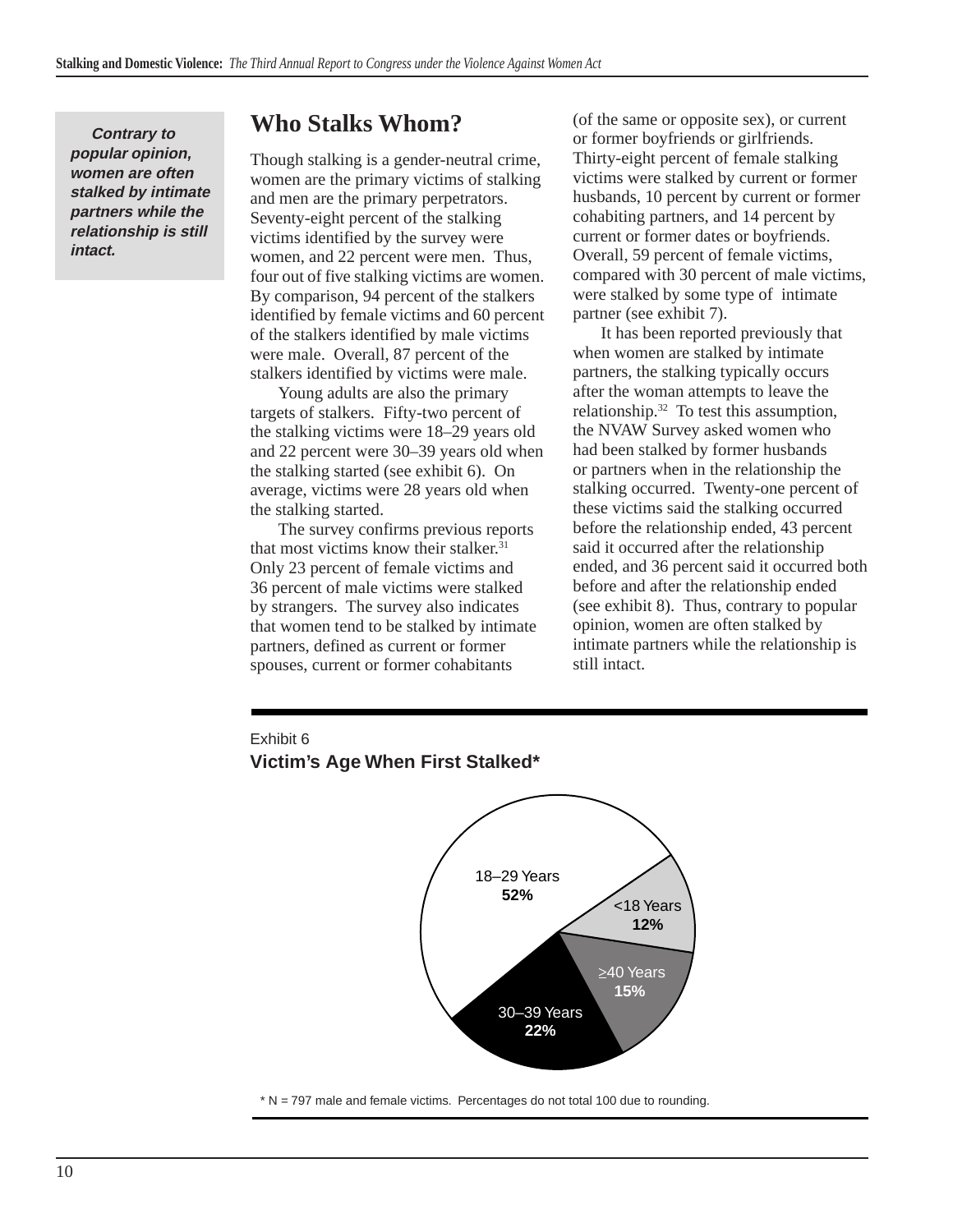

## Exhibit 7 7 **Relationship Between Victim and Offender Relationship between Victim and Offender**

\*Percentage exceed 100% because some victims had more than one stalker. \* Percentages exceed 100% because some victims had more than one stalker.

\*\* Differences between males and females are significant at ≤.05.

## Exhibit 8 Exhibit 8 **Point in Inmate Relationship When Stalking of Women\* Occurs Point in Intimate Relationship When Stalking of Women\* Occurs**



The survey found that men tend to be stalked by strangers and acquaintances (see exhibit 7), 90 percent of whom are male. It is unclear from the survey data why men are stalked by male strangers and male acquaintances. There is some

evidence that homosexual men are at greater risk of being stalked than heterosexual men: Stalking prevalence was significantly greater among men who had ever lived with a man as a couple compared with men who had never lived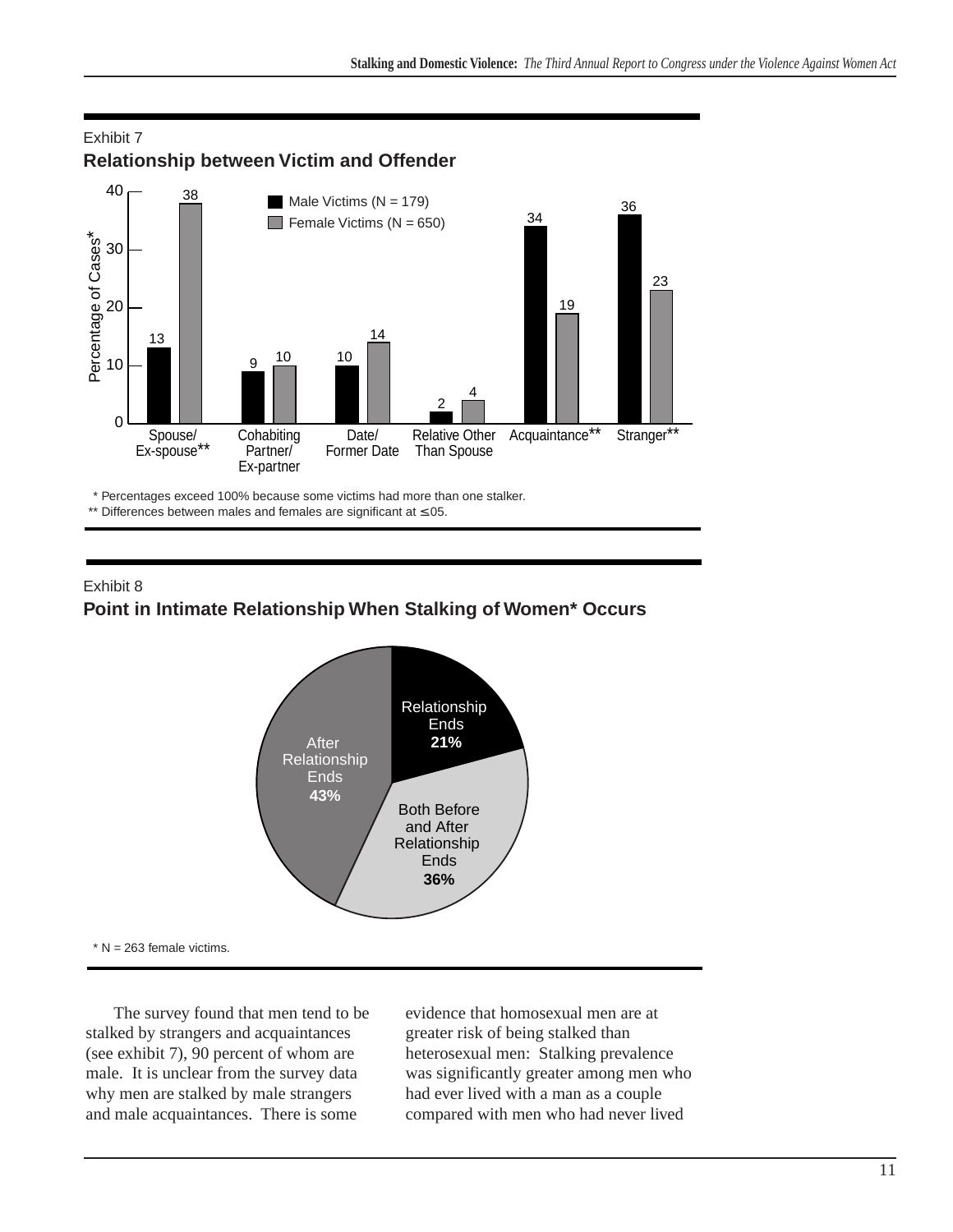with a man as a couple (see exhibit 9). Thus, in some stalking cases involving male victims and stranger or acquaintance perpetrators, the perpetrator may be

#### Exhibit 9

#### **Percentage of Men Stalked in Lifetime, by Whether They Ever Cohabited with a Man**

|                                             | <b>Cohabitation Experience</b>                |                                                        |  |
|---------------------------------------------|-----------------------------------------------|--------------------------------------------------------|--|
| Men Stalked/<br>Not Stalked in<br>Lifetime* | Cohabited<br>with a Man<br>$(N = 65)$<br>$\%$ | Never Cohabited<br>with a Man<br>$(N = 7,935)$<br>$\%$ |  |
| Stalked                                     | $7.7***$                                      | 2.2                                                    |  |
| <b>Not Stalked</b>                          | 92.3                                          | 97.8                                                   |  |

\* Differences between men who "cohabited" and "never cohabited" are significant at  $< 0.01$ .

\*\* Based on five or fewer cases.

#### Exhibit 10

#### **Percentage of Men and Women Stalked in Lifetime, by Victim–Offender Relationship**

|                                 | Persons Stalked in Lifetime (%) |                        |  |
|---------------------------------|---------------------------------|------------------------|--|
| Victim-Offender<br>Relationship | Men<br>$(N = 8,000)$            | Women<br>$(N = 8,000)$ |  |
|                                 |                                 |                        |  |
| Intimate*                       | 0.6                             | 4.8                    |  |
| Relative                        | $0.1***$                        | 0.3                    |  |
| Acquaintance*                   | 0.8                             | 1.6                    |  |
| Stranger*                       | 0.8                             | 1.8                    |  |
|                                 |                                 |                        |  |

\* Differences between men and women are significant at ≤.05.

\*\* Based on five or fewer cases.

motivated by hatred toward homosexuals, while in others the perpetrator may be motivated by sexual attraction. It is also possible that some men are stalked by male strangers and male acquaintances in the context of inter- or intragroup gang rivalries. Clearly, more research is needed to determine under what circumstances men are stalked by male strangers and male acquaintances.

Although men tend to be stalked by strangers and acquaintances, women are at significantly greater risk of being stalked by strangers and acquaintances than men. A comparison of stalking prevalence among women and men by victim–offender relationship shows that 1.8 percent of all U.S. women, compared with 0.8 percent of all U.S. men, have been stalked by strangers; and 1.6 percent of all U.S. women, compared with 0.8 percent of all U.S. men, have been stalked by acquaintances (see exhibit 10).

## **How Do Stalkers Harass and Terrorize?**

When asked to describe specific activities their stalkers engaged in to harass and terrorize them, women were significantly more likely than men to report that their stalkers followed them, spied on them, or stood outside their home or place of work or recreation (see exhibit 11). Women were also significantly more likely to report that their stalkers made unsolicited phone calls. About equal percentages of female and male victims reported that their stalkers sent them unwanted letters or items, vandalized their property, or killed or threatened to kill a family pet (see exhibit 11).

## **How Often Do Stalkers Threaten Overtly?**

Many State antistalking laws include in their definition of stalking a requirement that stalkers make an overt threat of violence against their victim.33 Survey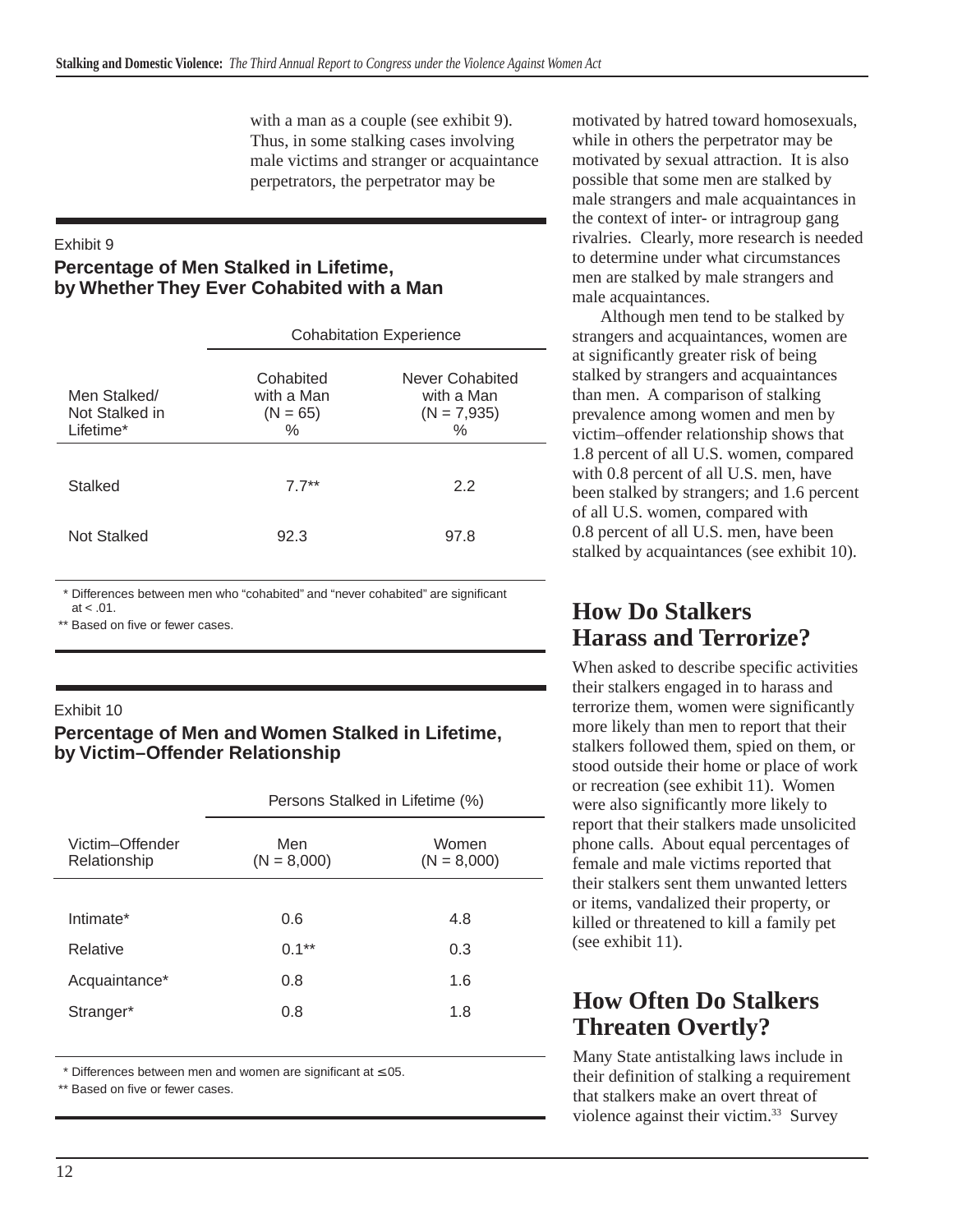## Exhibit 11 Exhibit 11 **Stalking Activities Engaged in by Stalkers Stalking Activities Engaged in by Stalkers**



\*\*\* Percentages exceed 100% because the question had multiple responses. \*\*\* Percentages exceed 100% because the question had multiple responses.

#### Exhibit 12 Exhibit 12 **Percentage of Victims Who Were Overtly Threatened Percentage of Victims Who Were Overtly Threatened by Their Stalkers by Their Stalkers**



findings suggest that this requirement may be ill-advised. By definition, stalking victims in this survey were either very frightened of their assailant's behavior or

feared their assailant would seriously harm or kill them or someone close to them. Despite the high level of fear required, the survey found that less than half the victims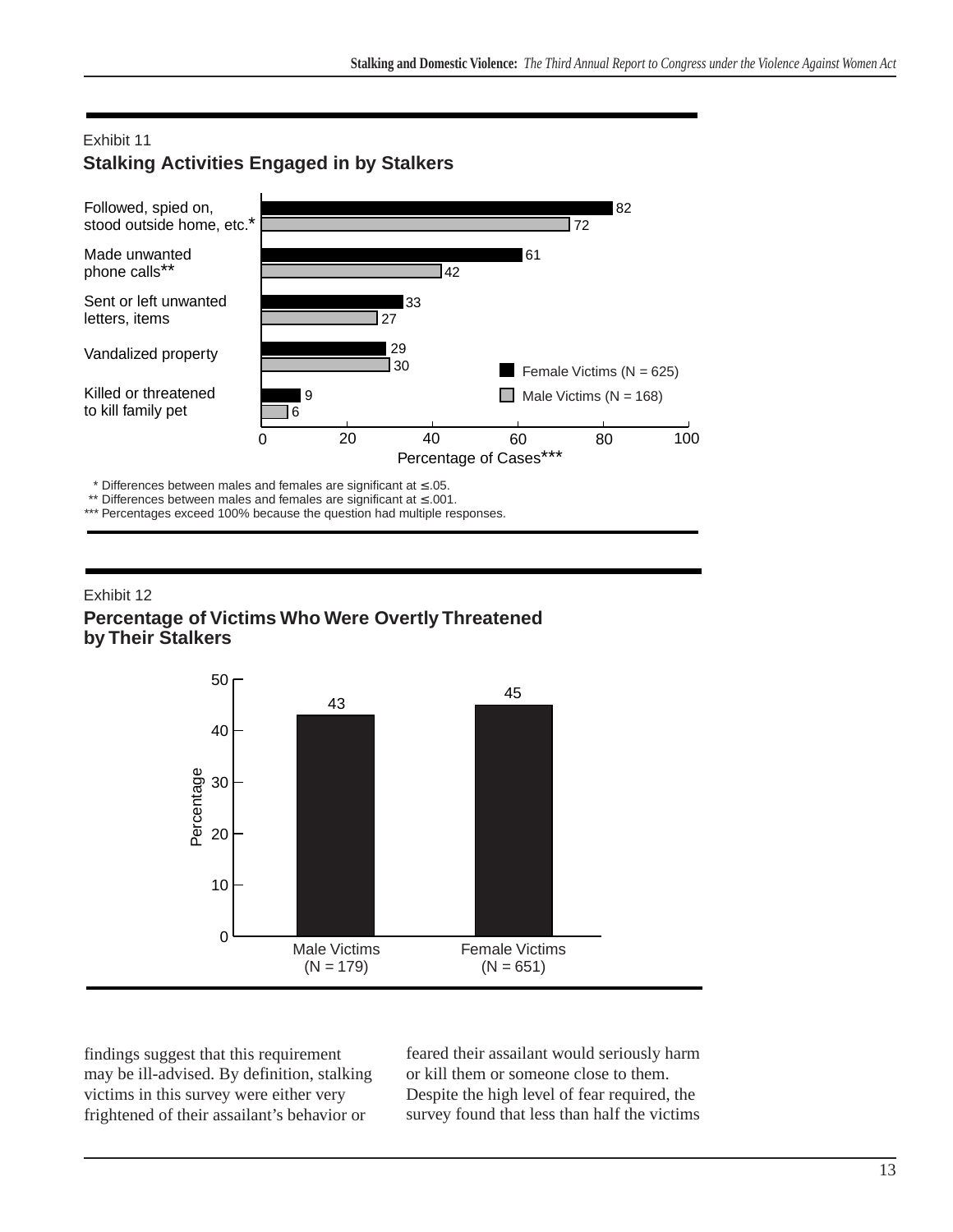**It appears that much stalking is motivated by stalkers' desire to control, or instill fear in, their victim.** 

— both male and female — were directly threatened by their stalker (see exhibit 12). This finding shows that stalkers do not always threaten their victim verbally or in writing; more often they engage in a course of conduct that, taken in context, causes a reasonable person to feel fearful. The *Model Antistalking Code* reflects this reality by not including in its definition of stalking a requirement that the stalker make a credible threat of violence against the victim.34

## **Why Stalkers Stalk Their Victims**

To generate information on motivations for stalking, the survey asked victims why they thought they had been stalked. Since stalking occurs in a variety of situations and between people who have various relationships, it is not surprising that responses to this question varied. Based on victims' perceptions of why they were stalked, it appears that much stalking is motivated by stalkers' desire to control, or instill fear in, their victim (see exhibit 13). The survey results dispel the myth that most stalkers are psychotic or delusional. Only 7 percent of the victims said they were stalked because their stalkers were mentally ill or abusing drugs or alcohol.

## **Relationship between Stalking and Other Forms of Violence**

The NVAW Survey provides compelling evidence of the link between stalking and other forms of violence in intimate relationships. Eighty-one percent of the women who were stalked by a current or former husband or cohabiting partner were also physically assaulted by the same partner, and 31 percent of the women who were stalked by a current or former husband or cohabiting partner were also sexually assaulted by the same partner. By comparison, 20 percent of the women who were ever married or ever lived with a man were physically assaulted by a current or former husband or partner, and 5 percent of women who were ever married or ever lived with a man were sexually assaulted



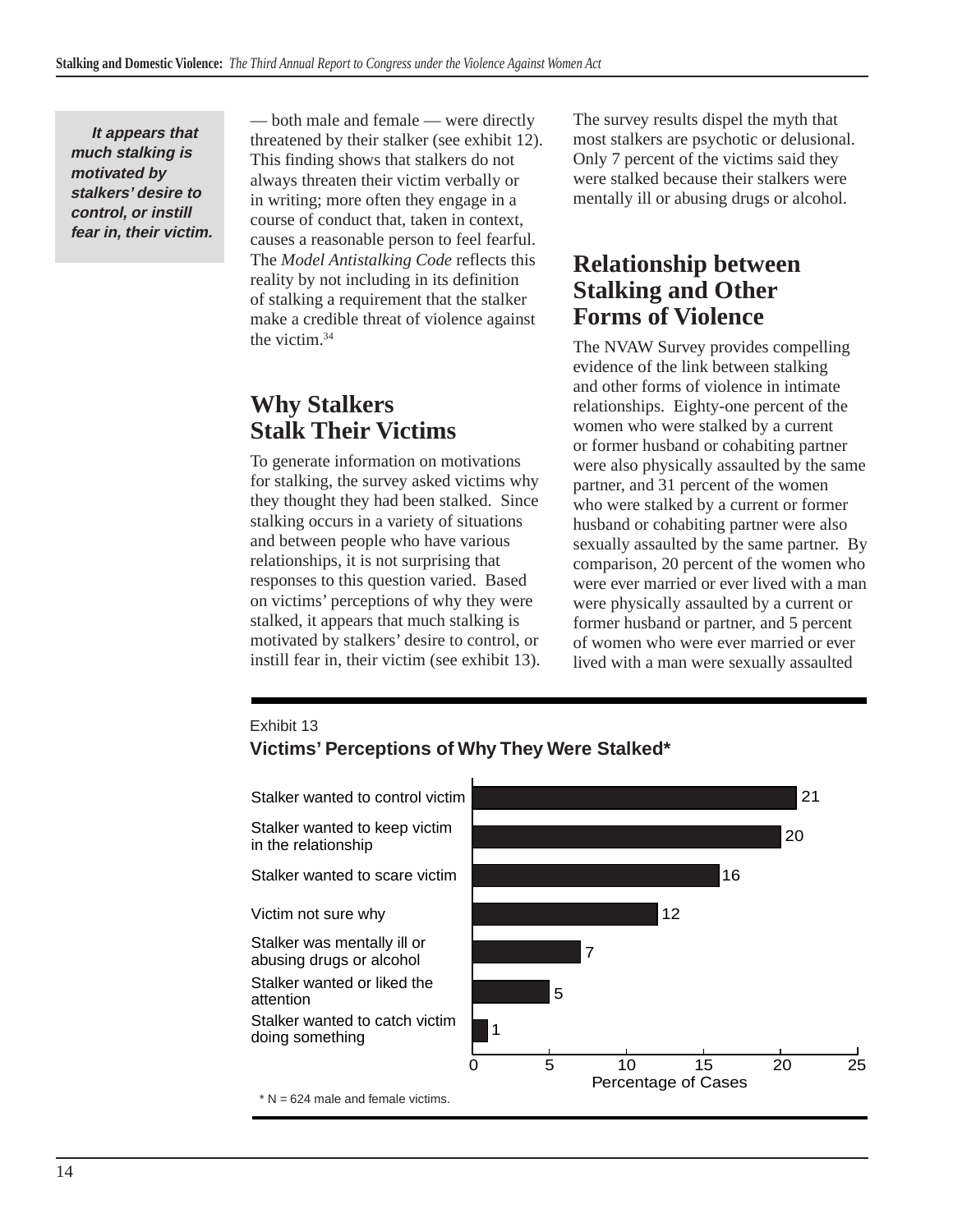by a current or former husband or partner. Thus, husbands or partners who stalk their partners are four times more likely than husbands or partners in the general population to physically assault their partners, and they are six times more likely than husbands and partners in the general population to sexually assault their partners.

The survey also provides compelling evidence of the link between stalking and controlling and emotionally abusive behavior in intimate relationships. To provide a context for violence occurring between intimate partners, respondents to the survey were asked a series of questions about controlling and emotionally abusive behavior they experienced at the hands of their current or former spouses or cohabiting partners. The survey found that ex-husbands who stalked (either before or after the relationship ended) were significantly more likely than ex-husbands who did not stalk to engage in emotionally abusive and controlling behavior toward their wife (see exhibit 14 for details).

## **How Often Is Stalking Reported to Police?**

Fifty-five percent of female victims and 48 percent of male victims said their stalking was reported to the police. In most of these cases, the victims made the report (see exhibit 15). The percentage of women reporting stalking is identical to the percentage of female victims reporting lone-offender violent crimes to police during 1987–89, as measured by the National Crime Victimization Survey. 35

Police responses to stalking cases involving male victims and female victims were virtually identical, with two notable exceptions: Police were significantly more likely to arrest or detain a suspect in cases involving female victims, and they were significantly more likely to refer female victims to services (see exhibit 15).

#### Exhibit 14

#### **Percentage of Ex-Husbands Who Engaged in Emotionally Abusive or Controlling Behavior, by Whether They Stalked\***

| Types of Emotionally Abusive/<br>Controlling Behavior**                    | Ex-Husbands<br>Who<br>Stalked<br>(% )<br>$(N = 166)$ | Ex-Husbands<br>Who Did<br><b>Not Stalk</b><br>(% )<br>$(N = 2,645)$ |
|----------------------------------------------------------------------------|------------------------------------------------------|---------------------------------------------------------------------|
|                                                                            |                                                      |                                                                     |
| Had a hard time seeing things<br>from her point of view                    | 87.7                                                 | 57.8                                                                |
| Was jealous or possessive                                                  | 83.7                                                 | 46.3                                                                |
| Tried to provoke arguments                                                 | 90.3                                                 | 45.3                                                                |
| Tried to limit her contact with<br>family and friends                      | 77.1                                                 | 32.3                                                                |
| Insisted on knowing where she<br>was at all times                          | 80.7                                                 | 34.4                                                                |
| Made her feel inadequate                                                   | 85.5                                                 | 40.9                                                                |
| Shouted or swore at her                                                    | 88.0                                                 | 44.5                                                                |
| Frightened her                                                             | 92.2                                                 | 33.1                                                                |
| Prevented her from knowing about<br>or having access to family income      | 59.6                                                 | 20.8                                                                |
| Prevented her from working<br>outside the home                             | 30.7                                                 | 13.0                                                                |
| Insisted on changing residences<br>even when she didn't need<br>or want to | 33.9                                                 | 11.9                                                                |

\* Based on responses for first ex-husbands only.

\*\* Differences between ex-husbands who stalked and ex-husbands who did not stalk are significant at ≤.001.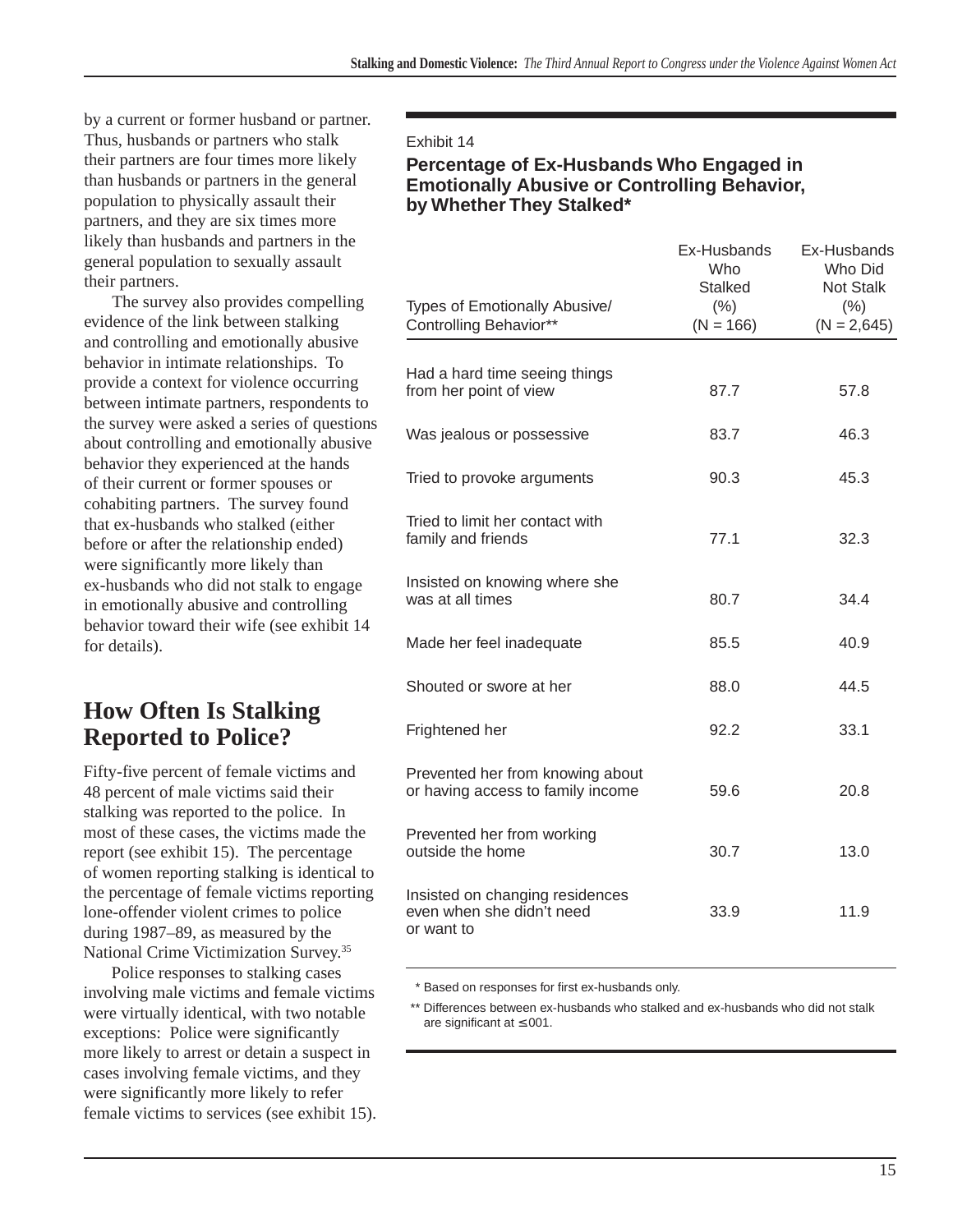#### Exhibit 15

## **Percentage and Characteristics of Stalking Cases Reported to the Police, by Sex of Victim**

|                                                                            | Stalking Victims (%)        |                             |                             |
|----------------------------------------------------------------------------|-----------------------------|-----------------------------|-----------------------------|
| Reported to Police/Response                                                | Male                        | Female                      | Total                       |
| Was case reported to the police?<br>Yes<br>No                              | $(N = 178)$<br>47.7<br>52.3 | $(N = 641)$<br>54.6<br>45.4 | $(N = 819)$<br>53.1<br>46.9 |
| Who reported the case?*<br>Victim<br>Other                                 | $(N = 84)$<br>75.0<br>25.0  | $(N = 350)$<br>84.0<br>16.0 | $(N = 434)$<br>82.3<br>17.7 |
| Police Response* **<br>Took report<br>Arrested or detained                 | $(N = 84)$<br>66.7          | $(N = 350)$<br>68.6         | $(N = 434)$<br>68.0         |
| perpetrator***<br>Referred to prosecutor or court                          | 16.7<br>19.0                | 25.1<br>24.3                | 23.5<br>23.3                |
| Referred to victim services*<br>Gave advice on self-protective<br>measures | 8.3<br>29.8                 | 15.1<br>34.0                | 13.8<br>33.2                |
| Did nothing                                                                | 16.7                        | 19.4                        | 18.9                        |

\* Based on responses from victims whose stalking was reported to the police.

\*\* Percentages exceed 100 percent because of multiple responses.

\*\*\* Differences between males and females are significant at ≤.05.

There is some evidence that stalking reports to the police by victims have increased since passage of antistalking laws. According to information from the survey, stalking cases occurring before 1990 — the year California passed the Nation's first antistalking law — were significantly less likely to be reported to the police than stalking cases occurring after 1995, the year by which all 50 States and the District of Columbia had laws proscribing stalking. There was no significant difference, however, in the number of arrests made in stalking cases that occurred before 1990 and those that occurred after 1995. When asked why they chose not to report their stalking to the police, victims were most likely to state that their stalking was not a police matter, they thought the police would not be able to do anything, or they feared reprisals from their stalkers (see exhibit 16).

Overall, stalking victims gave police a 50/50 approval rating (see exhibit 17). Respondents who said their stalkers were arrested were significantly more likely to be satisfied with the way the police handled their case than respondents who said their stalkers were not arrested (76 percent versus 42 percent).

#### Exhibit 16 Exhibit 16



**Victims' Reasons for Not Reporting Stalking to Police\* Victims' Reasons for Not Reporting Stalking to Police\***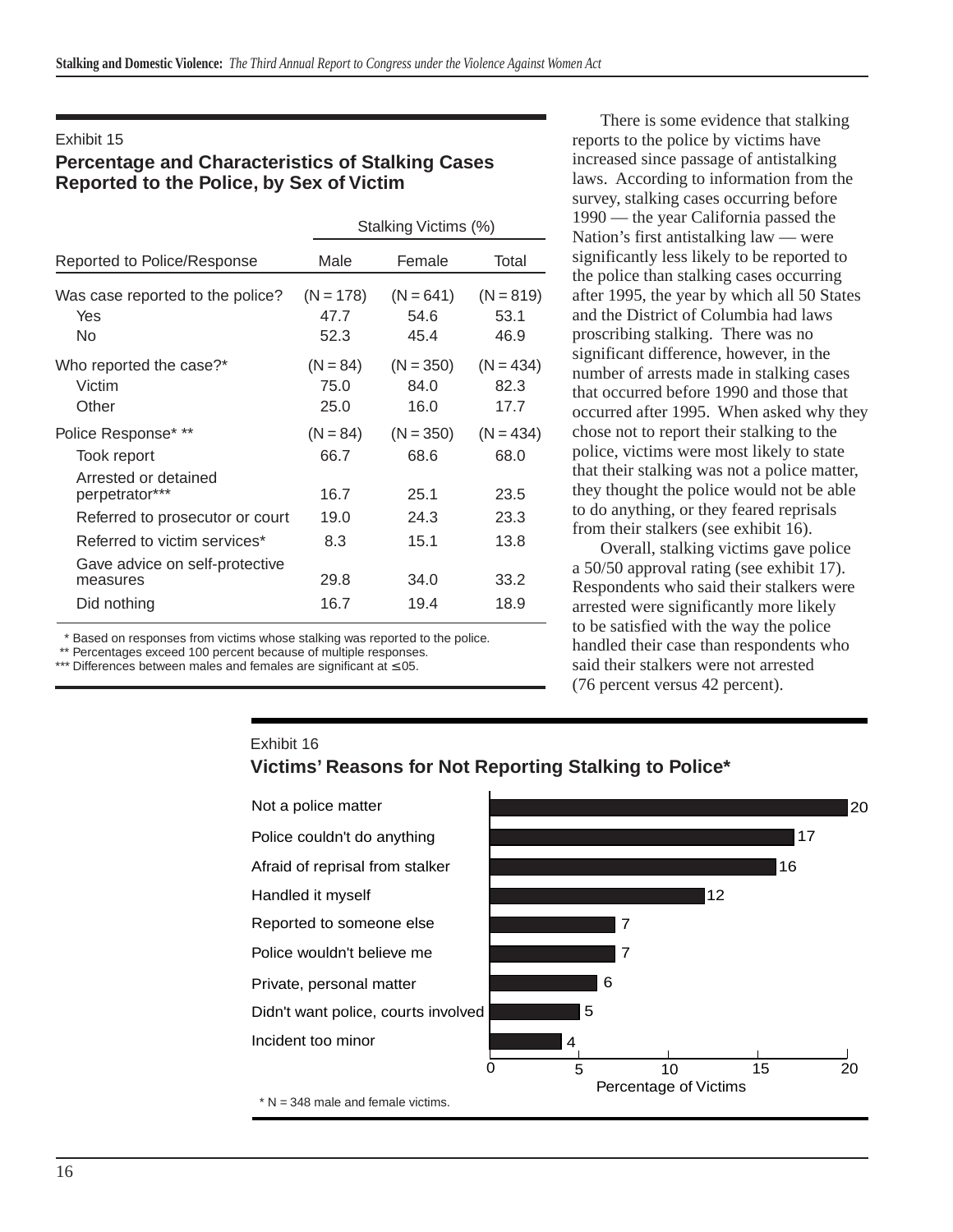Victims who thought the police "should have done more" in their cases were asked to describe what specific actions they thought the police should have taken. Forty-two percent thought the police should have put the assailant in jail, 20 percent said the police should have taken the situation more seriously, and 16 percent said the police should have done more to protect them (see exhibit 18).

## Exhibit 17 Exhibit 17 **Victims' Satisfaction With the Police\* Victims' Satisfaction with the Police\***



#### Exhibit 18 Exhibit 18

## **Victims' View of Other Actions Police Should Have Taken\* Victims'View of Other Actions Police Should Have Taken\***



\*N=201 male and female victims who thought police should have done more. \* N = 201 male and female victims who thought police should have done more.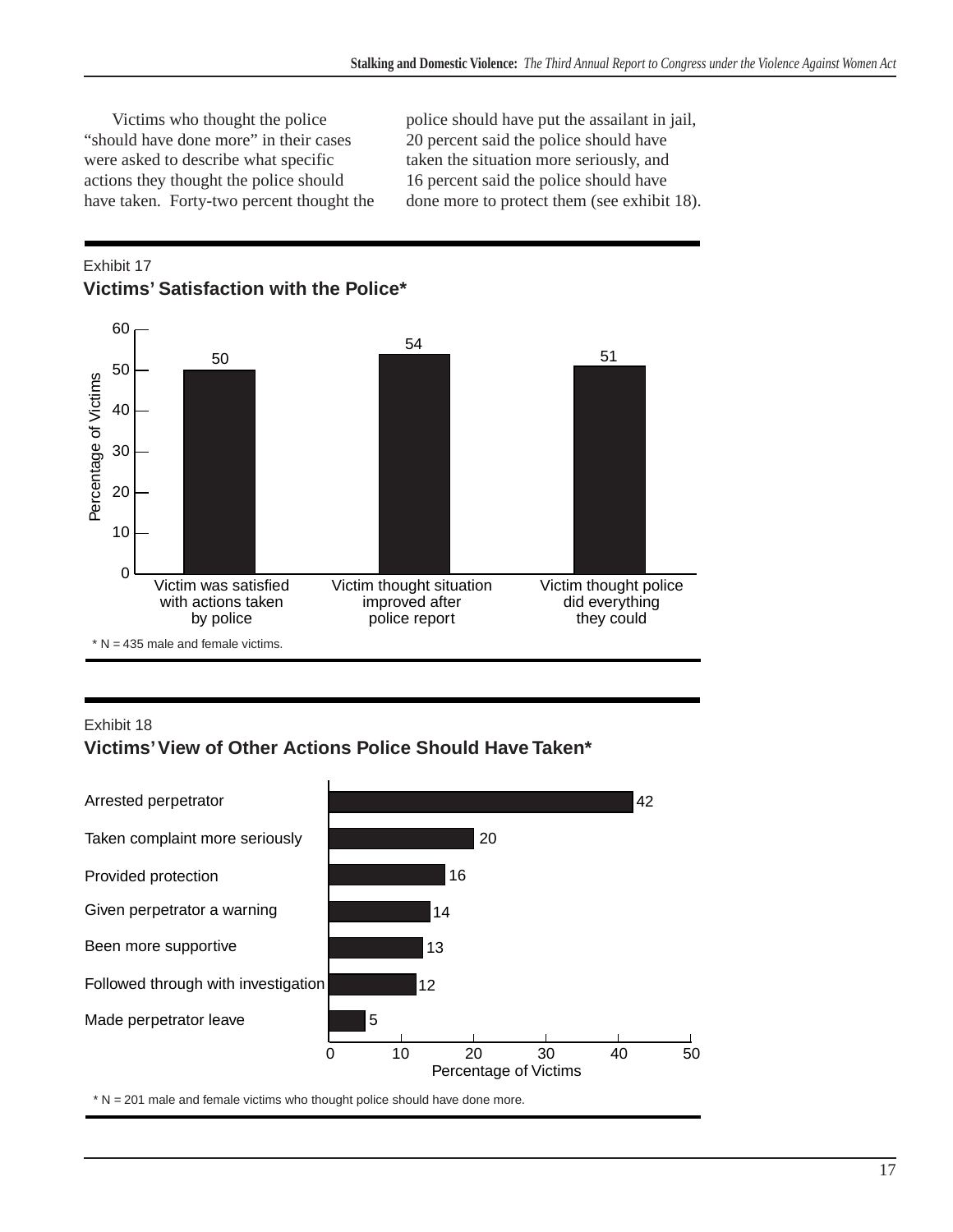#### Exhibit 19

#### **Percentage and Outcomes of Criminal Prosecutions in Stalking Cases, by Sex of Victim**

|                              | Stalking Victims (%) |             |             |
|------------------------------|----------------------|-------------|-------------|
| Outcome                      | Male                 | Female      | Total       |
|                              |                      |             |             |
| Was perpetrator prosecuted?  | $(N = 178)$          | $(N = 645)$ | $(N = 823)$ |
| Yes                          | 9.0                  | 13.1        | 12.1        |
| No                           | 91.0                 | 86.9        | 87.9        |
| Was perpetrator convicted?*  | $(N = 15)$           | $(N = 72)$  | $(N = 87)$  |
| Yes                          | 60.0                 | 52.8        | 54.0        |
| No                           | 40.0                 | 47.2        | 46.0        |
| Was perpetrator sentenced to |                      |             |             |
| jail or prison?**            | $(N = 9)$            | $(N = 37)$  | $(N = 46)$  |
| Yes                          | 77.8                 | 59.5        | 63.0        |
| No                           | $22.2***$            | 40.5        | 37.0        |

\* Based on responses from victims whose perpetrator was prosecuted.

\*\* Based on responses from victims whose perpetrator was convicted.

\*\*\* Based on five or fewer sample cases.

#### Exhibit 20

#### **Percentage and Outcomes of Protective Orders in Stalking Cases, by Sex of Victim**

|                                                          | Stalking Victims (%) |                         |             |  |  |  |  |
|----------------------------------------------------------|----------------------|-------------------------|-------------|--|--|--|--|
| Outcome                                                  | Male                 | Female                  | Total       |  |  |  |  |
| Did victim obtain a protective<br>or restraining order?* | $(N = 175)$          | $(N = 597)$ $(N = 772)$ |             |  |  |  |  |
| Yes                                                      | 9.7                  | 28.0                    | 23.8        |  |  |  |  |
| No.                                                      | 90.3                 | 72.0                    | 76.2        |  |  |  |  |
| Was the order violated?* **                              | $(N = 16)$           | $(N = 166)$             | $(N = 182)$ |  |  |  |  |
| Yes                                                      | 81.3                 | 68.7                    | 69.8        |  |  |  |  |
| No.                                                      | 18.7                 | 31.3                    | 30.2        |  |  |  |  |

\* Differences between males and females are significant at ≤.05. 

\*\* Based on responses from victims who obtained a restraining order.

## **How Often Are Stalkers Criminally Prosecuted?**

Overall, 13 percent of female victims and 9 percent of male victims reported that their stalkers were criminally prosecuted (see exhibit 19). These figures increase to 24 percent and 19 percent, respectively, when only those cases with police reports are considered. The stalkers were charged with a wide variety of crimes, including stalking, harassment, menacing or threatening, vandalism, trespassing, breaking and entering, robbery, disorderly conduct, intimidation, and simple and aggravated assault. Survey participants reported that about half the stalkers (54 percent) who had criminal charges filed against them were convicted of a crime. Of those convicted, nearly two-thirds (63 percent) were believed to have been sent to jail or prison.

## **Obtaining Protective or Restraining Orders Against Stalkers**

Results from the survey also indicate that female victims were significantly more likely than male victims (28 percent and 10 percent) to obtain a protective or restraining order against a stalker (see exhibit 20). This finding is expected, since women are significantly more likely than men to be stalked by intimate partners who have a history of being violent toward them. Of those who obtained restraining orders, 69 percent of the women and 81 percent of the men said the stalker violated the order.

## **What Are the Psychological and Social Consequences of Stalking?**

The survey produced strong confirmation of the negative mental health impact of stalking. About a third of the women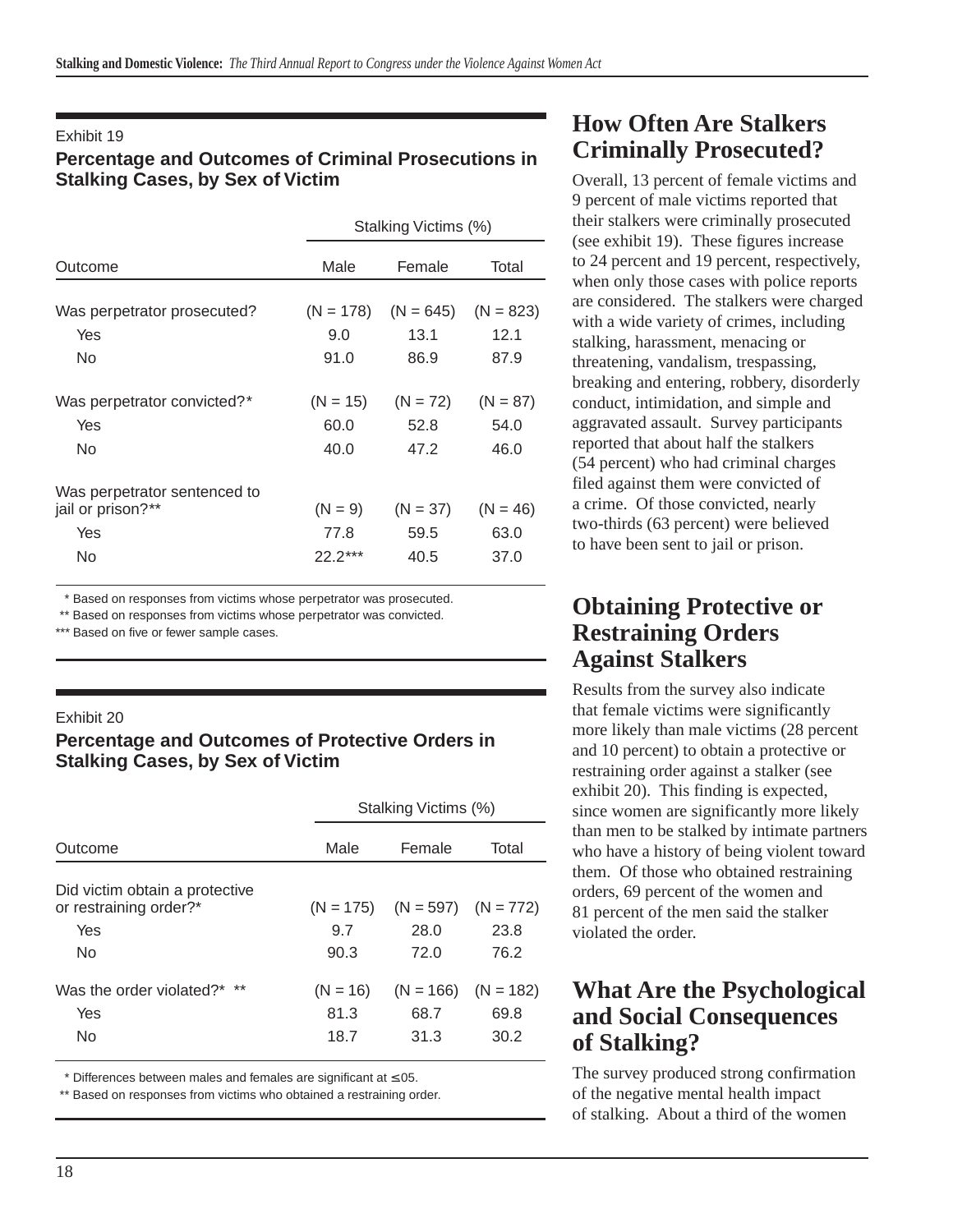(30 percent) and a fifth of the men (20 percent) said they sought psychological counseling as a result of the stalking victimization. In addition, stalking victims were significantly more likely than nonstalking victims to be very concerned

about their personal safety and about being stalked, to carry something on their person to defend themselves, and to think personal safety for men and women had gotten worse in recent years (see exhibit 21).

## **Fear for Personal Safety Among Victims and Nonvictims of Stalking Fear for Personal Safety Among Victims and Nonvictims of Stalking**  Exhibit 21



\*Differences between victims and nonvictims are significant at 01. \* Differences between victims and nonvictims are significant at ≤.01.

\*\* Differences between victims and nonvictims are significant at ≤.001.

## Exhibit 22 Exhibit 22 **Self-Protective Measures Undertaken by Stalking Victims\* Self-Protective Measures Undertaken by Stalking Victims\***



\*N=440 male and female victims who took self-protective measures. \* N = 440 male and female victims who took self-protective measures.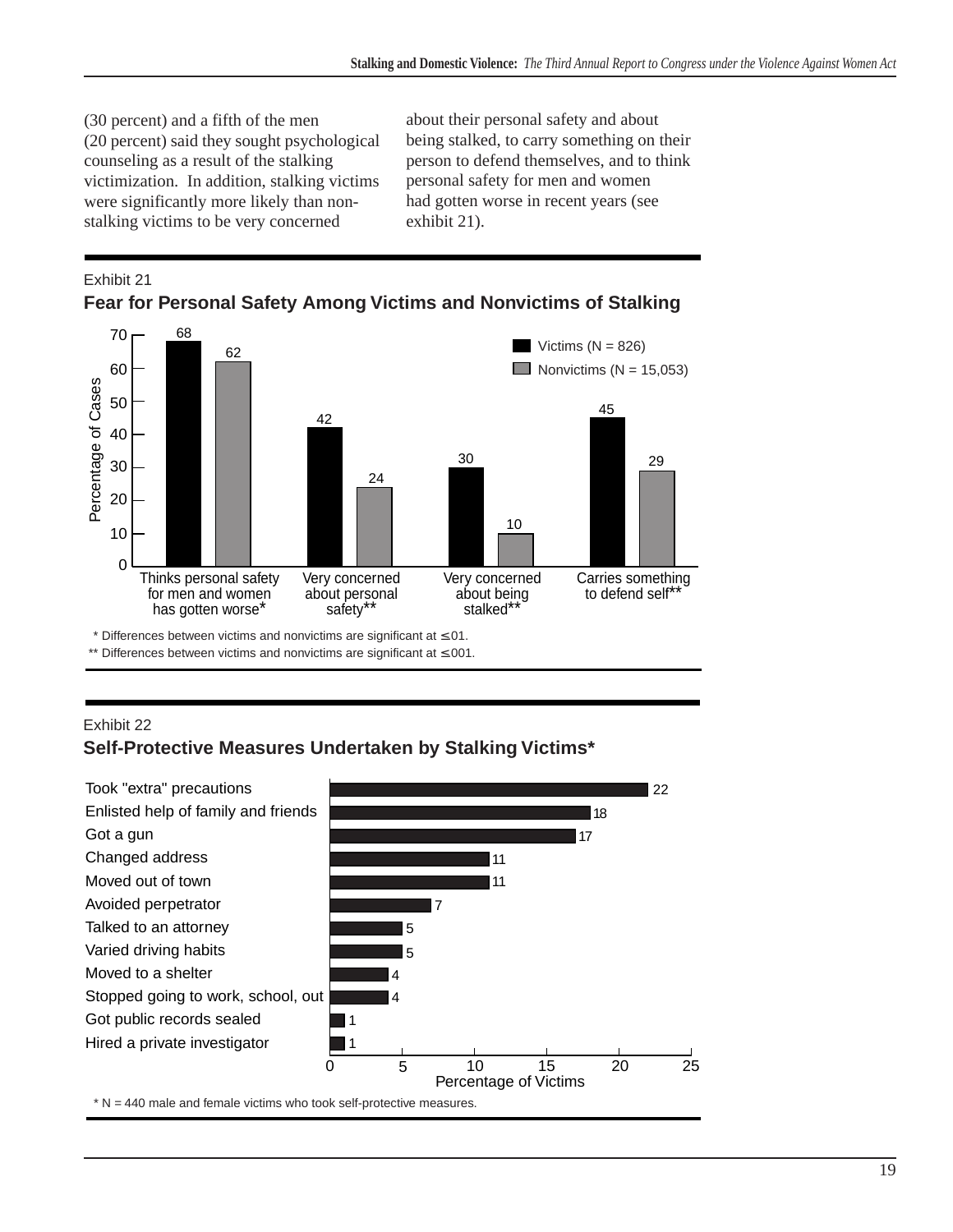Over a quarter (26 percent) of the stalking victims said the victimization caused them to lose time from work. While the survey did not query victims about why they lost time from work, it can be assumed they missed work for a variety of reasons — to attend court hearings, to meet with a psychologist or other mental health professional, to avoid contact with the assailant, and to consult with an attorney. When asked how many days of work they lost, 7 percent of these victims





## Exhibit 24 Exhibit 24 **Victims' Perception of Why Stalking Stopped\* Victims' Perception of Why Stalking Stopped\***

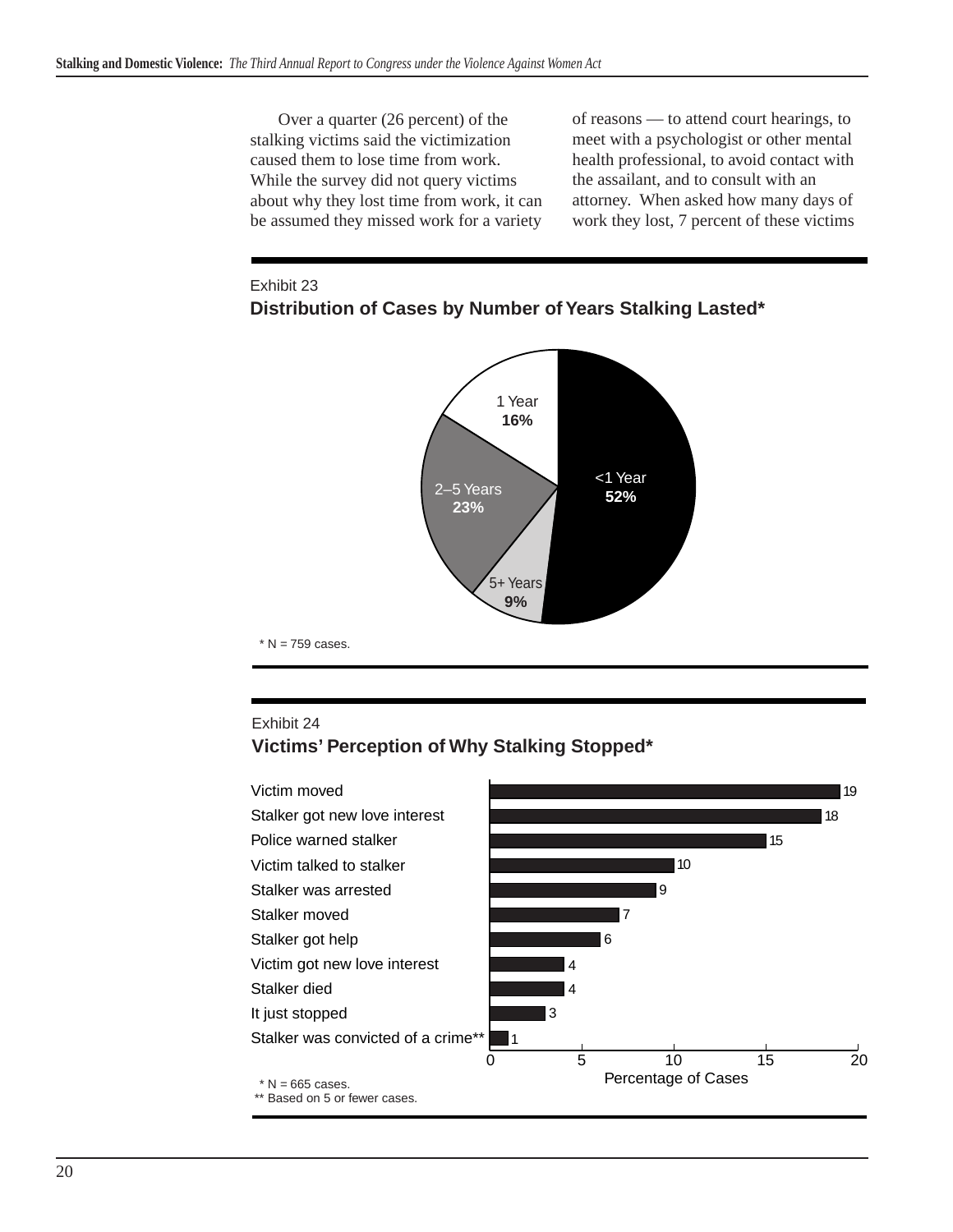said they never returned to work. On average, however, victims who lost time from and returned to work missed 11 days.

Stalking victims were asked whether they took any measures (other than reporting their victimization to the police or obtaining a protective order) to protect themselves from the stalker. Fifty-six percent of the women and 51 percent of the men reported taking some type of self-protective measure (see exhibit 22).

## **When and Why Does Stalking Stop?**

At the time of the interview, 92 percent of the victims were no longer being stalked. Based on information provided by these victims, about two-thirds of all stalking cases last a year or less, about a quarter last 2–5 years, and about a tenth last more than 5 years (see exhibit 23). On average, stalking cases last 1.8 years. However, stalking cases involving intimates or former intimates last, on average, significantly longer than stalking cases involving nonintimates (2.2 years and 1.1 years, respectively).

Victims who were no longer being stalked at the time of the interview were asked why they thought the stalking had ceased; 19 percent said the stalking stopped because they (the victims) moved away (see exhibit 24). These findings suggest that address confidentiality programs may be an effective means of combating stalking. Such programs encourage victims who face continued pursuit and unusual safety risks to develop a personal safety plan that includes relocating as far from the stalker as possible and securing a confidential mailing address that provides mailforwarding service but does not reveal the victim's new location.36

Some stalking cases are resolved when the perpetrator gets a new love interest. Eighteen percent of the victims said the stalking stopped because the

assailant got a new spouse, partner, or boyfriend/girlfriend.

It has been reported previously that informal law enforcement interventions, such as detective contacts, can be an effective means of deterring stalkers, particularly in cases where the victim and the suspect had some prior relationship and where the stalker is not suffering

## **Violence Among Intimates in America**

A report\* produced by the Justice Department's Bureau of Justice Statistics (BJS) indicated that women make up the vast majority of victims in crimes involving intimate\*\* violence. This report, which is a compilation of data from the National Crime Victimization Survey and the FBI's Uniform Crime Reporting Program, revealed the following:

- Women were more likely than men to have been murdered by an intimate. In 1996, nearly 2,000 murders were committed by intimates, and in almost 3 out of 4 of these killings, the victim was a woman.
- Each year, approximately 30 percent of all women killed in this country die at the hands of a current or former intimate, compared to 6 percent of men. The intimate murder rate for men has been sharply decreasing, dropping from 1,357 in 1976 to 516 in 1996.
- In 1996, women were victimized by intimates in about 840,000 incidents of rape, sexual assault, robbery, aggravated assault, and simple assault. By contrast, men were victims of about 150,000 violent crimes committed by an intimate. (On average, about a million women are victimized by an intimate each year.)
- The highest per capita rates of intimate violence were among women aged 16–24, paralleling the findings of the NVAW Survey, which revealed that more younger women were victims of stalking.
- Approximately half the incidents of intimate violence against women were reported to the police. These figures are similar to the findings of the NVAW Survey in which roughly half the stalking victims reported the crime to the authorities.
- The three most common reasons offered for not reporting the crime were that the incident was considered a private or personal matter, fear of offender reprisals, and a perception that law enforcement would not or could not assist. Again, these explanations virtually mirror the findings of the NVAW Survey.

<sup>\*</sup> Copies of this report, "Violence by Intimates," can be obtained from the BJS Internet website: http://www.ojp.usdoj.gov/bjs/ or by calling (800) 732–3277 and requesting publication NCJ #167237.

<sup>\*\*</sup> Intimates can be spouses, ex-spouses, boyfriends, girlfriends, ex-boyfriends, and ex-girlfriends.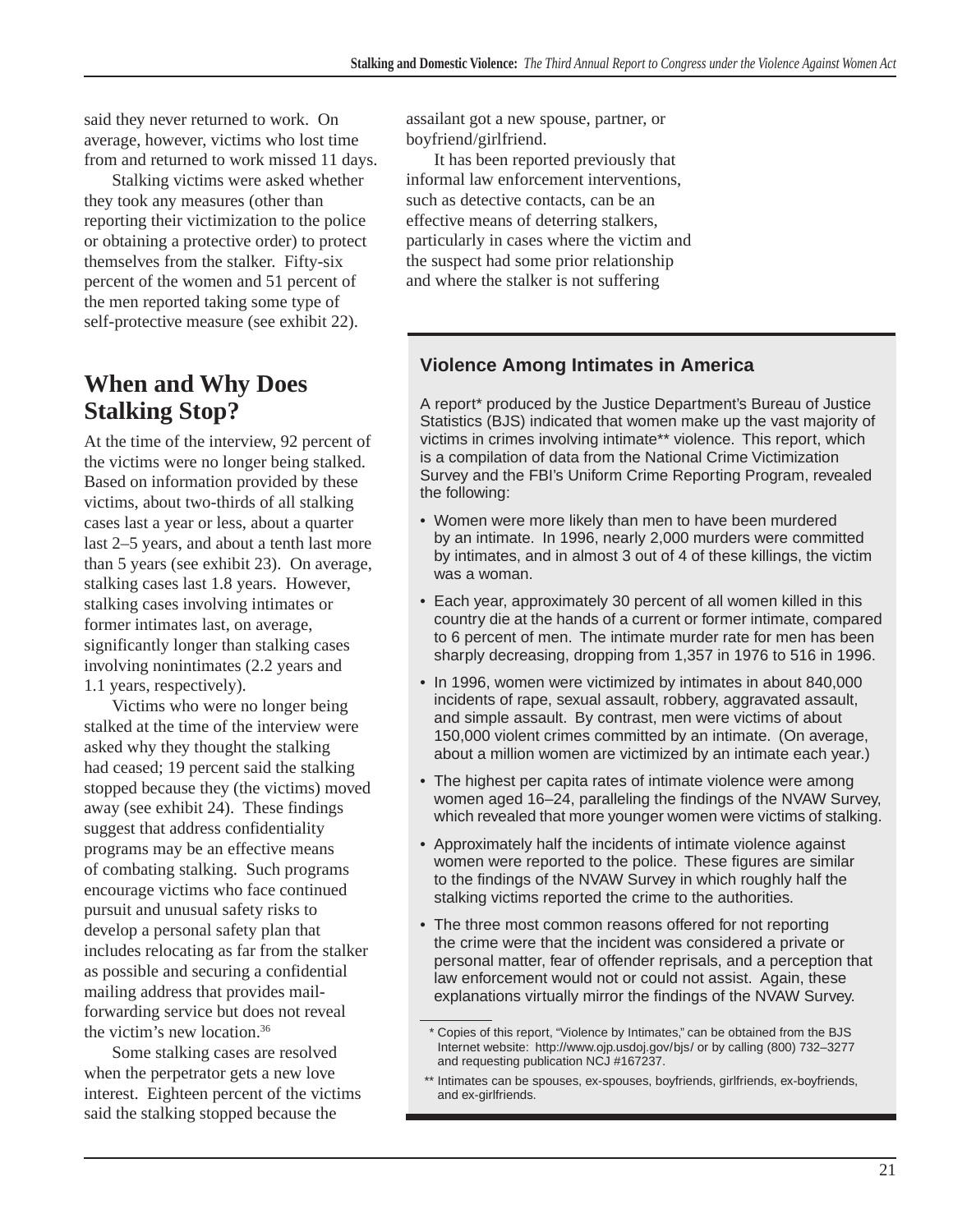**The survey also revealed a strong link between stalking and domestic violence.** 

from mental illness.37 Findings from the NVAW Survey provide some support for this theory. Victims were more likely to credit informal, rather than formal, justice system interventions for the cessation of the stalking. For example, 15 percent of victims said the stalking stopped after their assailants received a warning from the police. By comparison, only 9 percent of victims said the stalking ceased because the stalker was arrested, 1 percent said the stalking stopped because the stalker was convicted of a crime, and less than 1 percent said the stalking stopped because they obtained a restraining order against the stalker. The fact that so few victims credited formal justice system interventions is not surprising, given the paucity of arrests, criminal prosecutions, and restraining orders in stalking cases.

## **Conclusion**

The results of the NVAW Survey clearly indicate that stalking is much more prevalent than previously thought and should be treated as a significant problem. An estimated 8 percent of women and 2 percent of men in the U.S. have been stalked at some point during their lifetime. While stalkers can be men or women, an overwhelming majority are male. Moreover, women are significantly more likely than men to be stalked by an intimate, such as a husband, cohabiting

partner, or date. The survey also revealed a strong link between stalking and domestic violence. Intimates who stalk their partners are also more likely to physically and sexually assault their victims prior to the termination of the relationship. What's more, stalking cases involving current or former intimates last longer than those involving nonintimates.

Stalkers employed a variety of activities to harass and terrorize their victims, but less than half the victims were overtly threatened, underscoring the need to eliminate the requirement in many State antistalking statutes that the stalker issue a credible threat of violence against the victim. This absence of overt threats complicates effective management of stalking cases by the criminal justice system and contributes significantly to the victim's sense of frustration at the system's inability to respond appropriately. The survey found that the State antistalking statutes are having a positive impact on the number of cases reported to authorities. However, victims were divided on police response, with half of them expressing dissatisfaction with the way their cases were handled by police. Overall, a very small percentage of the stalking cases were prosecuted, highlighting the critical need for criminal justice professionals to receive comprehensive training to process and manage these cases to enhance victim safety and hold offenders accountable.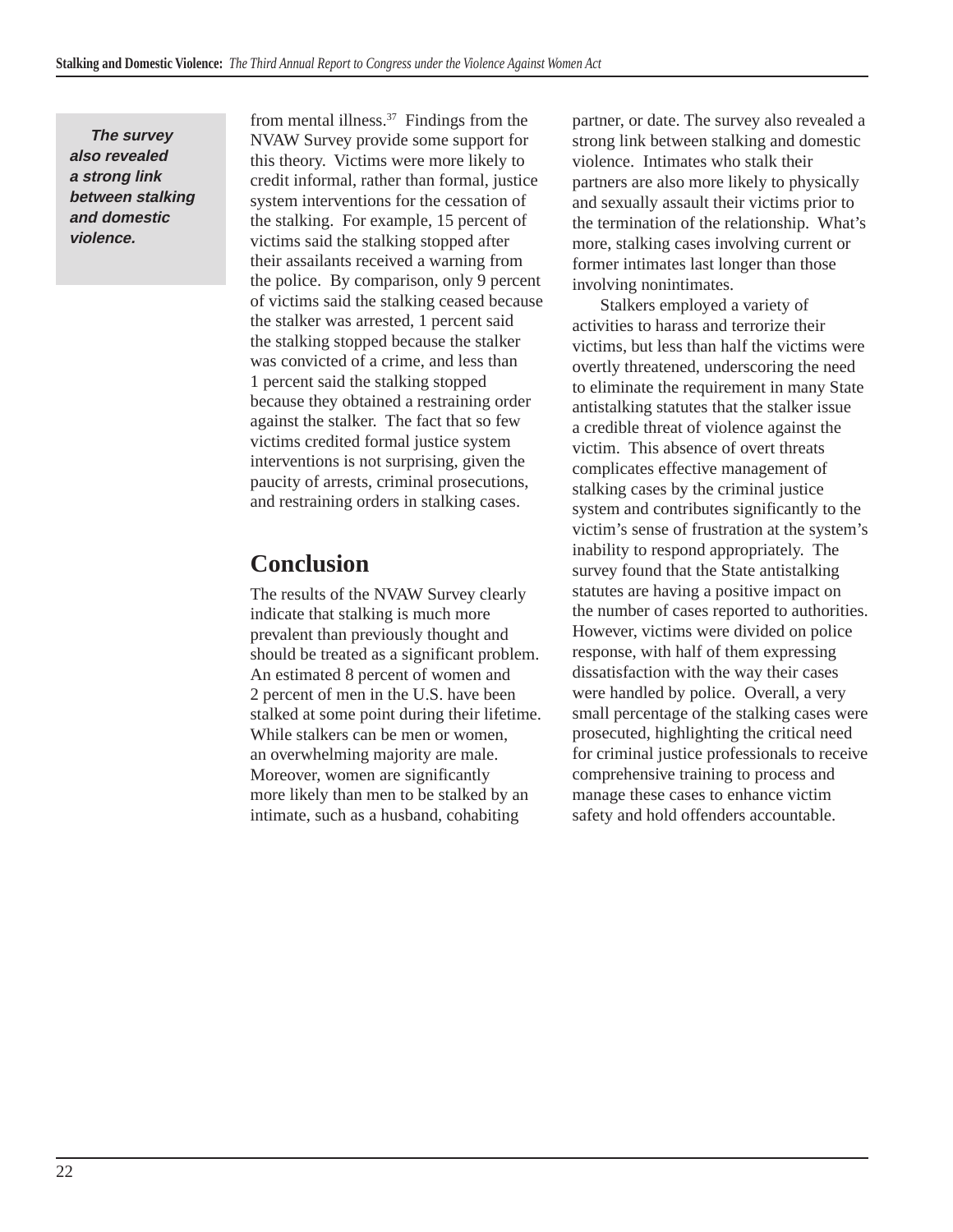# **Chapter 2 FEDERAL AND STATE ANTISTALKING LEGISLATION**

In 1990, California became the first State to pass antistalking legislation. Since then all States and the District of Columbia have enacted laws making stalking a crime. In 1996, a Federal law was enacted to prohibit stalkers from traveling across a State line in pursuit of their victims.38 This legislation enabled Federal prosecution in instances where the interstate feature of a stalking case created additional challenges to effective State investigation and prosecution of such crimes.

As mentioned previously, State antistalking statutes vary widely. For instance, at least four States and one Territory — Alaska, Michigan, Oklahoma, Wyoming, and Guam — specifically prohibit stalking through electronic means, such as e-mail. Nine States — Alaska, Connecticut, Florida, Iowa, Louisiana, Michigan, Minnesota, New Mexico, and Vermont — permit enhanced penalties in stalking cases involving victims who are minors. As of March 1998, legislation to enact new laws and strengthen existing ones addressing stalking of children is pending in 12 States.39

This chapter summarizes the cases prosecuted under the new Federal antistalking statute, offers a comprehensive analysis of State antistalking laws, and concludes with a brief analysis of the challenges mounted against some of these State statutes. A complete list of State stalking code citations and constitutional challenges to the statutes as of March 1998 can be found in appendix A.

## **Federal Antistalking Legislation**

The Interstate Stalking Punishment and Prevention Act of 1996 prohibits individuals from traveling across a State line with the intent to injure or harass another person or placing such person in reasonable fear of death or bodily injury as a result of, or in the course of, such travel. Under this law, the Department of Justice has brought charges against nine stalkers as of April 1998. In all of these cases, the stalker was a male. In eight of these cases, the victim was a female. Six of the nine cases involved intimates, former intimates or dating partners, and two cases were related to the workplace.

As of the end of April, four defendants had been sentenced under the Federal antistalking statute and defendants in two other Federal antistalking cases were waiting to be sentenced. In one of the four cases in which sentences have been imposed, the defendant entered a guilty plea. He was sentenced to six months in a community-based facility and a 3-year term of supervised release. In the second case, the stalker was convicted and received a sentence of 20 years. In the third case, the stalker was convicted on three counts — interstate violation of a protection order, the interstate stalking statute, and the interstate domestic violence provision of VAWA. He received a sentence of 87 months. In the fourth case, the defendant was found guilty on six counts, including violation of the interstate stalking law. He was sentenced to 120 months on the stalking charge and 60 months for the remaining five charges. In at least two of the cases, the stalking occurred in a domestic violence context.

The Department of Justice is committed to prosecuting cases involving interstate stalking and plans to pursue these cases vigorously. The Federal law fills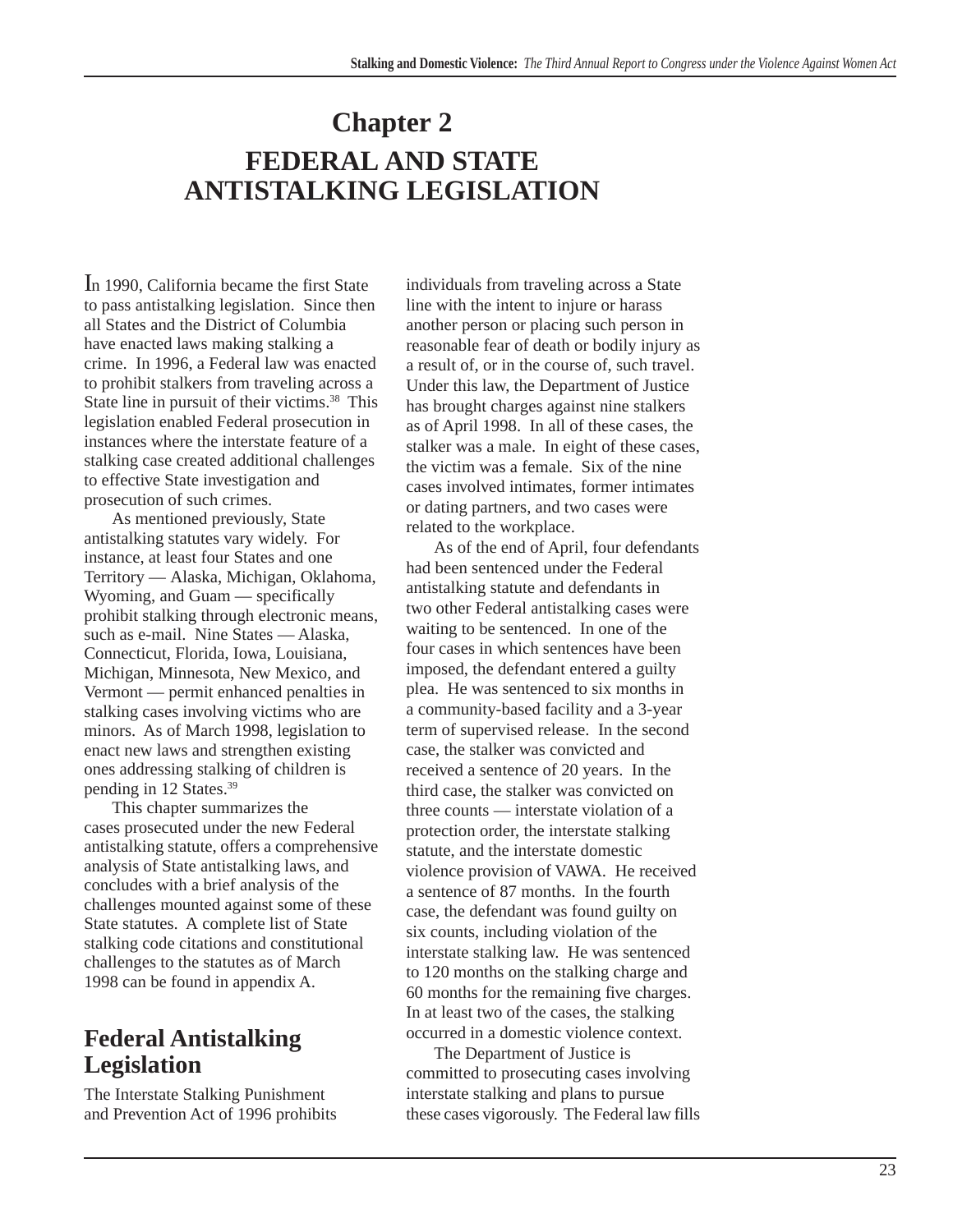an important gap in the legal system's ability to respond effectively to stalking crimes.

## **State-by-State Analysis of Antistalking Statutes**<sup>40</sup>

The Federal law notwithstanding, stalking crimes are largely the responsibility of State and local jurisdictions. In the past decade, States have responded to this crime with a myriad of statutory sanctions. The following State-by-State analysis describes the extent to which stalking and related laws have been enacted by the legislatures of the 50 States, the District of Columbia, Puerto Rico, and the Virgin Islands. When appropriate, the analysis contrasts the enactment of stalking statutes with that of laws aimed at domestic violence, a common correlate of stalking behavior.

## **Legal Context**

Before the enactment of stalking laws, police officers and prosecutors dealt with stalking behavior using a variety of criminal law provisions. These included harassment, (terroristic) threats, criminal trespass, and specialized laws addressing telephone or letter harassment or threats. In a few States, civil law injunctions could also be used to keep stalkers at bay; and the criminal contempt powers of the court were used to enforce these injunctions.

In many jurisdictions, however, these laws failed to adequately address stalking behavior. Civil injunctions were too difficult to obtain. Criminal law penalties were often relatively light, while more serious criminal laws required a high burden of proof as to intent. Most important, stalking behavior was not a high priority with police officers and prosecutors, who often lumped stalking together with similarly unenforced laws against domestic violence.41

Stalking laws changed this environment in two important ways. First, the enactment of such laws provided symbolic reinforcement of the seriousness with which legislators considered stalking, effectively increasing its enforcement priority. Second, these laws changed the elements of crime that needed to be proven, adding in a reasonableness test in many States that can be used to prove intent.

Stalking laws do not necessarily replace the earlier harassment, terroristic threats, and similar laws, however. These older statutes still play an important role in enforcement of the laws against stalking behavior. Thus, a full understanding of stalking laws in the 50 States requires inclusion of both stalking and these related statutes. Stalking laws are often supplemented by other laws that provide penalties for stalking-like behavior that lacks some element of stalking. This includes both harassing and threatening behavior.

#### **Criminal Law Provisions for Stalking**

Exhibit 25 lists the types of laws found in each State by penalty and severity level. In 32 States, Guam, and the Virgin Islands, a first conviction for stalking can be a felony. However, in 16 of these States, felony penalties for stalking are restricted (denoted as [R] in exhibit 25) to specific types of stalking, such as where there is bodily injury, weapon use/carrying, or where the stalking constitutes a violation of a protective order. In 22 of these 32 States (including the 16 States with restricted felony penalties), stalking may also be a misdemeanor, depending on the specific behavior involved. In the remaining 18 States that provide only misdemeanor penalties for a first-offense stalking conviction, repeat stalking is a felony in all but 2. In the District of Columbia, a third stalking conviction calls for a maximum 3-year prison sentence.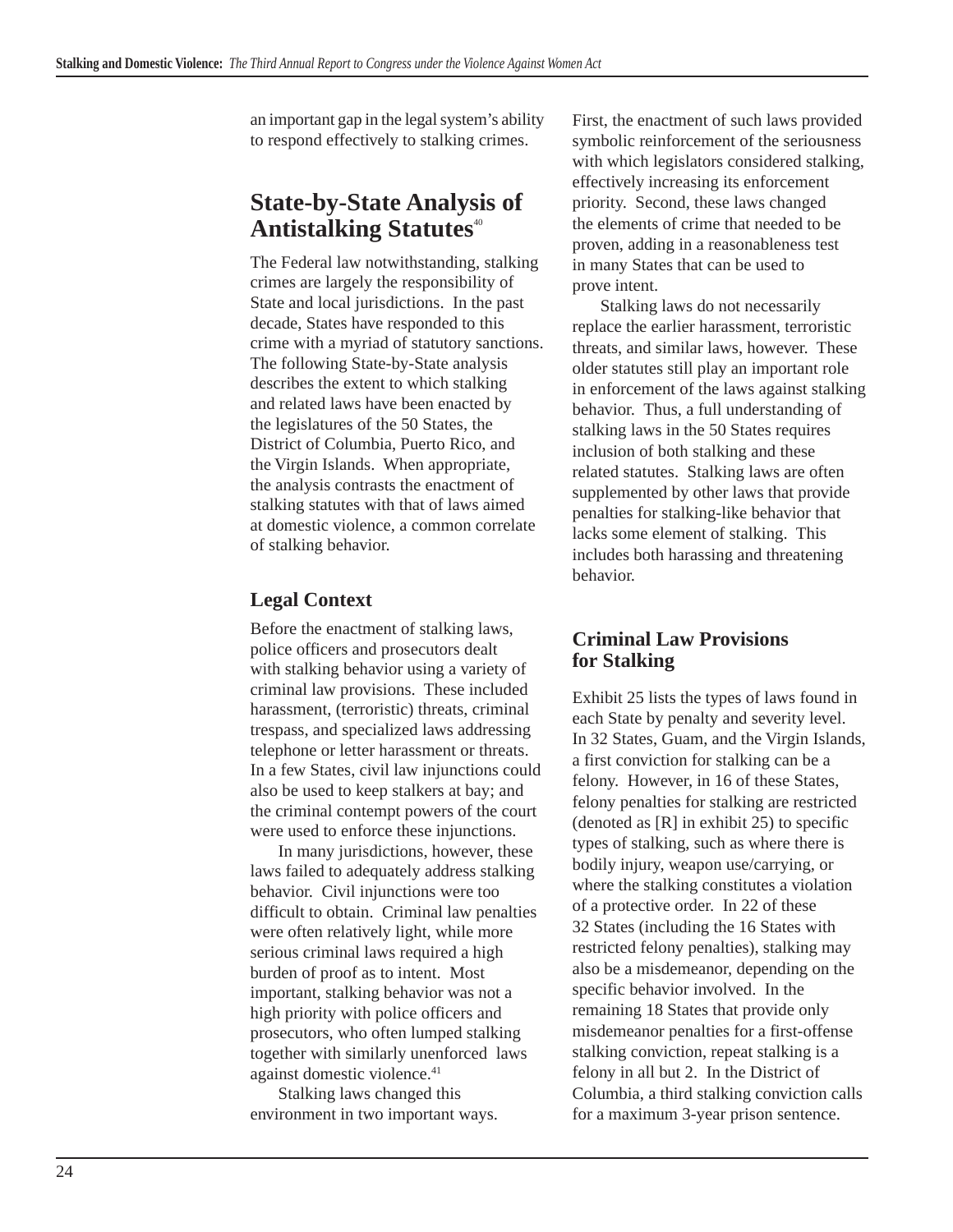## Exhibit 25 **State Stalking Laws by Crime Level Seriousness**

| <b>State</b>         | <b>Stalking Crime Level</b>                                        | <b>State</b>      | <b>Stalking Crime Level</b>                                    |
|----------------------|--------------------------------------------------------------------|-------------------|----------------------------------------------------------------|
| Alabama              | B or C felony                                                      | Montana           | Misdemeanor; 2nd is felony                                     |
| Alaska               | C felony (R) or A misdemeanor                                      | Nebraska          | Class 1 misdemeanor; 2nd is<br>Class 4 felony                  |
| Arizona              | Felony 4 or 5                                                      | Nevada            | B felony or misdemeanor                                        |
| Arkansas             | B or C felony                                                      | New Hampshire     | A misdemeanor; 2nd is B felony                                 |
| California           | Felony or misdemeanor;<br>2nd has 4 year maximum                   | New Jersey        | 3rd (R) or 4th degree crime                                    |
| Colorado             | Felony 6; 2nd is Class 5 felony                                    | <b>New Mexico</b> | Felony (R) or misdemeanor                                      |
| Connecticut          | D felony (R) or misdemeanor                                        | New York          | B misdemeanor                                                  |
| Delaware             | C or D felony (R) or F felony                                      | North Carolina    | Misdemeanor A1 or 2; 2nd is felony                             |
| District of Columbia | Misdemeanor; 3 years for 3rd offense                               | North Dakota      | C felony (R) or misdemeanor                                    |
| Florida              | Felony 3 or misdemeanor 1                                          | Ohio              | Misdemeanor 1; 2nd is felony 5                                 |
| Georgia              | Felony (R) or misdemeanor                                          | Oklahoma          | Felony (R) or misdemeanor                                      |
| Hawaii               | Misdemeanor; 2nd is C felony                                       | Oregon            | A misdemeanor; 2nd is C felony                                 |
| Idaho                | Misdemeanor; 2nd is felony                                         | Pennsylvania      | Misdemeanor; 2nd is felony                                     |
| <b>Illinois</b>      | Class 3 (R) or 4 felony                                            | Rhode Island      | Misdemeanor; 2nd is felony                                     |
| Indiana              | D felony (R) or A misdemeanor                                      | South Carolina    | Felony (R) or misdemeanor                                      |
| lowa                 | D felony (R) or aggravated<br>misdemeanor                          | South Dakota      | Misdemeanor; 2nd is felony 5                                   |
| Kansas               | Class 9 (R) or 10 felony                                           | <b>Tennessee</b>  | A misdemeanor; 2nd is C felony<br>(if same victim) or E felony |
| Kentucky             | D felony (R) or A misdemeanor                                      | <b>Texas</b>      | A misdemeanor; 2nd is felony 3                                 |
| Louisiana            | Felony (R) or misdemeanor                                          | Utah              | Felony (R) or misdemeanor                                      |
| Maine                | Class D crime; 3rd is Class C<br>crime (5-year maximum)            | Vermont           | Felony                                                         |
| Maryland             | Misdemeanor (5-year maximum)                                       | Virginia          | Class 1 or 2 misdemeanor;<br>3rd is felony 6                   |
| Massachusetts        | Felony                                                             | Washington        | C felony (R) or gross misdemeanor                              |
| Michigan             | Felony or misdemeanor                                              | West Virginia     | Misdemeanor; 3rd in 5 years is<br>felony                       |
| Minnesota            | Felony or gross misdemeanor                                        | Wisconsin         | Felony (R) or A misdemeanor                                    |
| Mississippi          | Misdemeanor                                                        | Wyoming           | Felony (R) or misdemeanor                                      |
| Missouri             | D felony or A misdemeanor                                          | Guam              | Felony 2 (R) or 3                                              |
|                      | Source: Institute for Law and Justice, Alexandria, VA, March 1998. | Virgin Islands    | Felony                                                         |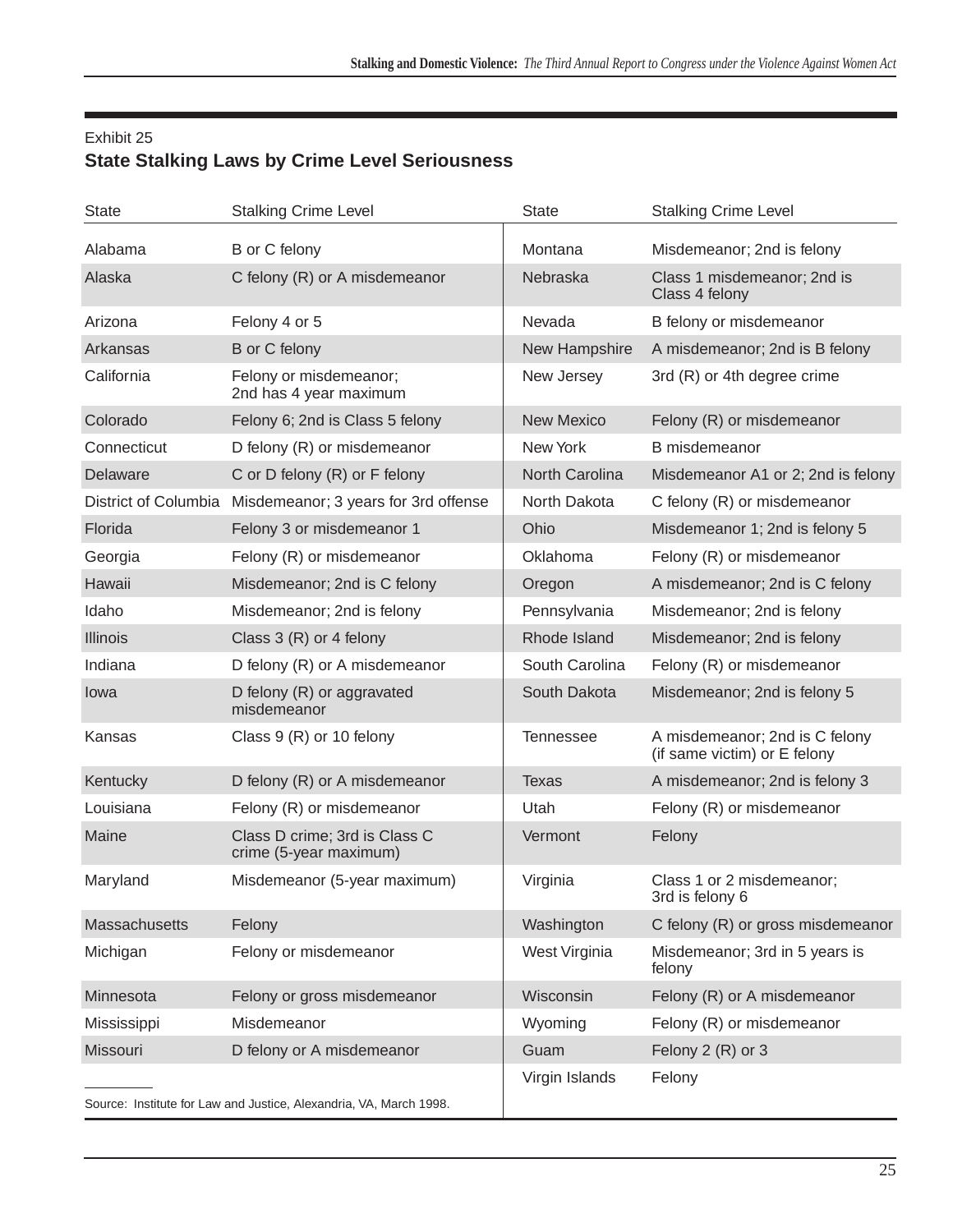## **Stalking of Minors**

Ten States mention stalking or harassing of a minor in their antistalking statutes; however, only 9 of them provide for enhanced penalties against persons who stalk or harass minors. In five of these States, minors under the age of 16 are covered by the law, while in three other States, coverage is extended to minors under the age of 18. In the ninth State, only minors under the age of 12 are covered by a law providing enhanced felony punishment for stalking (see appendix B). In California, harassing a minor because of the child's parents' employment is a misdemeanor. In Missouri, a special protection order for children is available that includes protection from stalking by a present or former household member; violation of the order is a Class A misdemeanor.

## **Related Criminal Laws**

Other criminal laws closely related to stalking include those that cover harassment and intimidation. A review of these laws for all 50 States is summarized in appendix C. This review indicates the following:

- Harassment laws have been adopted in 25 States and the territory of Guam. In three of these States, harassment may be a felony. In 3 other States, a second harassment offense may also be a felony. In the remainder of the States, harassment is either a misdemeanor or a summary offense (one State).
- Threatening or intimidating behavior is a statutory crime in 35 States, the District of Columbia, Guam, and Puerto Rico. In 17 of these States and Guam, threatening or intimidation may be a felony offense. Two States

call for enhanced penalties for repeat offenses.

- Laws specifically directed at telephone threats or harassment have been adopted in 43 States, Guam, and the Virgin Islands. Of these jurisdictions, only two States' laws provide felony sentences. An additional six States make a repeat telephone threat or harassment offense a felony crime.
- Letter threats are the subject of 21 States' and the Virgin Islands' criminal laws. Five of these States make letter threats a felony offense. One State provides misdemeanor penalties for "written" forms of harassment.
- With respect to other stalkingrelated crimes, one State criminalized threats by facsimile. Three other States have made stalking by e-mail or fax elements of their definition of a stalking crime. The territory of Guam forbids harassment by fax.

## **Comparison of State Stalking Statutes to the NIJ Model Antistalking Law**

In 1993, NIJ sponsored a study conducted by the National Criminal Justice Association to develop a *Model Antistalking Code* to assist States in developing felony-level antistalking laws.42 The key crime elements of the NIJ-sponsored *Model Code* included:

• A course of conduct involving repeated physical proximity (following) or threatening behavior or both;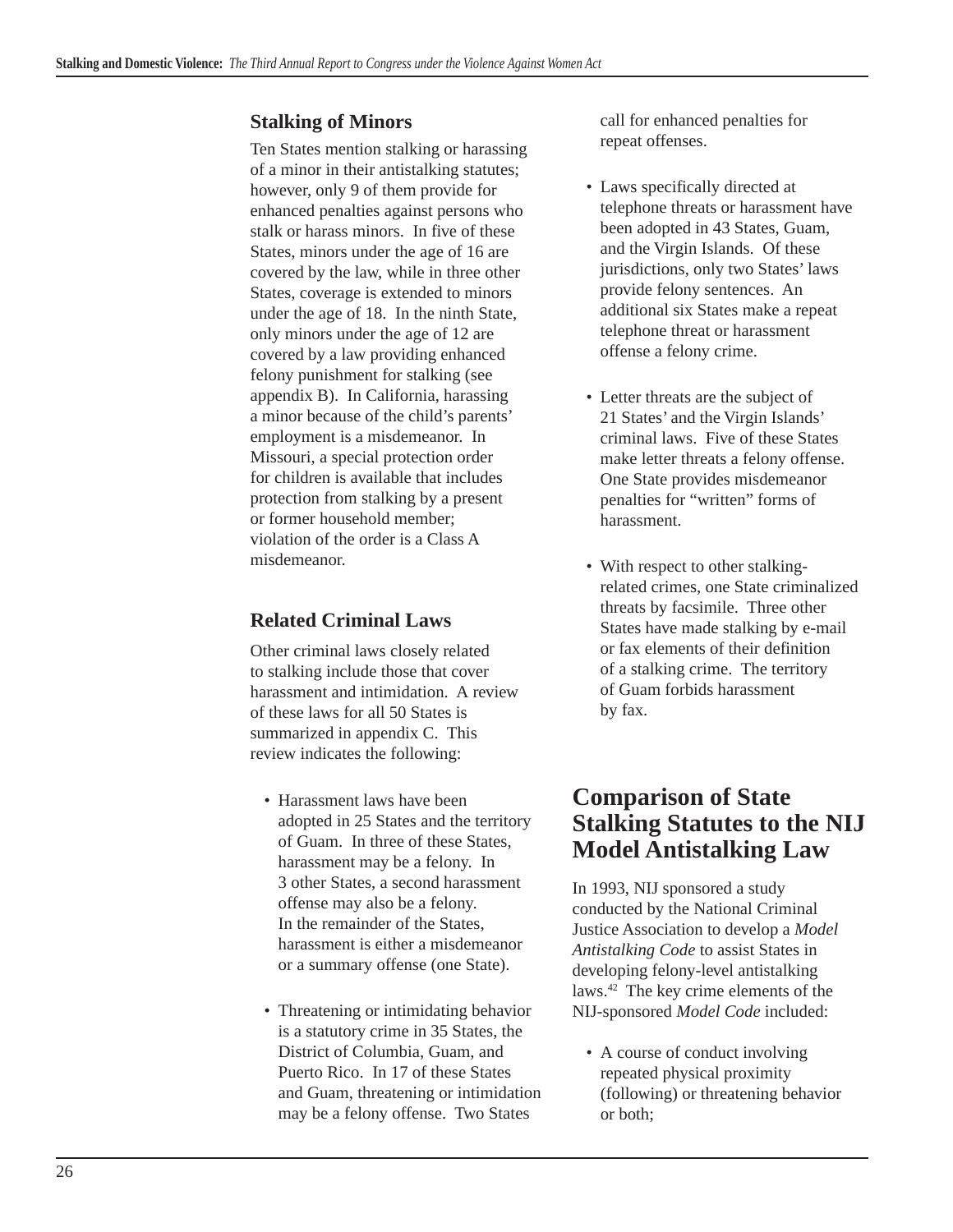- The occurrence of incidents at least twice;
- Threatening behavior, including both explicit and implicit threats; and
- Conduct occurring against an individual or family members of the individual.

The criminal intent to commit stalking is measured by the *Model Code* by examining:

- Intent to engage in a course of conduct involving repeated following or threatening an individual;
- Knowledge that this behavior reasonably causes fear of bodily injury or death;
- • Knowledge (or expectation) that the specific victim would have a reasonable fear of bodily injury or death;
- Actual fear of death or bodily injury experienced by a victim; and
- Fear of death or bodily injury felt by members of the victim's immediate family.

The *Model Code* recommends that punishment for stalking crimes be set at the felony level. Other recommendations include:

- Expansion of the fear element to include fear of sexual assault; and
- Enactment of harassment/misdemeanor stalking or intimidation laws to deal

with annoying behavior, including aggravated harassment for persistent behavior that does not rise to felonylevel fear.

A comparison of all State stalking laws to the *Model Antistalking Code*  provisions requires some translation to match the *Code's* specific use of language to the statutory language used in many States' codes. The major differences between this review and a more formulaic review that allows for no deviation from the *Code's* language involve four points of departure:

- 1. Many States distinguish between stalking and aggravated stalking; the latter involves especially dangerous behavior, such as weapon possession or physical injury. Many States that make this distinction limit felony penalties to aggravated stalking. This review identifies States that provide felony penalties for stalking *per se* and those that reserve it for aggravated stalking.
- 2. The *Model Code* uses the phrase "purposefully engages in a course of conduct" to denote an intent to cause fear. Many State laws, however, distinguish between the purposive act that constitutes stalking and the intent to instill fear itself. This review separates these two concepts.
- 3. The *Model Code* includes "maintaining visual or physical proximity" as a critical element of stalking. Many States, however, use the simpler term "following." Because so few States use the *Model Code's* broader language, the review does not distinguish between the two linguistic terms.

**The Model Code recommends that punishment for stalking crimes be set at the felony level.**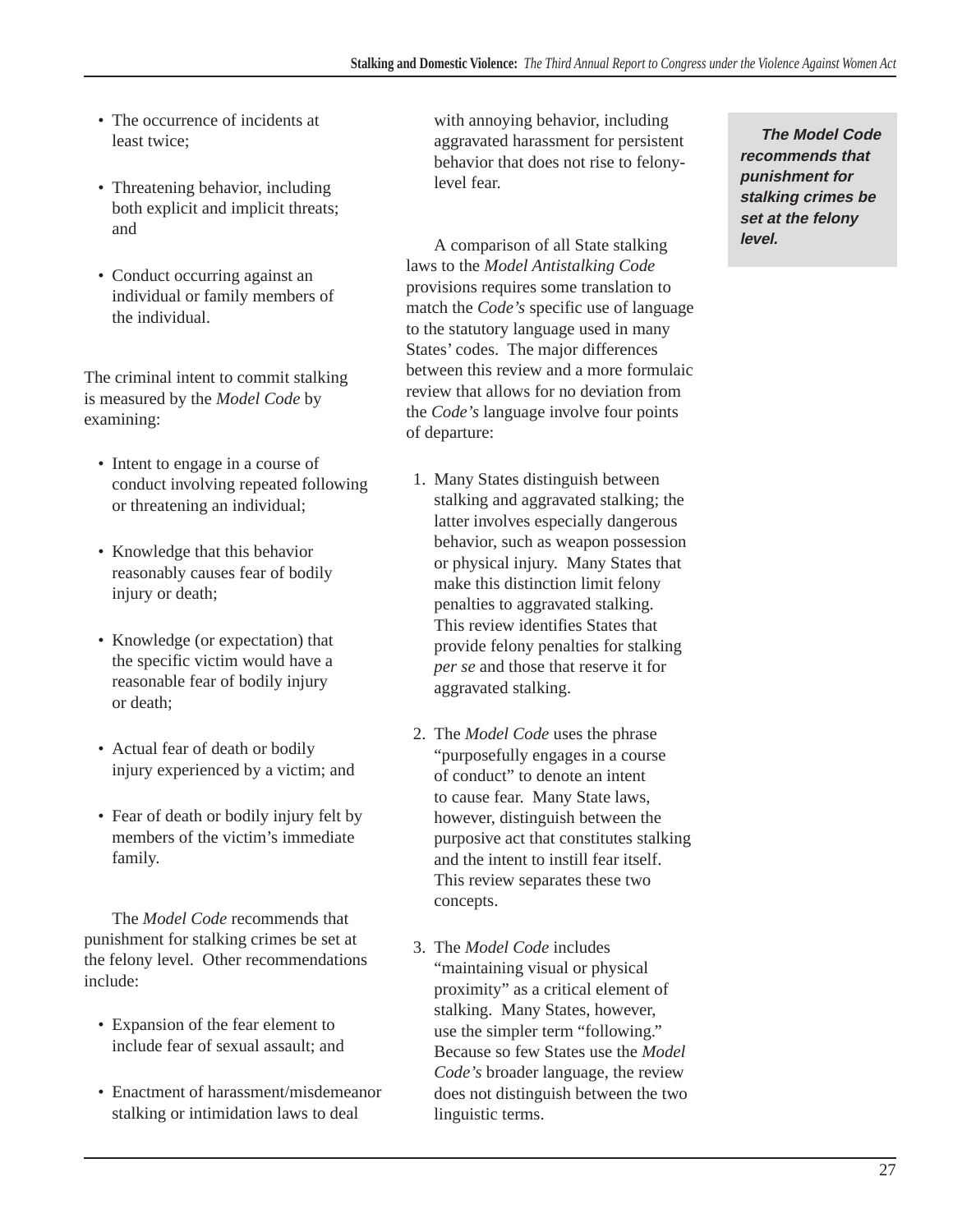4. The *Model Code* language defining "course of conduct" was viewed as simply a guide because it, too, is rarely explicitly followed. Instead, the review looks for substantial compliance with this language's intent (*e.g.*, use of the phrase "pattern of behavior").

With these changes, a review of State statutory agreement with the *Model Code's*  criminal law provisions shows that:

- Only 16 States, Guam, and the Virgin Islands make stalking a felony offense as recommended by the *Model Code*; an additional 16 States make only the most serious stalking incidents a felony.
- • Forty-four States, the District of Columbia, Guam, and the Virgin Islands match the *Code's* use and definition of "course of conduct" involving physical proximity.
- • Twenty-five States use the *Code's*  definition of two or more incidents to specify how many incidents are required to demonstrate repeated behavior as part of a course of conduct; 24 States, the District of Columbia, and the Virgin Islands do not use this definition, although several of these States use the undefined term "repeated" in their laws. One State defines repeated behavior as at least three acts.
- Only 12 States and the Virgin Islands explicitly define "threat" to include implied threats.
- Thirty-two States, the District of Columbia, Guam, and the Virgin Islands make intent to instill fear

an element of the crime of stalking. Of those that do not, 14 States adopted the *Code's* requirement that the acts constituting stalking be done purposefully. Only four States do not require some proof of intentional behavior as part of their stalking laws.

- Six States require using a "reasonable" person" test to determine the reasonableness of any victim's fear resulting from the stalking behavior.
- Twenty-six States, the District of Columbia, Guam, and the Virgin Islands require fear of death or bodily injury, as recommended by the *Model Code*; five States use similar language to define fear, such as fear for one's physical safety; five other States add fear of sexual assault or battery, as recommended in the commentary to the *Model Code*; nine States protect against emotional distress and related responses, including feelings of annoyance or being threatened. Only six States' statutes do not require that the stalking result in victim fear or some lesser response to the stalking.
- Twenty-six States and Guam extend the scope of fear to include the victim's family, as recommended by the *Model Code*.

Exhibit 26 provides a State-by-State analysis of each of the key *Model Anti-Stalking Code* provisions. A checkmark in the statutory provision column indicates that the State's statute generally meets the *Model Code's* recommended language. The absence of a checkmark signifies that either the statute makes no reference to the *Model Code* provision in question or the language used is substantially different.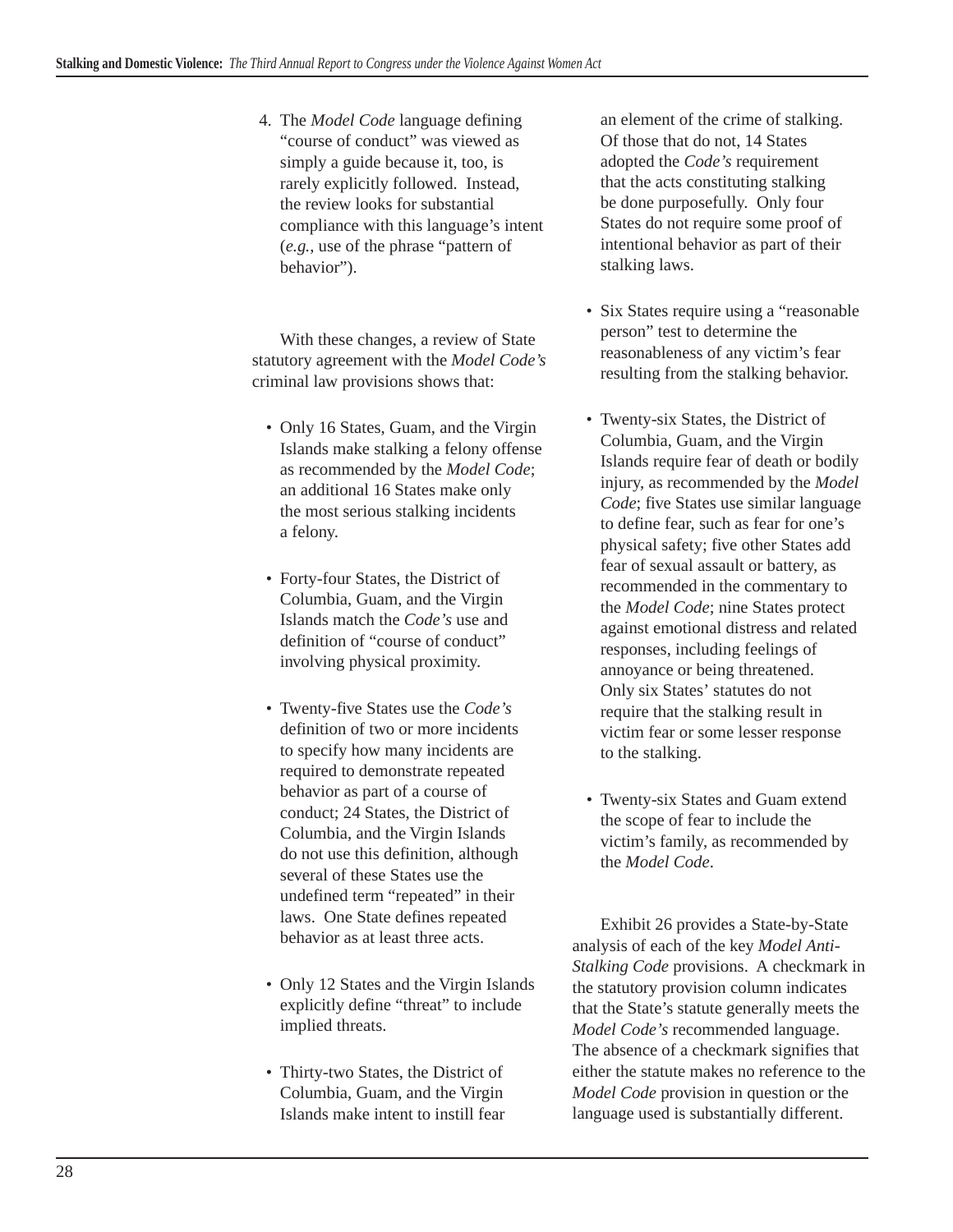## Exhibit 26 **State Stalking Laws' Agreement with Model Stalking Act**

| State                  | Stalking<br>ls<br>Felony<br>Crime | Stalking<br>Has<br>Special<br>Felony<br>Penalty | Stalking<br>Is<br>Misde-<br>meanor | Course<br>Conduct/<br>Pattern<br>Included | Two<br>Events<br>Are<br>Required | Includes<br>"Follow"<br>Acts | <b>Both</b><br>Actual<br>and<br>Implied<br>Threat | Purpose-<br>ful<br>Action<br>(e.g., to<br>follow) | Intended<br>or<br>Knew<br>of<br>Victim<br>Fear | Reason-<br>able<br>Victim<br>Fear | Actual<br>Fear<br>of<br>Death<br>or<br>Injury | Family<br>of<br>Victim<br>Covered |
|------------------------|-----------------------------------|-------------------------------------------------|------------------------------------|-------------------------------------------|----------------------------------|------------------------------|---------------------------------------------------|---------------------------------------------------|------------------------------------------------|-----------------------------------|-----------------------------------------------|-----------------------------------|
| <b>AL</b>              | $\checkmark$                      | $\checkmark$                                    |                                    |                                           |                                  | ✓                            | ✓                                                 | ✓                                                 | $\checkmark$                                   | ✓                                 | $\checkmark$                                  |                                   |
| AK                     |                                   | $\checkmark$                                    | $\checkmark$                       | $\checkmark$                              |                                  | $\checkmark$                 |                                                   | $\checkmark$                                      | $\mathcal{N}^1$                                |                                   | $\checkmark$                                  | ✓                                 |
| AZ                     | $\checkmark$                      |                                                 |                                    | $\checkmark$                              | ✓                                | $\checkmark$                 | $\checkmark$                                      | $\checkmark$                                      |                                                | $\checkmark$                      | $\checkmark$                                  |                                   |
| AR                     | $\checkmark$                      | $\checkmark$                                    |                                    | $\checkmark$                              | $\checkmark$                     | $\checkmark$                 |                                                   | $\checkmark$                                      | $\checkmark$                                   |                                   | $\checkmark$                                  | ✓                                 |
| ${\sf CA}$             |                                   | $\checkmark$                                    | ✓                                  | $\checkmark$                              |                                  | $\checkmark$                 | $\checkmark$                                      | $\checkmark$                                      | $\checkmark$                                   | $\checkmark$                      | $\sqrt{2}$                                    |                                   |
| CO                     | $\checkmark$                      |                                                 |                                    | $\checkmark$                              | $\checkmark$                     | $\checkmark$                 |                                                   |                                                   |                                                | $\checkmark$                      | $\sqrt{3}$                                    | ✓                                 |
| CT                     |                                   | $\checkmark$                                    | ✓                                  | $\checkmark$                              |                                  | $\checkmark$                 |                                                   | ✓                                                 | $\checkmark$                                   | $\checkmark$                      | $\sqrt{2}$                                    |                                   |
| $DE$                   | $\checkmark$                      | $\checkmark$                                    |                                    | $\checkmark$                              | $\overline{4}$                   | $\checkmark$                 | $\checkmark$                                      | $\checkmark$                                      |                                                | $\checkmark$                      | $\checkmark$                                  |                                   |
| $\mathsf{DC}$          |                                   |                                                 | $\checkmark$                       | $\checkmark$                              |                                  | $\checkmark$                 |                                                   |                                                   | $\checkmark$                                   | $\checkmark$                      | $\checkmark$                                  |                                   |
| FL                     | $\checkmark$                      |                                                 | $\checkmark$                       | $\checkmark$                              |                                  | $\checkmark$                 |                                                   |                                                   | $\checkmark$                                   | $\checkmark$                      | $\checkmark$                                  |                                   |
| GA                     |                                   | $\checkmark$                                    | $\checkmark$                       | $\checkmark$                              |                                  | $\checkmark$                 | $\checkmark$                                      | $\checkmark$                                      |                                                | $\checkmark$                      | $\checkmark$                                  |                                   |
| GU                     | $\checkmark$                      | $\checkmark$                                    |                                    | $\checkmark$                              |                                  | $\checkmark$                 |                                                   |                                                   | $\checkmark$                                   | $\checkmark$                      | ✓                                             |                                   |
| $\mathsf{H}\mathsf{I}$ |                                   | $\checkmark$                                    | $\checkmark$                       |                                           | $\checkmark$                     | $\checkmark$                 |                                                   |                                                   |                                                | $\checkmark$                      |                                               |                                   |
| $\sf ID$               |                                   |                                                 | $\checkmark$                       | $\checkmark$                              |                                  | $\checkmark$                 |                                                   | $\checkmark$                                      |                                                | $\checkmark$                      | $\sqrt{5}$                                    | $\checkmark$                      |
| $\mathsf{IL}$          | $\checkmark$                      | $\checkmark$                                    |                                    |                                           | $\checkmark$                     | $\checkmark$                 |                                                   | $\checkmark$                                      |                                                | $\checkmark$                      | $\boldsymbol{\mathcal{N}}^6$                  |                                   |

1 Reckless language

2 Safety fear

<sup>3</sup> Fear of physical action threat

4 Three events required

5 Stalking victim is annoyed, alarmed, or harassed

6 Sexual assault fear added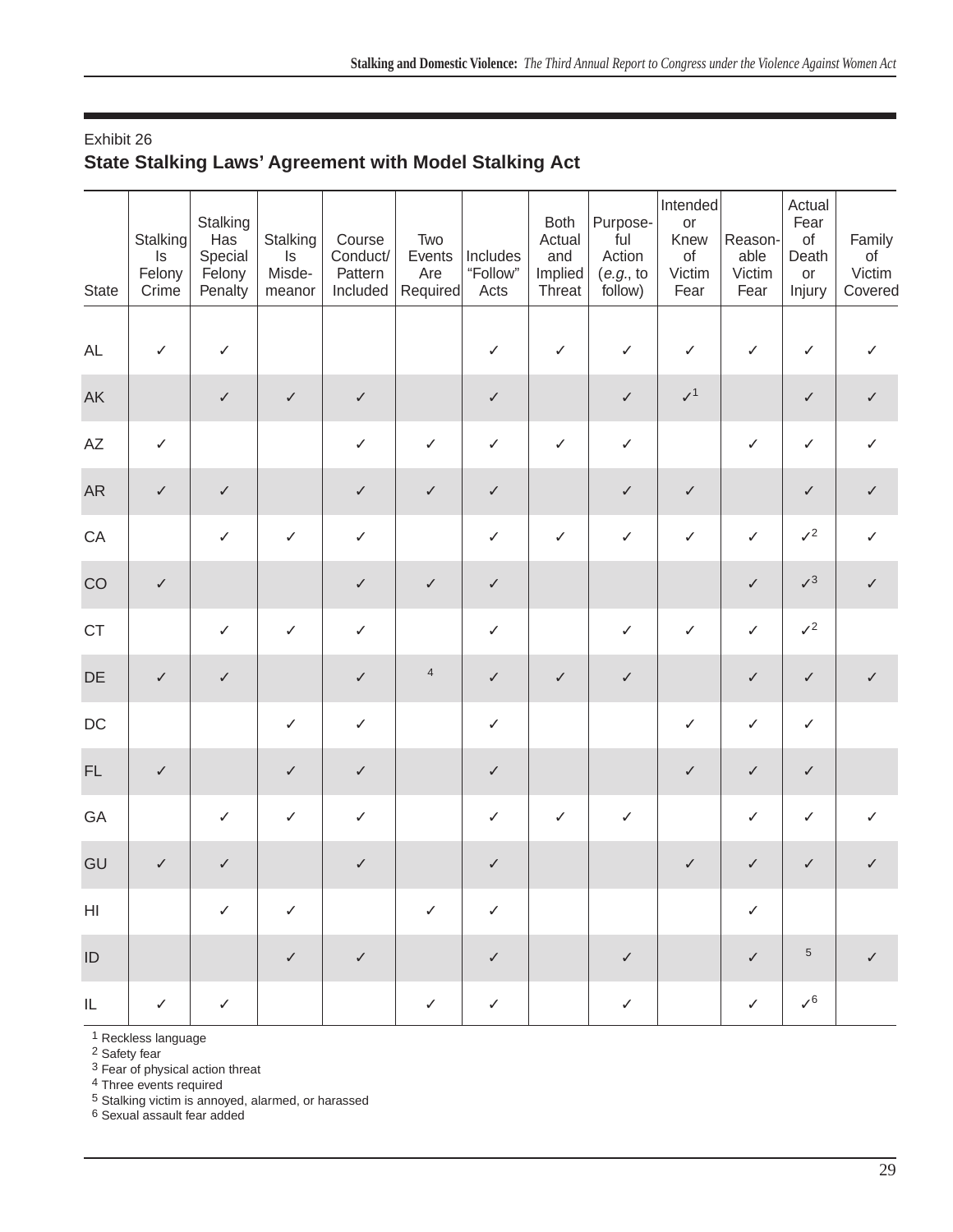## Exhibit 26 **State Stalking Laws' Agreement with Model Stalking Act (continued)**

| State      | Stalking<br>ls<br>Felony<br>Crime | Stalking<br>Has<br>Special<br>Felony<br>Penalty | Stalking<br>$\sf ls$<br>Misde-<br>meanor | Course<br>Conduct/<br>Pattern<br>Included | Two<br>Events<br>Are<br>Required | Includes<br>"Follow"<br>Acts | Both<br>Actual<br>and<br>Implied<br>Threat | Purpose-<br>ful<br>Action<br>(e.g., to<br>follow) | Intended<br>or<br>Knew<br>of<br>Victim<br>Fear | Reason-<br>able<br>Victim<br>Fear | Actual<br>Fear<br>of<br>Death<br>or<br>Injury | Family<br>o <sub>f</sub><br>Victim<br>Covered |
|------------|-----------------------------------|-------------------------------------------------|------------------------------------------|-------------------------------------------|----------------------------------|------------------------------|--------------------------------------------|---------------------------------------------------|------------------------------------------------|-----------------------------------|-----------------------------------------------|-----------------------------------------------|
| ${\sf IN}$ |                                   | $\checkmark$                                    | $\checkmark$                             | $\checkmark$                              |                                  |                              | $\checkmark$                               |                                                   |                                                | $\checkmark$                      | $\mathcal{N}^6$                               |                                               |
| $\sf IA$   |                                   | $\checkmark$                                    | $\checkmark$                             | $\checkmark$                              | $\checkmark$                     | $\checkmark$                 | $\checkmark$                               | $\checkmark$                                      | $\checkmark$                                   | $\checkmark$                      | $\checkmark$                                  | $\checkmark$                                  |
| KS         | $\checkmark$                      | $\checkmark$                                    |                                          | $\checkmark$                              |                                  | $\checkmark$                 |                                            | $\checkmark$                                      |                                                | $\checkmark$                      | 5                                             |                                               |
| KY         |                                   | $\checkmark$                                    | $\checkmark$                             | $\checkmark$                              | $\checkmark$                     |                              | $\checkmark$                               | $\checkmark$                                      |                                                | $\sqrt{5}$                        |                                               |                                               |
| LA         |                                   | $\checkmark$                                    | $\checkmark$                             | $\checkmark$                              |                                  | $\checkmark$                 |                                            | $\checkmark$                                      | $\checkmark$                                   | $\checkmark$                      |                                               |                                               |
| <b>ME</b>  |                                   |                                                 | $\checkmark$                             | $\checkmark$                              | $\checkmark$                     | $\checkmark$                 | $\checkmark$                               | $\checkmark$                                      |                                                | $\checkmark$                      | $\checkmark$                                  | $\checkmark$                                  |
| <b>MD</b>  | $\checkmark$                      |                                                 |                                          | $\checkmark$                              |                                  | $\checkmark$                 |                                            | $\checkmark$                                      | $\checkmark$                                   | $\checkmark$                      | $\checkmark$                                  | $\checkmark$                                  |
| <b>MA</b>  | $\checkmark$                      | $\checkmark$                                    |                                          | $\checkmark$                              |                                  |                              |                                            | $\checkmark$                                      | $\checkmark$                                   | $\checkmark$                      | $\checkmark$                                  |                                               |
| MI         | $\checkmark$                      | $\checkmark$                                    | $\checkmark$                             | $\checkmark$                              | $\checkmark$                     | $\checkmark$                 |                                            | $\checkmark$                                      |                                                | $\checkmark$                      | $\checkmark$                                  | $\checkmark$                                  |
| <b>MN</b>  | $\checkmark$                      |                                                 | $\checkmark$                             | $\checkmark$                              | $\checkmark$                     | $\checkmark$                 |                                            |                                                   | $\checkmark$                                   |                                   | $\checkmark$                                  | $\checkmark$                                  |
| <b>MS</b>  |                                   |                                                 | $\checkmark$                             | $\checkmark$                              |                                  | $\checkmark$                 |                                            | $\checkmark$                                      | $\checkmark$                                   | $\checkmark$                      | $\sqrt{2}$                                    |                                               |
| <b>MO</b>  | $\checkmark$                      |                                                 | $\checkmark$                             | $\checkmark$                              |                                  | $\checkmark$                 |                                            |                                                   | $\checkmark$                                   | $\checkmark$                      | $\checkmark$                                  |                                               |
| MT         |                                   |                                                 | $\checkmark$                             | $\checkmark$                              |                                  | $\checkmark$                 |                                            |                                                   | $\checkmark$                                   | $\checkmark$                      | $\checkmark$                                  |                                               |
| <b>NE</b>  |                                   |                                                 | $\checkmark$                             | $\checkmark$                              |                                  | $\checkmark$                 |                                            | $\checkmark$                                      | $\checkmark$                                   |                                   | $\boldsymbol{7}$                              |                                               |
| <b>NV</b>  | $\checkmark$                      |                                                 | $\checkmark$                             | $\checkmark$                              |                                  |                              |                                            | $\checkmark$                                      | $\checkmark$                                   | $\checkmark$                      | $\checkmark$                                  |                                               |

2 Safety fear

5 Stalking victim is annoyed, alarmed, or harassed

6 Sexual assault fear added

7 Terrified, threatened, or intimidated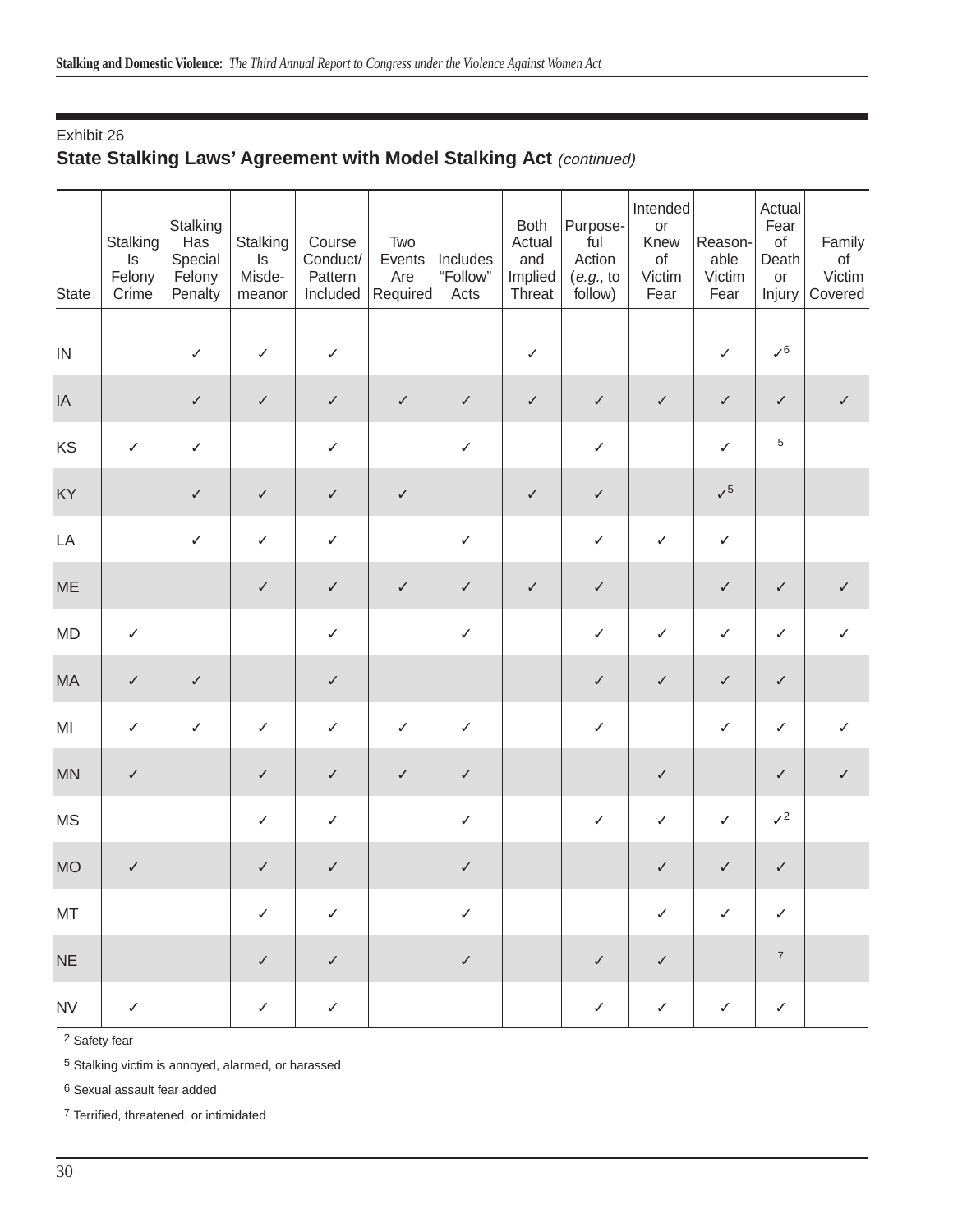#### Exhibit 26 **State Stalking Laws' Agreement with Model Stalking Act (continued)**

| State          | Stalking<br>ls<br>Felony<br>Crime | Stalking<br>Has<br>Special<br>Felony<br>Penalty | Stalking<br>$\sf ls$<br>Misde-<br>meanor | Course<br>Conduct/<br>Pattern<br>Included | Two<br>Events<br>Are<br>Required | Includes<br>"Follow"<br>Acts | Both<br>Actual<br>and<br>Implied<br>Threat | Purpose-<br>ful<br>Action<br>(e.g., to<br>follow) | Intended<br>or<br>Knew<br>o <sub>f</sub><br>Victim<br>Fear | Reason-<br>able<br>Victim<br>Fear | Actual<br>Fear<br>$\circ$ f<br>Death<br>or<br>Injury | Family<br>of<br>Victim<br>Covered |
|----------------|-----------------------------------|-------------------------------------------------|------------------------------------------|-------------------------------------------|----------------------------------|------------------------------|--------------------------------------------|---------------------------------------------------|------------------------------------------------------------|-----------------------------------|------------------------------------------------------|-----------------------------------|
| <b>NH</b>      |                                   |                                                 | $\checkmark$                             | $\checkmark$                              | $\checkmark$                     | $\checkmark$                 | $\checkmark$                               | $\checkmark$                                      | $\checkmark$                                               | $\checkmark$                      | $\checkmark$                                         |                                   |
| NJ             |                                   | $\checkmark$                                    | $\checkmark$                             | $\checkmark$                              | $\checkmark$                     | $\checkmark$                 |                                            | $\checkmark$                                      | $\checkmark$                                               | $\checkmark$                      | $\checkmark$                                         | $\checkmark$                      |
| <b>NM</b>      |                                   | $\checkmark$                                    | $\checkmark$                             | $\checkmark$                              | $\checkmark$                     | $\checkmark$                 |                                            | $\checkmark$                                      | $\checkmark$                                               | $\checkmark$                      | $\checkmark$                                         | ✓                                 |
| <b>NY</b>      |                                   |                                                 | $\checkmark$                             | $\checkmark$                              |                                  | $\checkmark$                 |                                            |                                                   | $\checkmark$                                               | $\checkmark$                      | $\checkmark$                                         |                                   |
| NC             |                                   |                                                 | $\checkmark$                             |                                           | $\checkmark$                     | $\checkmark$                 |                                            |                                                   | $\checkmark$                                               | $\checkmark$                      | $\checkmark$                                         |                                   |
| <b>ND</b>      |                                   |                                                 | $\checkmark$                             | $\checkmark$                              | $\checkmark$                     |                              |                                            | $\checkmark$                                      |                                                            | $\checkmark$                      | $\bf 8$                                              | $\checkmark$                      |
| OH             |                                   |                                                 | $\checkmark$                             | $\checkmark$                              | $\checkmark$                     |                              |                                            |                                                   | $\checkmark$                                               |                                   | $\boldsymbol{7}$                                     |                                   |
| OK             |                                   | $\checkmark$                                    | $\checkmark$                             | $\checkmark$                              | $\checkmark$                     | $\checkmark$                 |                                            | $\checkmark$                                      |                                                            | $\checkmark$                      |                                                      | ✓                                 |
| OR             |                                   |                                                 | $\checkmark$                             |                                           |                                  | $\checkmark$                 |                                            |                                                   |                                                            | $\checkmark$                      | $\sqrt{2}$                                           |                                   |
| PA             |                                   |                                                 | $\checkmark$                             | $\checkmark$                              | $\checkmark$                     | $\checkmark$                 |                                            |                                                   | $\checkmark$                                               | $\checkmark$                      | $\checkmark$                                         | $\checkmark$                      |
| R <sub>l</sub> |                                   |                                                 | $\checkmark$                             | $\checkmark$                              |                                  | $\checkmark$                 |                                            | $\checkmark$                                      |                                                            | $\checkmark$                      | 5                                                    |                                   |
| <b>SC</b>      |                                   | $\checkmark$                                    | $\checkmark$                             | $\checkmark$                              | $\checkmark$                     | $\checkmark$                 |                                            |                                                   | $\checkmark$                                               | $\checkmark$                      | $\sqrt{6}$                                           |                                   |
| $\mathsf{SD}$  |                                   | $\checkmark$                                    | $\checkmark$                             | $\checkmark$                              |                                  | $\checkmark$                 | $\checkmark$                               |                                                   | $\checkmark$                                               | $\checkmark$                      | 5                                                    |                                   |
| <b>TN</b>      |                                   |                                                 | $\checkmark$                             | $\checkmark$                              | $\checkmark$                     | $\checkmark$                 |                                            | $\checkmark$                                      |                                                            | $\checkmark$                      |                                                      |                                   |
| ${\sf TX}$     |                                   |                                                 | $\checkmark$                             | $\checkmark$                              | $\checkmark$                     |                              |                                            |                                                   | $\checkmark$                                               | $\checkmark$                      | $\checkmark$                                         | $\checkmark$                      |

2 Safety fear

5 Stalking victim is annoyed, alarmed, or harassed

6 Sexual assault fear added

7 Terrified, threatened, or intimidated

8 Physical harm, fear, or mental distress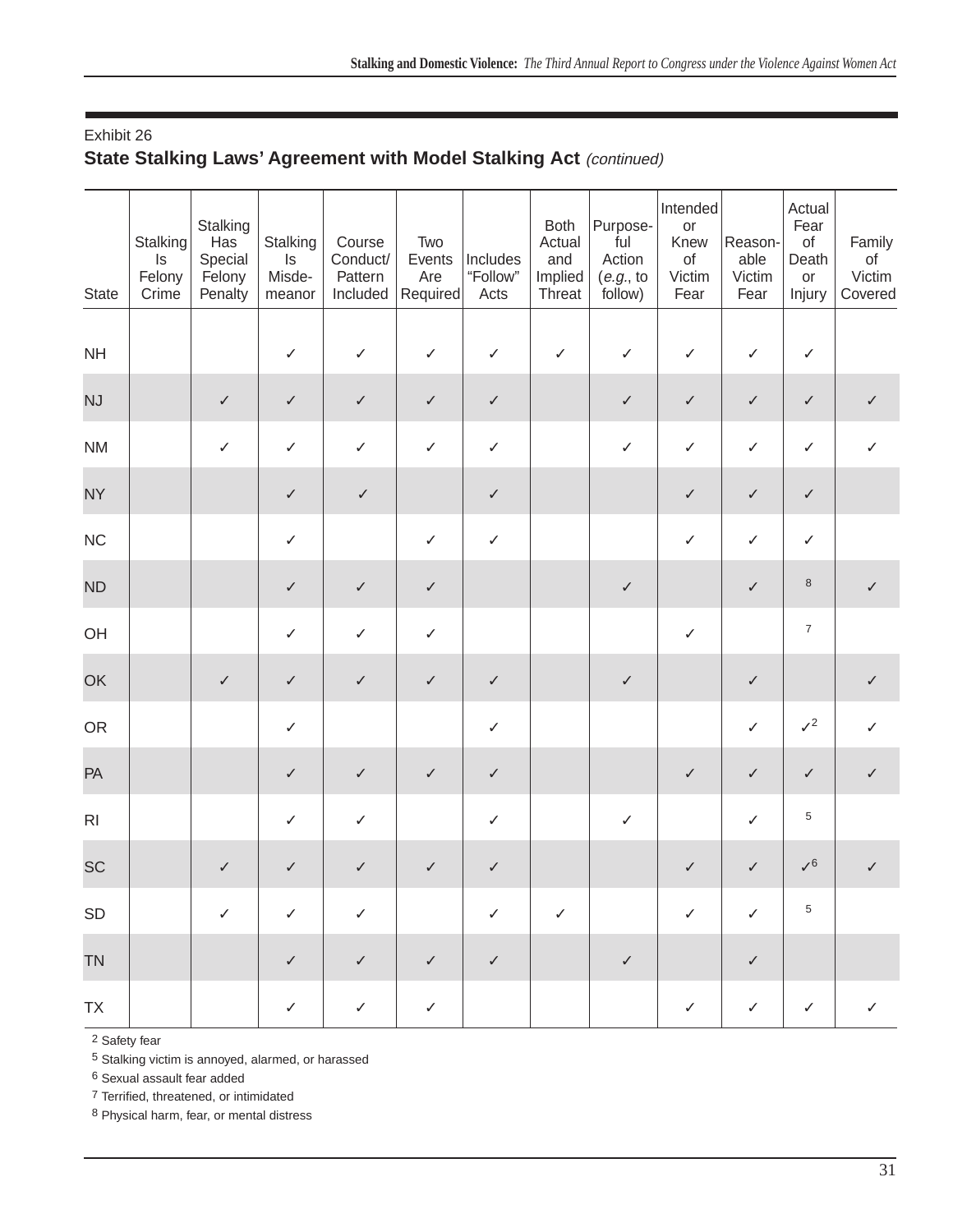#### Exhibit 26

#### **State Stalking Laws' Agreement with Model Stalking Act** (continued)

| State     | Stalking<br>Is<br>Felony<br>Crime | Stalking<br>Has<br>Special<br>Felony<br>Penalty | Stalking<br>ls<br>Misde-<br>meanor | Course<br>Conduct/<br>Pattern<br>Included | Two<br>Events<br>Are<br>Required | Includes<br>"Follow"<br>Acts | <b>Both</b><br>Actual<br>and<br>Implied<br>Threat | Purpose-<br>ful<br>Action<br>(e.g., to<br>follow) | Intended<br>or<br>Knew<br>of<br>Victim<br>Fear | Reason-<br>able<br>Victim<br>Fear | Actual<br>Fear<br>of<br>Death<br>or<br>Injury | Family<br>of<br>Victim<br>Covered |
|-----------|-----------------------------------|-------------------------------------------------|------------------------------------|-------------------------------------------|----------------------------------|------------------------------|---------------------------------------------------|---------------------------------------------------|------------------------------------------------|-----------------------------------|-----------------------------------------------|-----------------------------------|
| UT        |                                   | ✓                                               | $\checkmark$                       | ✓                                         | ✓                                | √                            |                                                   |                                                   | $\checkmark$                                   | $\checkmark$                      | $\checkmark$                                  |                                   |
| VT        | $\checkmark$                      | $\checkmark$                                    |                                    | $\checkmark$                              | $\checkmark$                     | $\checkmark$                 | $\checkmark$                                      | $\checkmark$                                      |                                                | $\checkmark$                      | $\sqrt{6}$                                    |                                   |
| VA        |                                   |                                                 | ✓                                  | $\checkmark$                              |                                  |                              |                                                   |                                                   | $\checkmark$                                   | $\checkmark$                      | $\boldsymbol{\mathcal{N}}^6$                  |                                   |
| <b>WA</b> |                                   | $\checkmark$                                    | $\checkmark$                       | $\checkmark$                              |                                  |                              |                                                   | $\checkmark$                                      | $\checkmark$                                   | $\checkmark$                      | $\checkmark$                                  |                                   |
| <b>WV</b> |                                   |                                                 | ✓                                  |                                           |                                  |                              |                                                   |                                                   | $\checkmark$                                   |                                   |                                               |                                   |
| WI        |                                   | J                                               | $\checkmark$                       | $\checkmark$                              |                                  | ✓                            |                                                   |                                                   | $\checkmark$                                   | $\checkmark$                      | $\checkmark$                                  |                                   |
| <b>WY</b> |                                   |                                                 |                                    | $\checkmark$                              |                                  |                              |                                                   |                                                   |                                                | $\checkmark$                      | $\overline{7}$                                |                                   |
| VI        |                                   |                                                 |                                    |                                           |                                  |                              |                                                   |                                                   |                                                | ✓                                 |                                               |                                   |

2 Safety fear

6 Sexual assault fear added

7 Terrified, threatened, or intimidated

#### **Criminal Procedure Laws**

Criminal procedure laws regulate enforcement of criminal laws. They range from specifying how arrests are made to trial procedures to sentencing by the court. Often changes in criminal law require parallel changes in criminal procedure for the legislative intent to be fully realized. Stalking criminal law enactments are no exception.

#### *Arrest Without Warrant*

Under common law, arrest without a warrant occurs in two situations. First, officers may arrest without a warrant, if they see a person committing a crime. Second, police officers may have probable cause to arrest if they believe that an individual committed a crime, but they did not actually see the crime committed by the individual. Different rules apply to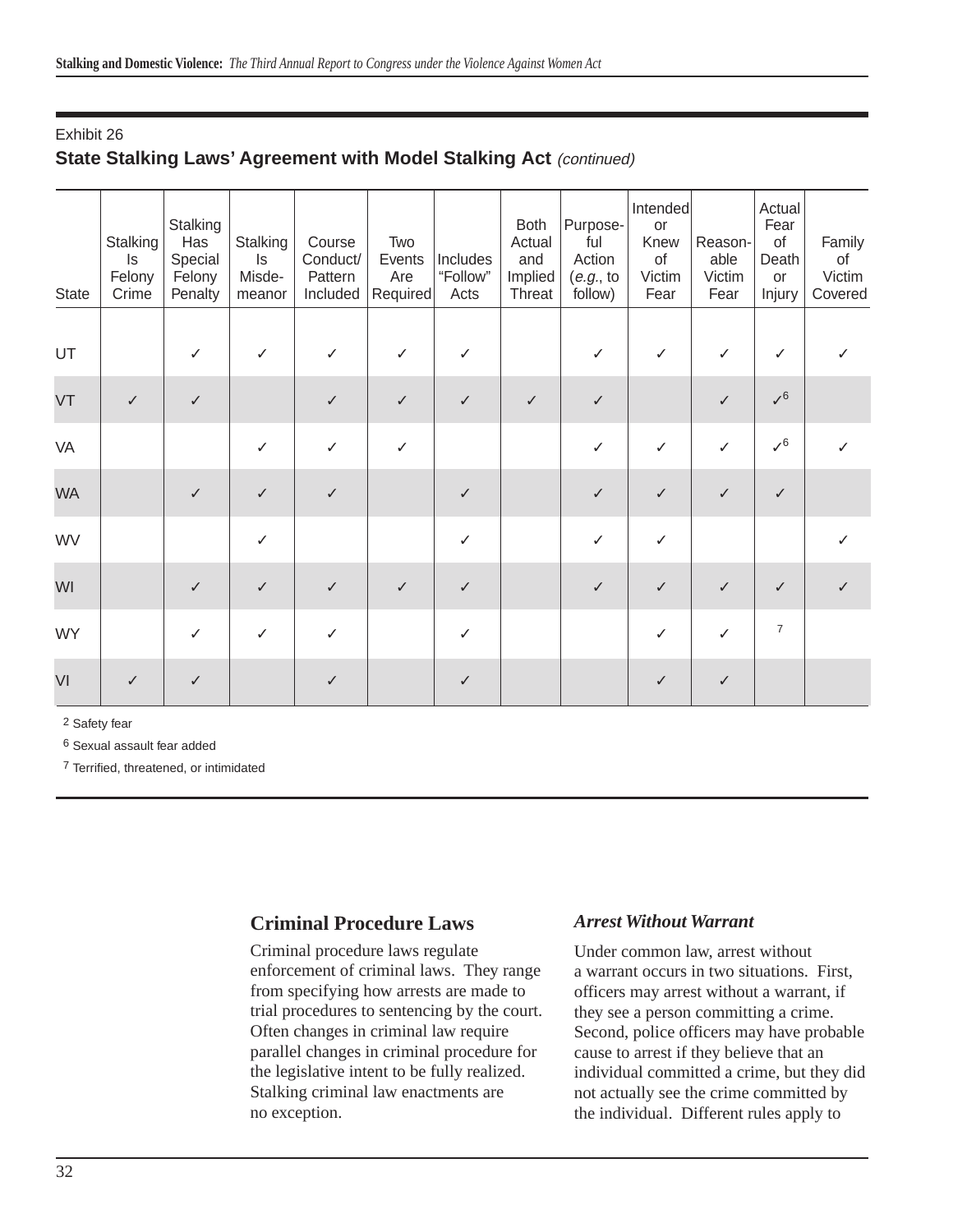warrantless arrest authority where the latter authority is relied upon, depending on the nature of the offense.

#### *States with Felony Stalking Laws*

Police can arrest without a warrant any person who they have probable cause to believe committed a felony. In 24 States, stalking may be a felony offense. In 11 of these States, stalking of any sort is a felony, and police may arrest a stalker based on probable cause. In the other 13 States, stalking may be either a felony or a misdemeanor, depending on a variety of factors such as use of a weapon, injury, or prior convictions. In these States, police may have to first ascertain the seriousness of the stalking charge before they can arrest based on probable cause.

#### *Special Misdemeanor Arrest Authority*

Police may arrest without a warrant a stalker charged with a misdemeanor offense on one of two legal bases. First, in 49 States, police may arrest without a warrant a person who they have probable cause to believe committed *misdemeanor domestic violence*, including stalking. Second, in 10 States where stalking may be a misdemeanor offense, police may arrest without a warrant for misdemeanor stalking *per se*, that is, without any domestic violence involvement.<sup>43</sup>

### **Other Criminal Procedure Provisions**

Other criminal procedure provisions include those relating to pretrial release of persons charged with stalking offenses, State registry of stalking protective orders, and training of police in investigating stalking complaints.

### *Pretrial Release*

In 14 States, special pretrial release provisions are set for persons charged with

stalking. These include nine States (Alaska, Arkansas, Georgia, Iowa, Maryland, Ohio, Texas, Washington, and West Virginia) that authorize or require issuance of an antistalking protection order as part of any pretrial release order following arrest for stalking. In Illinois, bail may be denied if the stalker is found to be a serious threat to the safety of another person. Bail may also be denied in Georgia on the basis of prior violation of a pretrial release order or of parole/ probation conditions. In two States (Montana and Oklahoma), police are not authorized to issue citations or bail release before judicial arraignment. Three States (California, Ohio, and Vermont) require courts to treat stalking as a serious crime in setting a bail level. In other States, the court's authority to issue a no-contact order is inherent in its discretionary authority to impose release conditions.

North Carolina has a unique provision aimed at protecting minors. There, State law provides for issuance of a no-stalking order as part of pretrial release for any person charged with a violent offense against a minor.

### *State Registries of Orders*

In six States, a special registry for stalking orders is established by statute to facilitate police confirmation of the validity of any stalking order. 44 In addition to the stalking order registries, legislation in 33 States (including 5 of the 6 with stalking registries) requires the establishment of a special registry for domestic violence protection orders; these orders may, of course, include antistalking provisions.

### *Training*

Police training about stalking is required in Minnesota. In 30 States, the District of Columbia, and the Virgin Islands, police training on domestic violence is required; this training is often administratively required to include stalking in the context of domestic violence.45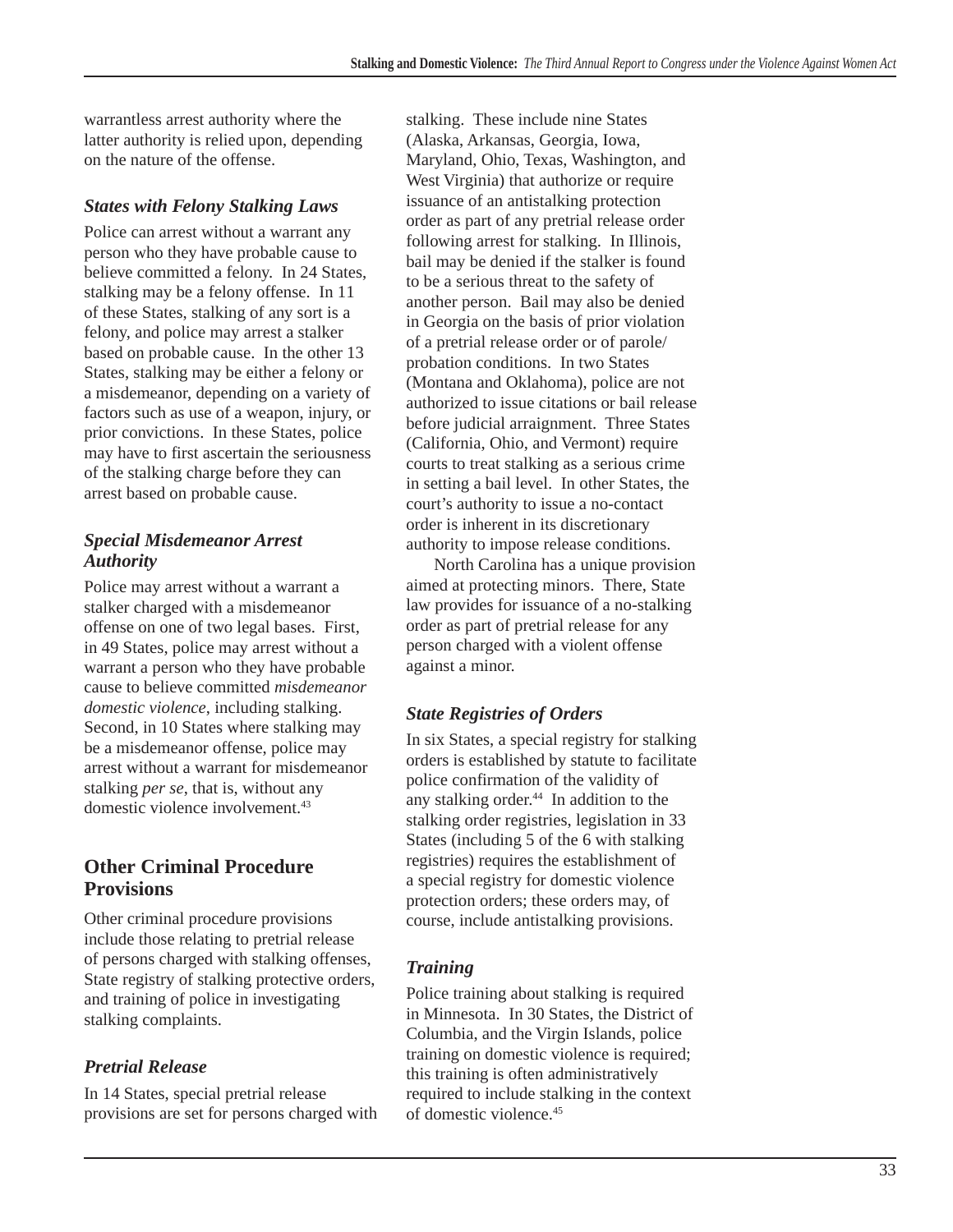#### **Civil Law Injunctions and Penalties**

In many States, criminal law penalties for stalking are complemented by civil law remedies for victims of stalking. Thus, injunctions against stalking behavior are available in 23 States. In the other 27 States, the District of Columbia, Puerto Rico, and the Virgin Islands, stalking may be enjoined as an element of a protection order issued against domestic violence or abuse (see exhibit 27).

In the 23 States with stalking injunction laws, criminal penalties are provided for violating the court order in all but 2 of these States. In the two States without specific criminal penalties for violating an antistalking court order, violations of the order may be punished under the criminal contempt authority of the court to punish violations of any court order (see exhibit 27).

In the remaining State, stalking violations of the court order are punished under the courts' general powers of

### Exhibit 27 **Stalking Protection Orders**

| <b>State</b> | Civil Injunction<br>Available/Penalty            | <b>State</b>   | Civil Injunction<br>Available/Penalty    |
|--------------|--------------------------------------------------|----------------|------------------------------------------|
| Arizona      | Criminal contempt                                | New Hampshire  | Misdemeanor; 2nd is felony               |
| California   | 4-year maximum                                   | North Dakota   | Felony                                   |
| Colorado     | Class 6 felony                                   | Oklahoma       | Misdemeanor                              |
| Florida      | Misdemeanor                                      | Oregon         | Class C felony or Class A<br>misdemeanor |
| Idaho        | Misdemeanor; 2nd is felony                       | Rhode Island   | Felony                                   |
| Maine        | Class D crime                                    | South Carolina | Misdemeanor                              |
| Michigan     | No penalty                                       | South Dakota   | Felony 6 or misdemeanor                  |
| Minnesota    | Misdemeanor                                      | Virginia       | Misdemeanor 1                            |
| Missouri     | Misdemeanor; 2nd in 5 years<br>is Class D felony | Washington     | Class C felony                           |
| Montana      | Misdemeanor                                      | Wisconsin      | Misdemeanor                              |
| Nebraska     | Misdemeanor                                      | Wyoming        | Misdemeanor                              |
| Nevada       | Class C felony                                   |                |                                          |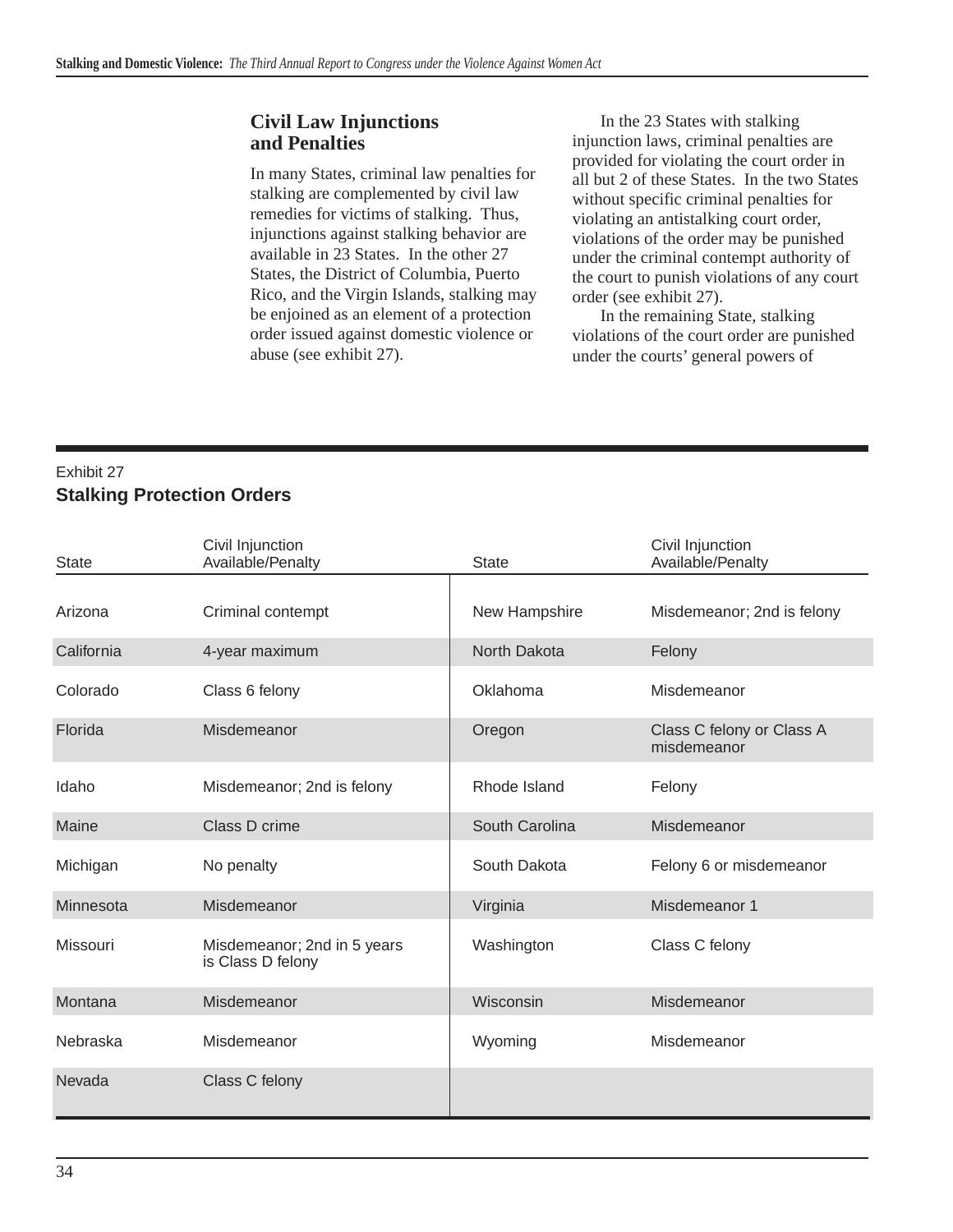criminal contempt (see appendix B). One unique provision is found in North Dakota, where State law requires that the stalking law provisions be attached to all domestic violence protection orders.

### **Tort Damages**

At least four States now specifically provide for a tort action based on stalking behavior. These States are California, Oregon, Texas, and Wyoming.46 In the remaining States, such actions might be brought either as civil actions for assault or under the courts' inherent power to provide tort remedies for commission of a crime.47 The key element of a civil assault action is being unreasonably placed in fear of injury.

Among the 27 States with no separate stalking protection order provisions, 3 States specifically provide criminal penalties for stalking violations of a domestic violence protection order. In 23 of the remaining 24 States with only domestic violence orders available, criminal penalties for violating a domestic violence protection order are applicable to stalking violations. In the remaining State, stalking violations of the court order are punished under the courts' general powers of criminal contempt (see appendix B).

## **New Challenges to State Antistalking Laws** <sup>48</sup>

All the State antistalking laws withstood legal challenges this past year (see appendix A). In April 1998, the U.S. Supreme Court denied petitions to hear challenges to antistalking laws in the District of Columbia and Virginia. The Court declined to review the two challenges to the State antistalking laws. The challenges were made on the grounds that these laws were constitutionally vague and overbroad.

In the District of Columbia case, Roy L. Jett was convicted of stalking for sending sexually explicit, threatening letters to a woman with whom he had previously been acquainted and also for sending threatening letters to the woman's mother. Jett appealed his conviction of stalking, challenging the statute on a constitutional basis. The D.C. Court of Appeals decided that Jett's rights were not violated because his letters were part of a course of conduct constituting the criminal offense of stalking (See Roy L. Jett v. United States, No. 95-CF-1529 [D.C. April 15, 1997]).

In the Virginia case, Michael Parker, who was serving a prison sentence for stalking his former intimate, was convicted of first-offense stalking for repeatedly telephoning her while he was incarcerated. Parker rarely chose to speak during these calls, although he did tell the victim that he "would be out" of jail and that she should "not be afraid." Parker challenged the constitutionality of Virginia's stalking statute on the grounds of vagueness and overbreadth. The court decided that these calls were multiple instances of conduct directed at the victim; they caused a reasonable fear of death, criminal sexual assault, or bodily injury; and Parker intended to cause fear or knew that fear would result from his conduct. The Virginia court dismissed Parker's vagueness challenge to the definition of the reasonable fear statutory element on the grounds that the reasonable fear standard was objective and limited in scope. The Virginia court found no merit in Parker's overbreadth challenge, stating that the purpose of the statute is clear, and the statute is tailored so that it does not substantially infringe upon speech protected by the First Amendment. (See Parker v. Commonwealth, 485 S.E.2d 150 [Va. Ct. App. 1997]).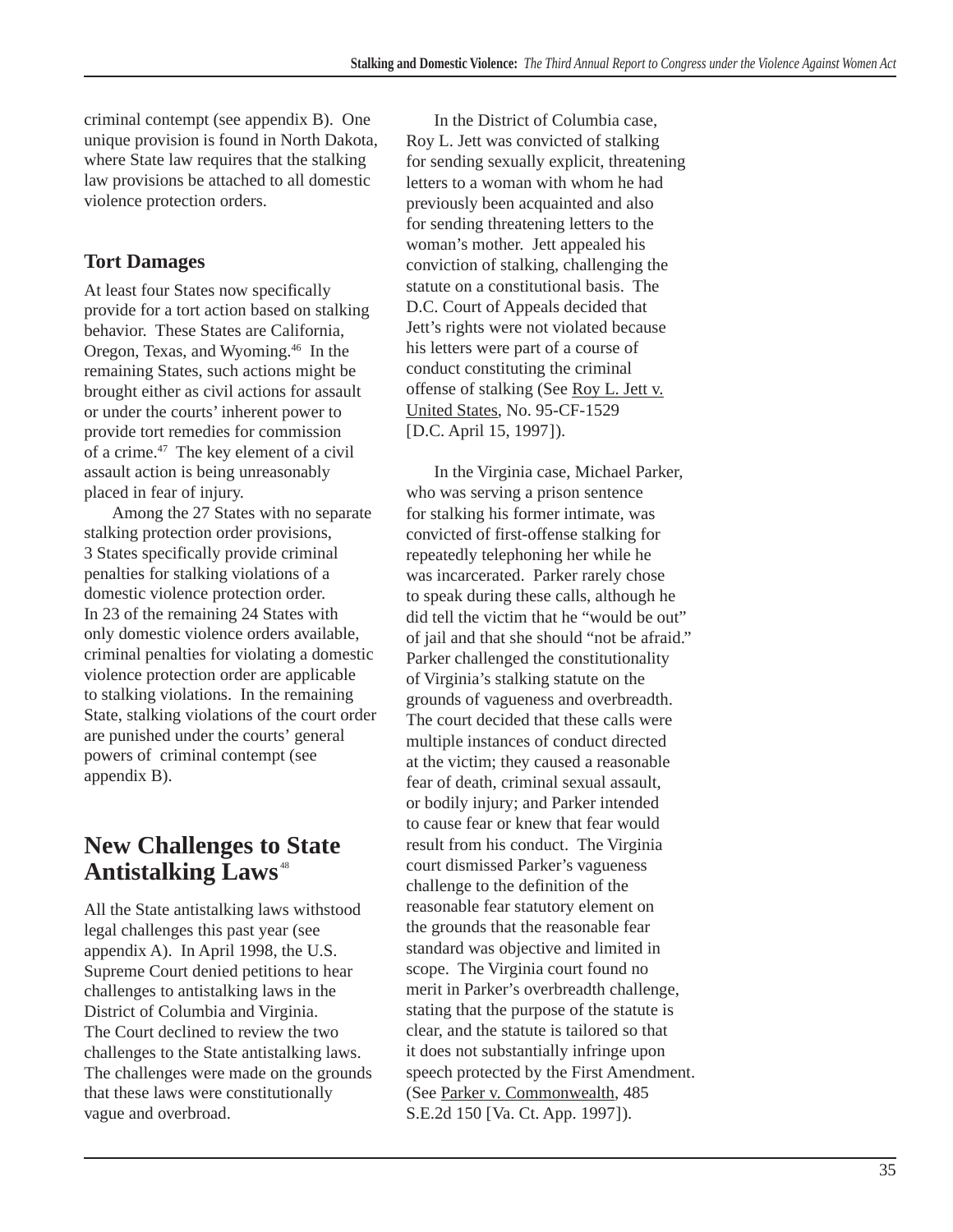## **Conclusion**

Every State and the Federal government now have enacted laws prohibiting stalking. While all State antistalking laws withstood legal challenges this past year, these laws remain incomplete. In several States, defects in the language of the stalking laws leave them vulnerable to constitutional challenge where courts are unable to provide ameliorating interpretations such as imputing the need for intent or *mens rea* where none exists in the statute. The *Model Antistalking Code* has not been widely followed. It is unclear how these defects are handled in practice by recourse to alternative criminal law approaches such as use of harassment or threatening behavior laws. NIJ is sponsoring ongoing

research to help answer this question. Results of this research will be included in future reports.

Other problems include the unavailability of stalking protection orders in most States except in the context of domestic violence. Of course, the courts may have issued such injunctions without explicit statutory authority, combining the court's common law ability to fashion remedies and the criminal law stalking provisions; there is no information currently available on this point. Nor do we know much about the significance of the absence of explicit authority to arrest without a warrant in states where stalking is a misdemeanor offense. Again, ongoing research may provide answers to both these questions.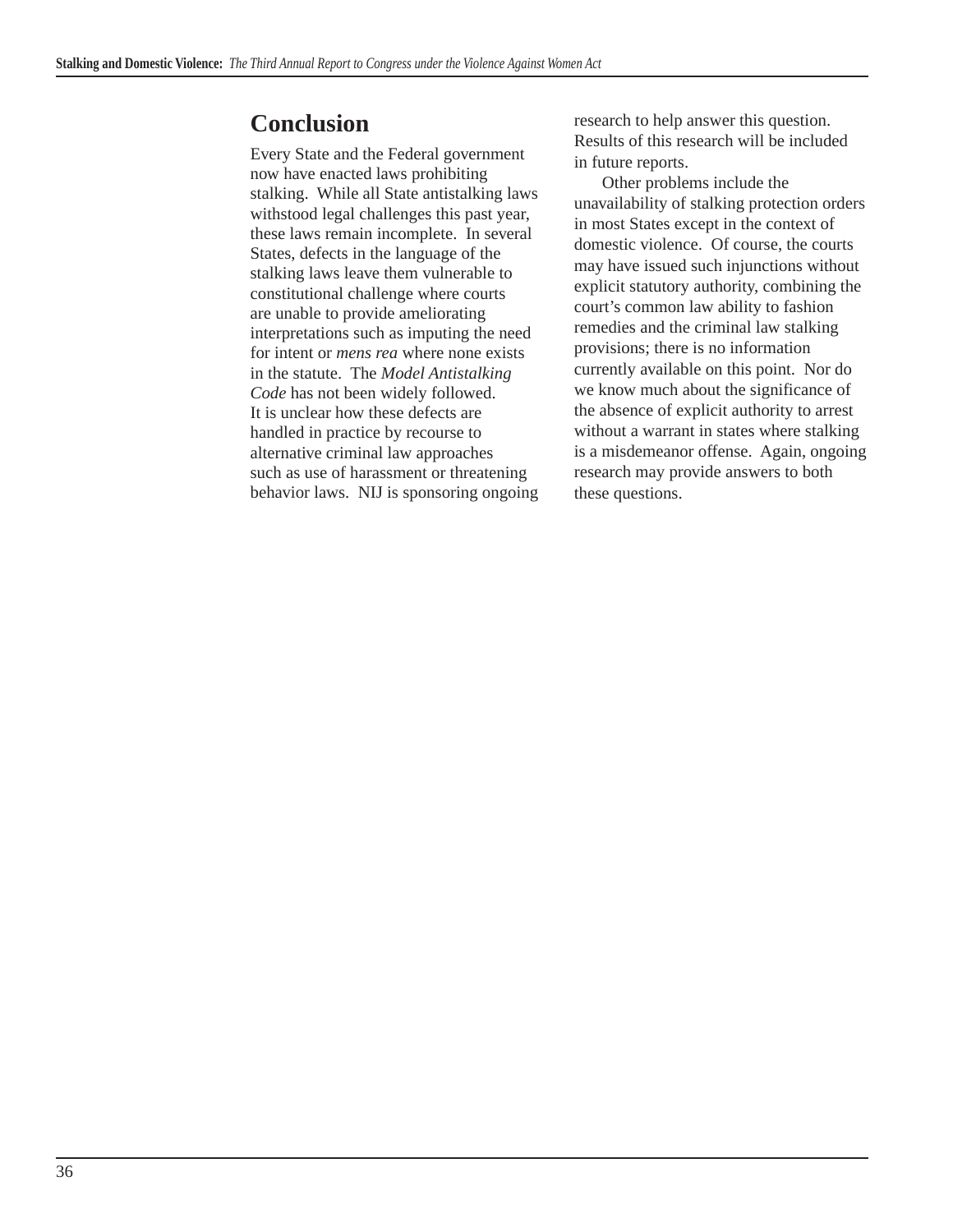# **Chapter 3 SENTENCING AND SUPERVISION OF STALKERS**49

The management of cases involving stalking behavior in this country has been influenced profoundly by criminal justice officials' recognition of the persistence and potential lethality of stalking behavior. These characteristics of stalking behavior have become primary considerations in shaping strategies and protocols for investigating and prosecuting cases involving stalking behavior. They have been equally significant factors in influencing sentencing decisions in stalking cases.

Because of the potentially deadly nature of stalking behavior, protection of the victim is an overarching consideration at all stages of cases involving stalking. Moreover, this focus on victim protection does not diminish with the imposition of a sentence in stalking cases. Criminal justice officials are looking to the sentencing phase of these types of cases as the point at which they can place enforceable constraints on the behavior of the stalker. These officials assert that prevention is a primary goal in sentencing offenders convicted in cases involving stalking and that sentencing and supervision therefore are inextricably linked in these cases. Increasingly, criminal justice officials are seeking sanctions that will stop the stalking behavior for the foreseeable future and hold the offender accountable if he ever engages in such activity again.

## **Scope of the Chapter**

The second annual report to Congress on stalking and domestic violence included a section focusing on strategies for investigating and prosecuting stalking

cases. Moving along the criminal justice continuum, this chapter focuses on sentencing and supervision of stalkers. It presents a snapshot of existing strategies and protocols for imposing sanctions in cases involving stalking and explores some of the myriad of legal, policy, and practical considerations that have helped shape these strategies and protocols. It also examines perceived limitations and deficiencies in current stalking-related sentencing and supervision strategies and protocols, and describes some approaches that criminal justice officials interviewed for this report suggested could be pursued to overcome these limitations and deficiencies.

Information presented in this chapter was gathered through telephone interviews with numerous criminal justice officials across the country and from reports and other materials provided by these individuals. The chapter reflects the experiences, observations, and opinions of officials who have been in the forefront of efforts to develop stalking-related sentencing and supervision strategies and protocols. Admittedly, these officials by no means comprise the universe of dedicated criminal justice professionals and social service providers who currently are involved with initiatives aimed at improving the criminal justice system's management of stalking cases and stalkers themselves. (A list of those interviewed for this report appears in appendix G.) Many of the efforts mentioned in this chapter are being pursued by criminal justice practitioners at other agencies as well. These other practitioners are making equally significant contributions to addressing stalking.

**Because of the potentially deadly nature of stalking behavior, protection of the victim is an overarching consideration at all stages of cases involving stalking.**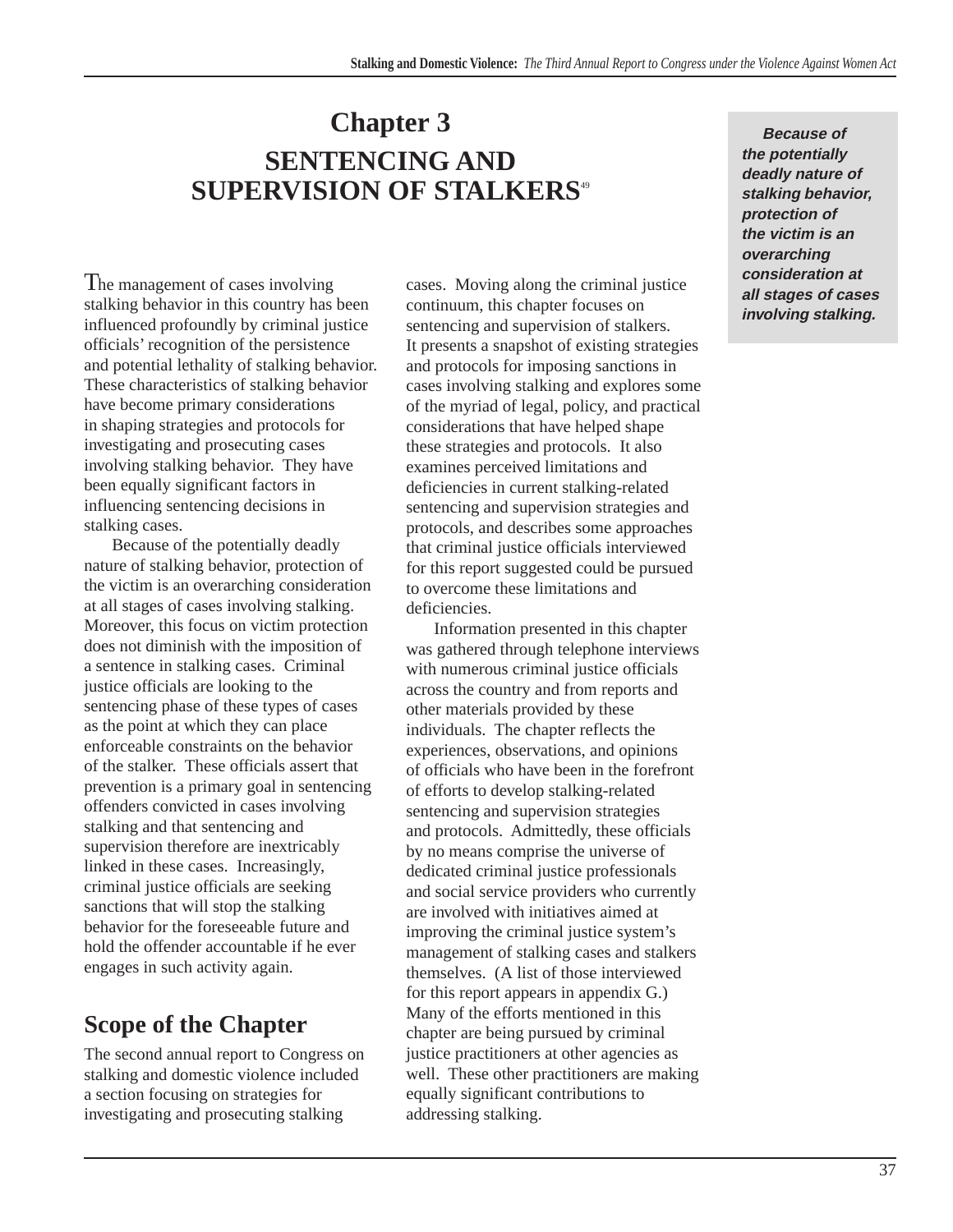## **Uses and Limitations**

This chapter provides some insights, but it does not answer questions such as how many cases involving stalking behavior are being prosecuted in this country; how many of these cases have resulted in convictions; and what sanctions have been imposed in these cases. Efforts to examine sentencing in stalking cases are particularly difficult because these cases often are not charged under stalking statutes. In fact, criminal justice officials interviewed for this report noted that the majority of offenders who have been convicted for offenses involving stalking in their respective jurisdictions were prosecuted and sentenced under statutes covering other criminal acts such as assault, harassment, or terroristic threats, or for violating the terms and conditions of a protection order.

In addition, stalking in most jurisdictions is being addressed as an integral component of an overall strategy to handle domestic violence cases. Therefore, most criminal justice officials interviewed could describe how stalking behavior might affect sentencing or supervision strategies if that behavior were an element of a domestic violence case. These strategies include closer supervision of the offender or an expedited response to violations of protection orders. They were unable to extract data and other information concerning specific stalking incidents from the broader body of information about domestic violence.

Many of these criminal justice practitioners said that they have implemented or plan to implement initiatives to improve the collection and analysis of data on cases involving stalking. However, these officials point to significant resource limitations and difficulties in developing and implementing appropriate data collection protocols as major obstacles that must be overcome to enhance the availability and

accessibility of data on cases involving stalking. For example, unless criminal justice officials have put in place special protocols for flagging and tracking cases involving stalking as they are accepted for prosecution, the retroactive identification of these cases would be a difficult, costly, and time-consuming task in most jurisdictions. One criminal justice official observed that in her jurisdiction, cases are recorded as felonies or misdemeanors, not by the charges brought in the cases. Consequently, she would have to review every case file to isolate information concerning the prosecution and disposition of cases involving stalking.50

### **Sentencing Goals in Stalking Cases**

The NIJ-sponsored *Model Antistalking Code for States*, produced in collaboration with an advisory panel composed of public and private interest group representatives, urged States to make stalking a felony. 51 Alternatively, the report advised, if a State declines to make stalking a felony, it "should consider incorporating a system of aggravating factors into its stalking sentencing policy so that a particular stalking incident can be elevated from a misdemeanor to a felony if those aggravating factors are present."52

The report's authors also urged States to consider adopting stalking sentencing policies that "seek to achieve an effective balance between punishment and public safety objectives."<sup>53</sup> According to the report:

These policies should seek to protect the stalking victim; allow law enforcement officials to intervene when appropriate; provide appropriate sanctions for the convicted stalker; and ensure treatment services for a stalker who can be helped by medical and psychiatric intervention.54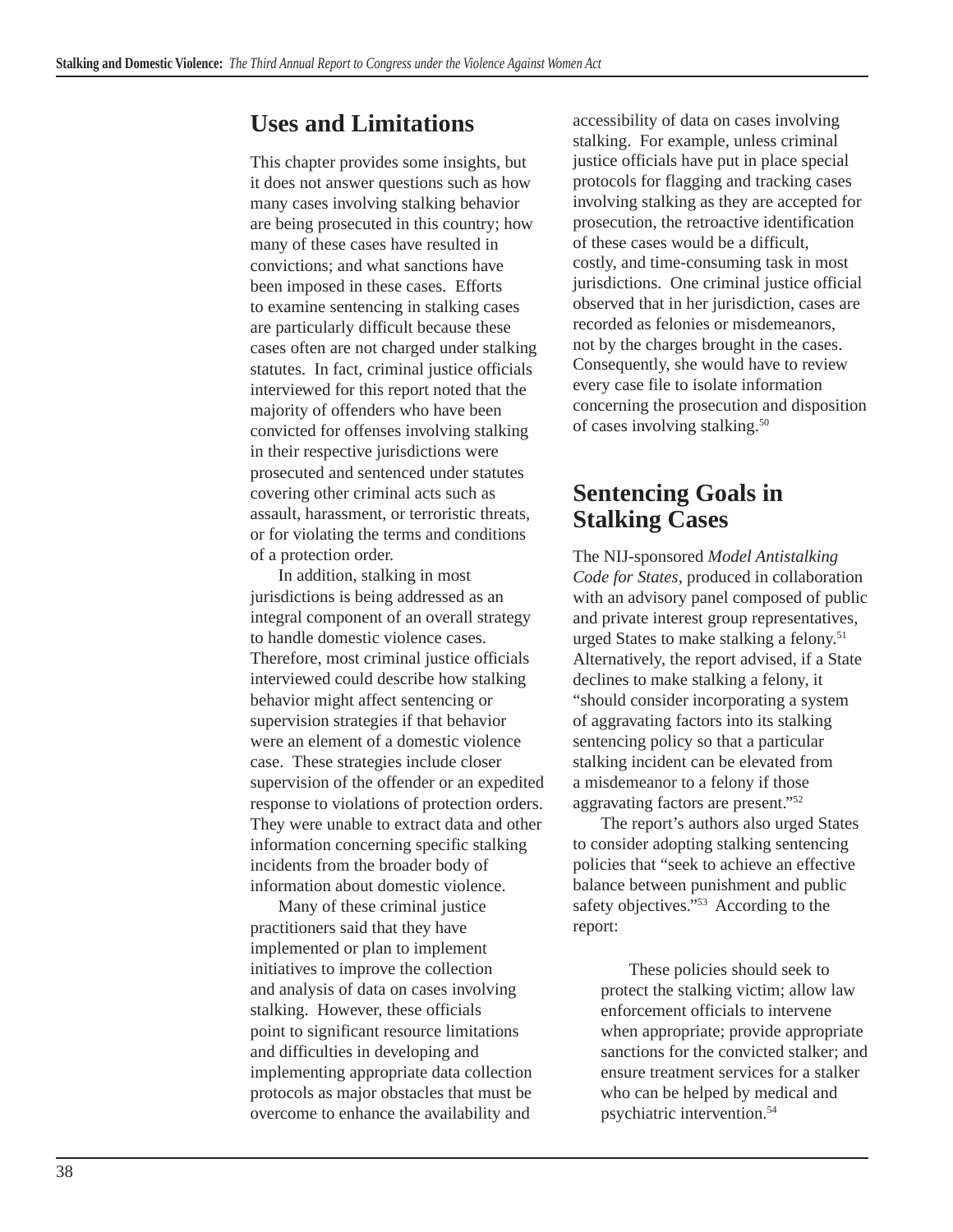The report continued that "[s]talkers have unique characteristics that must be taken into account by criminal justice officials in making sentencing decisions."55 The report's authors noted that:

Stalkers may be obsessive, unpredictable, and potentially violent. They often commit a series of increasingly serious acts, which may become suddenly violent, and result in the victim's injury or death.56

Therefore, the report concluded, "[s]tates should consider establishing a continuum of charges that could be used by law enforcement officials to intervene at various stages."57 Moreover, the report continued, "appropriate and reasonable mechanisms for managing the stalker should be incorporated into states' sentencing schemes to reduce the potential threat to the victim."58

The linking of sentencing and the management, or "supervision," of stalkers arguably adds a new dimension to generally accepted goals of sentencing policy and one with which criminal justice officials interviewed for this report appear to be in agreement. Traditionally, sentencing is the reactive phase of a criminal proceeding. The sanction imposed during the sentencing phase is intended to punish the offender for the crime for which he was convicted and, in general terms, to protect the public from any further harm at the hands of the offender.

However, Steven R. Siegel, director of program development for the Denver (Colorado) District Attorney's Office, observed that stalking behavior exhibits a characteristic that is "unlike any other subtlety that we deal with in any other criminal activity."59 Stalking "is very much defined by the psychological interplay that goes on [between the victim and the stalker]," Siegel said. With an arrest in a stalking case, he continued, "we light a fuse. Every stage [of a

stalking case] is a dangerous time." Sentencing of stalkers therefore must center around victim safety and offender accountability, he added.

Pamela A. Paziotopolous, supervisor of the Targeted Abuser Call (TAC) team in the Cook County (Illinois) State's Attorney's Office, agreed. Stalking, she asserted, is a "preventable crime."60 The objective of the court in imposing a sentence in a stalking case should be to impose proactive conditions and constraints on the behavior of the offender that allow criminal justice officials to intervene immediately if the offender persists in his pursuit of his victim.

Detective Howard E. Black of the Colorado Springs (Colorado) Police Department's Domestic Violence Unit believes that sentencing in cases involving stalking behavior has both reactive and proactive elements: On the reactive side, the offender is being sanctioned for the crime that he was convicted of committing; on the proactive side, the offender is being told by the court, "If you engage in inappropriate behavior [again], we will intervene; there are going to be consequences."61

## **State Stalking Codes and Sentencing**

As noted earlier in the report, all 50 States, the District of Columbia, and the Virgin Islands have enacted statutes that proscribe and provide sanctions for stalking behavior. However, criminal justice officials interviewed for this report indicated that, in their collective experience, most persons convicted in cases involving stalking behavior are sentenced under statutes other than stalking laws, even when stalking was among the original charges brought in the case. Andrew R. Klein, former chief probation officer for the Quincy (Massachusetts) District Court, said that between 1995 and 1996, only 5 of 400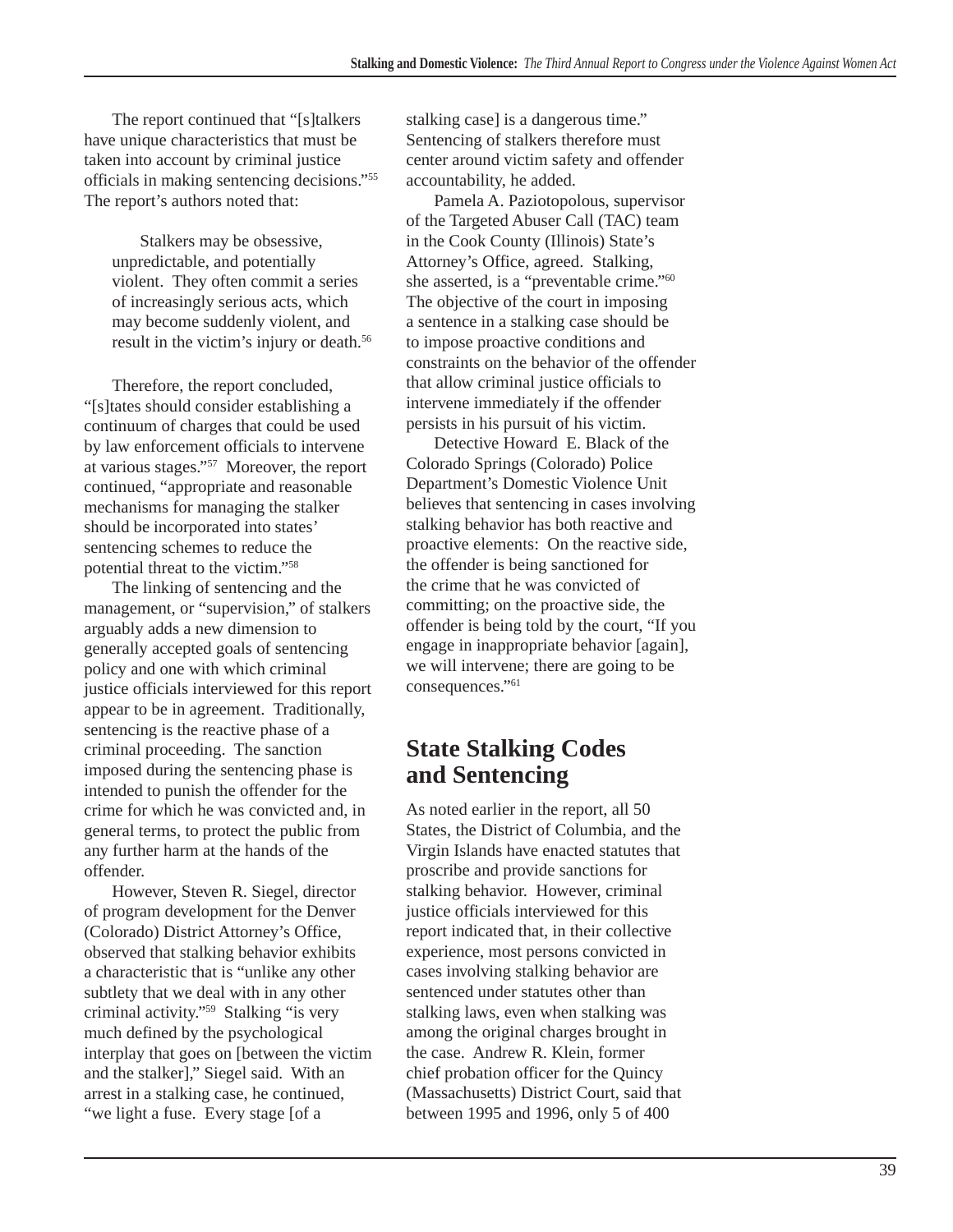**Most stalking offenders were sentenced for violations of protection orders that had been issued by the court in domestic violence cases.** 

cases involving stalking behavior that came before the Quincy District Court were prosecuted under the State's stalking statute.<sup>62</sup>

Judge John Rowley of the Ithaca (New York) City Court said that none of the cases involving stalking that have come before his court have been charged under the State's stalking statute.<sup>63</sup> The cases involving stalking that he sees "usually are connected" to domestic violence and therefore "always [are handled] in the domestic violence arena," Rowley said. Most cases involving stalking that Rowley hears occur in the context of estranged relationships and involve such behavior as following, calling, and leaving notes. In one case, Rowley said, an offender who had a relationship with a woman was leaving compromising photographs of her on the windshield of her car and threatening to show the photographs to her grandmother. In such a case, stalking would be charged under the State's aggravated harassment statute, Rowley explained.

Gwen P. Wilkinson, Tompkins County (New York) domestic violence prevention coordinator and a former Tompkins County assistant district attorney, said that in her 5 years with the District Attorney's Office, no cases were prosecuted under the State's stalking statute.<sup>64</sup> Most allegations of stalking behavior that she encountered during her tenure in the District Attorney's Office occurred in the broader context of a domestic violence incident: "We didn't have very many straight stalking cases" in that substantially rural county of 102,000 residents, she explained. Most stalking offenders were sentenced for violations of protection orders that had been issued by the court in domestic violence cases, she added.

## **Issues Affecting Sentencing and Supervision of Stalkers**

Criminal justice officials confront numerous issues in imposing sentences in

stalking cases and formulating appropriate supervision strategies to intervene in stalking behavior. These issues arise from legal, policy, and practical considerations.

#### *The Law*

Several of the criminal justice officials interviewed believe that serious deficiencies exist in antistalking and related laws that tend to undermine the prosecution and disposition of cases involving this behavior. Judge Rowley of the Ithaca City Court observed that, in New York, there is a "bad situation" with respect to the law covering domestic violence and, in that context, stalking. He said that domestic violence incidents "routinely are charged low." In addition, he said, New York provides "inadequate penalties for assaultive behavior." There is "an unbelievable level of violence that doesn't count" as domestic violence, he said; " Stealing a pack of cigarettes may result in a stiffer penalty than some kinds of domestic violence."

Moreover, the State's bail statute does not permit judges to consider the safety of the victim and the community in determining whether and with what conditions bail will be granted, Rowley said. This, he believes, is a serious deficiency that undermines the court's efforts to provide for the safety of domestic violence and stalking victims.

Rowley is undecided about the overall necessity and usefulness of stalking statutes, but believes that New York somehow must strengthen the body of laws that can be applied in domestic violence and stalking cases. If this is done, Rowley believes that these crimes "would be taken more seriously" by judges and prosecutors.

According to Rowley, efforts already are underway to make some of the changes in the law that he believes are necessary. The order of protection has been strengthened in New York to make it more easily obtainable by victims; on the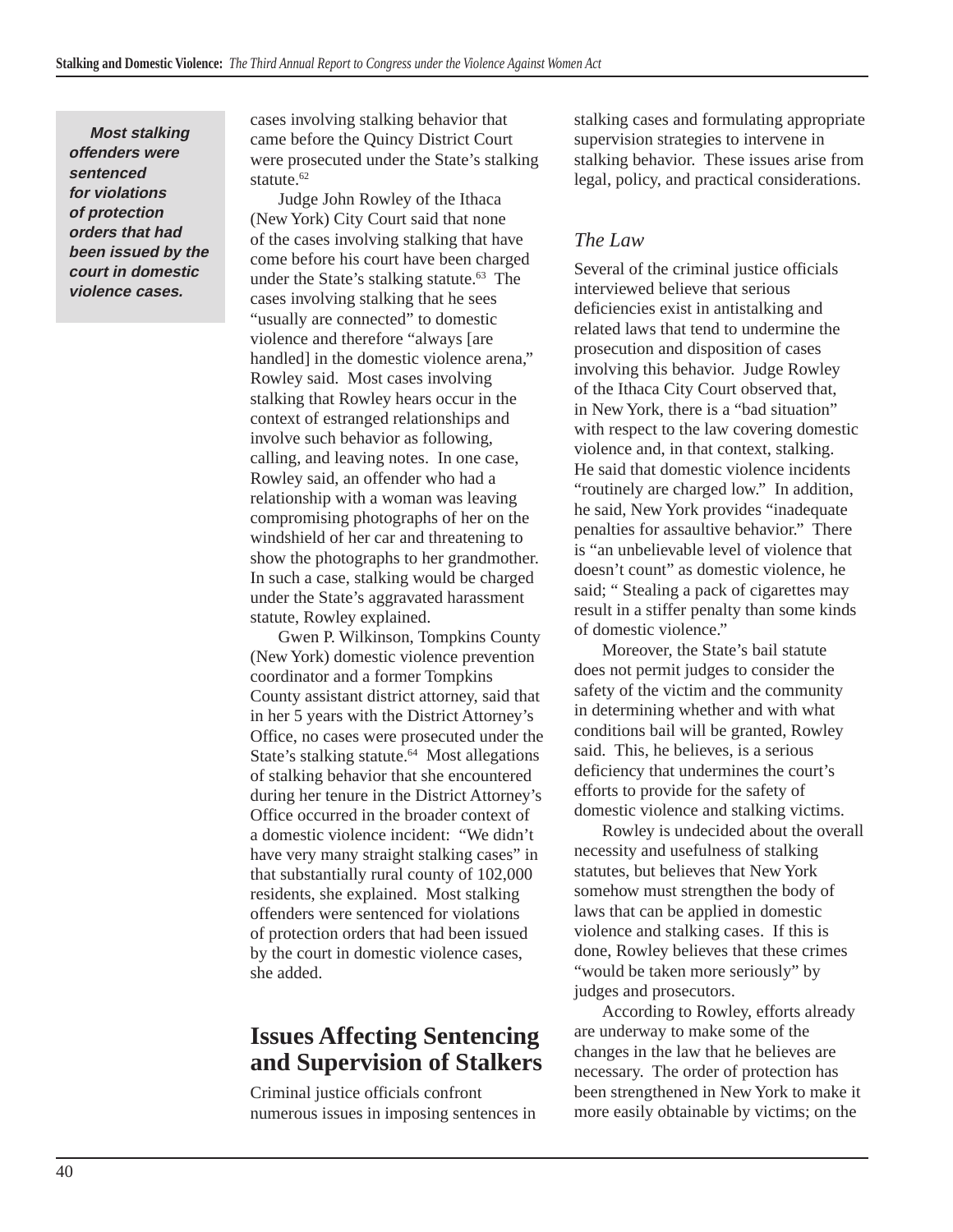downside, he added, a lot of new paperwork is required under the new protection order provisions.

#### *Proving the Stalking Case*

George E. Wattendorf, city prosecutor with the Dover (New Hampshire) Police Department's Prosecution unit, also believes that existing laws should be reexamined for their sufficiency with respect to stalking cases.<sup>65</sup> Wattendorf said that New Hampshire currently is examining its stalking law to consider changes that would allow "indirect contact" between the offender and the victim and prior acts to be admitted as evidence in support of a charge of stalking. Wattendorf said that it is "difficult under the current law to show that the victim is in fear."

Paziotopolous of the Cook County State's Attorney's Office said that her division prosecutes numerous stalking cases under Illinois' antistalking code. While certainly underscoring the seriousness of the crime, the felony status of a stalking offense creates a number of evidentiary problems that complicate the development and prosecution of stalking cases, Paziotopolous noted. She added that often it is difficult to convince a judge or a jury of the potential dangerousness of the stalking behavior. "We are not able to get prior acts admitted," she said, and therefore are unable to meet the burden of proving "a course of conduct" that is required under the State's stalking statute. And "we don't have pictures or witness corroboration" as generally is available in most criminal cases, she added.

Judge Rowley of the Ithaca City Court agreed that evidentiary issues make stalking a very difficult area for judges; for example, he explained, there are so many casual, inadvertent ways in which victims of stalking unintentionally may come in contact with their pursuers that, without adequate physical or corroborating evidence, a judge may find it difficult to determine whether the contact was an act of stalking or an unintentional encounter between the alleged stalker and the complainant. Moreover, Rowley added, there still is a problem with recognizing the dangerousness of domestic violence and stalking incidents. The "casual" attitude toward these crimes, Rowley says, "goes back to men's devaluing of women."

Roxann Ryan of the Iowa Attorney General's Office said that judges' attitudes toward stalking vary widely across the State, but she agreed with Rowley and Paziotopolous that many judges do not appreciate the dangerousness of stalking behavior. 66 Ryan said many judges see stalking as a "trendy crime" instead of a real crime. They don't understand the terror that the victim feels, Ryan said. "They think, 'this is harassment, a civil case; the victim is overreacting.'"

Many criminal justice officials simply do not appreciate the impact of stalking behavior on the victim, said Robert C. Gallup, executive director of AMEND, a nonprofit program for domestic violence offenders in Denver. "Everyone minimizes [the fact] that this kind of behavior freaks people out," Gallup observed of criminal justice officials' reactions to stalking.

Because of evidentiary issues involved in proving stalking under existing law, Wattendorf of the Dover Police Department said criminal justice officials in New Hampshire, where stalking is considered a misdemeanor offense, often opt to prosecute cases involving stalking behavior under the State's protection order statute. Wattendorf explained that although a violation of a protection order stays a misdemeanor under New Hampshire law, a lesser standard of proof applies under the State's protection order statute. A violation of a protection order is an act of contempt against the court, he said. "The court is almost the victim in a protection order violation."

Gallup, of Denver's AMEND program agreed, that deficiencies in State stalking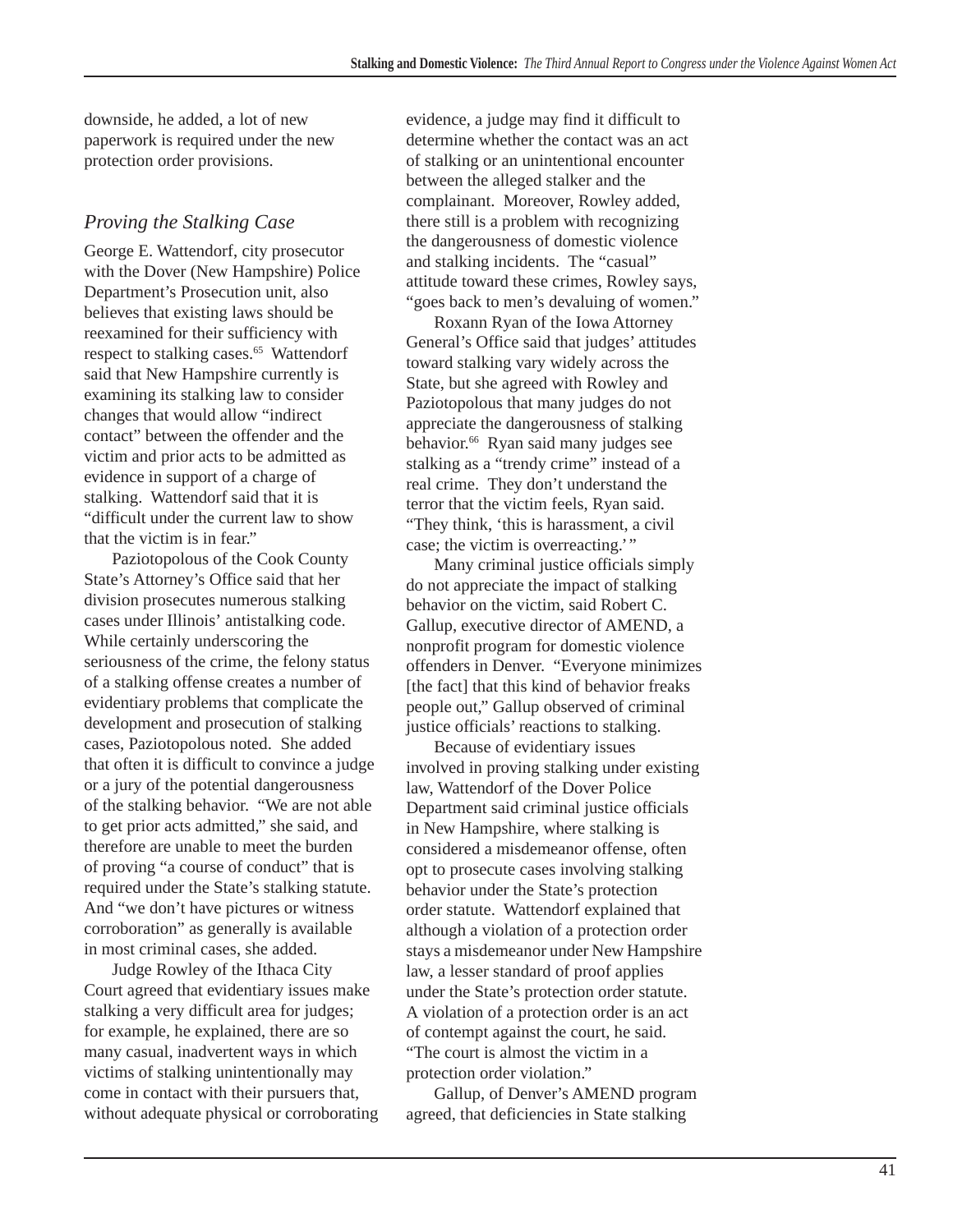laws impede the prosecution of these cases. He added that stalkers are being convicted under the State's stalking law, but "rarely." He said that Colorado's stalking law is only 4 or 5 years old and generally is not applied very often by police and prosecutors. Gallup said that the State sometimes is successful in prosecuting stalking cases involving a victim and a perpetrator who are boyfriend and girlfriend under Colorado's domestic violence statute even though that law generally does not cover individuals involved in such relationships. According to Gallup, Colorado's domestic violence statute applies only to spouses, former spouses, unmarried persons who currently cohabit or formerly lived together, or individuals who have a child in common. If the offender has a good lawyer, he could argue that the case is not domestic violence because the relationship under the law is not there, Gallup said; however, most offenders do not have lawyers representing them, he added.

Gallup said that AMEND successfully lobbied in the 1997 session of the State legislature to have threatening physical acts included in the State's stalking statute as a basis for proving credible threat; before securing that amendment, credible threat could be proved only where there was a verbal threat against the victim, he explained. "In one case, we had to put six misdemeanors together, because we did not have a credible threat" to the victim as is required under the Colorado stalking statute, Gallup said.

#### *Stranger Stalking*

Roxann M. Ryan of the Iowa Attorney General's Office believes that existing laws and intervention strategies do not make adequate provisions for cases involving stranger stalking. Ryan said that Iowa law does provide for obtaining a restraining order in stranger stalking cases, but she added that these orders are "more difficult to get if it is not a domestic violence case." Moreover, restraining orders can only be entered into the State's protection order registry if they are issued in a domestic violence case.

In addition, Ryan said, State "law allows protection orders to be renewed even after the offender is released from court supervision in domestic violence cases, but we can't do this when the case is not domestic-violence-related" until the behavior is more serious and has risen to the level of a felony. Moreover, Iowa's law allows domestic violence victims to represent themselves in their cases, Ryan said. By contrast, in a stranger stalking case, the victim must hire an attorney to represent her.

According to Pamela A. Paziotopolous of the Cook County State's Attorney's Office, stranger stalking victims are a largely "neglected group" in Illinois. There are "not a lot of avenues for people who are victims of stranger stalking," she said. The "biggest thing" in a case involving stranger stalking is that "victims are not receiving long-term protection." There is "not a lot we can do to protect [victims of stranger stalking]. The court can issue a 4-year protection order on a conviction for domestic violence," Paziotopolous said, but this option is not available in cases involving stranger stalking. Under Illinois law, protection orders can be issued only if the alleged offender and the victim are related or have been involved in a relationship. If there is no relationship between the principals, such as in the case of stranger stalking, no protection order can be issued.

Wattendorf of the Dover Police Department observed that "stalking is undercharged by police" in stranger stalking cases. Victims in cases involving stalking behavior need quick and easy access to protection orders, which is not characteristic of the process for getting an order in stranger stalking cases in New Hampshire, he said. In addition, Wattendorf continued, the federal restrictions on the ownership of handguns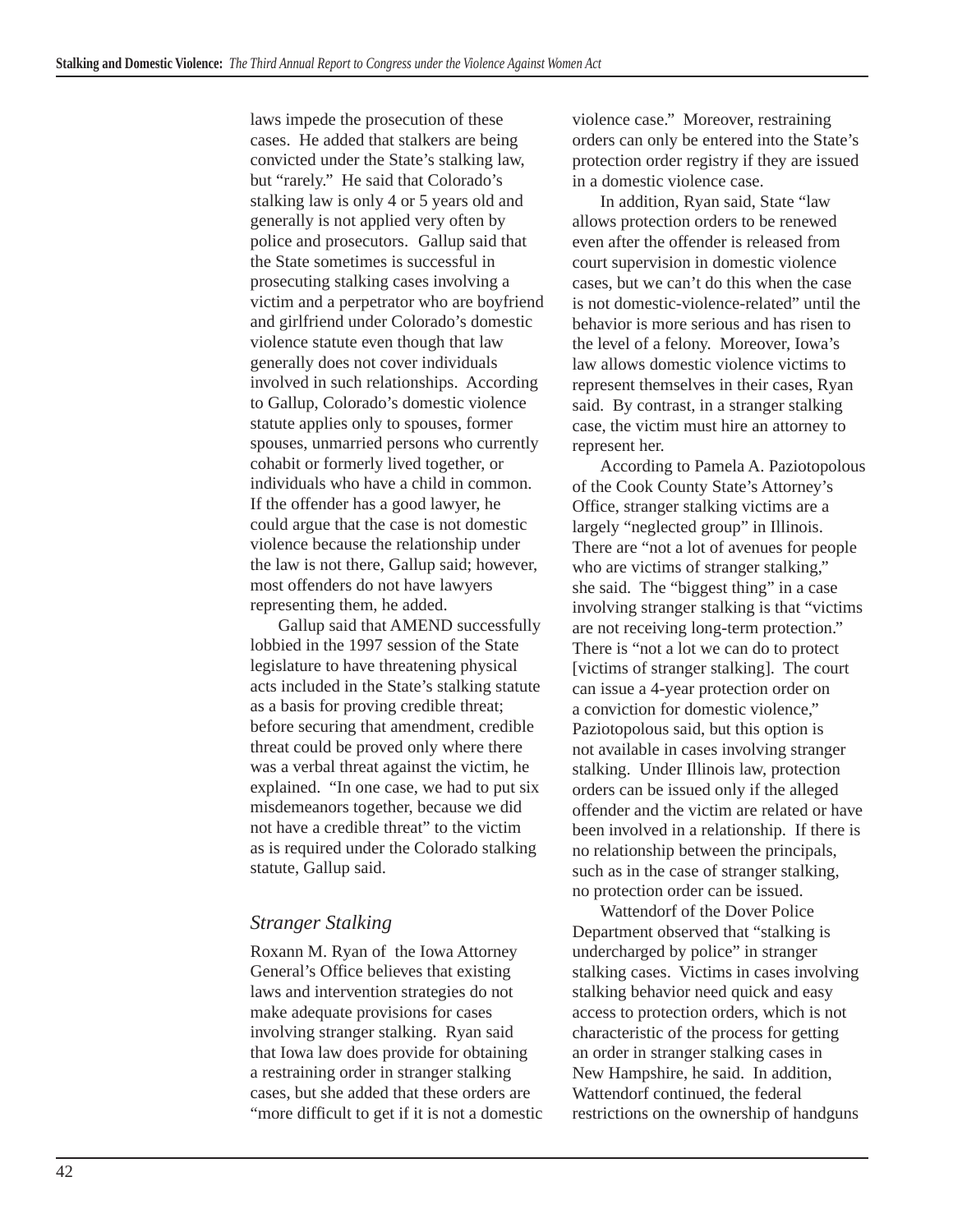by offenders convicted of domestic violence do not apply in stalking cases. Moreover, Wattendorf said, notice of the issuance of a protective order in a stranger stalking case may not be entered into the State's automated protection order registry.

#### *Domestic Violence and Stalking*

The relationship between domestic violence and stalking raises the issue of whether the imposition of charges in and the prosecution of a case involving stalking should be driven by the offender's behavior or the underlying motive for that behavior. The public and private interest group representatives who were part of the project resource group for NIJ's *Model Antistalking Code for States* responded to that issue by asserting that "the alleged stalker's behavior, not motives, should be the most significant factor in determining" the charge in the case.<sup>67</sup>

Although motives are relevant to the ultimate management and disposition of a case, the resource group agreed that neither the stalker's motive nor the context in which the stalking occurred should be considered when the crime is charged. If the conduct in which the person engages is seriously threatening, it should be charged as stalking, regardless of the defendant's motivations or relationship to the victim.68

However, criminal justice officials indicate that the question of the relationship of domestic violence and stalking and the effects of this relationship on the charging and prosecution of stalking cases remains open. Steven R. Siegel of the Denver District Attorney's Office drew a parallel between criminal justice officials' initial handling of domestic violence and "how we currently are treating the crime of stalking. In the early days, we really thought it would be great to have a crime of domestic violence. Then we realized that was shortsighted." He continued, "Criminal justice officials recognized that domestic violence includes a number of elements and that we needed to have a strategy to accommodate that characteristic of domestic violence."

Siegel added, "I think we are going through a similar situation now with stalking. We are starting to realize that stalking includes a range of behaviors that extend from less serious to more serious. We renamed domestic violence as an underlying element of any crime; if we could show that the underlying cause [of the criminal activity] was domestic violence, then all of those [criminal acts] pin you as a domestic violence offender. We need to go there also with stalking. We are not taking into account. . .[the] full continuum of stalking behavior."

Maryellen Martirano, second deputy district attorney with the Westchester County (New York) District Attorney's Office, believes that stalking should be separated from domestic violence entirely. Martirano said that she does not agree with the practice of "lumping the repeated course of conduct that occurs in almost every domestic violence case with stalking."69 Instead, she suggested that the stalking behavior be treated as an element of the course of conduct underlying the domestic violence case. "The reality is that we have always charted course of conduct in domestic violence because it applies," she said, but "we don't classify [that course of conduct] as stalking." Moreover, she added, a course of conduct involving stalking in the context of domestic violence "doesn't produce different conditions for supervision" than otherwise might be imposed in a domestic violence case.

Martirano said that in domestic violence cases prosecuted by her office, stalking "usually is not the most serious charge presented; [it is] just an extra charge." If the offender were convicted of the stalking charge brought in a domestic violence case, he might receive a lesser penalty than he would if he had been convicted of one of the other charges brought in the case. Furthermore, she

**If the conduct in which the person engages is seriously threatening, it should be charged as stalking, regardless of the defendant's motivations or relationship to the victim.**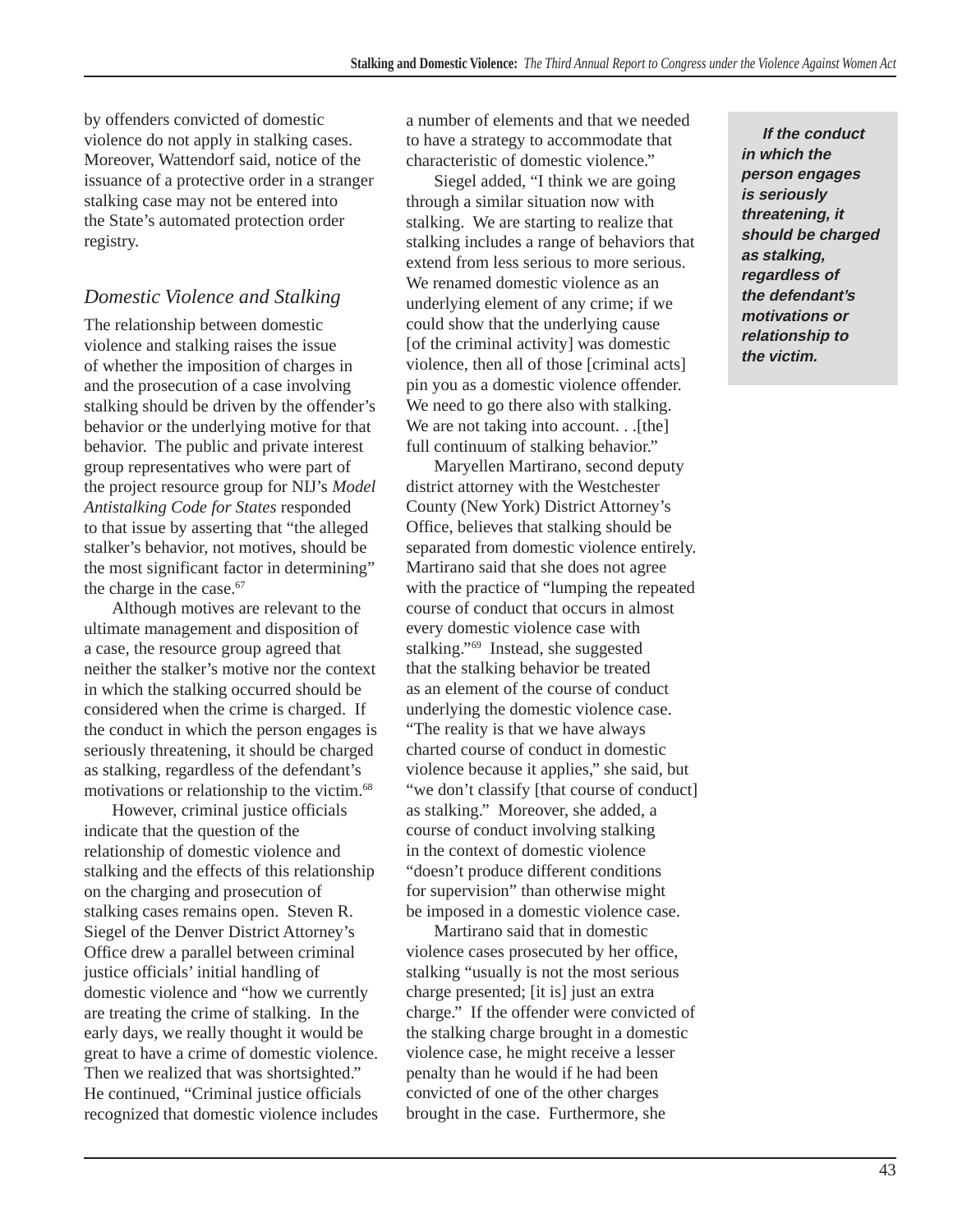**The State's stalking statute can be "a wonderful tool" in responding to stalking behavior in domestic violence cases.** 

added, domestic violence cases "don't slip through the cracks; stalking cases slip through the cracks."

Martirano said that in her opinion, "real stalking" involves offenders and victims who are strangers to one another; in other words, individuals who are not related or who are not in an estranged relationship. She said that her office does not see very much stranger stalking. She said that the "most serious" stalking cases that her office sees are cases that involve "obsessional" behavior: A couple has one date; the man wants to pursue a relationship with the woman and starts following her around. No special provisions have been made for handling such cases in the Westchester County District Attorney's Office, she added. Her office is "handling them by default."

By contrast, in Colorado Springs, bringing stalking charges appears to be an integral component of handling domestic violence cases involving stalking behavior. Black, of the Colorado Springs Police Department, said that the State's stalking statute can be "a wonderful tool" in responding to stalking behavior in domestic violence cases.

 Under Colorado's stalking statute, stalking is "relatively easy to pull into a domestic violence case if the behavior is an element of the crime," Black said. "We just have to have a credible threat," and if that credible threat is present, "we can start to develop a stalking case."

Other criminal justice officials observed that stalking occurs so often in connection with domestic violence that the two crimes almost are inseparable. Robert C. Gallup of Denver's AMEND program said that a substantial number of offenders charged with domestic violence in Colorado also stalk; but he added that "a very small number of cases are charged under [the state's] stalking statute."70 He said, "The problem is that so many domestic violence perpetrators are stalkers. It happens much more frequently than anyone would think." The presence

of stalking in a case is an indicator of a problem that does not get enough attention from criminal justice officials, Gallup added. Many times AMEND counselors discover during intake that offenders whose cases did not involve charges of stalking actually were in fact stalking their victims. Gallup said he believes that in Colorado, only the district attorneys in the Denver metropolitan and Boulder areas are equipped to put together stalking cases. Rural areas of Colorado, he observed, do not have the training or resources needed to follow through in stalking cases.

He said that difficulties in developing stalking cases are compounded by the tendency of the officials to "minimize in reporting what happened" in the incident or "they go to the other extreme" and report a number of unrelated, noncriminal acts and do not establish the relationship between or underlying threatening characteristic of these acts that is necessary to prove that stalking has occurred.

#### *Training*

Steven R. Siegel of the Denver District Attorney's Office acknowledged, "We need to do a better job about training in [handling] stalking cases." Criminal justice officials are "getting on the bandwagon," Siegel said, and beginning to develop protocols for handling stalking cases. However, he added that progress in this arena is slow in coming.

For police and prosecutors, handling stalking cases may require departures from traditional ways of carrying out their respective responsibilities. "Cops are afraid that they will have to put 24-hour guards on stalkers," Siegel said. Prosecutors may see stalking cases as unwinnable, he observed. "Prosecutors generally get trained in how to win a case. When a case doesn't look winnable in the traditional sense, when essential elements of the case are missing, they say 'let's not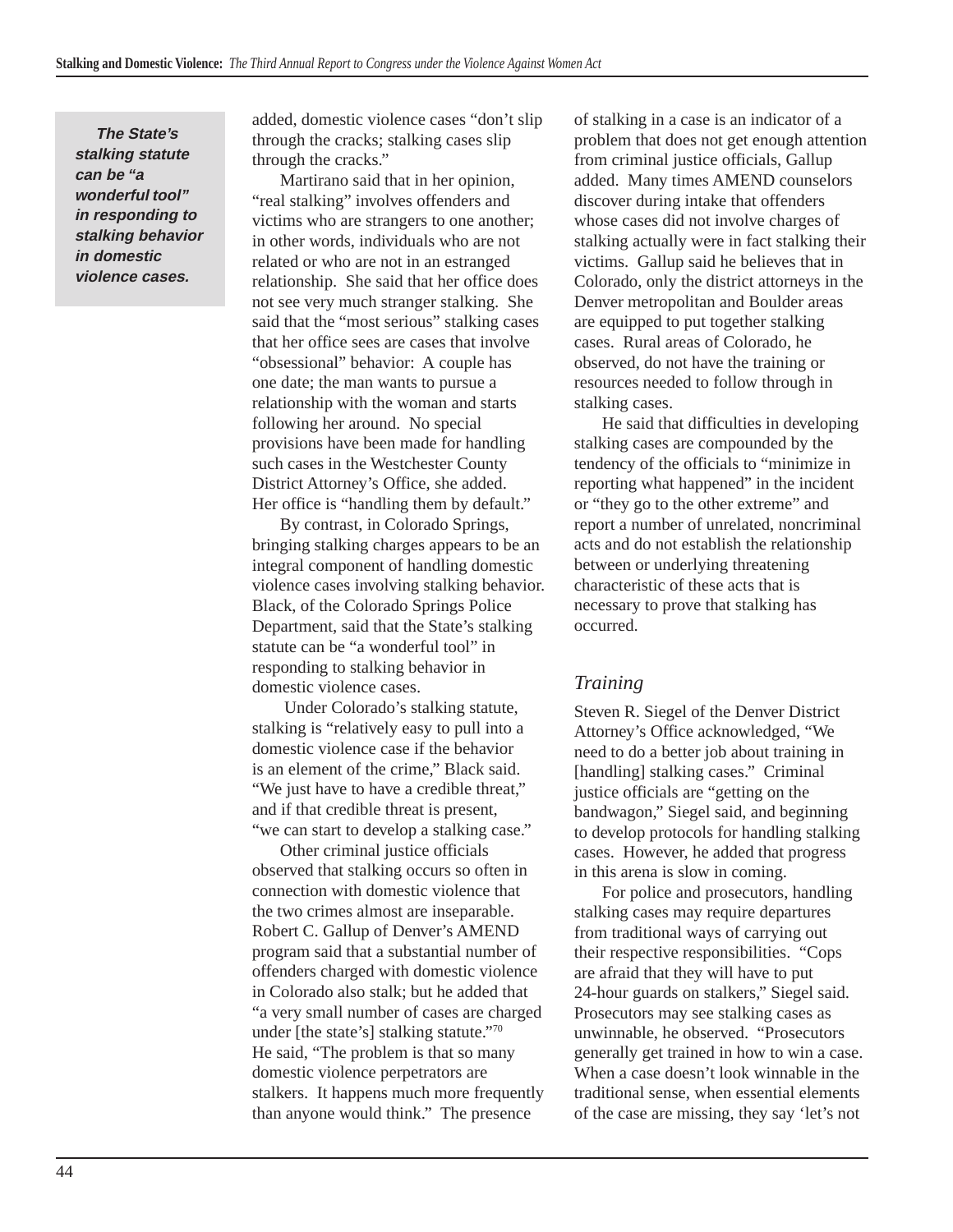try the case.'" Because of this, Siegel especially emphasized the need for training prosecutors. "Prosecutors really understand an aggravated robbery," Siegel observed. "They need to develop that [same] understanding of stalking." Prosecutors need training about the specific dynamics of stalking and on protocols for handling stalking cases that are based on interdisciplinary cross-training, Siegel said.

Paziotopolous of the Cook County State's Attorney's Office underscored the need for training judges on stalking to help them understand the complexities and potential dangerousness of cases involving stalking behavior. "We need to make sure that training for judges includes a separate section on stalking," Paziotopolous said. "Stalking needs to be explored separately [from domestic violence]."

Black of the Colorado Springs Police Department also believes that police, prosecutors, and judges need training in handling stalking cases. "We're just not doing a good job in this country in investigating and prosecuting stalking cases," Black said. He added, "We don't understand stalking" or appreciate that handling stalking cases can be expensive and time-consuming. Stalking cases "can be easy to prosecute if we do a better job on their investigation," Black said.

Gallup of Denver's AMEND program also believes that criminal justice officials need additional training in strategies for building stalking cases. He said that he believes that criminal justice officials "are just beginning to understand how to put all the pieces together in a whole context" to build a stalking case. Social service providers also need to understand the potential dangerousness of stalking behavior, Gallup observed.

## **Sentencing in Cases Involving Stalking**

In the Ithaca City Court, Judge Rowley said, probation is the most likely sentence

in domestic violence cases and therefore in any cases involving stalking that result in convictions in his court. According to Rowley, the maximum sentence in a domestic violence case generally is a year, or eight months if the offender receives credit for good behavior while on probation. In a recent case that involved stalking, Rowley imposed a sentence of two months in jail and three years on probation.

Rowley reported that he also would condition probation in cases involving stalking behavior: For example, an offender who has physically abused his victim would be required to participate in a program for batterers; an offender who had engaged in some inappropriate sexual behavior might be referred to the mental health clinic for counseling.

Rowley indicated that the safety of the victim is a primary consideration in imposing sentences in domestic violence cases. He said that a final order of protection is issued at sentencing in domestic violence cases. But Rowley worried about the safety of victims during the time between conviction and sentencing. He asserted that in cases involving stalking, a protection order should be in place from arrest through sentencing and even after the offender has served his sentence.

In Colorado Springs, a multidisciplinary response team has been put into place to enhance that community's response to domestic violence, including cases involving stalking. Black of the Colorado Springs Police Department said that the Domestic Violence Enhanced Response Team, or DVERT program, which is funded through the Department of Justice's Grants to Encourage Arrest Policies, has not been in operation long enough to have had much experience with sentencing in stalking cases. Black said that the first stalking case prosecuted under the DVERT program "involved an offender who had been arrested 24 times for domestic violence; he received [a sentence of] 18 months." A second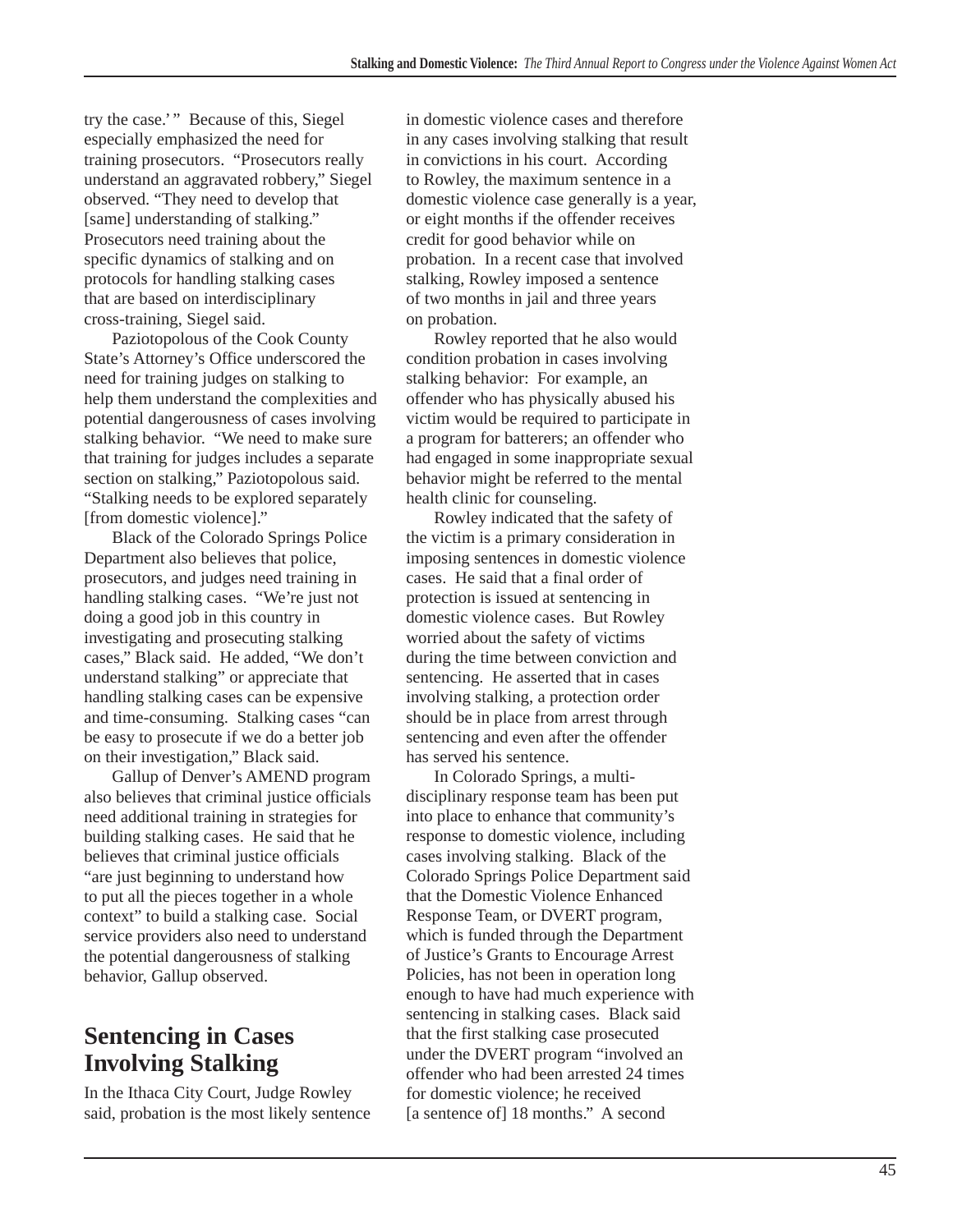**We need progressive sentencing [for stalkers]; sentences for second and subsequent offenses need to be profound and progressive.** 

offender received a sentence of 2.5 years; a third case that is likely to be settled under a negotiated plea agreement is likely to result in a 2-year sentence for the offender.

Black said that in his experience, "Defense attorneys want to get pleas in stalking cases. But police and prosecutors won't always capitulate." He said that in one stalking case, the prosecutor and the defense counsel are involved in plea negotiations over a 10-year sentence.

According to Nancy M. Lick of the Westchester County (New York) Probation Department, offenders who violate protection orders are "getting jail time" for violations in that county. "Judges have been putting more teeth in their orders," Lick added.<sup>71</sup>

Roxann M. Ryan, assistant attorney general in the Iowa Attorney General's Office, said that under existing data collection protocols, Iowa cannot track dispositions in stalking cases. However, she said, although no formal data collection effort is in place, available data indicate that "we're getting pleas in 95 percent of the cases" involving stalking.

She added that some offenders convicted in cases involving stalking will receive a little jail time or be placed in a halfway house. But most offenders in these cases, she said, are sentenced to supervised release. "The feeling is we can keep [the stalker] under court supervision longer if he is placed on probation."

However, Ryan said, there are mixed reviews on probation officials' follow-up on offenders convicted of stalking. This, she said, in part is because "we haven't done anything to educate" state corrections officials about managing cases involving stalking. Many of these officials view cases involving stalking as "whining victim" cases, she said.

## **Supervision in Stalking Cases**

Siegel of the Denver District Attorney's Office doesn't think traditional

supervision strategies work with stalkers [because of the persistence of stalkers and the need to protect the victim]. Siegel believes that what is needed is a "containment protocol," an approach that is predicated on containing the behavior of the stalker and holding him accountable.

"We [currently] don't have long enough sanctions, and probably never will, to control the stalker in a way that is longer-term effective. We can't give a stalker [a sentence of] 50 years," Siegel said. And protective orders do not provide adequate protection for the victim when the offender is returned to the community. According to Siegel, what is needed is "a continuum of containment" that provides long-term protection for the victim. "We need progressive sentencing [for stalkers]; sentences for second and subsequent offenses need to be profound and progressive," he recommended.

The Denver District Attorney's Office is the "home of protocol," Siegel said. "We have developed protocols to deal with child abuse and domestic violence, for example. We need that kind of protocol for stalking. That means cooperative agreements with police, victim advocates, prosecutors. If we don't have that [interagency cooperative agreement], we might as well say there is a license to stalk," Siegel said.

Nancy Lick and Robert Chace of the Westchester County Probation Department agree that supervision of offenders is critical at all stages in the processing of a domestic violence case, especially in cases involving stalking.72 However, in Westchester County, the Probation Department is not permitted to supervise offenders in criminal court between conviction and sentencing. Unless supervision of the offender is ordered as a presentence condition, the Probation Department can not intervene. Currently, the department has to hope that if a violation of a protection order occurs between trial and sentencing, the victim will report a protection order violation,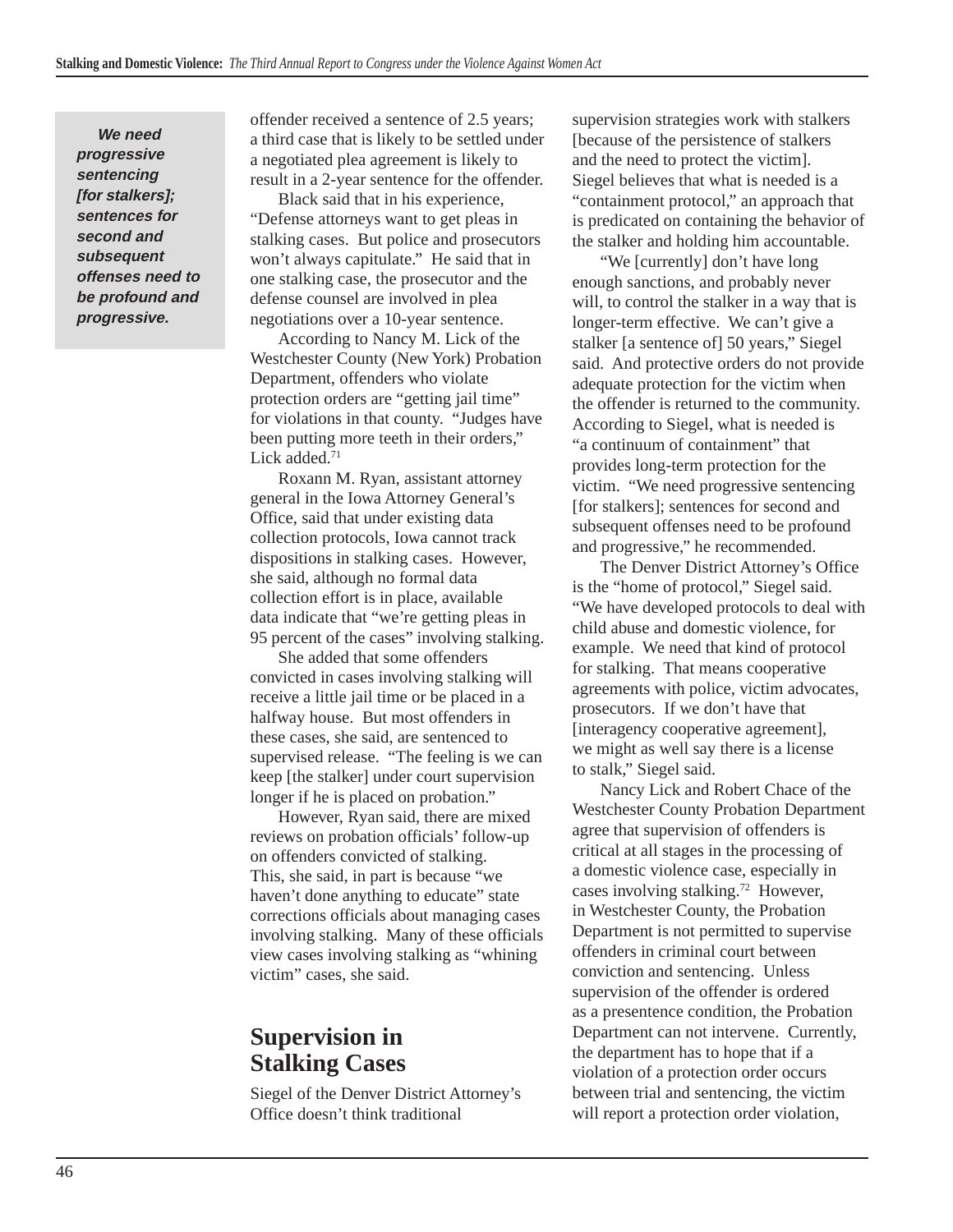because the department cannot do anything between adjudication and sentencing.

Lick said that the department is just "beginning to get a sense of the amount of harassment going on between adjudication of guilt and the sentencing hearing." Probation officers are finding that when violence does occur between the trial and sentencing, it is "very severe," she said. "Somehow we have to be able to condition bail. We need to have pre-sentence supervision of batterers; I think that this is do-able but will take some time," Lick said. And it certainly would have resource implications for the department; currently, the Westchester County Probation Department has a total of nine probation officers assigned to handle cases that come before the County's Family and Criminal Courts.

Wayne Maxey, district attorney investigator with the San Diego County District Attorney's Office's Stalking Unit, also said that there is "no formal monitoring system" in place in San Diego County to supervise stalkers between arrest and trial.73 "If [the offender] violates conditions of bail and we get a call, we will pick him up," Maxey said. According to Maxey, the Unit "is not currently looking at dealing with [offender supervision in the] period between arrest and trial."

Criminal justice officials indicate that pretrial release conditions and protection orders alone do not offer adequate safety for stalking victims because, in general, they do not provide for supervision of the stalker. "If conditions of bail are violated [by the offender], the bond may be revoked or increased," but only if the violation comes to the attention of the court, observed Paziotopolous of the Cook County State's Attorney's Office. Moreover, even when a protection order is in place, there is no supervision of the accused offender; "we are dependent upon the victim to report the violation and trigger an arrest," Paziotopolous said.

Black of the Colorado Springs Police Department said that police and prosecutors there are "still struggling to keep [stalking] victims safe." For Black, as for Siegel of the Denver District Attorney's Office, protecting the stalking victim "gets back to [offender] accountability" and containing the stalking behavior. One stalker who was recently released from custody was placed on electronic monitoring and put under 90-hour supervision by Colorado Springs police: "We were concerned about what [the offender] would do when he first came out [of prison]. We want to make sure that whether it is a stalking case or a regular DVERT [domestic violence] case, if there is a violation of the law, [the offender is] going to see us, and it will be a custodial" sanction if he violates the terms of his release.

### **Selected Sentencing and Supervision Strategies**

The granting of protection orders appears to be a key element of most States' strategies for intervening in stalking behavior, according to the criminal justice officials interviewed. Although in most jurisdictions statutory and resource constraints prohibit the close supervision of offenders, criminal justice officials say that protection orders serve as a vehicle for moving immediately to constrain an offender if he violates the terms of the order and threatens the victim. Martirano of the Westchester County District Attorney's Office said that, in fact, "criminal contempt violations of protection orders are one of the best things to come along for dealing with domestic violence cases" when the safety of the victim is at issue.

Black of the Colorado Springs Police Department said that because violating a protection order is a felony in Colorado, "if [for example] we have someone with children, and we have a violation of a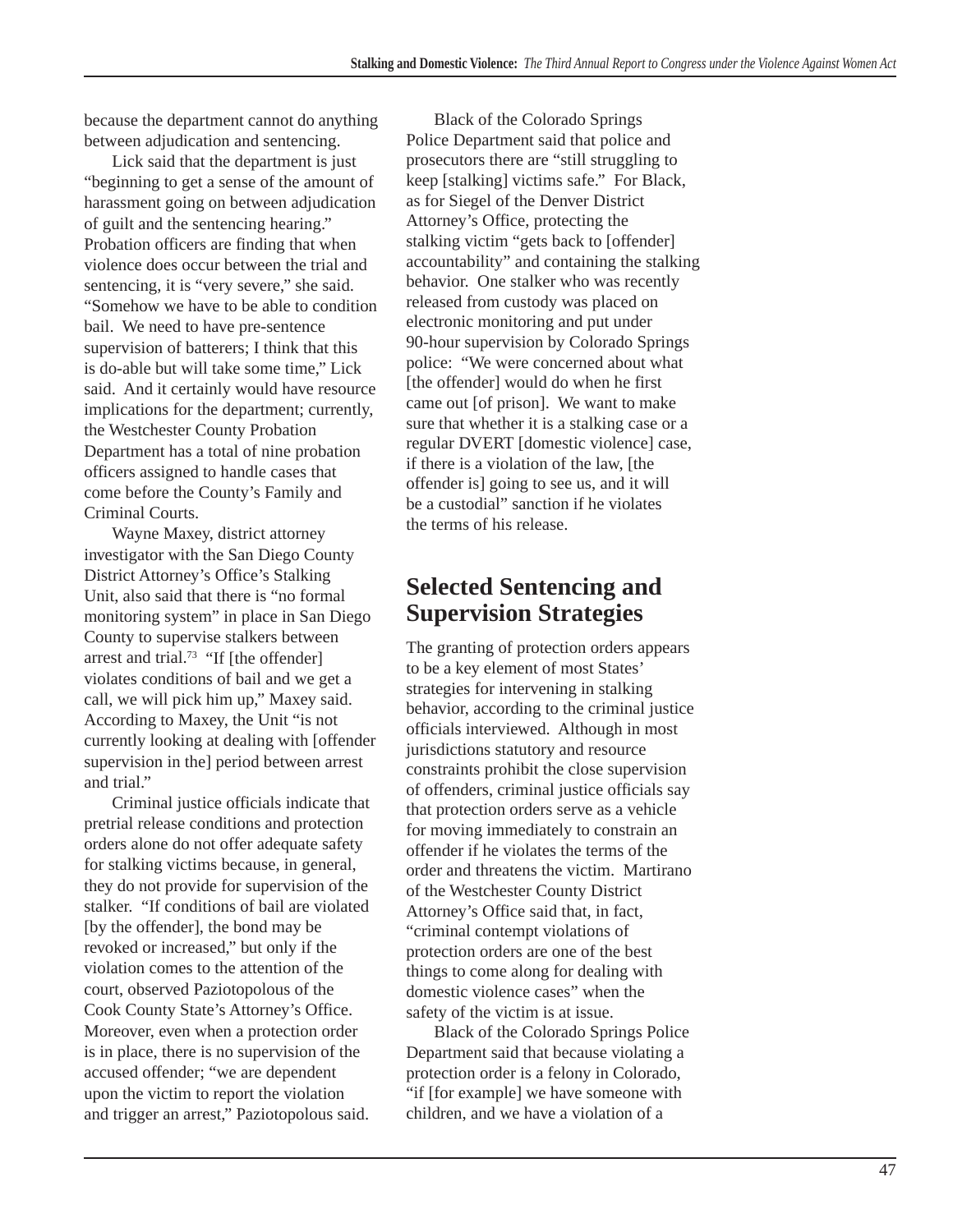no-contact order, arresting criminally for the violation allows [police to make] a quick turnaround [between the violation and the arrest]." Moreover, in jurisdictions where the violation of a protection order is a felony, the court may be able to impose a more severe penalty for that violation than the law allows for the acts that caused the order to be issued.

However, a protection order will provide little assurance of safety to the victim if the police are not aware that the order is in place. Delaware has taken steps to ensure that information concerning protection orders is available to police through the State's protection order registry as the orders are issued.74 In Delaware, where stalking is a felony, protection orders are issued by the family court. The protection order registry is a component of the State's automated criminal justice information system.

According to Michael Arrington, director of special court services for the Family Court of Delaware, protection orders granted in the State go online immediately because the only way that the order can be generated is by entering the required data into the State's automated protection order registry. In fact, Arrington said, "The order gets to the police before it gets to the court." Arrington explained that Delaware also allows out-of-State protection orders to be entered into its registry. Currently, efforts are underway to make the registry's data field compatible with that of the Federal Bureau of Investigation's National Crime Information Center (NCIC), so that information on orders granted in Delaware can be transferred automatically to the NCIC, Arrington explained.

In Nashville, Tennessee, supervision also is an important element of the Metropolitan Police Department's overall strategy for investigating cases involving stalking. According to Detective Sergeant Mark A. Wynn of the Department's Domestic Violence Division, which uses a number of counter-stalking surveillance

measures to intervene and gather evidence in stalking cases, prevention of stalking behavior is at the heart of the division's counter-stalking operations.75

#### *Prioritizing Stalking Cases*

The Domestic Violence Division of the Cook County State's Attorney's Office is now in its second year of operation, according to Paziotopolous. The office's objective in creating the Unit was threefold, Paziotopulos explained: first, to recast the office's approach to prosecuting stalking cases, which has included introducing a vertical prosecution system for handling such cases; second, to extend services provided by the division to the suburban communities within the Chicago Metropolitan Area; and third, to put into operation a dedicated domestic violence felony court.

Paziotopolous reported that the first two phases of the division's overall plan have been implemented, with creation of the domestic violence felony court to be undertaken in the future. The division also plans to develop a lethality assessment protocol for domestic violence cases, which it ultimately also will apply in stalking cases. The protocol will help division officials assess the risk that the offender poses to his victim.

### *The DVERT Program*

Black of the Colorado Springs Police Department said that not many cases involving stalking behavior were investigated or prosecuted as stalking cases there in the past. But all that is changing under the department's DVERT program. According to Black, the Colorado Springs Metropolitan Area, with a population of about 500,000, experiences approximately 15,000 domestic violence incidents annually, of which between 4,700 to 5,000 result in an arrest. The DVERT program provides "three different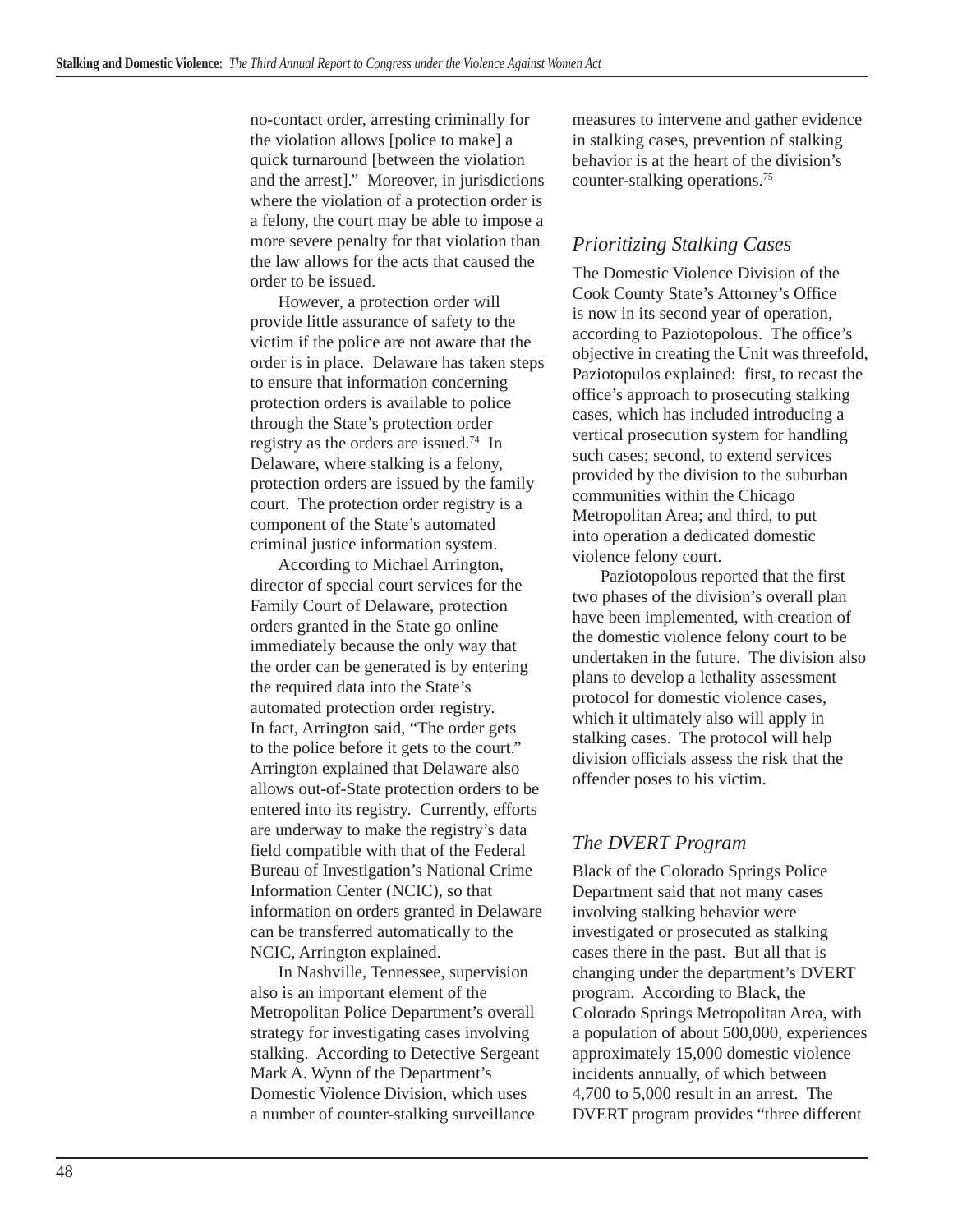levels of intervention for domestic violence cases," Black explained. Level one is reserved for the most lethal cases, including stalking cases. "For the most part, if we have stalking behavior [in a domestic violence case], the case will be handled as a level one," Black explained.<sup>76</sup>

Black said that the department has the capacity to "handle [up to] 125 of the most serious cases at the DVERT level one." Black said that of the 125 cases assigned to DVERT level one at any given time, "about 40 percent [have] elements of stalking going on." Colorado Springs' DVERT program currently is in its second year of operation. In that two-year period, 227 domestic violence cases have been assigned to level one, some of which, he noted, ultimately are dropped. Black said that currently 10 DVERT level one cases are being investigated and prosecuted under the State's stalking statute. A fulltime prosecutor has been assigned to handle stalking cases assigned to the DVERT program.

Black said that the DVERT program has had a positive effect on the attitudes of criminal justice officials toward stalking cases. "When we first started filing [stalking] cases in Colorado Springs, police and prosecutors were hesitant to proceed under the stalking statute. Police [didn't] understand stalking cases; police [had] the attitude that they 'know it all' and 'don't tell us how to do something different than what we are doing.' " Prosecutors are on the same learning curve as the police with respect to stalking cases, he said. "They wanted to go back to [pursuing charges of] tampering with witnesses or intimidation in stalking cases because that's what they were familiar with." Now, under the department's DVERT program, "we are seeing the process change," Black said. "It is interesting to watch and see that once officers do one or two of these cases, they look more and more at stalking." Prosecutors likewise seem to be more willing to proceed with stalking cases.

The next step is the court, Black said. Judges are beginning to develop an understanding of stalking cases, Black observed, and "we are seeing nice changes" in judges' attitudes toward stalking. But some judges "still have a way to go," Black said. "I had a case argued yesterday, a felony stalking. The judge was having a problem with why there even is a stalking statute."

### *A Stalking Strike Force*

Supervision of offenders in cases involving stalking also is the keystone of the operations of the San Diego County Stalking Strike Force. According to Maxey, the strike force was created in 1994, when, frustrated by their inability to intervene in stalking behavior, even in cases where protection orders had been granted, officials in the District Attorney's Office began looking for a more aggressive strategy for managing stalking cases. At that time, California's stalking statute, the Nation's first, had been "on the books for 4 years but was not being used," Maxey explained. The strike force was born when the District Attorney's Office convened a group of police officials, prosecutors, judges, victim advocates, mental health professionals, and others to sit down to map out "what we wanted to do" about stalking in San Diego County.

In addition to calling for the creation of the strike force, Maxey said, the multidisciplinary group also recommended more training for criminal justice officials in handling stalking cases. One of the principal objectives of that training was to change criminal justice officials' attitudes toward stalking. According to Maxey, at that juncture, many criminal justice officials look at a stalking case as "a domestic violence thing, and so they ignored it."

The strike force's Stalking Case Assessment Team (S.C.A.T.) develops strategies for handling the most difficult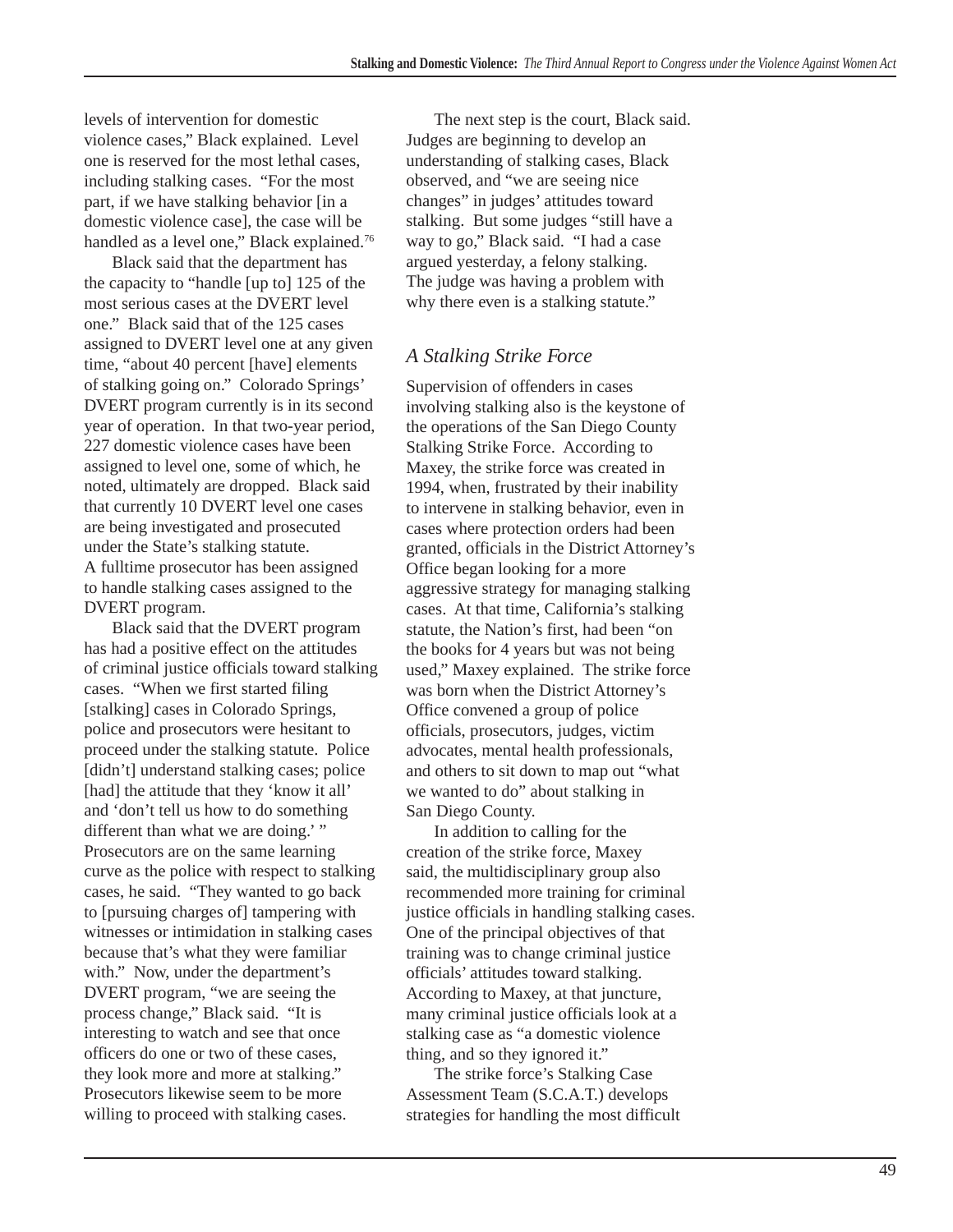stalking cases brought to the unit. The S.C.A.T. which involves police officials, prosecutors, victim/witness advocates, probation officials, and mental health professionals — meets once a month and serves "as a forum for dealing with problems reported by victims or police" in stalking cases, Maxey explained. The members of the S.C.A.T. design victim safety plans and discuss prosecution strategies for the cases they examine. A principal focus of the S.C.A.T.'s review of stalking cases is protection of the victim; S.C.A.T. determines whether and to what degree an offender poses a threat to his victim. Maxey said that the S.C.A.T. also operates on an "on call" basis and may be convened for an unscheduled meeting if the need arises.

In February 1998, the San Diego County District Attorney's Office's Stalking Unit assumed responsibility for handling all stalking cases that arise in San Diego County. Maxey said that funding from the STOP Violence Against Women Formula Grants has allowed the unit to assign two fulltime assistant district attorneys and two fulltime district attorney investigators to the unit. In addition, grant funds will be used to help the unit build capacities to collect and analyze statistics on stalking cases. Maxey said that the offender's initial contact with the unit alone in some cases will deter further stalking behavior. Otherwise, through surveillance and occasional face-to-face contact with the offender, the unit is able to intervene effectively in the stalking behavior.

#### *Involuntary Commitment*

Wattendorf of the Dover Police Department said that he frequently turns to the mental health system for assistance in managing cases involving stalking behavior. "We reject a lot of people [for prosecution under the State's stalking statute] because they are not making explicit threats [toward the victim],"

Wattendorf said. "Maybe we don't have enough to bring criminal charges." If the case can be referred to the mental health system, he continued, "they can look at stalking behavior [and perhaps] get [the stalker] on medication."

Wattendorf recalled "one stalking case where we couldn't get much response from the criminal justice system." Working through the mental health system, the department was able to get the accused offender involuntarily committed and placed on medication. Mental health issues "are variables that come up a lot" in cases involving stalking, Wattendorf said; it "makes it easier to go the involuntary [commitment] route" if cause can be found to do so, Wattendorf observed. He added, however, that the State's legislature should consider changing relevant mental health statutes concerning involuntary commitment to specifically include stalking behavior and to require an assessment of whether the offender poses a danger to himself or to others.

#### *Managing Offenders Under Supervision*

Nancy Lick, of the Westchester County (New York) Probation Department, observed that "working with the offender is part of a victim protection strategy."77 Lick said that the county's family and criminal courts both use the same supervision model in managing cases involving offenders convicted of domestic violence, including batterers who stalk, although the criminal court offers the highest level of supervision. Lick said that the objective of her department's strategy in dealing with offenders is to redirect their anger from the victim to the probation officer, to put the probation officer between the batterer and the victim.

Approximately 3,500 domestic violence cases are filed in Westchester County's Family Court each year, according to Lick and Robert Chace, the assistant commissioner for family court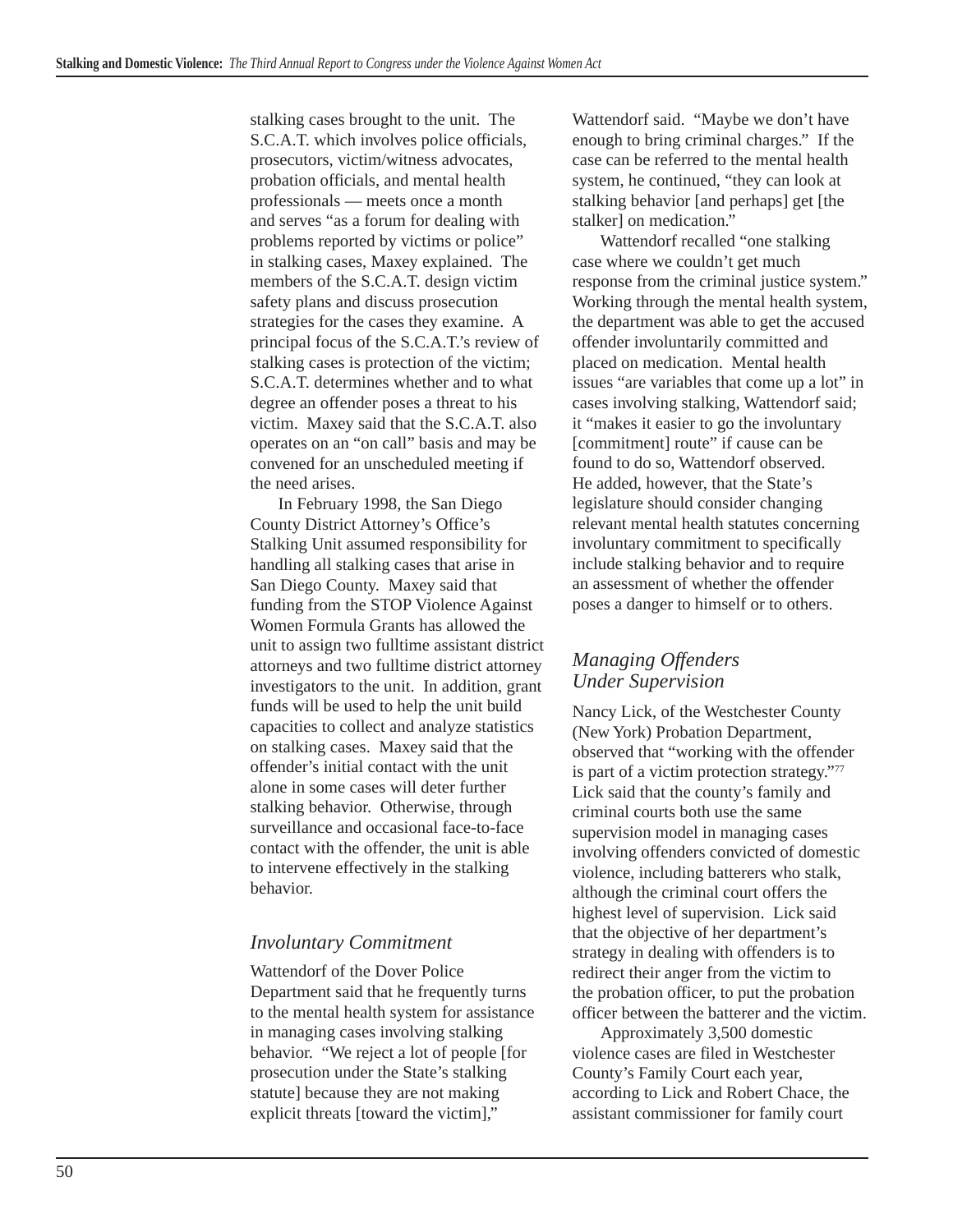services with the county's Probation Department. Lick and Chace noted that domestic violence cases can be prosecuted concurrently in both the family and criminal courts. They said that the family and criminal courts receive more than 100 cases a month that involve an offender who will require intensive supervision. Under procedures in place for handling these cases, a protection order may be issued the same day that the case is filed.

Lick said that her department's strategy for managing domestic violence cases, including those that involve stalking, entails direct supervision of offenders by probation officers who are trained in surveillance techniques. "We use little if any electronic monitoring in supervising batterers and offenders whose acts have involved stalking, because it does not provide probation personnel any information concerning the offender's location in relationship to the victim; with electronic monitoring," Lick said, "[we're] not monitoring [the offender], [we're] monitoring the equipment." She said that her department plans to test the application of new global positioning system (GPS) technology in supervising offenders. "If we can track someone with GPS, and it is a serious case, and the victim is willing to go onto the [GPS] system, then we can track where [the offender] is in relation [to the victim]," Lick said. Her Department currently also is using funding received through the Department of Justice's Grants to Encourage Arrest Policies to determine the optimum supervision model for batterers.

According to Gallup, AMEND's mission is to eliminate domestic violence by counseling perpetrators. Gallup said that AMEND also provides victim service training, in the context of which counselors seek "to validate victims' experiences" and provide victims with insight into the motivations of domestic violence perpetrators. Gallup said that 75 percent of AMEND's 450 clients are court-ordered into counseling in domestic

violence cases. In order to charge domestic violence under Colorado statutes, Gallup explained, the victim and the perpetrator must have a child together or be living in the same domicile or have lived together at some point.

AMEND's program is clinical in orientation, Gallup explained. Offenders referred to the program are subjected to a personality inventory that, he said, may provide clues to their behavior. The offender then is placed in group counseling, which might be complemented by other forms of therapy if, for example, the offender is found to have a drug- or alcohol-related problem.

Gallup said supervision is an important element of any sentencing strategy when the offender is considered to be a continuing risk to the victim and certainly is a central feature of the program. At AMEND, "we talk about containment before talking about counseling," Gallup said. AMEND's strategy for handling domestic violence and stalking cases hinges upon "transferring the offender's obsession with the woman to the therapist. We want to take up a lot of [the offender's] time" and divert his attention from his victim. "But it's hard to do that," Gallup observed. "These guys go to absurd lengths to stalk their victims. Even though we are having intense contact with them, they still lie to you. They will hide the fact that they have been in contact with the victim."

According to Gallup, many offenders who stalk "have heroic fantasies" of establishing or reestablishing a relationship with the victim. "Then when they find the victim doing something with someone else, [the offenders] start the tracking [or stalking] behavior. That behavior satisfies [the offenders] sometimes; they get their jollies out of showing the victim who is exercising control. Then at some point, the tracking is no longer satisfying, and the stalker's behavior begins to escalate," he explained.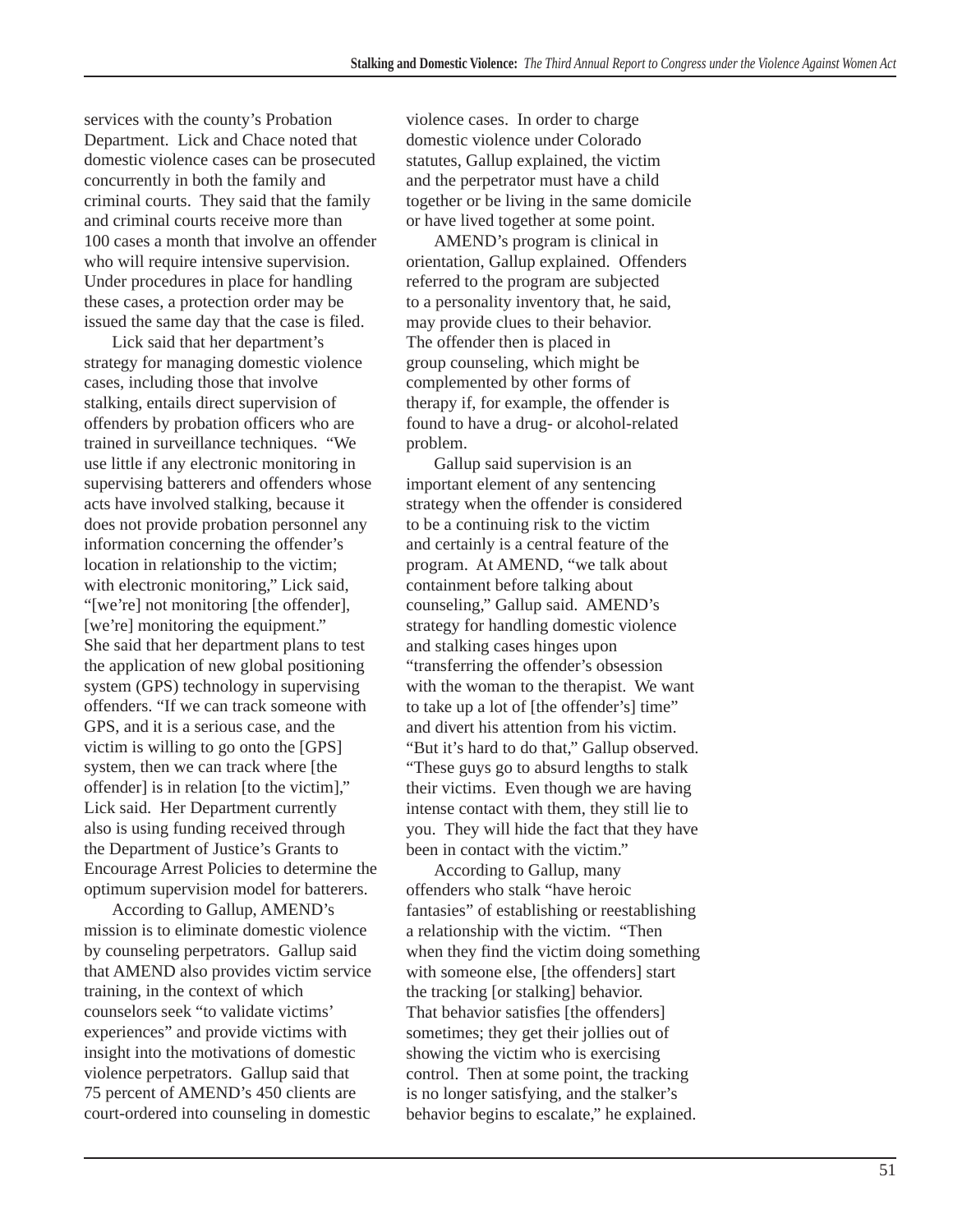At AMEND, "we don't want to let that escalation occur," Gallup said. "As soon as we see [the escalation], we want to stop it."

Close supervision of an offender who has stalked facilitates early detection of indications that his behavior is escalating. These signs would include indications that the offender is having difficulty at work, has disengaged himself from friends, has abandoned leisure time activities, or is suicidal. Once these elements of the stalker's behavior have been identified, Gallup said, "It is then up to the therapist to work on that with the offender."

If AMEND observes signs that the stalking behavior is escalating, the program will begin to intensify its contact with the offender. The offender will be moved from group to individual counseling. "We might do more day reporting to keep track of what the offender is doing," Gallup said.

AMEND's relationship with the probation officer in a given case is a critical element of the program's overall strategy for working with the offender. It is important that the counselor and the probation officer work well and closely together in managing stalking cases, Gallup said. "We want to make sure that the probation officer intervenes appropriately with the stalker," he added.

Gallup recalled one case in which the probation officer advised the stalker that his probation would be revoked in two weeks. Having been advised of the pending revocation, the stalker immediately escalated his pursuit of his victim.

Gallup said that client confidentiality is a fundamental tenet of the program, but that program officials, within the constraints of confidentiality, do try "to keep the victim apprised of what is going on." Gallup said that if AMEND counselors "have real proof" that the offender is continuing his stalking behavior and poses an immediate threat to the victim, program officials would

bring this behavior to the attention of the court. "But we try to get the victim to do something to provide evidence [directly to the court] that she is being stalked," Gallup said.

He reported that the Colorado Judicial Probation Department "has demanded that domestic violence cases be looked at as special supervision orders" and that offenders in these cases be screened to assess their potential dangerousness and threat to their victims. Gallup said that four pilot district court probation projects are being undertaken in Colorado in which a risk assessment tool developed by the Institute of Family Violence in British Columbia will be used with offenders in domestic violence cases.78 If the pilot projects prove successful, use of the assessment tool will be transferred to other jurisdictions in the State.

Gallup said that he plans to use funding provided through the STOP Violence Against Women Formula Grants to train criminal justice officials in how to manage a stalking case. "Getting people to understand how to put together [stalking] cases is part of the training [that is needed], because they don't understand how to do this," Gallup said.

AMEND also is participating in an initiative to examine why stalking cases are being dropped in the Denver Metropolitan Area. Gallup said that in 1997, 100 stalking cases were filed, of which 45 were dropped. Gallup said Denver officials want "to look at why these cases were not filed or were dropped" as a basis for determining whether there are adjustments that should be made in existing case investigation and prosecution strategies.

## **Conclusion**

Supervision of the offender appears to be at the heart of current sentencing policy for disposing cases involving stalking. However, criminal justice officials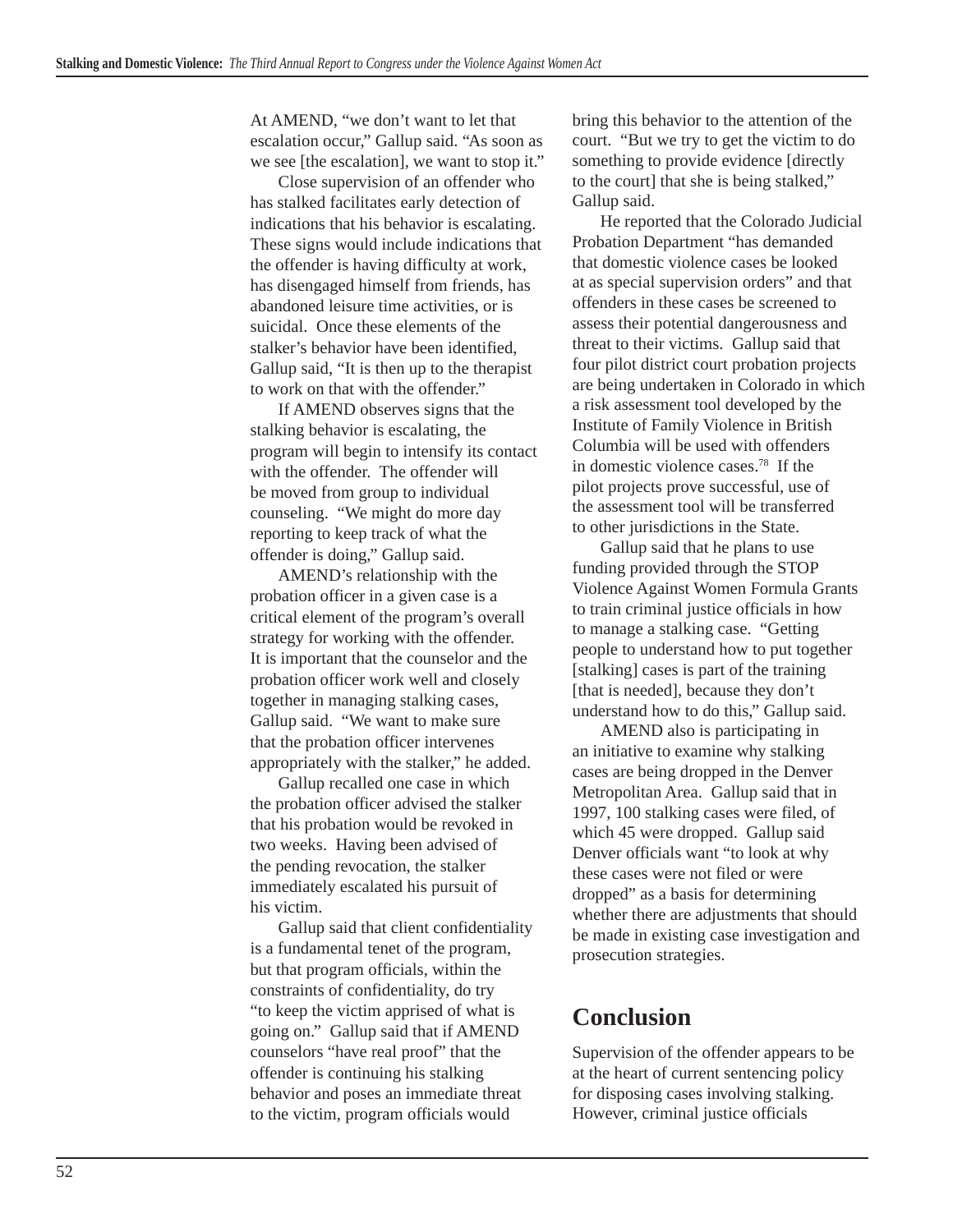interviewed for this report indicated that numerous legal, practical, and resource issues must be resolved in implementing sentencing and supervision strategies that meet the dual objectives of protecting the victim and holding the offender accountable for his actions.

Notwithstanding the national attention on stalking for most of the 1990s, these officials say that many police officers, judges, and prosecutors neither fully understand nor appreciate the potential dangerousness of stalking behavior. In addition, these officials point to supervision as an issue that must be addressed at every stage in managing

stalking cases: from the arrest of the offender, to his conviction and sentencing, to his release back into the community.

Finally, criminal justice officials say that it is imperative that steps be taken to develop and implement protocols and procedures for collecting and analyzing statistics and other information concerning cases involving stalking. The efforts of officials to formulate and apply sound and potentially effective sentencing policies for handling stalking cases are likely to be seriously undermined by the lack of data on the prevalence of such cases and their handling within the criminal justice system.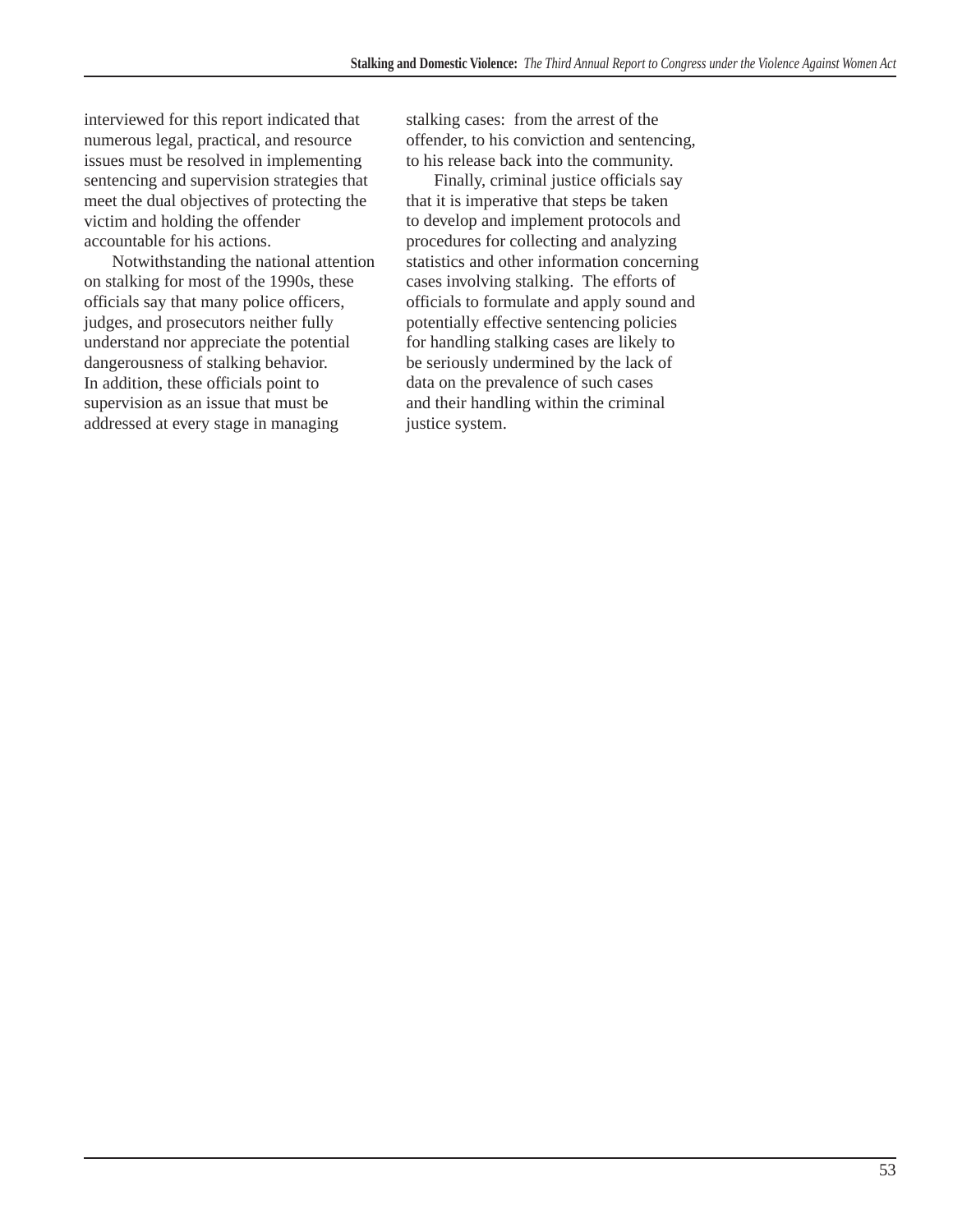# **Chapter 4 THE DEPARTMENT OF JUSTICE'S RESPONSE TO STALKING AND DOMESTIC VIOLENCE**

The Department of Justice is continuing its vigorous efforts to combat violence against women, including stalking and domestic violence. Using the tools and resources at its disposal, the Department is committed to protecting women and holding offenders accountable for their criminal actions. Toward that end, the Department's various components are providing direct and indirect assistance to Americans across the country to carry out the mandate and spirit of VAWA and the Interstate Stalking Punishment and Prevention Act of 1996.

As mentioned in Chapter 2, the Department is aggressively pursuing stalkers who violate the Federal interstate stalking statute. To date, nine offenders have been charged under this law. In addition, 82 cases have been pursued under VAWA's criminal provisions. Convictions or guilty pleas have been won in 49 of these cases.

The Department is committed to raising awareness and concern about the nature and extent of domestic violence and stalking, both within and outside the agency. To educate its employees about these crimes, an information fair was held in October 1997 as part of Domestic Violence Awareness Month. Department staff also traveled around the country to heighten public awareness and concern about domestic violence and stalking. In addition, the Attorney General initiated a joint effort between the Justice Department and the Department of Health and Human Services, through CDC, to compile and distribute statistics on domestic violence. As part of this ongoing effort to learn what is working to prevent and reduce domestic violence, the Department is conducting an

evaluation of national efforts to meet the goals and objectives of VAWA. The Department is also encouraging communities to develop systematic methods for evaluating their efforts.

### **Research Investments**

The Department, through OJP, is supporting basic research projects, such as the NVAW Survey discussed in Chapter 1, to provide valuable information to enhance our understanding and facilitate development of effective strategies for prevention and intervention in domestic violence and stalking cases. Moreover, this research helps guide public policy decisionmaking at the Federal, State, and local levels.

NIJ is also funding a research project that examines stalking from the victim's viewpoint. Conducted by West Chester University in Pennsylvania, the project is examining the experiences of women who have been victims of stalking by former intimates. Participants were recruited by placing advertisements in newspapers, distributing flyers at criminal justice and victim service agencies, and writing letters to women who had sought protection orders. The study sample includes 187 women victims of stalking by former intimates. Extensive, confidential interviews lasting 1 to 3 hours were conducted with the women. The results of the study will be discussed in future annual reports.

Another NIJ-funded study is examining the extent and nature of sexual victimization of college women nationally. This study, being conducted by researchers at the University of Cincinnati,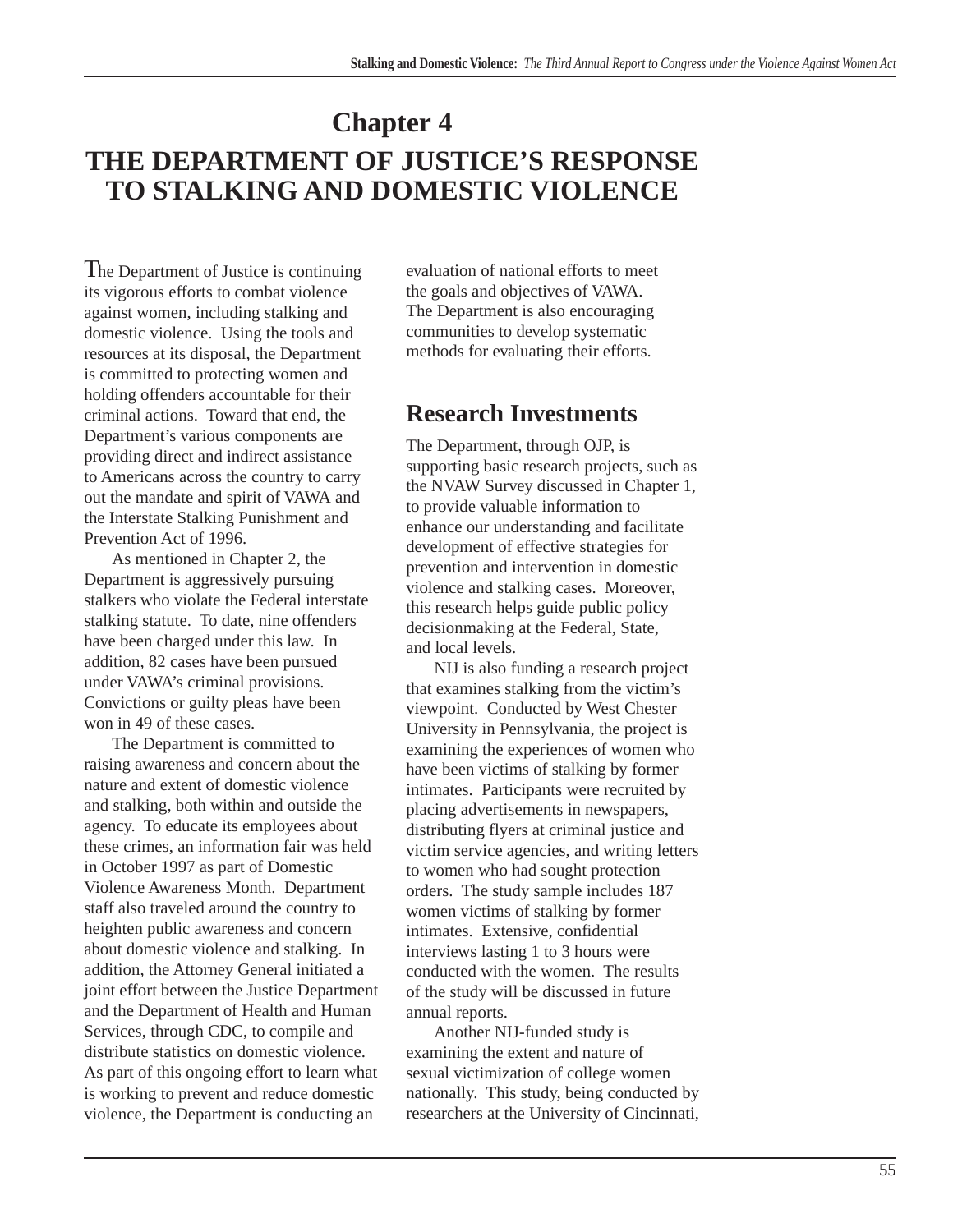**The Department of Justice encourages all segments of the community to collaborate. . .in the struggle to end domestic violence and stalking.** 

involves a national telephone survey of 4,446 women attending 2- and 4-year colleges and universities. It measures the incidence of stalking, as well as other forms of sexual victimization. The respondents were asked questions such as: Since school began in Fall 1996, has anyone — from a stranger to an ex-boyfriend — repeatedly followed you, watched you, phoned, written, e-mailed, or otherwise communicated with you in a way that seemed obsessive and made you afraid or concerned for your safety? If the respondent answered affirmatively, she was asked additional questions about the nature of the stalking incident for each person who stalked her. Results of this study will be included in future annual reports.

### **Support for State and Local Efforts**

Consistent with the vision of VAWA, the Department is working in partnership with communities across the country to enhance Federal, State, and local efforts to prevent and eliminate all forms of violence against women, including domestic violence and stalking. The Department of Justice encourages all segments of the community to collaborate, including victim service providers and advocates, police officers, prosecutors, judges, court administrators, parole and probation officers, health care providers, educators, and others involved in the struggle to end domestic violence and stalking. Collaboration is especially important in the criminal justice system to leverage the coercive power of the entire legal system to enhance women's safety and hold perpetrators accountable. The various partners within the criminal justice system must look beyond their traditional roles and responsibilities to explore innovative strategies for developing effective responses that are at all times guided by concerns for

women's safety. Ultimately, assuring the victim's safety requires that every part of the system perform its functions fully. But beyond that, each partner in the system must consider what else can be done to ensure the safety of the victim. The courts can signal the seriousness of a stalker's or a batterer's crime by combining strong traditional sanctions with new punishments, such as longer prison sentences coupled with victim restitution or close, ongoing monitoring of the perpetrator.

Through OJP, the Department of Justice provides resources to investigate cases, prosecute perpetrators, provide services to victims of domestic violence and stalking, and explore new approaches to intervention and prevention of violence against women. To date, the Department has committed more than \$430 million in direct grants to States and communities through OJP's Violence Against Women Grants Office (VAWGO). A recent evaluation of VAWGO's largest program, the STOP Violence Against Women Formula Grants, revealed that since fiscal year 1995, at least 234 programs have received a total of more than \$3.1 million to address stalking, either by itself or in combination with domestic violence or sexual assault or both.79

To enhance the effectiveness of its grants, VAWGO offers extensive education and technical assistance to its grantees and subgrantees on an ongoing basis. For example, the American Prosecutors' Research Institute (APRI) was commissioned to hold several workshops on effective prosecution of domestic violence and stalking cases. In these highly interactive workshops, some of the leading practitioners in the fields of stalking and domestic violence shared their experiences and insights on prosecuting these cases successfully.

In October 1997, the Department of Justice sponsored a national conference on the full faith and credit provisions of VAWA, which require jurisdictions to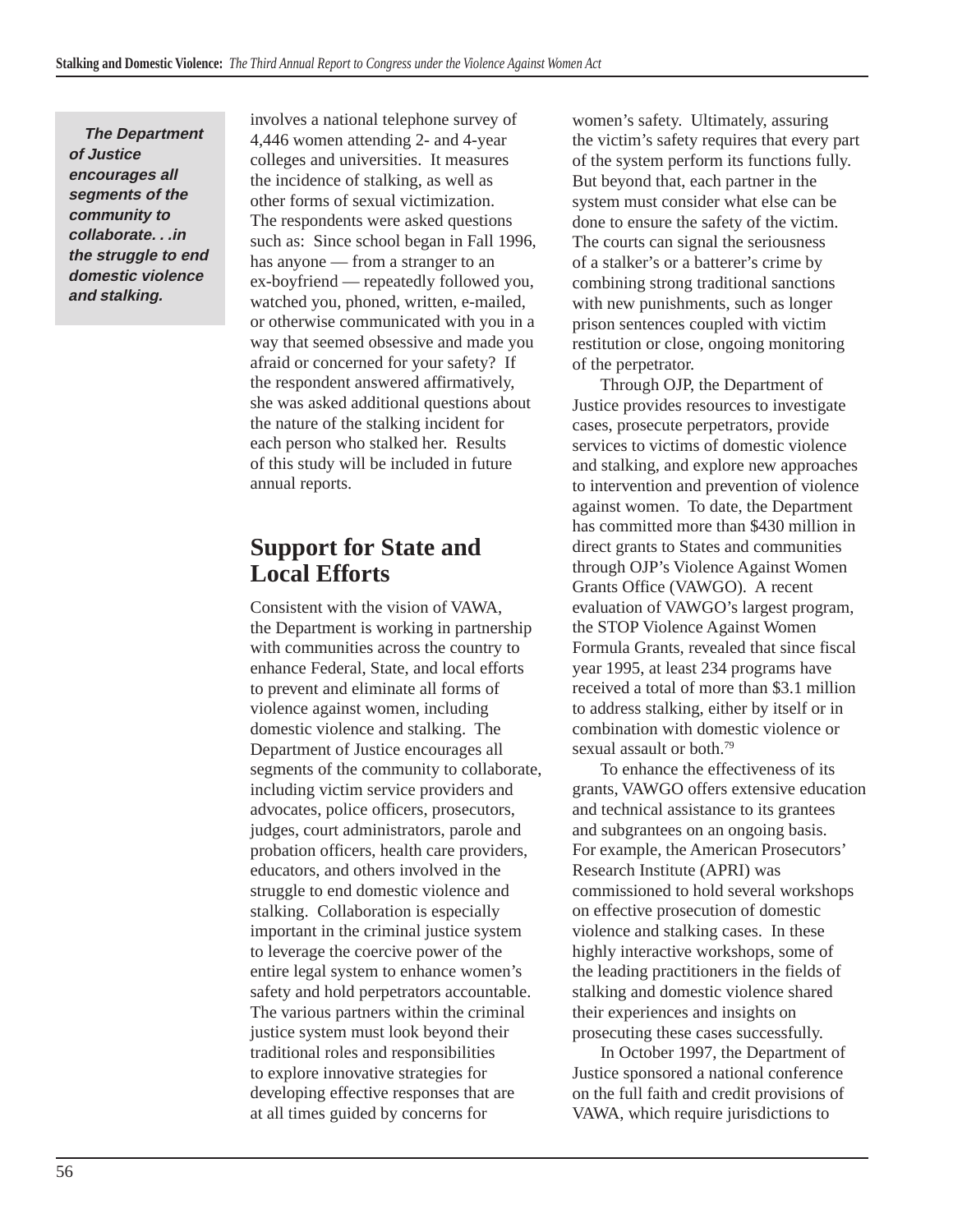honor protection orders issued by another State, local, or tribal entity as if the orders were their own. To ensure broad participation and collaboration among the various components of the legal system, the National Council of Juvenile and Family Court Judges (NCJFCJ), the Battered Women's Justice Project (BWJP), the Conference of Chief Justices (CCJ), the Conference of State Court Administrators (COSCA), the National Center for State Courts (NCSC), and the State Justice Institute (SJI) joined forces with the Department to cosponsor this conference. It brought together teams of police officers, prosecutors, judges, and victim service providers and advocates from 45 States, 4 territories, the District of Columbia, 21 individual tribal governments, and 4 tribal consortia representing 37 pueblos, Alaska native villages, and reservations. More than 400 participants planned and discussed strategies for aggressively implementing the full faith and credit provisions in their respective jurisdictions.

In response to continuing requests from grantees for information about effective strategies for addressing stalking and domestic violence and fully implementing the provisions of VAWA, OJP is developing a promising practices manual. The manual provides checklists and profiles programs that have incorporated many of the identified practices. Parts of this manual are available on the Violence Against Women Resource Page, a new "cyberlibrary" located on the VAWGO homepage at http://www.usdoj.ojp.gov/vawgo. The complete manual is expected to be ready in summer 1998.

In addition, resources provided though the Office for Victims of Crime (OVC), the Bureau of Justice Statistics (BJS), and the Office of Community Oriented Policing Services (COPS) are assisting communities by supporting:

• a project to develop services and support for deaf victims of domestic

violence and sexual assault in five cities around the country;

- a project to develop a model training curriculum to improve the responses of attorneys to victims of elder abuse and domestic violence;
- a project to develop domestic violence education programs for dentists, physicians, and other health care providers;
- a project to develop training programs and materials related to domestic violence fatality reviews; and
- development of lethality assessment tools for police officers.

### **National Stalker and Domestic Violence Reduction Program (Stalker Reduction)**

The Department of Justice, through OJP's BJS, is continuing to assist States in strengthening their efforts to collect data on domestic violence and stalking and enter this information into local, State, and National databases consistent with the National Stalker and Domestic Violence Reduction Program (Section 40602 of VAWA), Title IV of the Violent Crime Control and Law Enforcement Act of 1994. The program is administered as part of the National Criminal History Improvement Program (NCHIP), which assists States in upgrading criminal history records.

As of the end of fiscal year 1997, 40 States and the District of Columbia had received funding under NCHIP to support the collection of data on domestic violence offenses, including protection orders and any violations of these orders. For instance, in one State, funds are being used to develop an automated system for data storage and retrieval of protection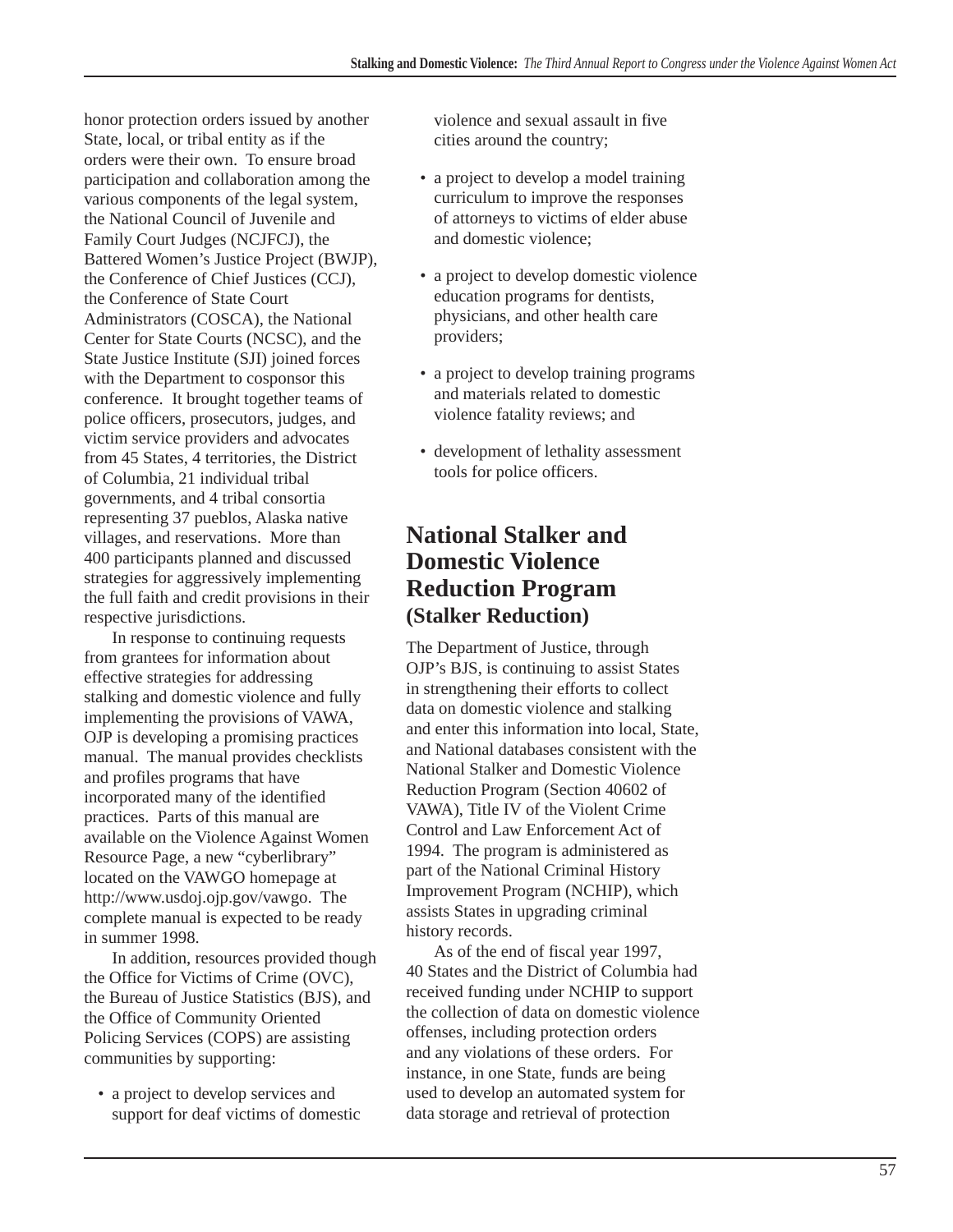orders related to domestic violence and stalking related. Another State is developing and implementing a temporary restraining order warrants system.

## **Indirect Support**

As part of its ongoing efforts to document the effectiveness of various strategies and practices to prevent and reduce domestic violence, OJP is once again conducting a national evaluation of its STOP Violence Against Women Formula Grants. This evaluation assesses State accomplishments in meeting the goals and objectives of VAWA. The long-term evaluation of the STOP program is critical to empirically gauging the effectiveness of the approach envisioned by the authors of VAWA to enhance victim safety and hold offenders accountable.

OJP's Bureau of Justice Assistance (BJA) commissioned APRI and the NCJFCJ to produce a manual for communities on developing coordinated community approaches to violence against women. "Confronting Violence Against Women: A Community Action Approach" provides guidance on starting a new council or task force and maintaining and enhancing existing councils, and it includes examples of innovative coordinated approaches. Copies of this report may be ordered by calling the BJA Clearinghouse at (800) 688–4252.

To educate future lawyers about domestic violence, OVC funded the American Bar Association's Commission on Domestic Violence to develop a report providing information about innovative programs law schools have implemented to teach about domestic violence and assist victims of these crimes. Also included are recommendations for replicating these programs in other law schools. The

publication, "When Will They Ever Learn? Educating to End Domestic Violence," can be obtained by calling the OVC Resource Center at (800) 627–6872.

To enhance information exchanges between criminal justice professionals and batterer treatment providers, NIJ published a report on batterer intervention programs. This report is designed to help prosecutors, judges, and probation officers better understand the issues surrounding batterer intervention and to enable them to make appropriate referrals to programs. Copies of "Batterer Intervention: Program Approaches and Criminal Justice Strategies," are available through the National Criminal Justice Reference Service (NCJRS) by calling (800) 851–3420.

## **Conclusion**

The Department of Justice will continue to take the lead in addressing stalking and domestic violence, and remains dedicated to maximizing the impact of Federal resources by providing communities across the country with the funds and support they need to respond to these crimes as effectively as current research and evaluation permit. As the Department's primary source of financial and programmatic assistance, OJP is committed to working in partnership with State and local jurisdictions, and with nonprofit and for-profit entities to develop coordinated, comprehensive efforts to prevent, detect, and stop violence against women, including stalking and domestic violence. In addition, through BJS and NIJ, OJP will continue to build on current knowledge and understanding of these crimes so that communities will be encouraged to explore creative, locallydriven solutions that are always mindful of victim safety and offender accountability.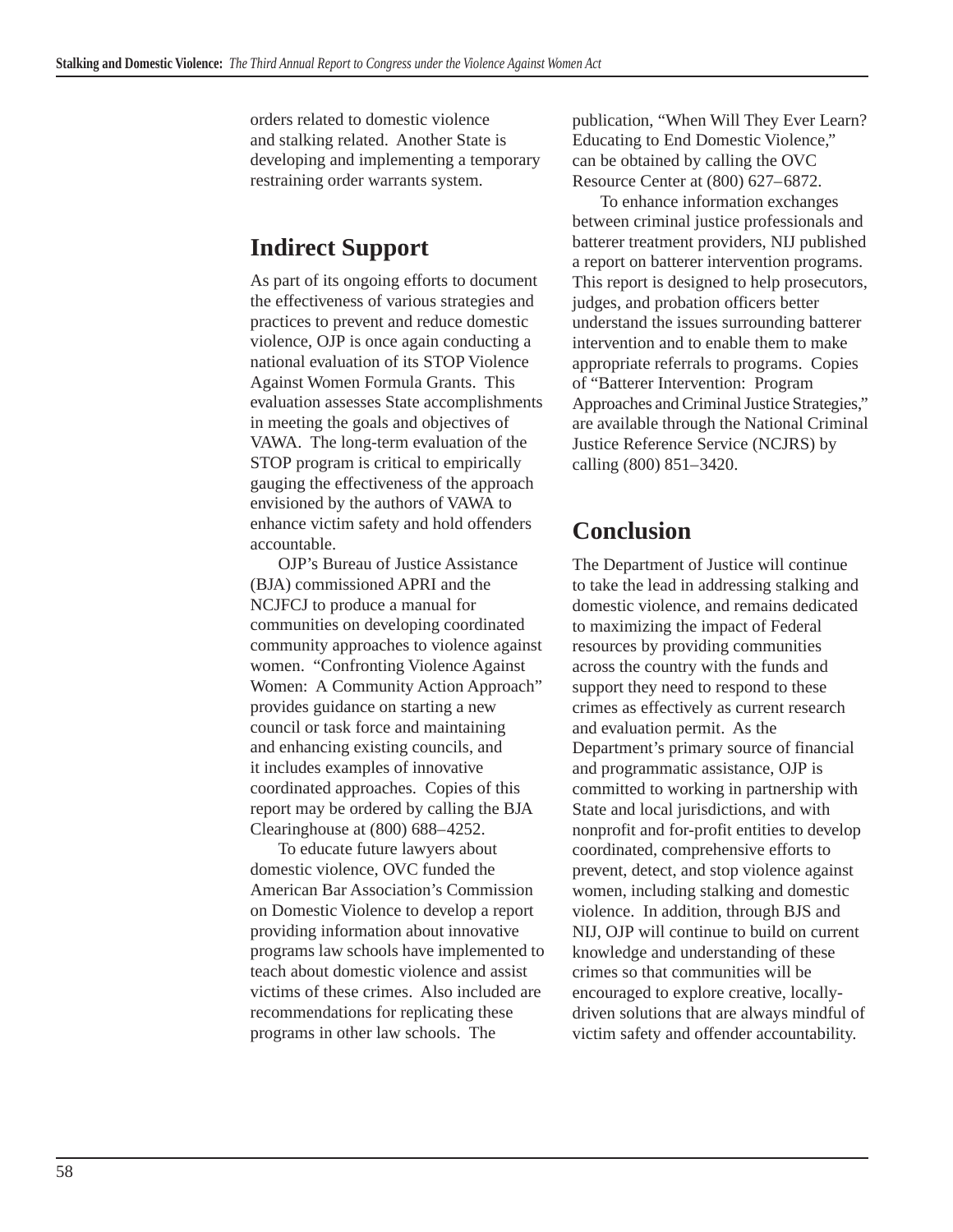# **Chapter 5 LOOKING AHEAD**

In the past 2 decades, stalking and domestic violence have gained increasing recognition as significant problems confronting our society. In response to this heightened awareness, State laws have been enacted, and subsequently refined in some instances, to make stalking and domestic violence explicitly illegal and to send a signal that such behavior will not be tolerated by our society. As discussed earlier in this report, all the State antistalking statutes have withstood legal challenges. These State laws have been further supplemented by VAWA and the Interstate Stalking Punishment and Prevention Act of 1996. Since enactment of these laws, considerable resources have been devoted at the Federal, State and local levels to help prevent, detect, and end stalking and domestic violence and to learn more about the extent and intricacies of these crimes to further strengthen our response.

Our initial investments in research have yielded a clearer picture of the prevalence and characteristics of stalking, which will help shape policies and interventions. The results of the NVAW Survey produced some compelling results with serious policy and further research implications as follows:

- Stalking is a much bigger problem than previously assumed and should be treated as a major criminal justice problem and public health concern.
- Stalkers often do not threaten their victims verbally or in writing; therefore, credible threat requirements should be eliminated from antistalking statutes to make it easier to prosecute such cases.
- In the vast majority of stalking cases, the victim and perpetrator know each other and are usually current or former intimates; therefore, future research should focus on stalking between intimates and acquaintances rather than stalking of celebrities or politicians.
- In cases involving intimates, the strong link between stalking and other forms of violence between the victim and stalker suggests the need for comprehensive training of police officers, prosecutors, judges, parole and probation officers, and other criminal justice personnel on the specific safety needs of stalking victims.
- Stalking victims attributed the termination of stalking to informal police interventions such as police warnings, rather than to formal interventions, such as arrests, indicating the need for more research on the effectiveness of various legal interventions in different situations.
- Native American and Alaska native women were more likely to report being stalked than women of other racial or ethnic backgrounds, suggesting the need for more research to establish the degree of variance and determine how much of the variance may be explained by demographic, social, and environmental factors.
- There is some evidence that antistalking laws have increased the number of such crimes reported to authorities, but more research is

**Stalking is a much bigger problem than previously assumed and should be treated as a major criminal justice problem and public health concern.**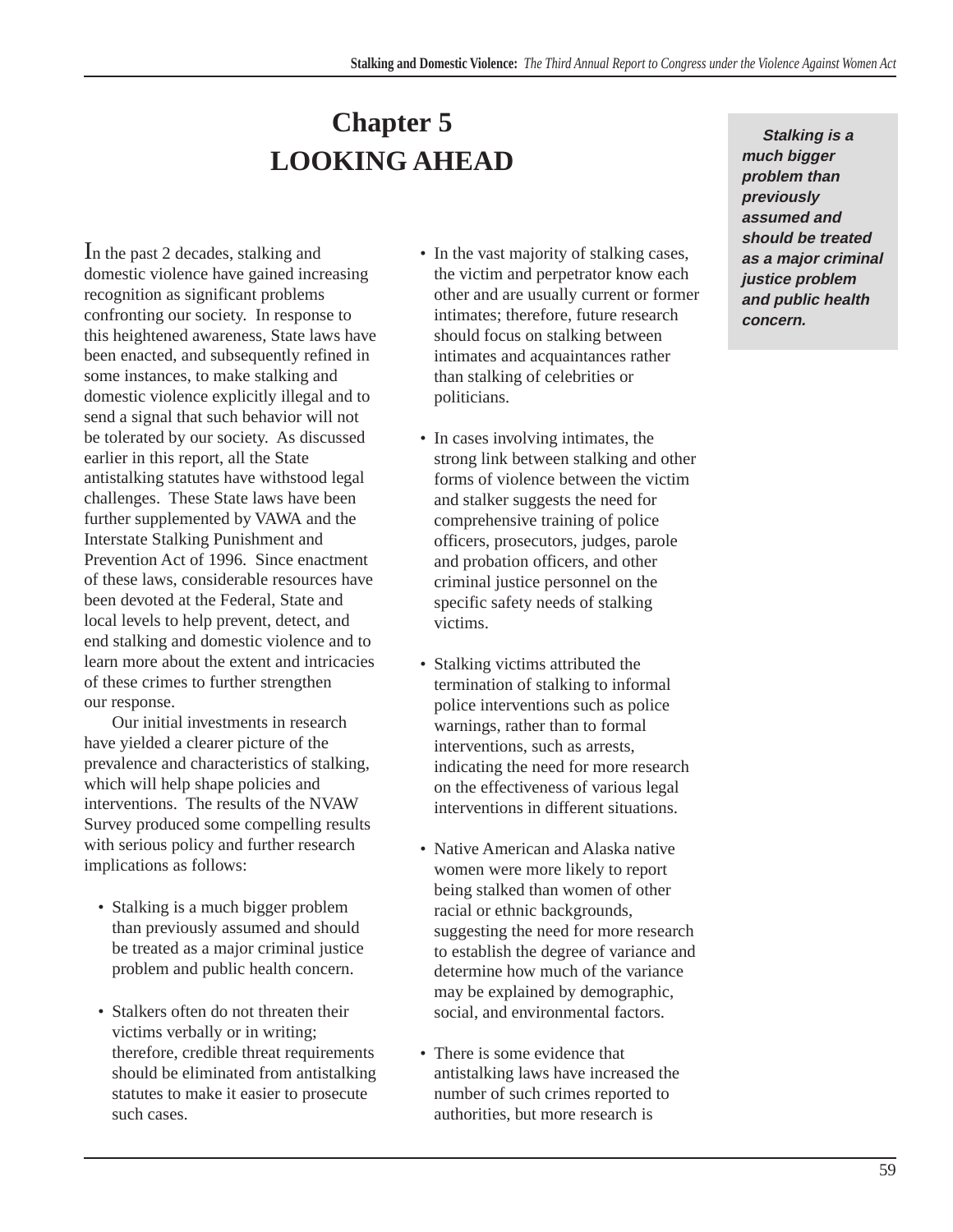**The Department of Justice encourages States to consider making serious, persistent stalking behavior a felony charge.** 

needed to determine the full extent of the impact of these laws on reporting.

• The mental health community must receive comprehensive training on appropriate treatment for victims of stalking.<sup>80</sup>

The Department of Justice encourages States to consider making serious, persistent stalking behavior a felony charge; setting bail requirements at higher amounts; factoring the risk posed by a stalker; and giving high priority to victim safety and offender accountability in all decisionmaking at every level of the system. The Department encourages State and local jurisdictions to train police officers, prosecutors, parole and probation officers, and judges about the complexity and potential risks involved in stalking cases and the efficacy of developing and implementing collaborative models to respond more effectively to domestic violence and stalking.

States are also encouraged to consider the unique characteristics of stalking crimes and broaden the eligibility criteria for victim compensation programs. Although many States compensate victims of stalking through victim compensation programs, some States limit eligibility for these programs to victims who have been physically injured.

As the findings of the NVAW Survey, as well as other sources, demonstrate, there remains a paucity of reliable information about effective intervention and preventive strategies for responding to stalking. Accordingly, the Department is committed to continuing funding basic research and providing program support and evaluation. Consistent with this commitment, future editions of this report will include the following:

• A comprehensive review of State court decisions since 1970 interpreting or ruling on the constitutionality of stalking and related State legislation, including harassment and threatening

laws. The review will provide capsule summaries of each court holding and State-reported citations. Analysis of the decisions will identify trends in decisions and will highlight the extent to which court decisions on stalking match relevant provisions of the NIJsponsored *Model Antistalking Code*.

- • A national survey of local police and prosecutor agencies to determine the extent of any special efforts to combat stalking. The analysis will provide statistical and descriptive information about special stalking projects, such as the degree to which projects focus on stranger stalking or on domesticviolence-related stalking. The study will also identify those projects of greatest interest to other practitioners.
- Case histories of responses by police officers and prosecutors to "typical" stalking cases.
- The results of the ongoing research being conducted by West Chester University and the University of Cincinnati mentioned in the previous chapter.

All of these efforts signal the Department's commitment and the high priority it places on developing a reliable body of knowledge to guide public policy decisionmaking and assist State and local jurisdictions in their efforts to prevent and end violence against women and provide meaningful protections to victims of such violence. The Department will continue to encourage communities across the country to keep building strong collaboration among victim service providers, health care providers, police officers, prosecutors, judges, probation and parole officers, and others within and outside the criminal justice community. Communities will be encouraged to think creatively to develop innovative ideas for preventing, detecting, and ending violence against women, including domestic violence and stalking.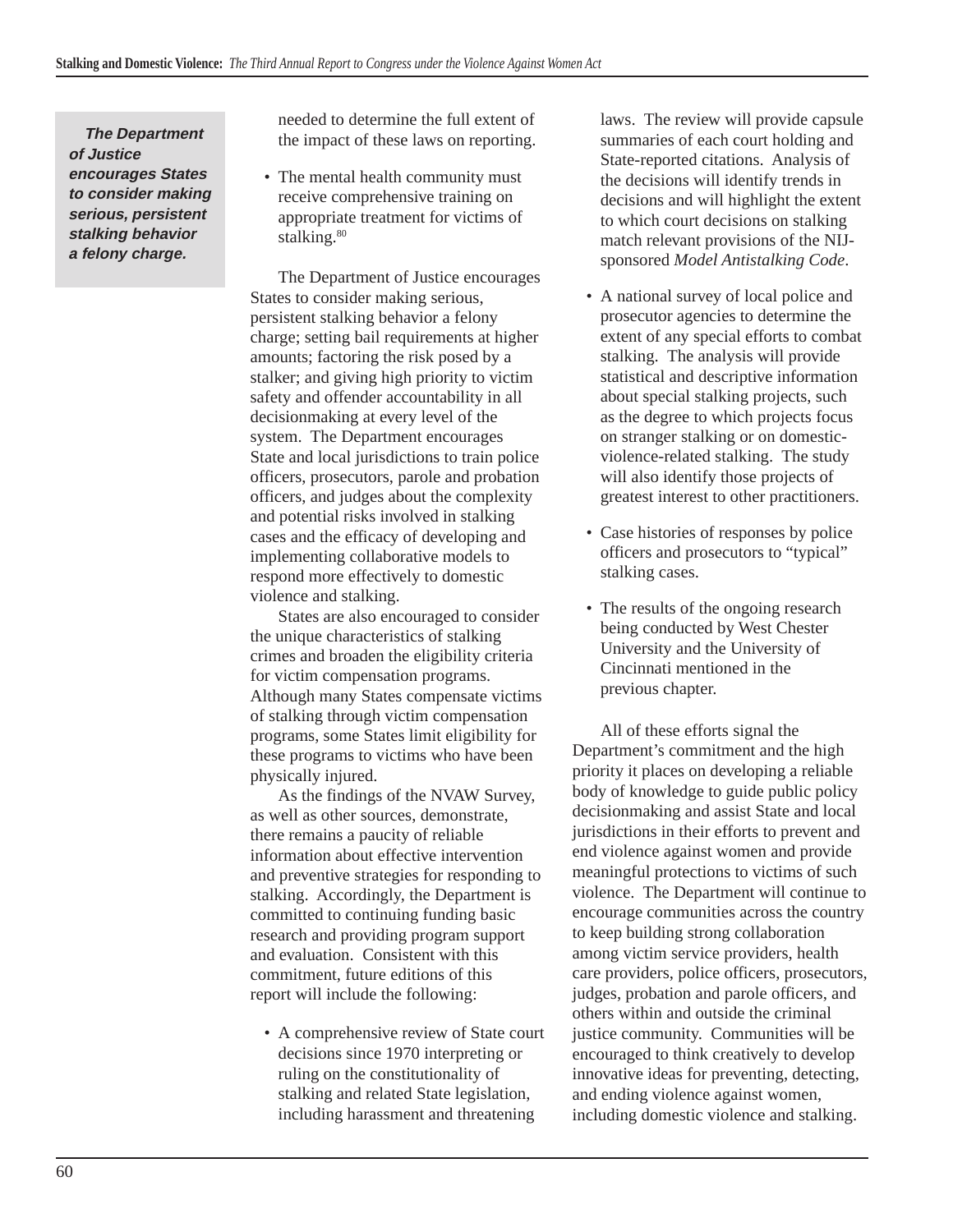# **NOTES**

- <sup>1</sup> Stalkers and batterers can be either men or women; however, for consistency in style, this report refers to stalkers and batterers as men and victims as women.
- 2 J. Reid Meloy, "Stalking (Obsessional Following): A Review of Some Preliminary Studies," *Aggression and Violent Behavior* 1 (1996): 149–150.
- <sup>3</sup> Patricia Tjaden and Nancy Thoennes, "Stalking in America: Findings From the National Violence Against Women Survey," National Institute of Justice and Centers for Disease Control and Prevention, April 1998, Grant No. 93-IJ-CX-0012. Doris M. Hall, "Outside Looking In: Stalkers and Their Victims," unpublished dissertation, 1997. Her findings are based on a nonrandom sample of 145 self-defined stalking victims across the country.
- 4 "Domestic Violence, Stalking, and Antistalking Legislation," Attorney General's First Annual Report to Congress under the Violence Against Women Act, *National Institute of Justice Research Report* (Washington, DC: U.S. Department of Justice, National Institute of Justice, April 1996): 5.
- 5 See, for instance, J. Reid Meloy, "Stalking (Obsessional Following): A Review of Some Preliminary Studies," p. 149. See also Ronnie B. Harmon, Richard Rosner, and Howard Owens, "Obsessional Harassment and Erotomania in a Criminal Court Population," *Journal of Forensic Sciences* 40 (March 1995): 189–191; Vernon Geberth, "Stalkers," *Law and Order* 40 (October 1992): 138–140; Harvey Wallace, *Family Violence: Legal, Medical, and Social Perspectives*

(New York: Simon & Schuster, 1996): 280–283.

- 6 J. Reid Meloy, ed., *The Psychology of Stalking: Clinical and Forensic Perspectives* (San Diego, CA: Academic Press, 1998): 8.
- 7 Lawrence Greenfeld, Michael Rand, *et al.*, "Violence by Intimates: Analysis of Data on Crimes by Current or Former Spouses, Boyfriends, and Girlfriends," *Bureau of Justice Statistics Factbook*, NCJ-167237, March 1998.
- <sup>8</sup> Neil Jacobson and John M. Gottman, *When Men Batter Women: New Insights into Ending Abusive Relationships* (New York: Simon & Schuster, 1998): 239.
- <sup>9</sup> Raoul Felder and Barbara Victor, *Getting Away with Murder: Weapons for the War Against Domestic Violence*  (New York: Touchstone, 1997): 214.
- 10 Jacobson and Gottman, p. 253. They conducted a 10-year study of 200 couples involved in violent relationships and categorized the batterers in two distinct groups, based on several factors, including their emotional and physiological reactions preceding and during the aggression. They found that one type of batterer, which they labeled as "cobras," are much less likely to stalk the victim after she leaves because they are more independent and "not interested in deep emotional commitments."
- <sup>11</sup> Jacobson and Gottman, p. 239. See also Martha R. Mahoney, "Legal Images of Battered Women: Redefining the Issue of Separation," *Michigan Law Review*  90 (October 1991): 65.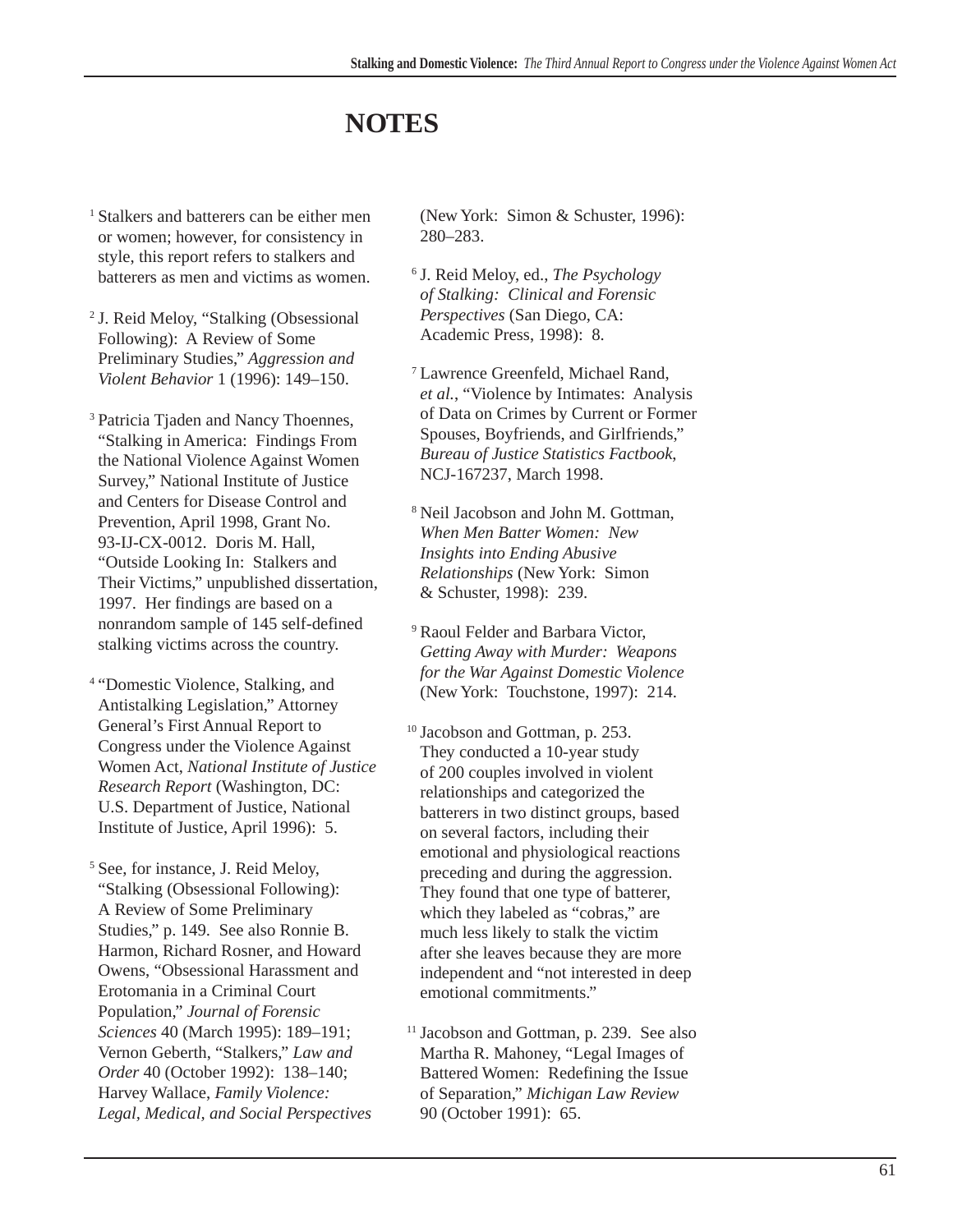- <sup>12</sup> Barbara J. Hart, "The Legal Road to Freedom," in *Battering and Family Therapy: A Feminist Perspective*, eds. M. Hansen and M. Harway (Newbury Park, CA: Sage Publications, 1993): 2.
- <sup>13</sup> This chapter was prepared by Dr. Patricia Tjaden and Dr. Nancy Thoennes of the Center for Policy Research as a "Research in Brief" and is based on findings of the National Violence Against Women Survey. This survey was jointly funded by NIJ and CDC under NIJ Grant No. 93-IJ-CX-0012. The opinions and conclusions expressed in this chapter are solely those of the authors and do not necessarily reflect the views of the Department of Justice or the agencies that funded the research.
- <sup>14</sup> See, for example, John Ellement, "Police Arrest Boston Man, 18, for Violating State Stalking Law," *Boston Globe*, May 28, 1992; Kristin N. Sullivan, "Woman's Case Illustrates Need for State Stalking Law, Some Say," *Houston Chronicle*, April 19, 1992; Josh Meyer, "Man Held in Stalking of Pop Singer Janet Jackson," *Los Angeles Times*, June 25, 1992; George Lardner, "The Stalking of Kristin: The Law Made It Easy for My Daughter's Killer," *Washington Post*, November 22, 1992; Maria Puente, "Legislators Tackling the Terror of Stalking: But Some Experts Say Measures are Vague," *USA Today*, July 21, 1992; Mike Tharp, "In the Mind of a Stalker," *U.S. News and World Report*, February 17, 1992.
- 15 Donna Hunzeker, "Stalking Laws," *State Legislative Report*, Denver, Col.: National Conference of State Legislatures, 17(19) October 1992: 1–6.
- 16 National Criminal Justice Association, *Project to Develop a Model Anti-Stalking Code for States*, (Washington, DC: U.S. Department of Justice, National Institute of Justice, October 1993).
- 17 See, for example, Park Dietz and Daniell Martell, "Threatening and Otherwise Inappropriate Letters to Members of the United States Congress," *Journal of Forensic Sciences* 36(5), 1991; Ronald Holmes, "Stalking in America: Types and Methods of Criminal Stalkers," *Journal of Contemporary Criminal Justice* 9(4), December 1993; M.A. Zona, *et al.*, "Comparative Study of Erotomanic and Obsessional Subjects in a Forensic Sample," *Journal of Forensic Sciences*, 38(4), July 1993; Rudden, M., *et al.*, "Diagnosis and Clinical Course of Erotomania and Other Delusional Patients," *American Journal of Psychiatry*, 147(5): 625–628, 1990.
- <sup>18</sup> See, for example, Susan E. Bernstein, "Living Under Siege: Do Stalking Laws Protect Domestic Violence Victims?" *Cardoza Law Review* 15 (1993): 525–529; Katherine M. Boychuk, "Are Stalking Laws Unconstitutionally Vague or Overbroad?" *Northwestern University Law Review* 88(2) (1994): 769–802; Robert A. Guy, Jr., "Nature and Constitutionality of Stalking Laws," *Vanderbilt Law Review* 46(4) (1993): 991–1029; Mattlaw Gilligan, "Stalking the Stalker: Developing New Laws to Thwart Those Who Terrorize Others," *Georgia Law Review*, 27 (1992): 285–342; Brenda K. Harmon, "Illinois' Newly Amended Stalking Law: Are All the Problems Solved?" *Southern Illinois University Law Journal* 19 (1994): 165–198; Richard A. Lingg, "Stopping Stalkers: A Critical Examination of Anti-Stalking Legislation," *Saint John's Law Review* 67(2) (1993): 347–381; Kathleen G. McAnaney, *et al.*, "From Impudence to Crime: Anti-Stalking Laws," *Notre Dame Law Review* 68 (1993): 819–909; K.S. Morin, "The Phenomenon of Stalking: Do Existing State Statutes Provide Adequate Protection?" *San Diego Justice Journal*, 1(1) (1993): 123–162; Ellen Sohn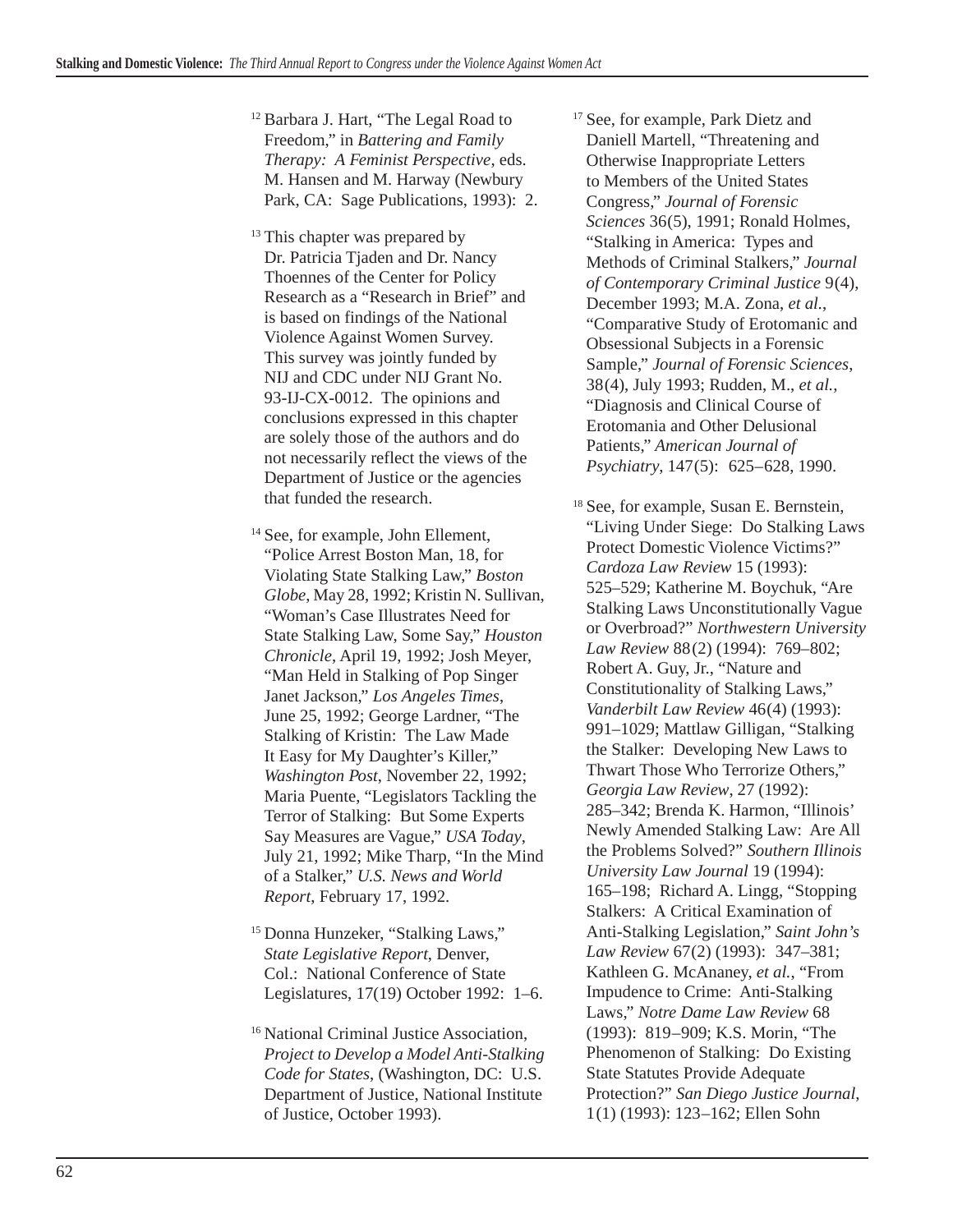"Antistalking Statutes: Do They Actually Protect Victims?" *Criminal Law Bulletin* 30(3) (1994): 203–241; Silvija Strikis, "Stopping Stalking," Note, *Georgetown Law Journal* 81 (1993): 2772–2813; Kenneth R. Thomas, "How to Stop the Stalker: State Anti-Stalking Laws," *Criminal Law Bulletin* 29(2) (1992): 124–136; Julie Miles Walker, "Anti-Stalking Legislation: Does It Protect the Victim Without Violating the Rights of the Accused?" *Denver University of Law Review* 71(2) (1993): 273–302.

- 19 George Lardner, *The Stalking of Kristin: A Father Investigates the Murder of His Daughter*, (New York: Atlantic Monthly Press, 1995); Doreen Orion, "I Know You Really Love Me: A Psychiatrist's Journal of Erotomania, Stalking, and Obsessive Love," (New York: Macmillan, 1997).
- <sup>20</sup> Thomas, "How to Stop the Stalker: State Anti-Stalking Laws" (see note 18).
- <sup>21</sup> Hunzeker, "Stalking Laws" (see note 15).
- <sup>22</sup> "Domestic Violence, Stalking, and Antistalking Legislation," Attorney General's First Annual Report to Congress under the Violence Against Women Act (see note 4).

 $23$  Ibid.

- 24 National Criminal Justice Association, *Project to Develop a Model Anti-Stalking Code for States* (see note 16).
- $25$  The findings of the survey, as in any sample survey, are subject to sample fluctuations or sampling error. Using the sampling methods described in this report (see "Survey Methodology"), the maximum sampling error at the 95 confidence level for a sample of 8,000 is plus or minus 1.1 percentage points if the response distribution on a categorical variable is a 50/50 split.
- <sup>26</sup> According to U.S. Bureau of the Census estimates, there were 100,697,000 women and 92,748,000 men aged 18 years and older residing in the United States in 1995.
- 27 While testimony provided at a September 29, 1992, Senate Judiciary Committee Hearing on S.B. 2922 (Violence Against Women) is generally cited as the source for these estimates, the figures first appeared in a *USA Today* article on stalking (see Puente in note 14). The statistics contained in the article were attributed to "guesses" provided by Park Dietz, a Los Angeles-based forensic psychiatrist, presumably on the basis of his research on a nonrepresentative sample of known celebrity stalkers (see Dietz in note 17).
- 28 L.J.D. Wallace, A.D. Calhoun, K.E. Powell, J. O'Neill, and S.P. James, "Homicide and Suicide Among Native Americans, 1979–1992," Violence Surveillance Summary Series, No. 2, Atlanta, GA: Centers for Disease Control and Prevention, National Center for Injury Prevention and Control, 1996.
- 29 National Research Council, *Understanding Violence Against Women* (Washington, DC: National Academy Press, 1996): 40–41.
- 30 S.B. Sorenson, J.A. Stein, J.M. Siegel, J.M. Golding, and M.A. Burnam, "The Prevalence of Adult Sexual Assault: The Los Angeles Epidemiologic Catchment Area Project," *American Journal of Epidemiology* 126 (1987): 154–1164; S.B. Sorenson and C.A. Tells, "Self-Reports of Spousal Violence in a Mexican American and a Non-Hispanic White Population," *Violence and Victims* 6 (1991): 3–16.
- <sup>31</sup> A survey of 90 Florida law enforcement agencies reported that in most stalking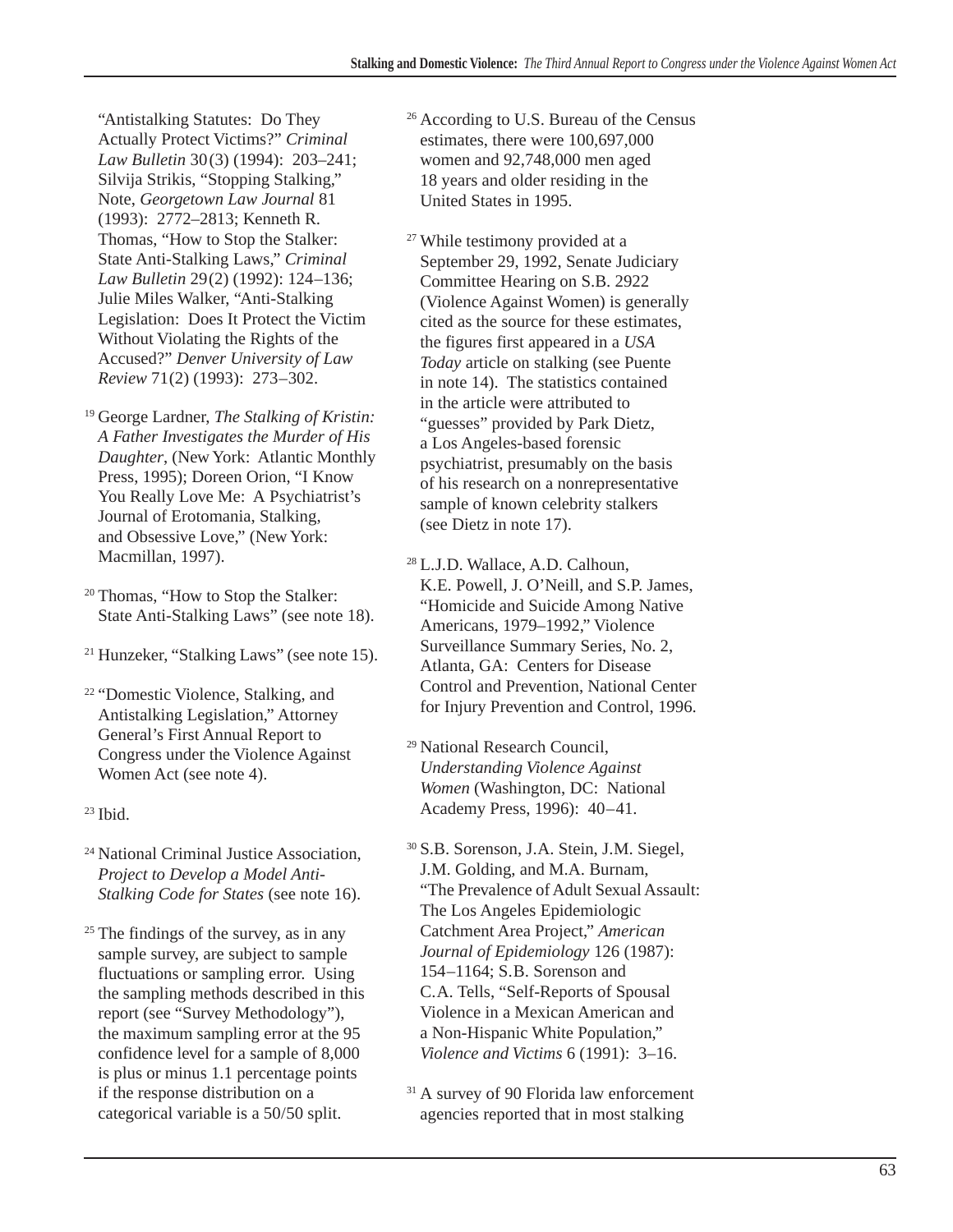cases, the victim knew the offender. See J.T. Tucker, "The Effectiveness of Florida Stalking Statutes Section 784,048," *Florida Law Review* 45 (4) (1993): 609–707.

- <sup>32</sup> See National Institute of Justice, "Domestic Violence, Stalking, and Antistalking Legislation" (see note 22).
- 33 Ibid.
- 34 See National Criminal Justice Association, *Project to Develop a Model Anti-Stalking Code for States*  (see note 16).
- 35 Ronet Bachman, "Violence Against Women: A National Crime Victimization Survey Report," Washington, DC: U.S. Department of Justice, Bureau of Justice Statistics, January 1993.
- 36 See, for example, the Address Confidentiality Program, Post Office Box 69, Olympia, Washington 98507 0069, (360) 753–2971.
- 37 W.L. Williams, J.C.D. Lane, and M.A. Zona, "Stalking: Successful Intervention Strategies," *The Police Chief*, (February 1996): 24–26; and M.A. Zona, K.K. Sharma, and J.C. Lane, "A Comparative Study of Erotomanic and Obsessional Subjects in a Forensic Sample," *Journal of Forensic Sciences*, 38(4) (July 1993): 894–903.
- 38 This law was intended to fill a gap in the Federal law, which covered interstate domestic violence (18 U.S.C. 2261) but did not extend to essentially similar conduct where the victim either had not had an intimate relationship with the offender or had not obtained a protection order.
- 39 These States are Arizona, California, Connecticut, Iowa, Kentucky,

Massachusetts, Michigan, Minnesota, Missouri, Nebraska, New Jersey, and Oklahoma. This information was compiled by the Violence Against Women Office.

- 40 This State-by-State analysis was prepared in March 1998 by Neal Miller of the Institute for Law and Justice, Alexandria, VA.
- 41 It was not until the 1980s that domestic violence became widely recognized as the serious crime that it is. And it was not until 1994 that the Federal Government enacted comprehensive legislation to combat domestic violence.
- 42 National Criminal Justice Association, *Project to Develop a Model Anti-Stalking Code for States* (see note 16).
- 43 Arrest without a warrant for misdemeanor stalking is authorized in Florida, Idaho, Indiana, Maine, Maryland, Missouri, Montana, Nevada, New Hampshire, and Oregon. In South Carolina and Wyoming, police may arrest without a warrant based on probable cause that a stalking order violation has occurred.
- 44 These include Arizona (local registry for harassment order), Michigan, Ohio (local registry), Oregon, and Washington (antiharassment orders).
- 45 A survey by the Institute for Law and Justice, under an NIJ grant, found that 20 State agencies setting standards for training local police require specific training in handling stalking cases; another 24 agencies may include training as part of their domestic violence curriculum. In the past 2 years, local agencies have also developed or offered special training on stalking with funds provided under VAWA.
- 46 In 1993, only Oregon had a tort damage action available for stalking victims,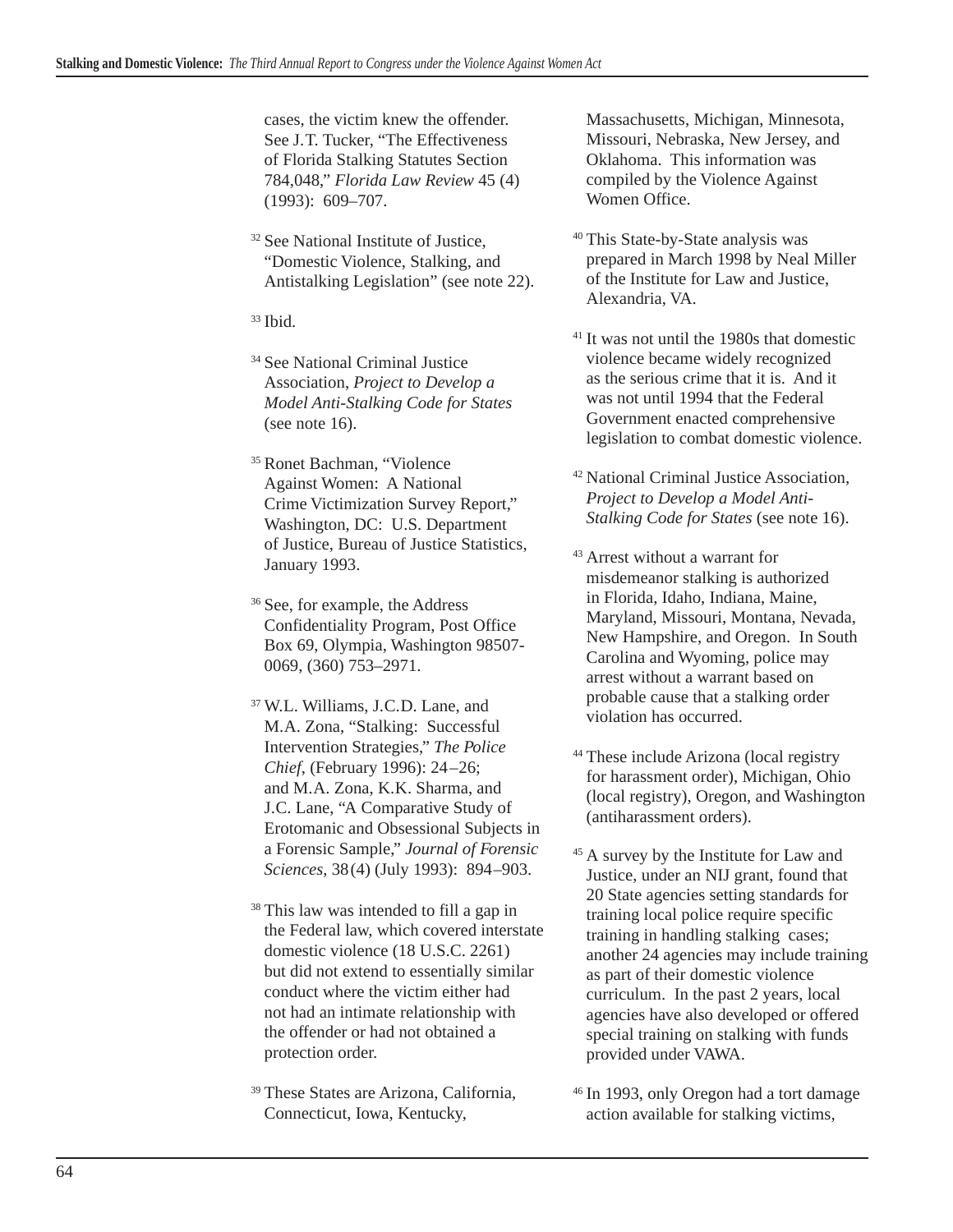according to the *Model Anti-Stalking Code for States* report.

- 47 See, for instance, South Carolina Code Annotated §16-3-1830.
- 48 The section on challenges to State stalking statutes was prepared by the Office of Policy Development, U.S. Department of Justice.
- 49 This chapter was prepared by Gwen Holden under contract number OJP-98-113-M awarded by OJP.

50 Telephone interview with Maryellen Martirano, second deputy district attorney, Westchester County (New York) District Attorney's Office (March 6, 1998). Unless otherwise indicated, all comments attributed to Martirano in this chapter were made during this telephone interview.

51 National Criminal Justice Association, *Project to Develop a Model Anti-Stalking Code for States* (see note 16): 49.

52 Ibid.

- $53$  Ibid.
- 54 Ibid.
- 55 Ibid.
- 56 Ibid.
- 57 Ibid.
- 58 Ibid, p. 50.

59 Telephone interview with Steven R. Siegel, director of program development, Denver District Attorney's Office (March 17, 1998). Unless otherwise indicated, all comments attributed to Siegel in this chapter were made during this telephone interview and all descriptions in this report of

the Denver District Attorney's Office's handling of cases involving stalking are based on this interview.

- 60 Telephone interview with Pamela A. Paziotopolous, supervisor, Domestic Violence Division, Cook County (Illinois) State's Attorney's Office (March 12, 1998). Unless otherwise indicated, all comments attributed to Paziotopolous in this chapter were made during this telephone interview and all descriptions in this report of the Cook County State's Attorney's Office's handling of cases involving stalking are based on this interview.
- <sup>61</sup> Telephone interview with Detective Howard E. Black, Domestic Violence Unit, Colorado Springs (Colorado) Police Department (March 17, 1998). Unless otherwise indicated, all comments attributed to Black in this chapter were made during this telephone interview and all descriptions in this report of the Colorado Springs Police Department's handling of cases involving stalking are based on this interview.
- <sup>62</sup> Telephone conversation with Andrew R. Klein, chief probation officer, Quincy (Massachusetts) District Court (Feb. 26, 1998).
- <sup>63</sup> Telephone interview with Judge John Rowley, Ithaca (New York) City Court (March 18, 1998). Unless otherwise indicated, all comments attributed to Rowley in this chapter were made during this telephone interview.
- 64 Telephone interview with Gwen P. Wilkinson, coordinator, Tompkins County (New York) Domestic Violence Prevention Unit (March 3, 1998). Unless otherwise indicated, all comments attributed to Wilkenson in this chapter were made during this telephone interview.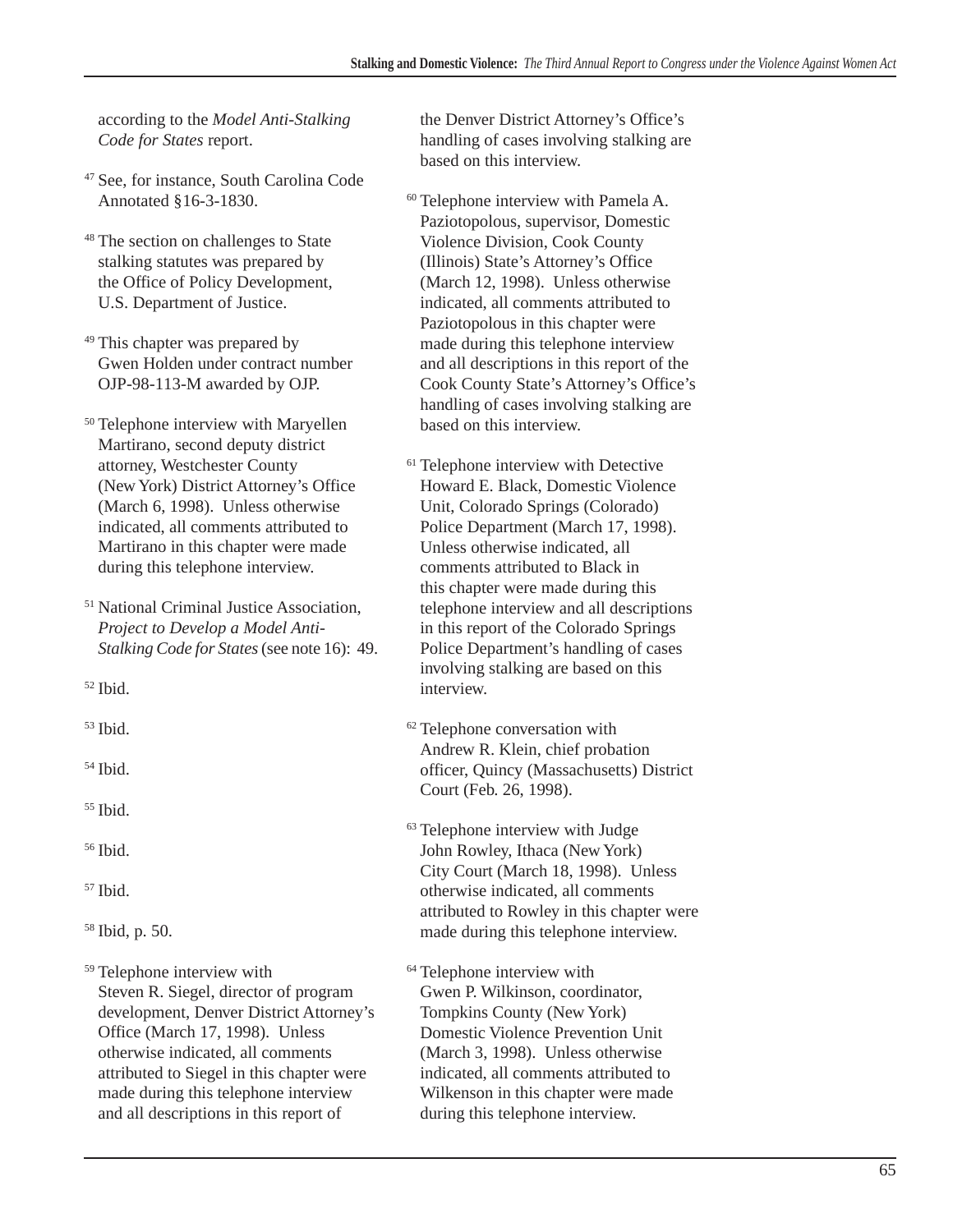- 65 George E. Wattendorf, City Prosecutor, Prosecution, City of Dover Police Department (March 12, 1998). Unless otherwise indicated, all comments attributed to Wattendorf in this chapter were made during this telephone interview and all descriptions in this report of the Dover Police Department's handling of cases involving stalking are based on this interview.
- 66 Telephone interview with Roxann M. Ryan, assistant attorney general, Iowa Attorney General's Office (March 5, 1998). Unless otherwise indicated, all comments attributed to Ryan in this chapter were made during this telephone interview and all descriptions in this report of the Iowa Attorney General's Office's experience with cases involving stalking are based on this interview.
- 67 National Criminal Justice Association, *Regional Seminar Series on Developing and Implementing Antistalking Codes*, (Washington, DC: U.S. Department of Justice, Office of Justice Programs, Bureau of Justice Assistance, June 1996): 4.

68 Ibid, p. 5.

69 Martirano (see note 50).

- 70 Telephone interview with Robert C. Gallup, executive director, AMEND (March 23, 1998). Unless otherwise indicated, all comments attributed to Gallup in this chapter were made during this telephone interview and all descriptions in this report of AMEND's handling of cases involving stalking are based on this interview.
- 71 Telephone interview with Nancy M. Lick, chief of research, planning, and development for the Westchester County (New York) Probation Department (March 4, 1998).

Unless otherwise indicated, all comments attributed to Lick in this chapter were made during this telephone interview and all descriptions in this report of the Westchester County Probation Department's handling of cases involving stalking are based on this interview.

- 72 Telephone interview with Nancy M. Lick, chief of research, planning, and development, and Robert Chace, assistant commissioner for family court services, for the Westchester County (New York) Probation Department (March 5, 1998). Unless otherwise indicated, all comments attributed to Lick and Chace in this chapter were made during this telephone interview and all descriptions in this report of the Westchester County Probation Department's handling of cases involving stalking are based on this interview.
- 73 Telephone interview with Wayne Maxey, district attorney investigator, Stalking Unit, San Diego (California) County District Attorney's Office (March 19, 1998). Unless otherwise indicated, all comments attributed to Maxey in this chapter were made during this telephone interview and all descriptions in this report of the San Diego County District Attorney's Office's Stalking Unit and the San Diego County Stalking Strike Force are based on this interview.
- 74 Telephone interview with Michael Arrington, director of special court services, Family Court of the State of Delaware (March 6, 1998). Unless otherwise indicated, all comments attributed to Arrington in this chapter were made during this telephone interview and all descriptions in this report of the State of Delaware's protective order registry are based on this interview.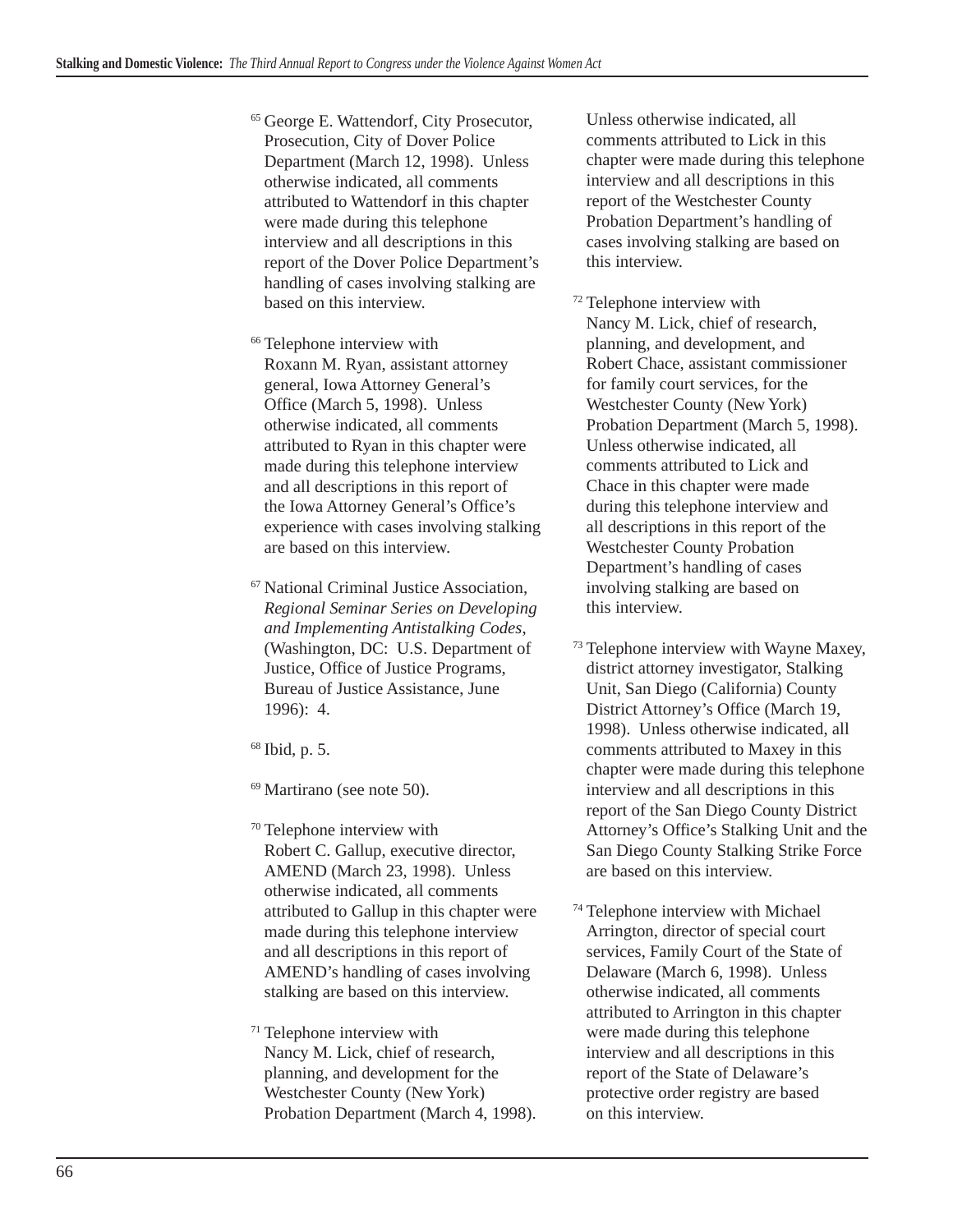- <sup>75</sup> Telephone interview with Detective Sergeant Mark A. Wynn, Domestic Violence Division, Nashville (Tennessee) Metropolitan Police Department (April 2, 1997), as reported in *Domestic Violence and Stalking: The Second Annual Report to Congress under the Violence Against Women Act*. (U.S. Department of Justice, Office of Justice Programs, Violence Against Women Grants Office, Washington, DC: July 1997).
- 76 Black said that stalking may be an element in domestic violence cases handled at other levels, but that because of resource constraints, only cases

involving the most serious stalking behavior are assigned to level one.

 $77$  Lick (see note 71).

- 78 According to Gallup, the four project sites are Denver, Adams, Larimer, and Weld Counties.
- 79 Data provided by the Urban Institute, Washington, DC, in July 1998.
- 80 Tjaden and Thoennes, "Stalking in America: Findings From the National Violence Against Women Survey," (See note 3): 2, 13–14.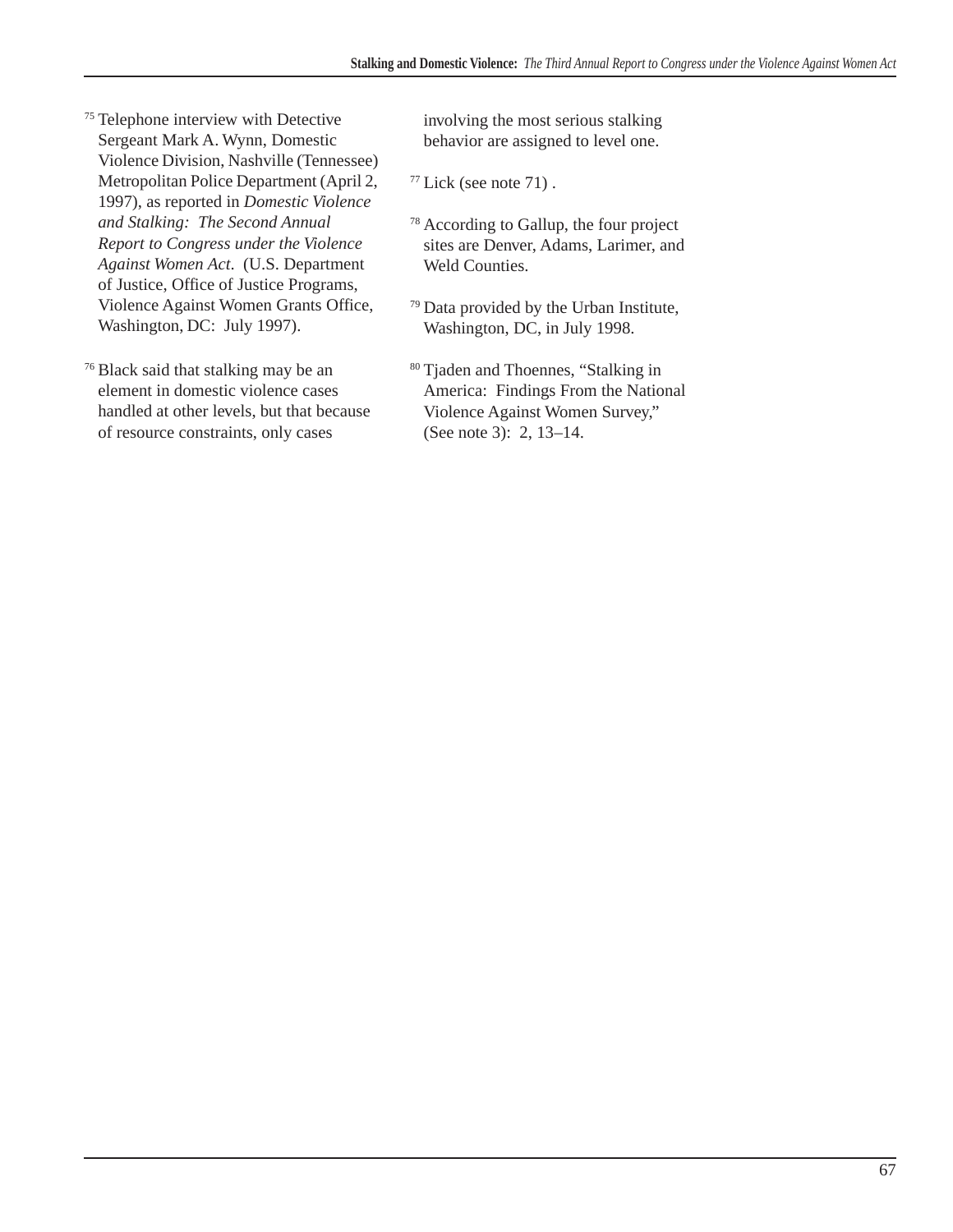| <b>State</b>    | <b>Legislation</b>                                               |                                                  | <b>Legal challenges</b>                                              | <b>Basis of</b><br>challenge | Outcome           |
|-----------------|------------------------------------------------------------------|--------------------------------------------------|----------------------------------------------------------------------|------------------------------|-------------------|
| <b>Alabama</b>  | Ala. Code § 13 A-6-90<br>(1997) (enacted 1992)                   | Stalking                                         | No new<br>challenges                                                 |                              |                   |
|                 | Ala. Code § 13 A-6-91<br>(1997) (enacted 1992)                   | Aggravated<br>stalking                           |                                                                      |                              |                   |
|                 | Ala. Code § 13 A-6-92<br>(1997) (enacted 1992)                   | Definitions                                      |                                                                      |                              |                   |
|                 | Ala. Code § 13 A-6-93<br>(1997) (enacted 1992)                   | Construction;<br>similar provisions              |                                                                      |                              |                   |
|                 | Ala. Code § 13 A-6-94<br>(1997) (enacted 1992)                   | Construction;<br>constitutionality of<br>article |                                                                      |                              |                   |
| <b>Alaska</b>   | Alaska Stat.<br>§ 11.41.260 (1995)<br>(enacted 1993)             | Stalking in the first<br>degree                  | No new<br>challenges                                                 |                              |                   |
|                 | Alaska Stat.<br>§11.41.270 (1995)<br>(enacted 1993)              | Stalking in the<br>second degree                 |                                                                      |                              |                   |
| Arizona         | Ariz. Rev. Stat. Ann.<br>§ 13-2921 (West 1997)<br>(enacted 1992) | Harassment;<br>clarification;<br>definition      | No challenges                                                        |                              |                   |
| <b>Arkansas</b> | Ark. Code Ann. § 5-71-<br>229 (Michie 1997)<br>(enacted 1993)    | Stalking                                         | No challenges                                                        |                              |                   |
|                 | Ark. Code Ann. § 5-13-<br>301 (Michie 1994)<br>(enacted 1975)    | Terroristic<br>threatening                       |                                                                      |                              |                   |
|                 | Ark. Code Ann. § 5-71-<br>208 (Michie 1994)<br>(enacted 1975)    | Harassment                                       |                                                                      |                              |                   |
|                 | Ark. Code Ann § 5-71-<br>209 (Michie 1994)<br>(enacted 1975)     | Harassing<br>communications                      |                                                                      |                              |                   |
| California      | Cal. Penal Code § 646.9<br>(West 1998) (enacted<br>1990)         | <b>Stalking</b>                                  | People v. Falck,<br>60 Cal. Rptr. 2d<br>624 (Dist. Ct.<br>App. 1997) | Vagueness and<br>overbreadth | Statute<br>upheld |
|                 |                                                                  |                                                  | People v.<br>McCray, 67 Cal.<br>Rptr. 872 (Cal.<br>Ct. App. 1997)    | Ambiguous<br>construction    | Statute<br>upheld |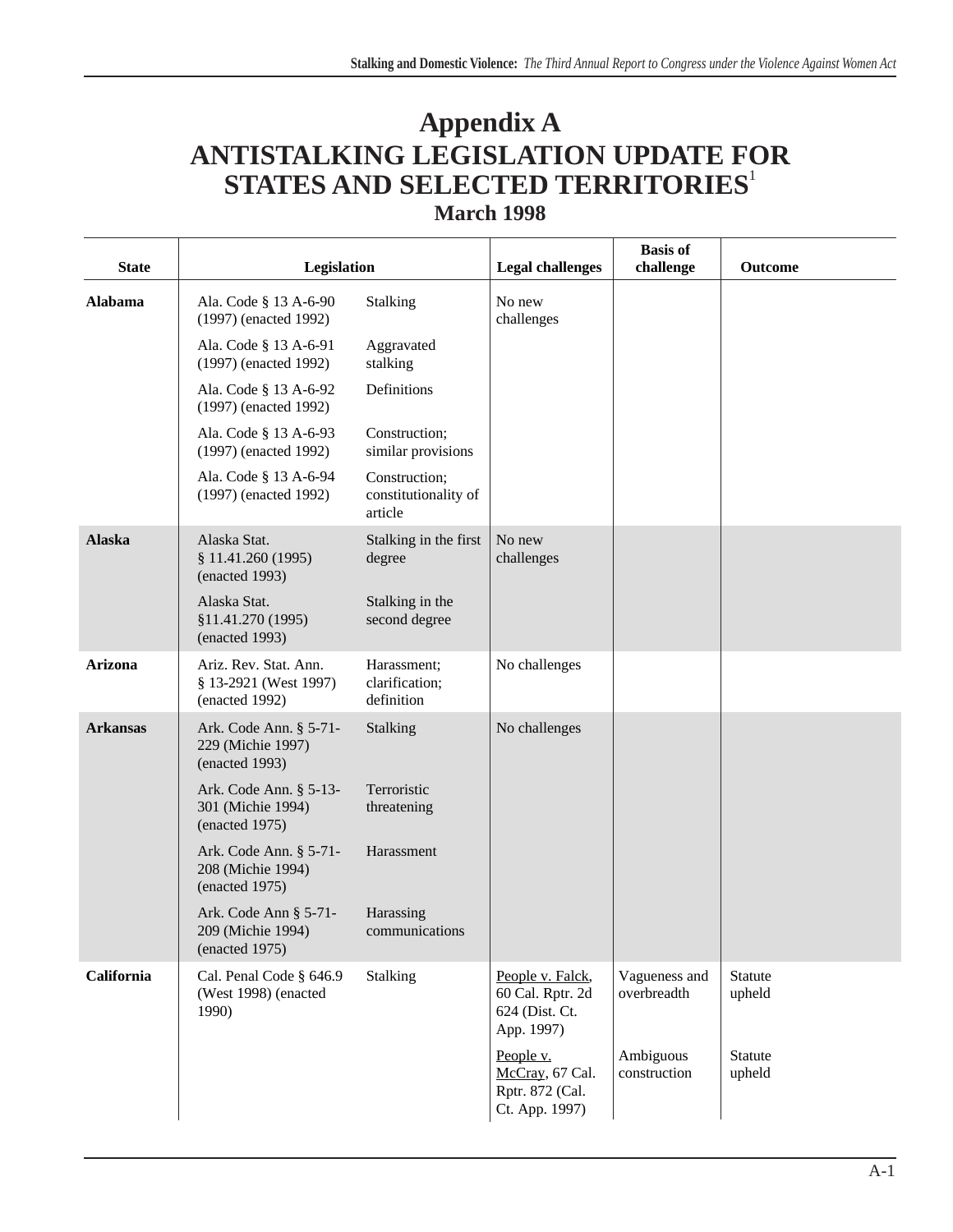| <b>State</b> | Legislation                                                         |                                                                                                                                                                             | <b>Legal challenges</b>                                        | <b>Basis of</b><br>challenge | Outcome           |
|--------------|---------------------------------------------------------------------|-----------------------------------------------------------------------------------------------------------------------------------------------------------------------------|----------------------------------------------------------------|------------------------------|-------------------|
| California   | Cal. Penal Code<br>§ 646.91 (West 1998)<br>(added 1997)             | Stalking<br>emergency<br>protective orders                                                                                                                                  |                                                                |                              |                   |
|              | Cal. Penal Code<br>§ 646.92 (West 1998)<br>(added 1995)             | Notification to<br>victim or witness<br>of release of<br>person convicted<br>of stalking or<br>domestic violence                                                            |                                                                |                              |                   |
|              | Cal. Penal Code § 42<br>(West 1998) (enacted<br>1988)               | Elements of<br>offense;<br>punishment;<br>"immediate<br>family" defined                                                                                                     |                                                                |                              |                   |
|              | Cal. Civil Code § 1708.7<br>(West 1998) (enacted<br>1993)           | Stalking; tort<br>action; damages<br>and equitable<br>remedies                                                                                                              |                                                                |                              |                   |
| Colorado     | Colo. Rev. Stat. Ann.<br>§18-9-111 (West 1998)                      | Harassment -<br>stalking                                                                                                                                                    | No new<br>challenges                                           |                              |                   |
| Connecticut  | Conn. Gen. Stat. Ann.<br>§ 53a-181-c (West<br>(1998) (enacted 1992) | Stalking in the first<br>degree                                                                                                                                             | State v. Marsala,<br>688 A.2d 336<br>(Conn. App.<br>1997)      | Vagueness and<br>overbreadth | Statute<br>upheld |
|              | Conn. Gen. Stat. Ann.<br>§ 53a-181-d (West 1998)<br>(enacted 1992)  | Stalking in the<br>second degree:<br>Class A<br>misdemeanor                                                                                                                 | State v.<br>Cummings, 701<br>A.2d 663 (Conn.<br>App. Ct. 1997) | Vagueness                    | Statute<br>upheld |
|              | Conn. Gen. Stat. Ann.<br>§ 53a-181e (West 1998)                     | Stalking in the<br>third degree: Class<br><b>B</b> misdemeanor                                                                                                              |                                                                |                              |                   |
|              | Conn. Gen. Stat. Ann.<br>§ 54-1k (West 1998)                        | Issuance of<br>protective orders                                                                                                                                            |                                                                |                              |                   |
|              | Conn. Gen. Stat. Ann.<br>§ 53a-40d (West 1998)<br>(enacted 1995)    | Persistent offenders<br>of crimes involving<br>assault, stalking,<br>threatening,<br>harassment of<br>criminal violation<br>of protective order.<br>Authorized<br>sentences |                                                                |                              |                   |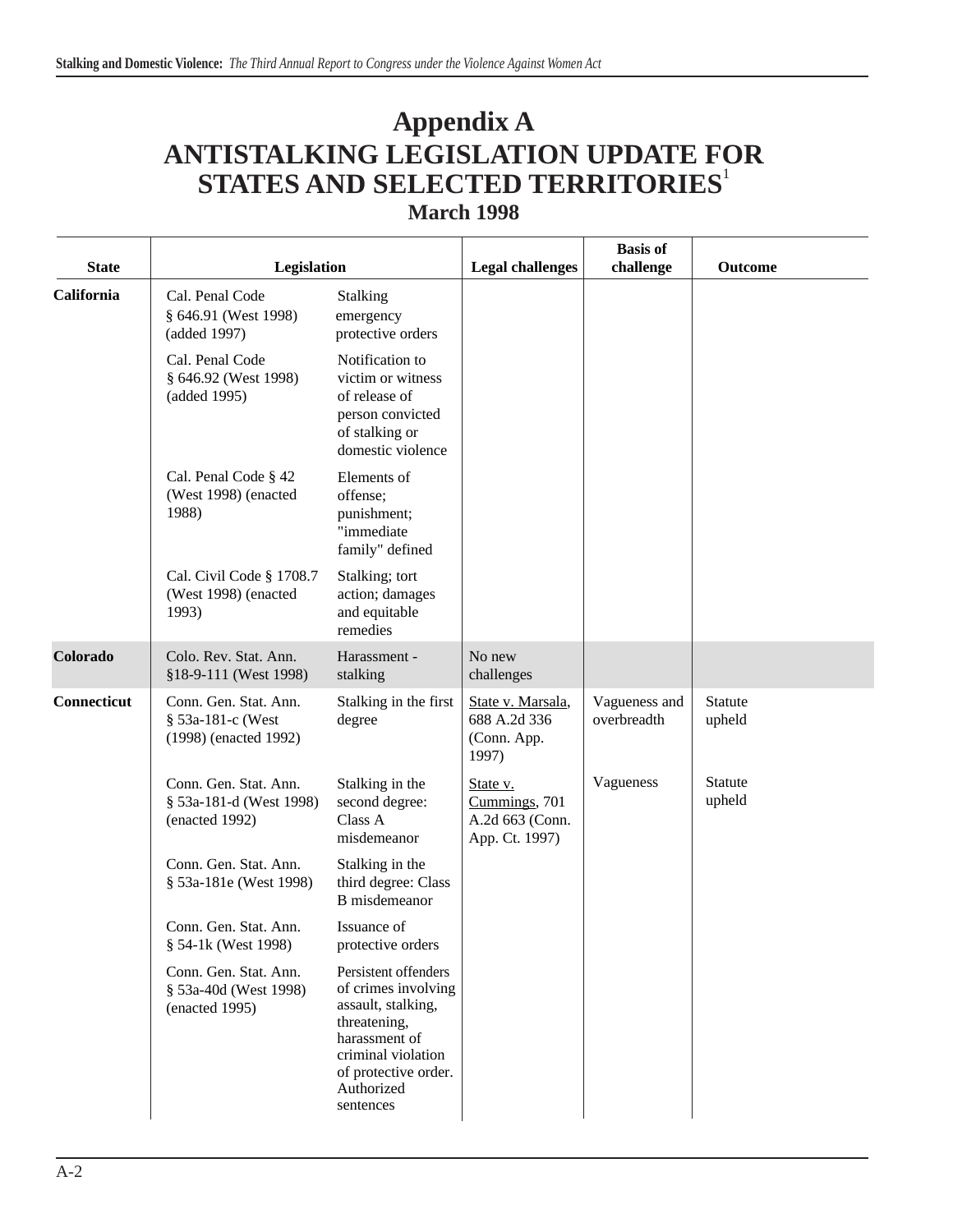| <b>State</b>                   | Legislation                                                                                                                                                                                                        |                                                                                               | <b>Legal challenges</b>                                                                                               | <b>Basis of</b><br>challenge | Outcome           |
|--------------------------------|--------------------------------------------------------------------------------------------------------------------------------------------------------------------------------------------------------------------|-----------------------------------------------------------------------------------------------|-----------------------------------------------------------------------------------------------------------------------|------------------------------|-------------------|
| <b>Delaware</b>                | Del. Code Ann. tit. 11,<br>§ 13121(1997) (enacted<br>1992)                                                                                                                                                         | Stalking; Class F<br>Felony                                                                   | State v.<br>Alvarado, No.<br>VK93-12-0227-<br>RI, 9312007812,<br>1997 WL 524128<br>(Del. Super. Ct.<br>July 23, 1997) | Vagueness                    | Statute<br>upheld |
| <b>District of</b><br>Columbia | D.C. Code Ann. § 22-<br>504 (b) (1997) (enacted<br>1992)                                                                                                                                                           | Assault or<br>threatened assault<br>in a menacing<br>manner; stalking                         | No new<br>challenges                                                                                                  |                              |                   |
| Florida                        | Fla. Stat. Ann. § 784.048<br>(West 1998) (enacted<br>1992)                                                                                                                                                         | Stalking;<br>definitions;<br>penalties                                                        | No new<br>challenges                                                                                                  |                              |                   |
| Georgia                        | Ga. Code Ann. § 16-5-90<br>(1997) (enacted 1993)<br>Ga. Code Ann.<br>$§ 16-5-91(1997)$<br>(amended 1995)<br>Ga. Code Ann.<br>$$16-5-93(1997)$<br>(amended 1997)                                                    | Stalking<br>Aggravated<br>stalking<br>Victim notification<br>of release or<br>escaped stalker | No new<br>challenges                                                                                                  |                              |                   |
| Guam                           | 9 Guam Code Ann.<br>§19.69 (1995, 1996)<br>9 Guam Code Ann.<br>§19.70 (1995, 1996)                                                                                                                                 | Definitions<br><b>Stalking</b>                                                                | No challenges                                                                                                         |                              |                   |
| Hawaii                         | Haw. Rev. Stat. Ann.<br>§ 711-1106 (Michie<br>1997) (enacted 1992)<br>Haw. Rev. Stat. Ann.<br>§ 711-1106.4 (Michie<br>1997) (enacted 1992)<br>Haw. Rev. Stat. Ann.<br>§ 711-1106.5 (Michie<br>1997) (enacted 1992) | Harassment<br>Aggravated<br>harassment by<br>stalking<br>Harassment by<br>stalking            | No challenges                                                                                                         |                              |                   |
| Idaho                          | Idaho Code § 18-7905<br>(1995) (enacted 1992)                                                                                                                                                                      | Stalking;<br>definitions;<br>penalties                                                        | No challenges                                                                                                         |                              |                   |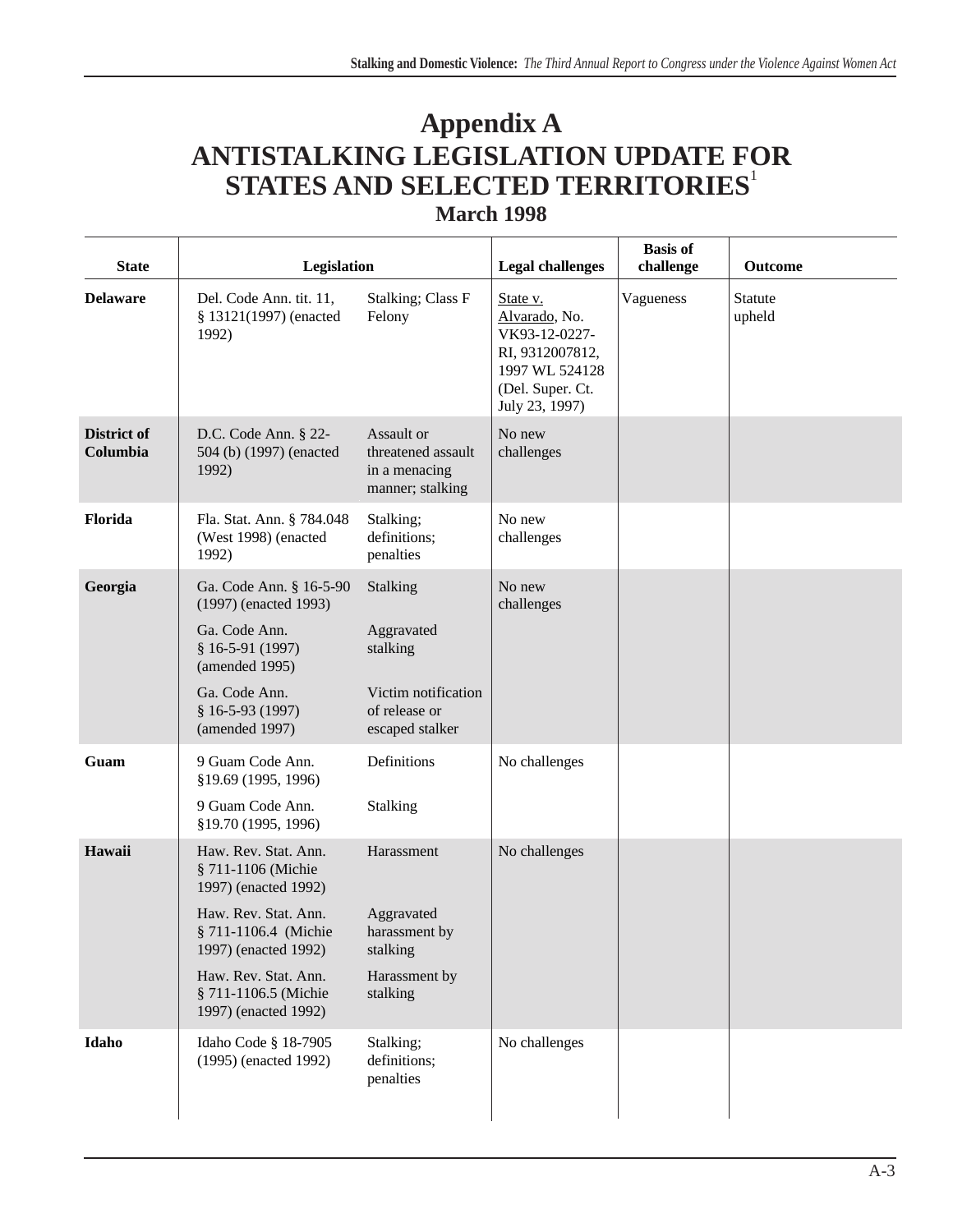| <b>State</b>    | Legislation                                                         |                                     | <b>Legal challenges</b>                                                                        | <b>Basis of</b><br>challenge | Outcome                  |
|-----------------|---------------------------------------------------------------------|-------------------------------------|------------------------------------------------------------------------------------------------|------------------------------|--------------------------|
| <b>Illinois</b> | 720 Ill. Ann. Stat.<br>para. 5/12-7.3 (West<br>1997) (enacted 1992) | <b>Stalking</b>                     | People v.<br>Nakajima, No. 4-<br>97-0584, 1998<br>WL 67402 (Ill.<br>App. Ct. Feb. 19,<br>1998) | Vagueness and<br>overbreadth | Statute<br>upheld        |
|                 | 720 Ill. Ann. Stat.<br>para. 5/12-7.4 (West<br>1997) (enacted 1992) | Aggravated<br>stalking              | People v.<br>Zamudio, 689<br>N.E.2d 254 (Ill.<br>1997)                                         | Vagueness and<br>overbreadth | Statute<br>upheld        |
|                 |                                                                     |                                     | People v. Rand,<br>683 N.E.2d 1243<br>(Ill. App. Ct.<br>1997)                                  | Vagueness and<br>overbreadth | <b>Statute</b><br>upheld |
| <b>Indiana</b>  | Ind. Code § 35-45-10-5<br>(1996) (enacted 1993)                     | Violation-penalties                 | No new<br>challenges                                                                           |                              |                          |
|                 | Ind. Code § 35-45-10-1<br>(1996) (enacted 1993)                     | "stalk"; defined                    |                                                                                                |                              |                          |
|                 | Ind. Code § 35-45-10-2<br>(1996) (enacted 1993)                     | "Harassment";<br>defined            |                                                                                                |                              |                          |
|                 | Ind. Code § 35-45-10-3<br>(1996) (enacted 1993)                     | "Impermissible<br>contact"; defined |                                                                                                |                              |                          |
|                 | Ind. Code § 35-45-10-4<br>(1996) (enacted 1993)                     | "Victim"; defined                   |                                                                                                |                              |                          |
| Iowa            | Iowa Code Ann.<br>§ 708.11 (West 1997)                              | <b>Stalking</b>                     | No challenges                                                                                  |                              |                          |
| <b>Kansas</b>   | Kan. Stat. Ann. § 21-<br>3438 (1996) (amended<br>1995)              | <b>Stalking</b>                     | No new<br>challenges                                                                           |                              |                          |
| <b>Kentucky</b> | Ky. Rev. Stat. Ann.<br>§ 508.130 (Michie 1996)<br>(enacted 1992)    | Definitions                         |                                                                                                |                              |                          |
|                 | Ky. Rev. Stat. Ann.<br>§ 508.140 (Michie 1996)<br>(enacted 1992)    | Stalking in the first<br>degree     | Monhollen v.<br>Commonwealth,<br>947 S.W.2d 61<br>(Ky. Ct. App.<br>1997)                       | Vagueness                    | Statute<br>upheld        |
|                 | Ky. Rev. Stat. Ann.<br>§ 508.150 (Michie 1996)<br>(enacted 1992)    | Stalking in the<br>second degree    |                                                                                                |                              |                          |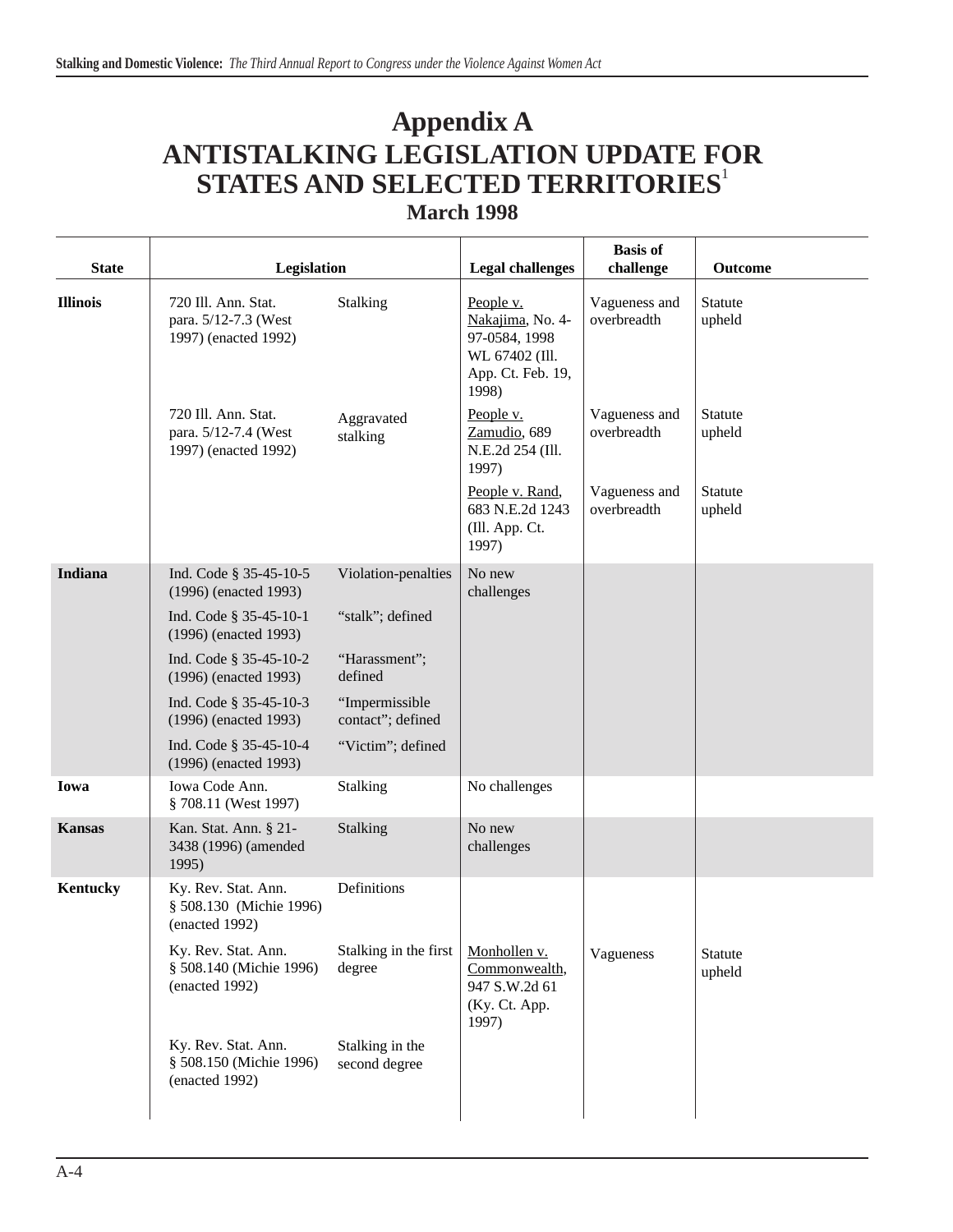| <b>State</b>         | Legislation                                                            |                                                                                                                                                            | <b>Legal challenges</b> | <b>Basis</b> of<br>challenge | Outcome |
|----------------------|------------------------------------------------------------------------|------------------------------------------------------------------------------------------------------------------------------------------------------------|-------------------------|------------------------------|---------|
| Louisiana            | La. Rev. Stat. Ann.<br>§ 14:40.2 (West 1997)<br>(enacted 1992)         | Stalking                                                                                                                                                   | No challenges           |                              |         |
| <b>Maine</b>         | Me. Rev. Stat. Ann.<br>tit. 17-A § 210-A (West<br>1997) (enacted 1995) | Stalking                                                                                                                                                   | No new<br>challenges    |                              |         |
| <b>Maryland</b>      | Md. Code Ann., art. 27,<br>§ 121B (1997) (effective<br>1993)           | Stalking                                                                                                                                                   | No challenges           |                              |         |
|                      | Md. Code Ann., art. 27,<br>§ 121A (1997) (effective<br>1995)           | Harassment                                                                                                                                                 |                         |                              |         |
|                      | Md. Code Ann., Art. 27,<br>§ 768 (1997) (amended<br>1997)              | Protection for<br>stalking victim if<br>defendant is<br>released before<br>trial                                                                           |                         |                              |         |
| <b>Massachusetts</b> | Mass. Gen. Laws Ann.<br>ch. 265, § 43 (West<br>1997) (effective 1992)  | Stalking;<br>punishment                                                                                                                                    | No new<br>challenges    |                              |         |
|                      | Mass. Gen. Laws Ann.<br>ch. 265, § 62B (West<br>1997) (effective 1996) | Stalking;<br>jurisdiction                                                                                                                                  |                         |                              |         |
| Michigan             | Mich. Comp. Laws Ann.<br>§ 600.2950 (West 1997)<br>(amended 1997)      | Personal<br>protection orders                                                                                                                              | No new<br>challenges    |                              |         |
|                      | Mich. Comp. Laws Ann.<br>§ 600.2950a (West 1997)<br>(amended 1997)     | Stalking or<br>aggravated<br>stalking                                                                                                                      |                         |                              |         |
|                      | Mich. Comp. Laws Ann.<br>§ 750.411h<br>(West 1997)<br>(amended 1998)   | Stalking;<br>definitions;<br>violations;<br>penalties;<br>probation, term,<br>conditions;<br>evidence,<br>rebuttable<br>presumption;<br>penalty additional |                         |                              |         |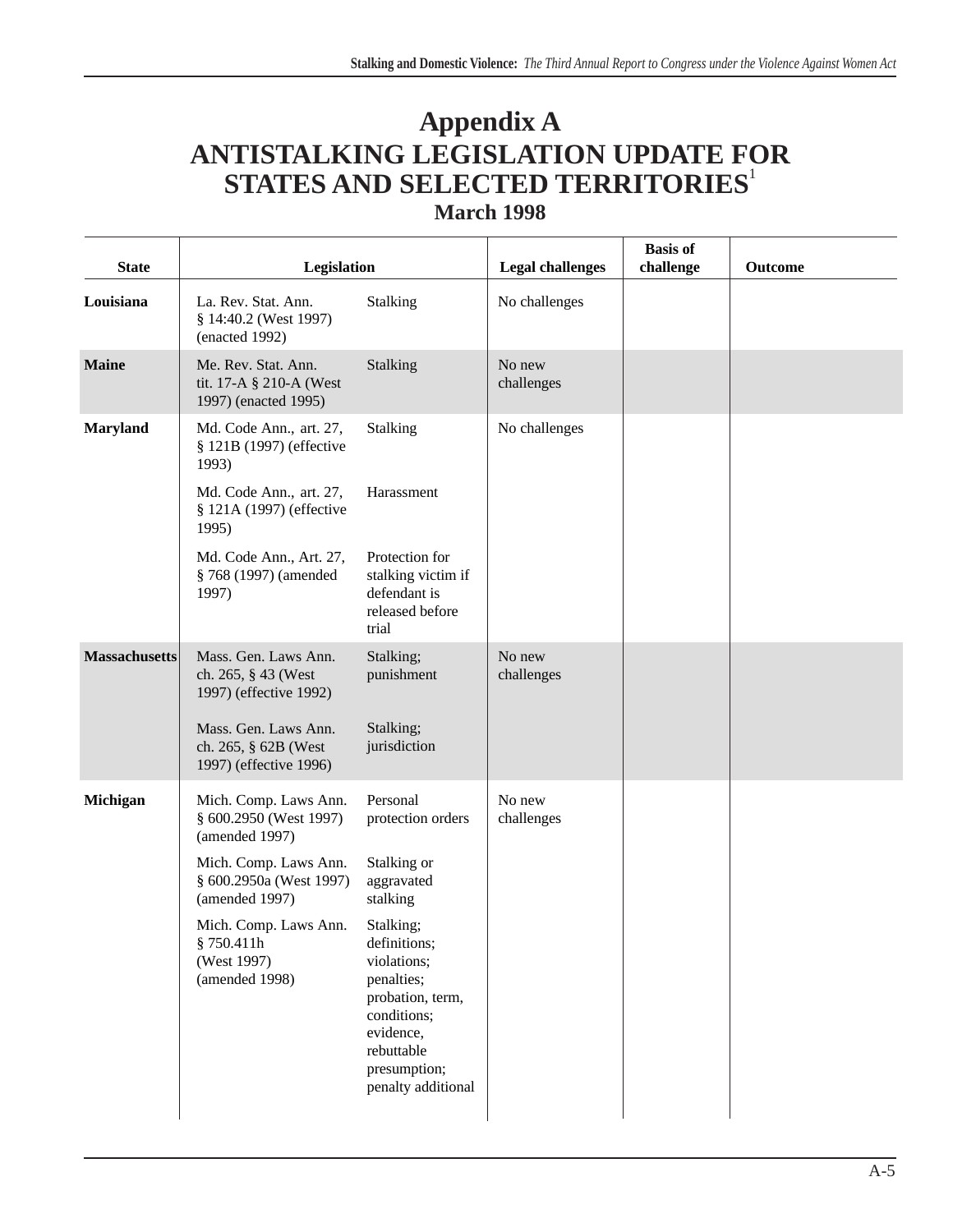| <b>State</b>     | Legislation                                                              |                                                                                                                          | <b>Legal challenges</b>                                                               | <b>Basis of</b><br>challenge | Outcome                                                   |
|------------------|--------------------------------------------------------------------------|--------------------------------------------------------------------------------------------------------------------------|---------------------------------------------------------------------------------------|------------------------------|-----------------------------------------------------------|
| Michigan         | Mich. Comp. Laws Ann.<br>§ 750.411i (West 1997)<br>(effective 1993)      | Aggravated<br>stalking; course of<br>conduct; violation;<br>penalties;<br>probation;<br>rebuttable<br>presumption        |                                                                                       |                              |                                                           |
|                  | Mich. Comp. Laws Ann.<br>§ 600.2954 (West 1997)<br>(effective 1993)      | Stalking or<br>aggravated<br>stalking, civil<br>actions; damages;<br>victim defined                                      |                                                                                       |                              |                                                           |
| <b>Minnesota</b> | Minn. Stat. Ann.<br>§ 609.749 (West 1998)<br>(effective 1992)            | Harassment and<br>stalking crimes                                                                                        | State v.<br>Machholz, No.<br>CX-96-1865,<br>1998 WL 19751<br>(Minn. Jan. 22,<br>1998) | Vagueness and<br>overbreadth | <b>Statute</b><br>harassment<br>provisions<br>struck down |
|                  | Minn. Stat. Ann.<br>§ 609.7495 (West 1998)<br>(effective 1992)           | Definitions                                                                                                              |                                                                                       |                              |                                                           |
| Mississippi      | Miss. Code Ann. § 97-3-<br>107 (1997)<br>(effective 1992)                | Stalking                                                                                                                 | No challenges                                                                         |                              |                                                           |
| Missouri         | Mo. Ann. Stat. § 565.225<br>(West 1997) (enacted<br>1993)                | Crime of stalking-<br>definitions,<br>penalty, arrest                                                                    | No new<br>challenges                                                                  |                              |                                                           |
| Montana          | Mont. Code Ann. § 45-5-<br>220 (1997) (enacted<br>1992)                  | Stalking-<br>exemption-penalty                                                                                           | No challenges                                                                         |                              |                                                           |
| <b>Nebraska</b>  | Neb. Rev. Stat. Ann.<br>§§ 28-311.02 - 28-311.05<br>(1993) (Michie 1997) | Stalking;<br>legislative intent;<br>terms, defined;<br>violations,<br>penalties; not<br>applicable to<br>certain conduct | No challenges                                                                         |                              |                                                           |
| <b>Nevada</b>    | Nev. Rev. Stat. Ann.<br>§ 200.575 (Michie 1997)<br>(enacted 1993)        | Stalking;<br>definitions;<br>penalties                                                                                   | No challenges                                                                         |                              |                                                           |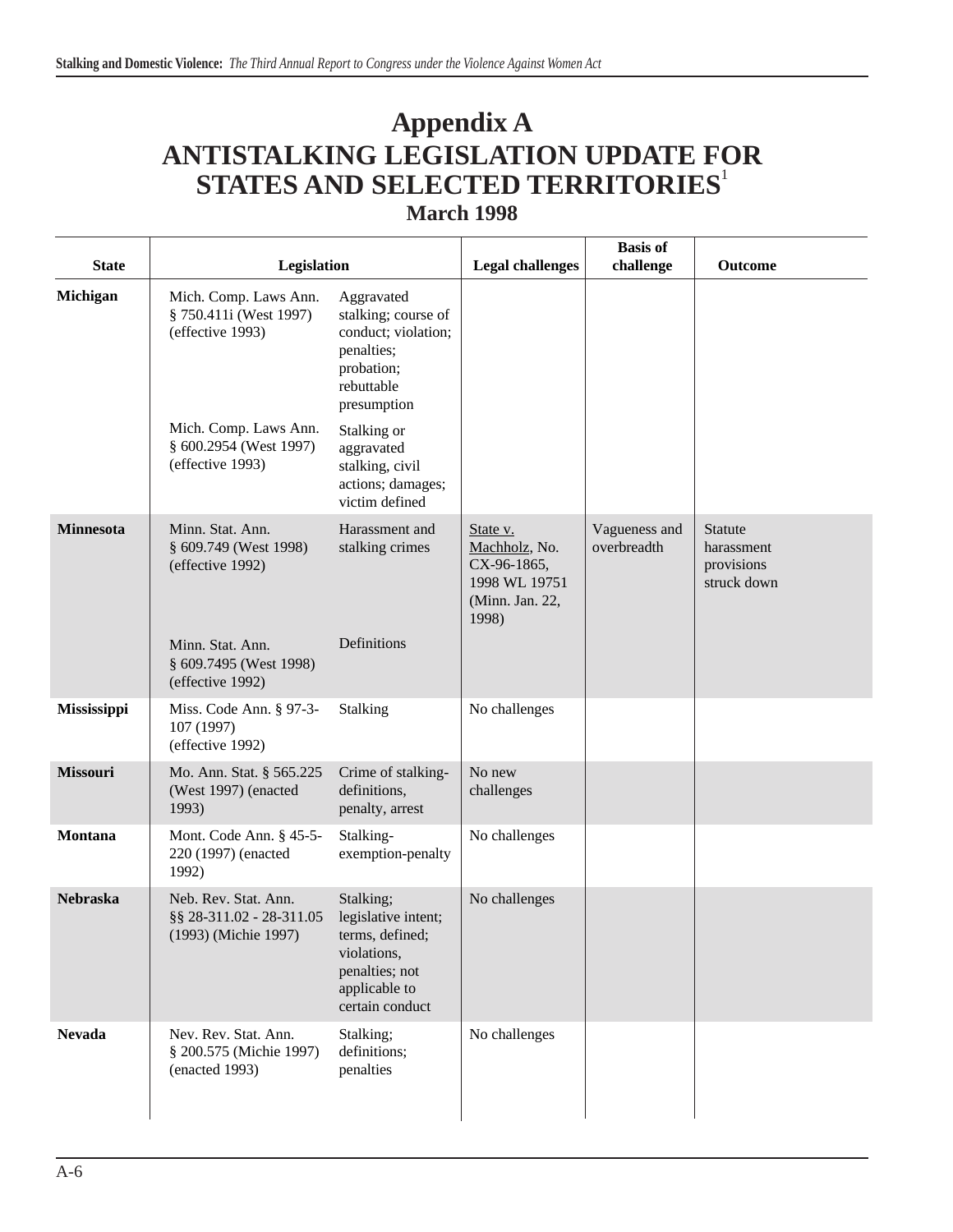| <b>State</b>             | Legislation                                                                              |                                                               | <b>Legal challenges</b>                                                                     | <b>Basis of</b><br>challenge | Outcome                  |
|--------------------------|------------------------------------------------------------------------------------------|---------------------------------------------------------------|---------------------------------------------------------------------------------------------|------------------------------|--------------------------|
| <b>New</b><br>Hampshire  | N.H. Rev. Stat. Ann.<br>§ 633:3-a (1997)<br>(enacted 1993)                               | Stalking                                                      | No challenges                                                                               |                              |                          |
| <b>New Jersey</b>        | N.J. Stat. Ann. § 2C:12-<br>10 (West 1998) (enacted<br>1993)<br>N.J. Stat. Ann. § 2C:12- | Stalking<br>Stalking                                          | State v. Saunders,<br>695 A.2d 722<br>(N.J. Super. Ct.<br>App. Div. 1997)                   | Vagueness and<br>overbreadth | Statute<br>upheld        |
|                          | 10.1 (West 1998)<br>(enacted 1993)                                                       | restraining order                                             |                                                                                             |                              |                          |
| <b>New Mexico</b>        | N.M. Stat. Ann. § 30-<br>3A-3, 3.1, 4.0 (Michie<br>1997) (enacted 1993)                  | Stalking;<br>aggravated<br>stalking, penalties;<br>exceptions | No challenges                                                                               |                              |                          |
| <b>New York</b>          | N.Y. Penal Law § 120.13<br>(McKinney 1997)<br>(enacted 1993)                             | Menacing in the<br>first degree                               | No challenges                                                                               |                              |                          |
|                          | N.Y. Penal Law § 120.14<br>(McKinney 1997)<br>(enacted 1993)                             | Menacing in the<br>second degree                              |                                                                                             |                              |                          |
|                          | N.Y. Penal Law § 120.15<br>(McKinney 1997)<br>(enacted 1993)                             | Menacing in the<br>third degree                               |                                                                                             |                              |                          |
| <b>North</b><br>Carolina | N.C. Gen. Stat. § 14-<br>277.3 (Supp. 1997)<br>(enacted 1993)                            | Stalking                                                      | No challenges                                                                               |                              |                          |
| <b>North Dakota</b>      | N.D. Cent. Code § 12.1-<br>17-07.1 (Supp. 1993)<br>(enacted 1993)                        | Stalking                                                      | No challenges                                                                               |                              |                          |
| Ohio                     | Ohio Rev. Code Ann.<br>$§$ 2903.211-.215 (West<br>1998) (enacted 1992)                   | Menacing by<br>stalking;<br>protection orders                 | State v. Smith,<br>No. 96 C.A. 83,<br>1998 WL 78657<br>(Ohio Ct. App.<br>Feb. 11, 1998)     | Vagueness and<br>overbreadth | Statute<br>upheld        |
|                          |                                                                                          |                                                               | State v. Schwab,<br>No. CA96-12-<br>2631997 WL<br>249951 (Ohio Ct.<br>App.<br>May 12, 1997) | Vagueness                    | <b>Statute</b><br>upheld |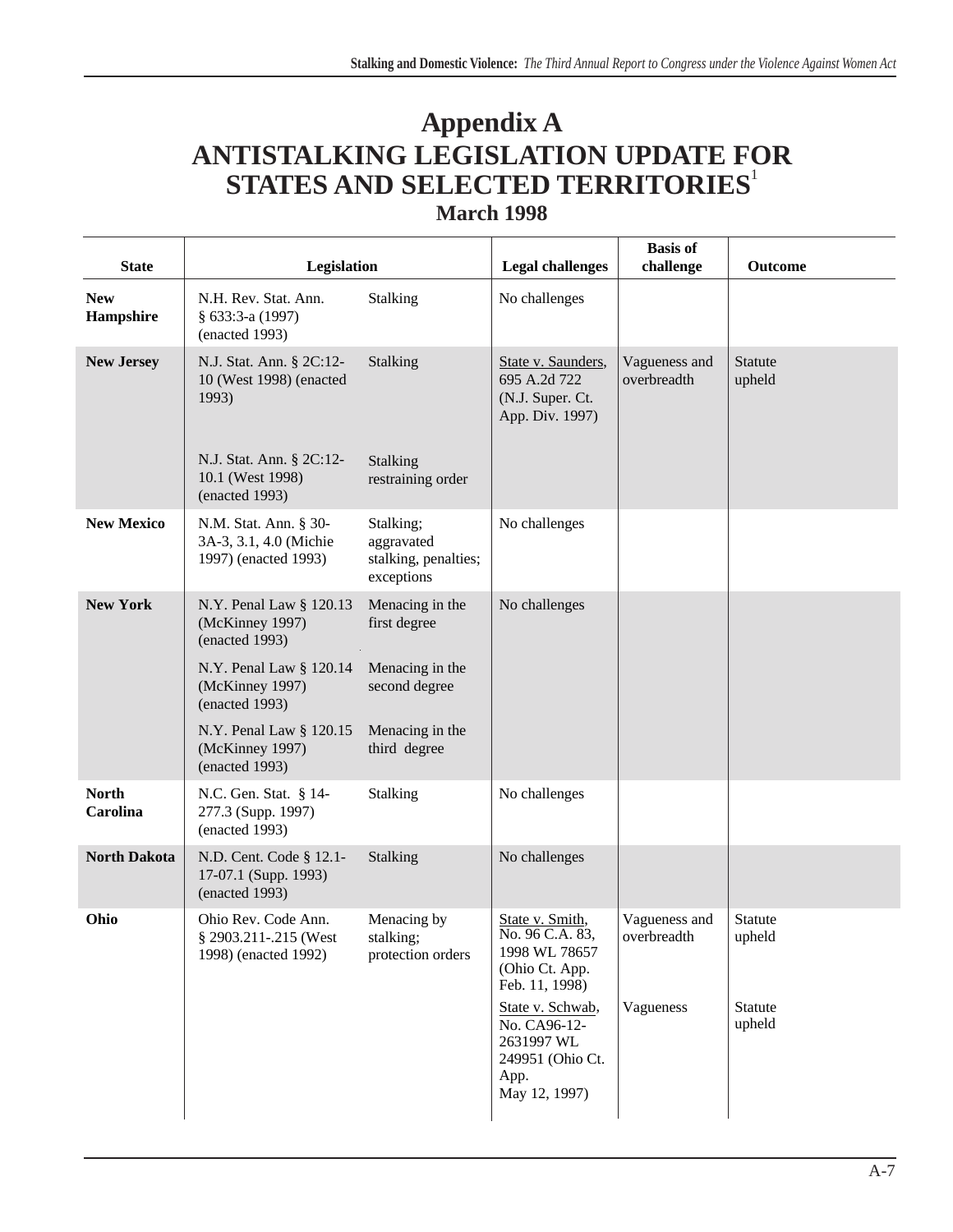| <b>State</b>        | Legislation                                                            |                                                                                                                                                                                                                                   | <b>Legal challenges</b>                                                                | <b>Basis of</b><br>challenge    | Outcome                  |
|---------------------|------------------------------------------------------------------------|-----------------------------------------------------------------------------------------------------------------------------------------------------------------------------------------------------------------------------------|----------------------------------------------------------------------------------------|---------------------------------|--------------------------|
| Oklahoma            | Okla. Stat. Ann. tit. 21,<br>§ 1173 (West 1997)<br>(enacted 1992)      | Stalking penalties                                                                                                                                                                                                                | No new<br>challenges                                                                   |                                 |                          |
| Oregon              | Or. Rev. Stat. § 163.730-<br>.750(1995)<br>(enacted 1993)              | <b>Stalking</b>                                                                                                                                                                                                                   | Shook v. Ackert,<br>No. CA A93886,<br>1998 WL 18057<br>(Or. Ct. App.<br>Jan. 21, 1998) | Overbreadth                     | Statute<br>upheld        |
|                     | Or. Rev. Stat. § 30.866<br>(1995) (enacted 1993)                       | Stalking protective<br>order                                                                                                                                                                                                      | State v. Rangel,<br>934 P.2d 1128<br>(Or. Ct. App.<br>1997)                            | Overbreadth                     | <b>Statute</b><br>upheld |
| Pennsylvania        | 18 Pa. Cons. Stat. Ann.<br>§ 2709 (West 1998)<br>(enacted 1993)        | Harassment and<br>stalking                                                                                                                                                                                                        | Commonwealth<br>v. Miller, 689<br>A.2d 238 (Pa.<br>Super. Ct. 1997)                    | Overbreadth;<br>right to travel | Statute<br>upheld        |
| <b>Rhode Island</b> | R.I. Gen. Laws §§ 11-<br>59-1 - 11-59-3 (Supp.<br>1994) (enacted 1992) | <b>Stalking</b>                                                                                                                                                                                                                   | No new<br>challenges                                                                   |                                 |                          |
| South<br>Carolina   | S.C. Code Ann. § 16-3-<br>1070 (Law. Co-op 1993)<br>(enacted 1992)     | Stalking                                                                                                                                                                                                                          | No challenges                                                                          |                                 |                          |
|                     | S.C. Code Ann. §§ 16-3-<br>1700 - 16-3-1-1840<br>(Law. Co-op 1996)     | Definitions;<br>penalties;<br>restraining order                                                                                                                                                                                   |                                                                                        |                                 |                          |
| <b>South Dakota</b> | S.D. Codified Laws<br>§§ 22-19A-1 - 22-19A-7<br>(Michie 1997)          | Stalking as<br>misdemeanor;<br>violation of<br>restraining order<br>and subsequent<br>convictions as<br>felony; "harasses,"<br>"course of<br>conduct," and<br>"credible threat"<br>defined; stalking a<br>child as<br>misdemeanor | No new<br>challenges                                                                   |                                 |                          |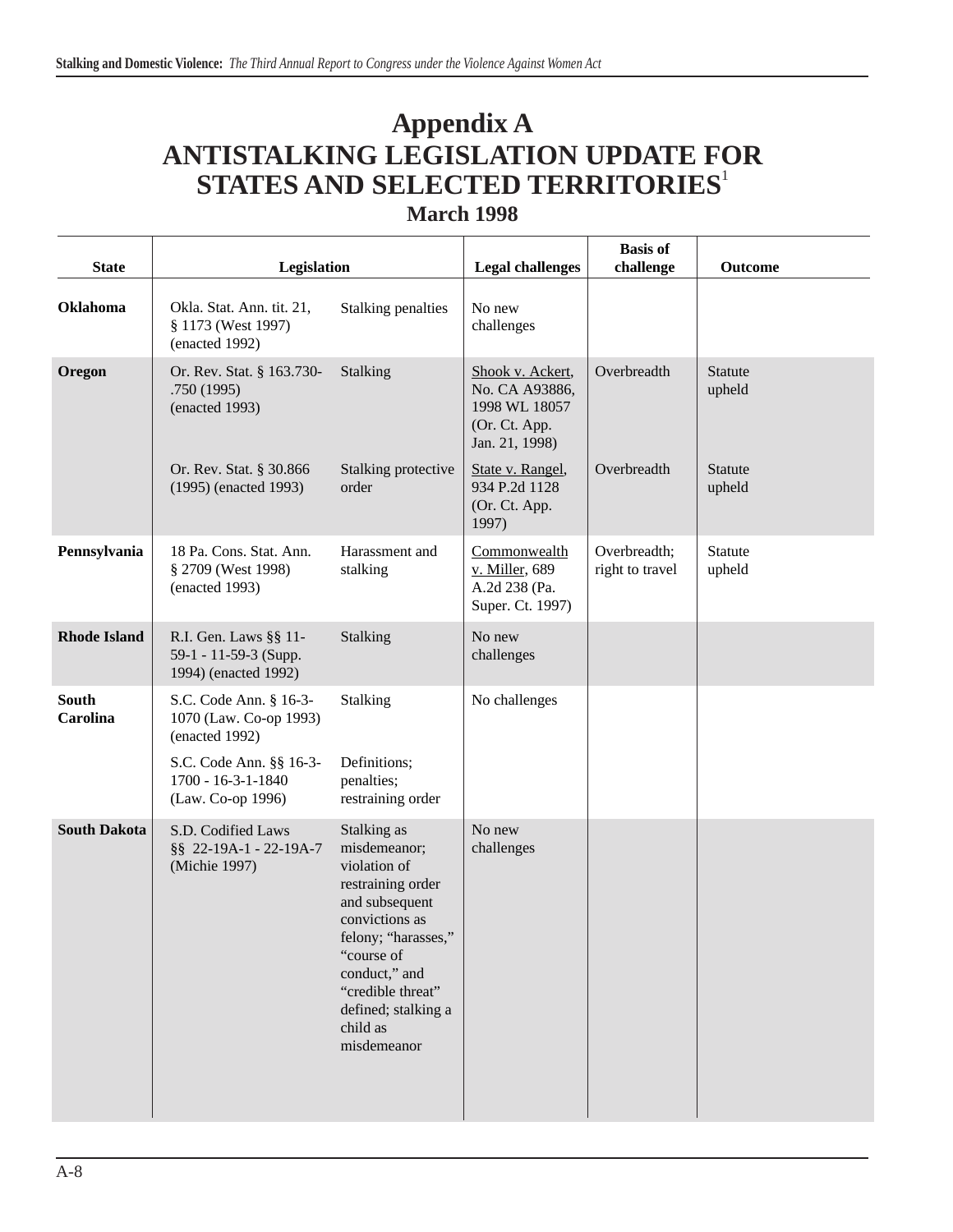| <b>State</b>          | Legislation                                                      |                                                                     | <b>Legal challenges</b>                                                | <b>Basis of</b><br>challenge | Outcome                  |
|-----------------------|------------------------------------------------------------------|---------------------------------------------------------------------|------------------------------------------------------------------------|------------------------------|--------------------------|
| <b>Tennessee</b>      | Tenn. Code Ann. § 39-<br>17-315 (Supp. 1995)<br>(amended 1995)   | <b>Stalking</b>                                                     | No new<br>challenges                                                   |                              |                          |
|                       | Tenn. Code Ann. § 36-3-<br>606 (Supp. 1995)<br>(enacted 1996)    | Scope of<br>protection order                                        |                                                                        |                              |                          |
| <b>Texas</b>          | Tex. Penal Code Ann.<br>§ 42.072 (West 1997)<br>(enacted 1995)   | <b>Stalking</b>                                                     | No new<br>challenges                                                   |                              |                          |
|                       | Tex. Crim. P. Code Ann.<br>art. 17.46 (West 1997)                | Conditions for a<br>defendant charged<br>with stalking              |                                                                        |                              |                          |
|                       | Tex. Crim. P. Code Ann.<br>art. 56.11 (West 1997)                | Notification to<br>victim of release<br>or escape of<br>defendant   |                                                                        |                              |                          |
| Utah                  | Utah Code Ann. § 76-5-<br>106.5 (1996) (enacted<br>1992)         | Definitions -<br>Crime of<br><b>Stalking</b>                        | Salt Lake City v.<br>Lopez, 935 P.2d<br>1259 (Utah Ct.<br>App. 1997)   | Vagueness and<br>overbreadth | Statute<br>upheld        |
| <b>Vermont</b>        | Vt. Stat. Ann. tit. 13,<br>§§ 1061-1063 (1997)<br>(enacted 1993) | Definitions;<br>stalking;<br>aggravated<br>stalking                 | No challenges                                                          |                              |                          |
| <b>Virgin Islands</b> | V.I. Code Ann. tit. 104<br>\$2071(1995)                          | Definitions                                                         | No challenges                                                          |                              |                          |
|                       | V.I. Code Ann. tit. 104<br>§ 2072 (1995)                         | <b>Stalking</b><br>prohibited; degrees<br>of offense;<br>punishment |                                                                        |                              |                          |
|                       | V.I. Code Ann. tit. 104<br>§ 91(1995)                            | Remedies for<br>domestic violence                                   |                                                                        |                              |                          |
| <b>Virginia</b>       | Va. Code Ann. § 18.2-<br>60.3 (Michie 1997)<br>(amended 1996)    | Stalking; penalty                                                   | Parker v.<br>Commonwealth<br>485 S.E.2d 150'<br>(Va. Ct. App.<br>1997) | Vagueness and<br>overbreadth | <b>Statute</b><br>upheld |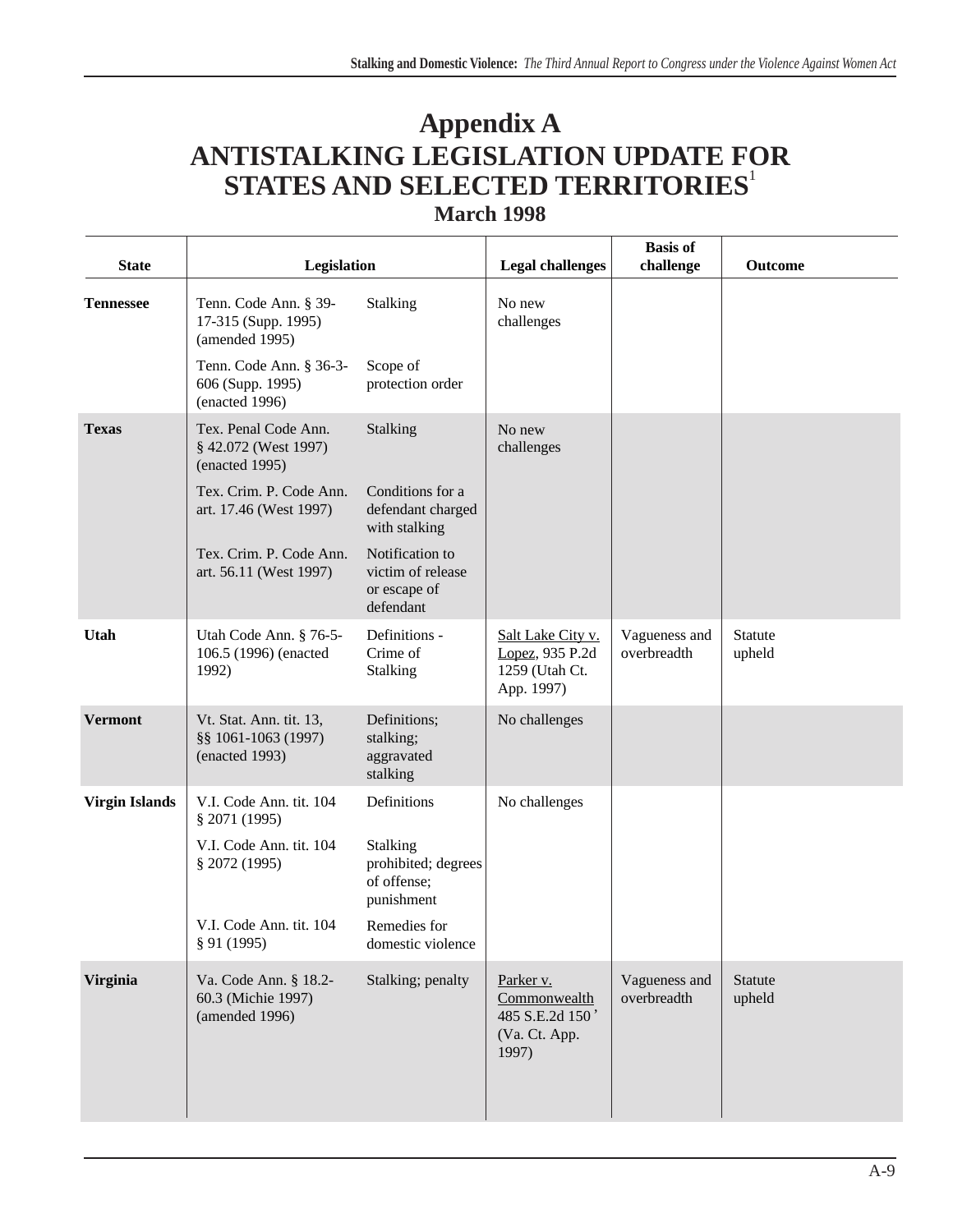| <b>State</b>         | Legislation                                                              |                                                                               | <b>Legal challenges</b>                                                                | <b>Basis of</b><br>challenge | Outcome                  |
|----------------------|--------------------------------------------------------------------------|-------------------------------------------------------------------------------|----------------------------------------------------------------------------------------|------------------------------|--------------------------|
| <b>Virginia</b>      | Va. Code Ann. § 19.2-<br>152.8 (Michie 1997)<br>(added 1997)             | Emergency<br>protective<br>orders authorized<br>in cases of stalking          |                                                                                        |                              |                          |
|                      | Va. Code Ann. § 19.2-<br>152.9 (Michie 1997)<br>(added 1997)             | Preliminary<br>protective<br>orders in cases of<br>stalking                   |                                                                                        |                              |                          |
| Washington           | Wash. Rev. Code Ann.<br>§ 9A.46.110 (West 1995)<br>(amended 1994)        | Stalking                                                                      | State v. Paul, No.<br>35225-3-I, 1997<br>WL 54740<br>(Wash. Ct. App.<br>Feb. 10, 1997) | Vagueness and<br>overbreadth | Statute<br>upheld        |
|                      | Wash. Rev. Code Ann.<br>§ 13.40.215 (West 1995)<br>(amended 1997)        | Juveniles found to<br>have committed<br>violent or sex<br>offense or stalking |                                                                                        |                              |                          |
| <b>West Virginia</b> | W.Va. Code § 61-2-9a<br>(Supp. 1995) (enacted<br>1992)                   | Stalking, penalties;<br>definitions                                           | No challenges                                                                          |                              |                          |
| Wisconsin            | Wis. Stat. Ann. § 940.32<br>(West 1998) (enacted<br>1993)                | Stalking                                                                      | State v. Rapey,<br>No. 97-0279-CR,<br>1998 WL 86283<br>(Wis. Ct. App.<br>Mar. 3, 1998) | Vagueness and<br>overbreadth | <b>Statute</b><br>upheld |
|                      |                                                                          |                                                                               | State v. Ruesch,<br>571 N.W.2d 898<br>(Wis. 1997)                                      | Vagueness and<br>overbreadth | Statute<br>upheld        |
|                      | Wis. Stat. Ann.<br>§165.829 (West 1998)<br>(enacted 1993)                | Stalking &<br>harassment<br>information                                       |                                                                                        |                              |                          |
| Wyoming              | Wyo. Stat. Ann. § 6-2-<br>506 (Michie 1997)<br>(enacted 1993)            | Stalking; penalty                                                             | No new<br>challenges                                                                   |                              |                          |
|                      | Wyo. Stat. Ann. § 1-1-<br>126 (Michie 1997)<br>(enacted 1993)            | Civil liability                                                               |                                                                                        |                              |                          |
|                      | Wyo. Stat. Ann. §§ 7-3-<br>506 - 7-3-511 (Michie<br>1997) (enacted 1993) | Protection orders<br>for stalking<br>victims                                  |                                                                                        |                              |                          |

<sup>1</sup> This appendix updates appendix A of the Attorney General's Second Annual Report to Congress under the Violence Against Women Act, "Domestic Violence and Stalking." Office of Justice Programs Research Report, July 1997. This update was prepared by the Office of Policy Development.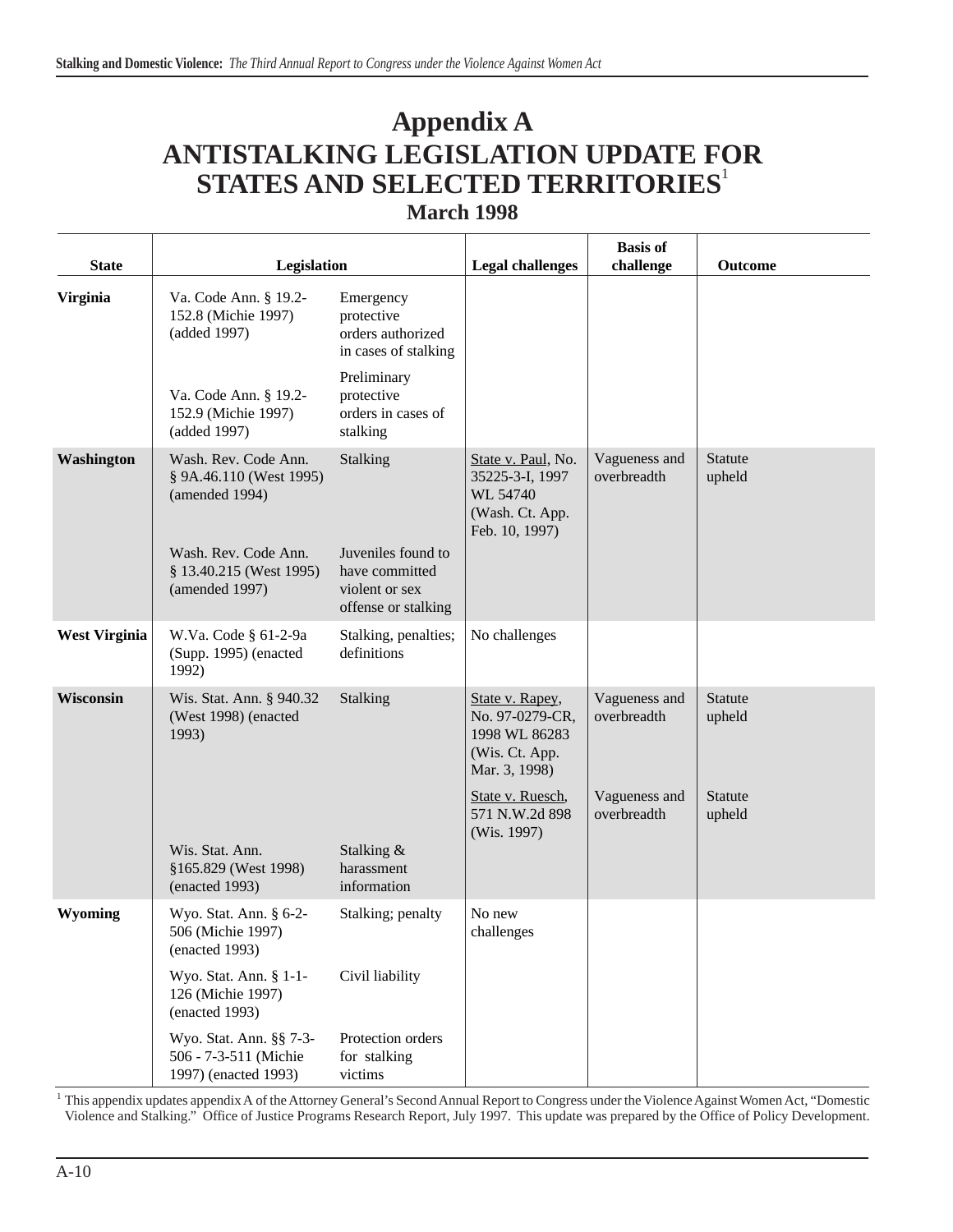| <b>State</b>            | <b>Criminal Laws</b>                                                                                                      | <b>Civil Protective Laws</b>                                                                                                        |
|-------------------------|---------------------------------------------------------------------------------------------------------------------------|-------------------------------------------------------------------------------------------------------------------------------------|
| Alabama                 | <b>B</b> or C felony                                                                                                      | Stalking violation of domestic violence<br>protection order is misdemeanor                                                          |
| Alaska                  | C felony for limited set of stalking crimes, or A<br>misdemeanor<br>Enhanced penalty for stalking minor (age 16)          | Stalking violation of domestic violence<br>protection order is misdemeanor                                                          |
| Arizona                 | Felony 4 or 5                                                                                                             | Harassment orders available; contempt penalty<br>for violation                                                                      |
| Arkansas                | <b>B</b> or C felony                                                                                                      | Stalking violation of domestic violence<br>protection order is misdemeanor                                                          |
| California              | Felony or misdemeanor; 2nd misdemeanor stalking<br>has 4 year maximum                                                     | Stalking and harassment orders available;<br>violation of order has 4 year maximum                                                  |
| Colorado                | Felony 6; 2nd is Class 5 felony                                                                                           | Stalking order available; violation is Class 6<br>felony                                                                            |
| Connecticut             | D felony for limited set of stalking crimes, or<br>misdemeanor<br>Enhanced penalty for stalking minor (age 16)            | Stalking violation of domestic violence<br>protection order is misdemeanor; any violation<br>of criminal protective order is felony |
| Delaware                | C or D felony for limited set of stalking crimes, or<br>F felony                                                          | 2nd violation of domestic violence protection<br>order is felony                                                                    |
| District of<br>Columbia | Misdemeanor; increase up to 10 months and 3 years<br>for 2nd and 3rd offenses                                             | Stalking violation of domestic violence<br>protection order is misdemeanor                                                          |
| Florida                 | Felony 3 or misdemeanor 1<br>Enhanced penalty for stalking minor (age 16)                                                 | Stalking order available; violation of order is<br>misdemeanor                                                                      |
| Georgia                 | Felony for limited set of stalking crimes, or<br>misdemeanor                                                              | Stalking violation of domestic violence<br>protection order is misdemeanor                                                          |
| Hawaii                  | Misdemeanor; 2nd offense against same victim in<br>violation of order is C felony                                         | Stalking violation of domestic violence<br>protection order is misdemeanor                                                          |
| Idaho                   | Misdemeanor; 2nd is felony                                                                                                | Stalking protective order available; Violation<br>of order is misdemeanor; 2nd is felony                                            |
| Illinois                | Class 3 or 4 felony                                                                                                       | Stalking violation of domestic violence<br>protection order is misdemeanor                                                          |
| Indiana                 | D felony for limited set of stalking crimes, or A<br>misdemeanor; D felony for 2nd misdemeanor<br>stalking offense        | Stalking violation of domestic violence<br>protection order is misdemeanor                                                          |
| Iowa                    | D felony for limited set of stalking crimes, or<br>aggravated misdemeanor<br>Enhanced penalty for stalking minor (age 18) | Stalking violation of domestic violence<br>protection order is misdemeanor                                                          |
| Kansas                  | Class 10 felony; Class 9 felony for order violation;<br>2nd offense and same victim is Class 8 felony                     | Criminal trespass in violation of domestic<br>violence order is misdemeanor                                                         |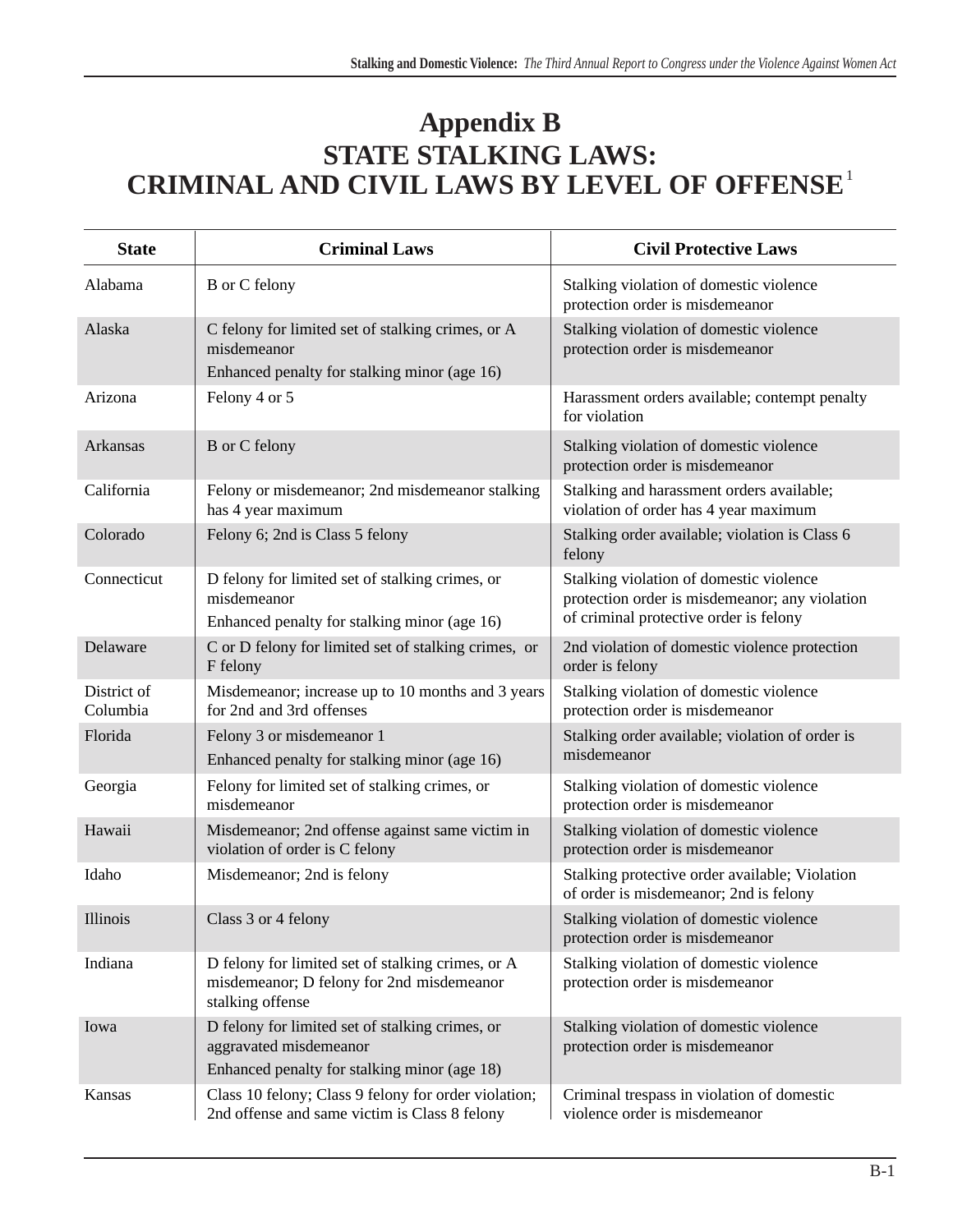| <b>State</b>     | <b>Criminal Laws</b>                                                                                        | <b>Civil Protective Laws</b>                                                                                                  |
|------------------|-------------------------------------------------------------------------------------------------------------|-------------------------------------------------------------------------------------------------------------------------------|
| Kentucky         | D felony for limited set of stalking crimes, or A<br>misdemeanor                                            | Stalking violation of domestic violence<br>protection order is felony                                                         |
| Louisiana        | Felony for limited set of stalking crimes, or<br>misdemeanor                                                | Stalking violation of domestic violence<br>protection order may be criminal contempt of<br>court                              |
|                  | Enhanced penalty for stalking minor (age 12)                                                                |                                                                                                                               |
| Maine            | Class D crime (1 year maximum); 3rd is Class C<br>crime (5 year maximum)                                    | Harassment protection order available;<br>violation of order is Class D crime                                                 |
| Maryland         | Misdemeanor (5 year maximum)                                                                                | Stalking violation of domestic violence<br>protection order is misdemeanor                                                    |
| Massachusetts    | Felony; enhancement for order violation                                                                     | Stalking violation of domestic violence<br>protection order is felony                                                         |
| Michigan         | Felony or misdemeanor                                                                                       | Stalking protective order available; no                                                                                       |
|                  | Enhanced penalty for stalking of minor by adult<br>(age 18)                                                 | statutory penalty set                                                                                                         |
| Minnesota        | Felony or gross misdemeanor                                                                                 | Stalking protective order available; violation                                                                                |
|                  | Enhanced penalty for stalking minor (age 18)                                                                | of order is misdemeanor                                                                                                       |
| Mississippi      | Misdemeanor                                                                                                 | Stalking violation of domestic violence<br>protection order may be criminal contempt of<br>court                              |
| Missouri         | D felony or A misdemeanor                                                                                   | Stalking protective order available; violation<br>of order is A misdemeanor; 2nd in 5 years is D<br>felony                    |
| Montana          | Misdemeanor; 2nd is felony                                                                                  | Stalking protection order available; violation<br>of order is misdemeanor                                                     |
| Nebraska         | Class 1 misdemeanor; 2nd is class 4 felony                                                                  | Stalking protection order available; violation<br>of order is misdemeanor                                                     |
| Nevada           | B felony or misdemeanor                                                                                     | Stalking protective order available; violation<br>of temporary order is misdemeanor;<br>permanent order violation is C felony |
| New<br>Hampshire | Misdemeanor; 2nd is B felony                                                                                | Stalking protective order available;<br>misdemeanor penalty; 2nd is felony                                                    |
| New Jersey       | 3rd or 4th degree crime                                                                                     | Stalking violation of domestic violence<br>protection order is misdemeanor                                                    |
| New Mexico       | Felony for limited set of stalking crimes, or<br>misdemeanor; 2nd misdemeanor level stalking is<br>Felony 4 | Stalking violation of domestic violence<br>protection order is misdemeanor                                                    |
|                  | Enhanced penalty for stalking minor (age 16)                                                                |                                                                                                                               |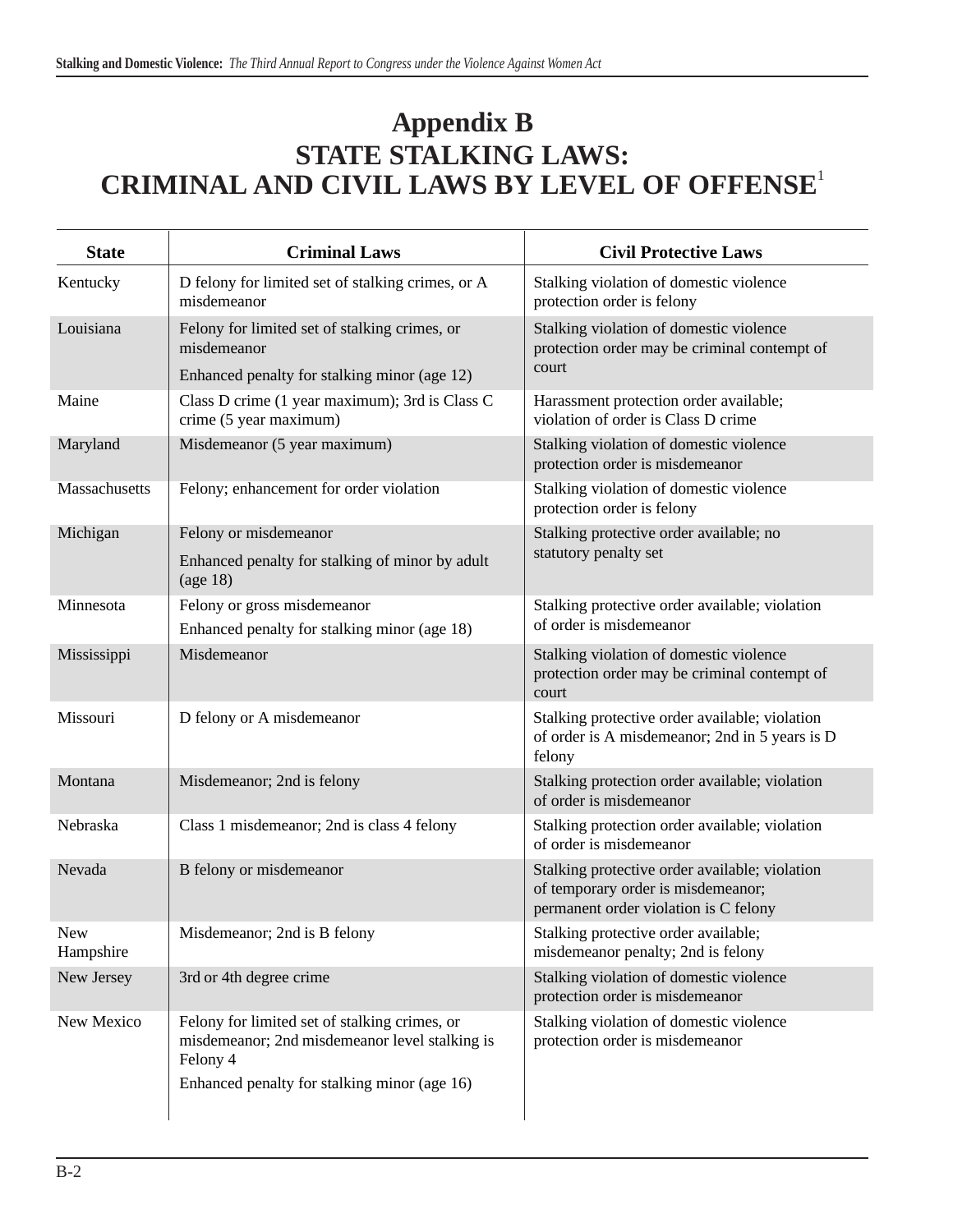| <b>State</b>   | <b>Criminal Laws</b>                                                                                           | <b>Civil Protective Laws</b>                                                                                                                         |
|----------------|----------------------------------------------------------------------------------------------------------------|------------------------------------------------------------------------------------------------------------------------------------------------------|
| New York       | B misdemeanor                                                                                                  | Stalking violation of domestic violence<br>protection order is felony if injury, otherwise<br>is misdemeanor                                         |
| North Carolina | Misdemeanor A1 or 2; 2nd is felony                                                                             | Stalking violation of domestic violence<br>protection order is misdemeanor                                                                           |
| North Dakota   | C felony for restricted set of stalking crimes, or<br>misdemeanor                                              | Disorderly conduct order available; violation<br>of order is felony                                                                                  |
| Ohio           | Misdemeanor 1; 2nd is felony 5                                                                                 | Stalking violation of domestic violence<br>protection order or no-contact criminal<br>protection order is misdemeanor 1; 3rd<br>violation is felony  |
| Oklahoma       | Felony for limited set of stalking crimes, or<br>misdemeanor; 2nd misdemeanor stalking is felony               | Stalking protective order available; violation<br>of order is misdemeanor                                                                            |
| Oregon         | A misdemeanor; 2nd is C felony                                                                                 | Stalking protective order available; violation is<br>A misdemeanor or C felony                                                                       |
| Pennsylvania   | Misdemeanor 2nd is felony                                                                                      | Stalking violation of domestic violence<br>protection order is criminal contempt of court                                                            |
| Rhode Island   | Misdemeanor; 2nd is felony                                                                                     | Stalking protective order available; violation<br>of order is felony                                                                                 |
| South Carolina | Felony for limited set of stalking crimes, or<br>misdemeanor; 2nd misdemeanor stalking in<br>7 years is felony | Stalking protective order available; violation<br>of order is misdemeanor                                                                            |
| South Dakota   | Misdemeanor; 2nd is felony 5                                                                                   | Stalking protective order available; violation<br>of order is felony 6 if assault or stalking<br>violation of abuse order; misdemeanor<br>otherwise  |
| Tennessee      | A misdemeanor; 2nd is C felony (if same victim)<br>or E felony                                                 | Stalking violation of domestic violence<br>protection order with assault is felony,<br>otherwise is misdemeanor                                      |
| Texas          | A misdemeanor; 2nd is felony 3                                                                                 | Stalking violation of domestic violence<br>protection order with assault is felony,<br>otherwise is misdemeanor; 3rd violation of<br>order is felony |
| Utah           | Felony for restricted set of stalking crimes, or<br>misdemeanor                                                | Stalking violation of domestic violence<br>protection order is misdemeanor                                                                           |
| Vermont        | Felony<br>Enhanced penalty for stalking minor (age 16)                                                         | Stalking violation of domestic violence<br>protection order with assault is felony,<br>otherwise is misdemeanor                                      |
| Virginia       | Class 1 or 2 misdemeanor; 3rd is felony 6                                                                      | Stalking protective order available; violation<br>of order is misdemeanor 1                                                                          |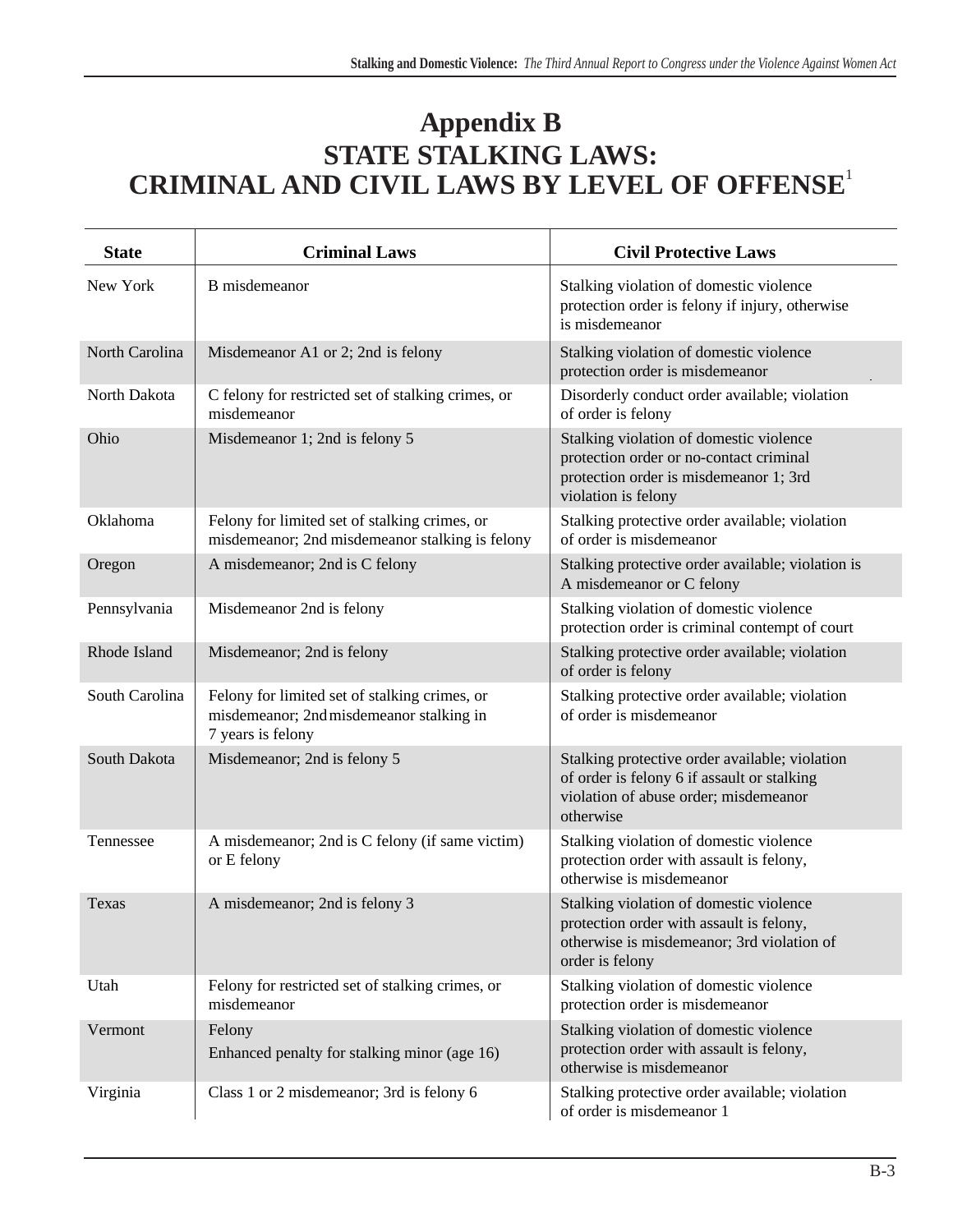| <b>State</b>   | <b>Criminal Laws</b>                                                                                       | <b>Civil Protective Laws</b>                                                                            |
|----------------|------------------------------------------------------------------------------------------------------------|---------------------------------------------------------------------------------------------------------|
| Washington     | C felony for limited set of stalking crimes, or gross<br>misdemeanor; 2nd misdemeanor stalking is C felony | Harassment Protective order available;<br>violation of order is C felony                                |
| West Virginia  | Misdemeanor; 3rd in 5 years is felony                                                                      | Stalking violation of domestic violence<br>protection order calls for enhanced<br>misdemeanor penalties |
| Wisconsin      | Felony for limited set of stalking crimes, or A<br>misdemeanor; 2nd misdemeanor stalking is E felony       | Antiharassment protective order available;<br>violation of order is 90 days                             |
| Wyoming        | Felony for limited set of stalking crimes, or<br>misdemeanor; 2nd misdemeanor stalking is felony           | Stalking protective order available; Violation<br>of order is misdemeanor                               |
| Guam           | Felony of 2nd degree for limited set of stalking<br>crimes, or felony 3                                    | Stalking violation of domestic violence<br>protection order is misdemeanor                              |
| Virgin Islands | Felony                                                                                                     | Stalking violation of domestic violence<br>protection order calls for contempt penalties                |

<sup>1</sup> This table was prepared in March 1998 by Neal Miller of the Institute of Law and Justice, Alexandria, VA.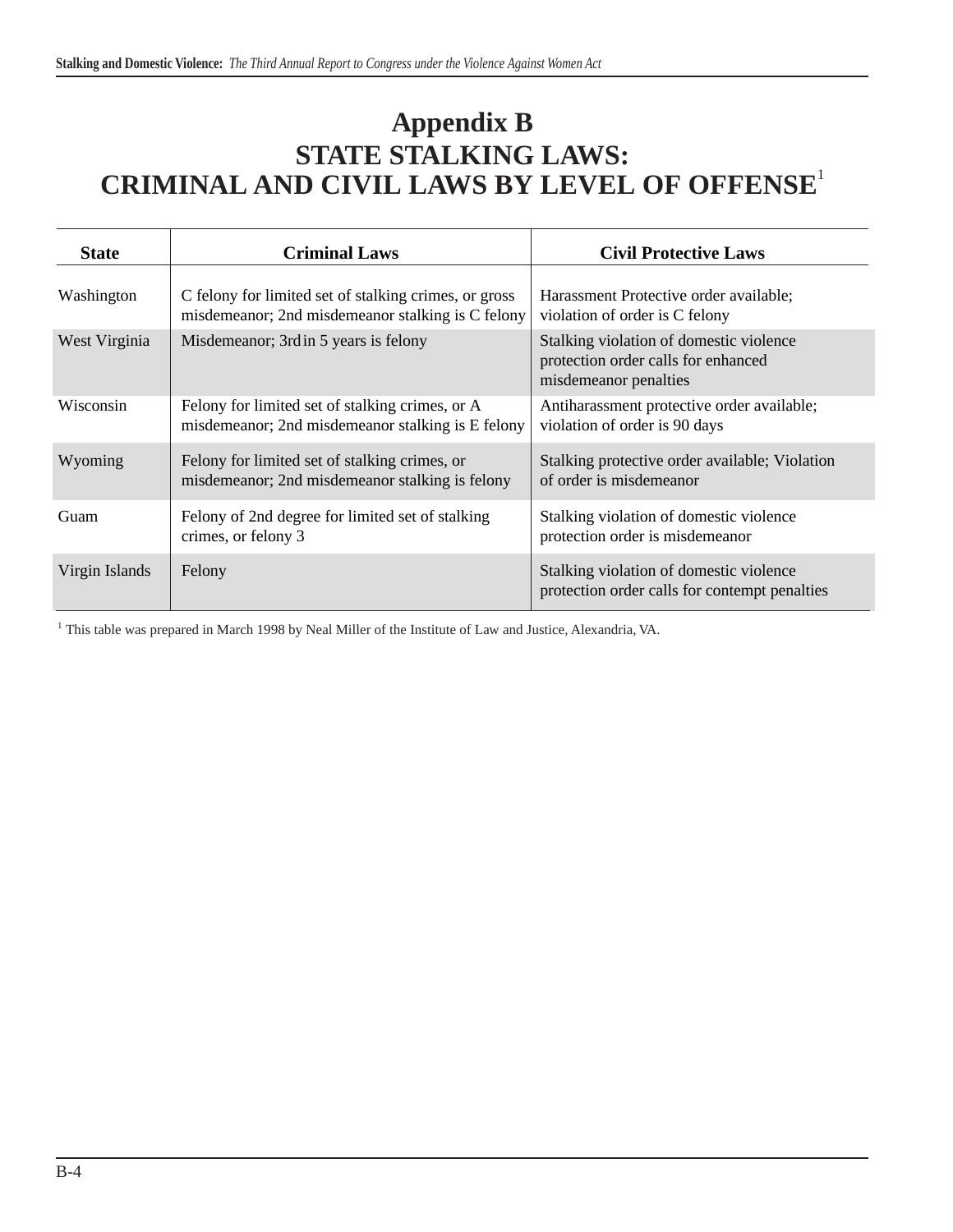| <b>State</b>            | <b>Harassment</b>                   | <b>Threats and Menacing</b>                     | <b>Telephone Threats or</b><br><b>Harassment</b>         | Other                                        |
|-------------------------|-------------------------------------|-------------------------------------------------|----------------------------------------------------------|----------------------------------------------|
| Alabama                 | Misdemeanor                         |                                                 | Misdemeanor                                              |                                              |
| Alaska                  | <b>B</b> misdemeanor                |                                                 | <b>B</b> misdemeanor                                     |                                              |
| Arizona                 | Misdemeanor                         | Misdemeanor                                     | Class 1 misdemeanor                                      |                                              |
| <b>Arkansas</b>         | Misdemeanor                         | D felony or<br>A misdemeanor                    | Misdemeanor                                              | Letter threat is<br>misdemeanor              |
| California              |                                     | Misdemeanor                                     | Misdemeanor; violation<br>of order has<br>1 year penalty |                                              |
| Colorado                | Class 3<br>misdemeanor              | Class 3 misdemeanor;<br>with weapon is felony 5 | Misdemeanor                                              |                                              |
| Connecticut             | D felony                            | A misdemeanor                                   | C misdemeanor                                            | Letter threat is C<br>misdemeanor            |
| Delaware                | G felony or<br><b>B</b> misdemeanor | Felony or<br>misdemeanor                        |                                                          |                                              |
| District of<br>Columbia |                                     | Misdemeanor                                     |                                                          |                                              |
| Florida                 |                                     | Felony <sub>2</sub>                             | Misdemeanor 2                                            | Threatening letter is<br>felony 2            |
|                         |                                     |                                                 |                                                          | Harassing minor under<br>age 16 is felony 3  |
| Georgia                 |                                     | Felony                                          | Misdemeanor                                              |                                              |
| Hawaii                  | Misdemeanor                         | C felony                                        |                                                          |                                              |
| Idaho                   |                                     |                                                 | Misdemeanor; 2nd<br>is felony                            |                                              |
| Illinois                |                                     | C felony                                        | Class 3 or 4 felony                                      | Letter threat is C felony                    |
| Indiana                 |                                     | A misdemeanor                                   | <b>B</b> misdemeanor                                     | Letter harassment is<br><b>B</b> misdemeanor |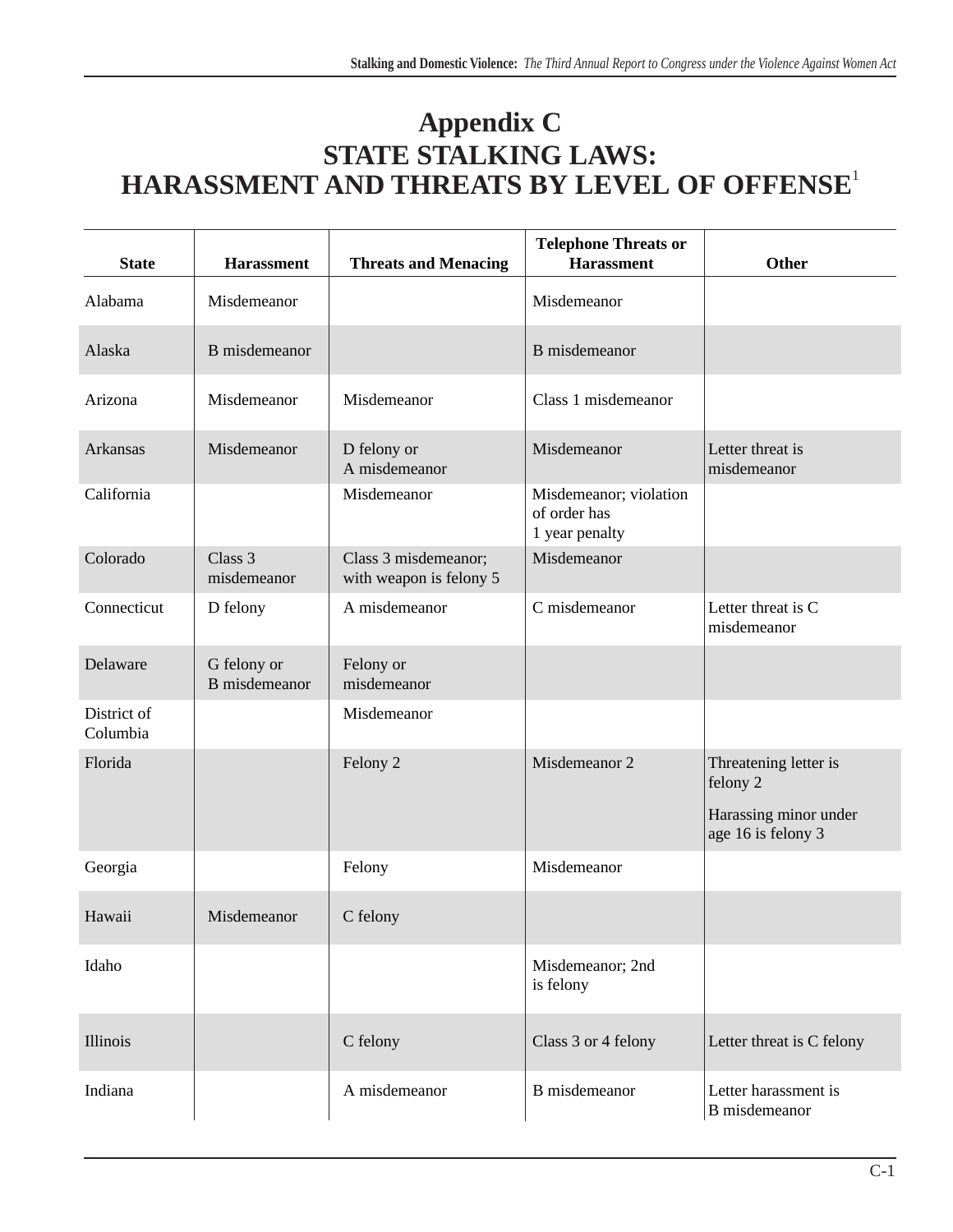| <b>State</b>            | <b>Harassment</b>                 | <b>Threats and Menacing</b>            | <b>Telephone Threats or</b><br><b>Harassment</b> | Other                                     |
|-------------------------|-----------------------------------|----------------------------------------|--------------------------------------------------|-------------------------------------------|
| Iowa                    | Misdemeanor                       |                                        | Misdemeanor                                      | Letter threat is<br>misdemeanor           |
| Kansas                  |                                   | Class 9 felony                         | Class A misdemeanor                              | Threat by fax is A<br>misdemeanor         |
| Kentucky                |                                   | B misdemeanor                          | <b>B</b> misdemeanor                             | Letter harassment is B<br>misdemeanor     |
| Louisiana               |                                   | Felony                                 | Misdemeanor;<br>2nd is felony                    |                                           |
| Maine                   | Class C crime (5<br>year maximum) | Class C or D crime<br>(misdemeanor)    | Class E crime<br>(misdemeanor)                   |                                           |
| Maryland                | Misdemeanor                       | Felony                                 | Misdemeanor<br>(3 year maximum)                  | Threatening letter is a<br>felony         |
| Massachusetts           |                                   | Misdemeanor                            | Misdemeanor<br>(intimidation)                    | Stalking by e-mail,<br>facsimile etc.     |
| Michigan                |                                   |                                        | Misdemeanor                                      | Letter harassment is<br>misdemeanor       |
|                         |                                   |                                        |                                                  | Stalking by e-mail<br>crime               |
| Minnesota               | <b>Gross</b><br>misdemeanor       | Felony or misdemeanor                  | Misdemeanor                                      |                                           |
| Mississippi             |                                   |                                        |                                                  | Threatening by letter is<br>a misdemeanor |
| Missouri                | A misdemeanor                     | B misdemeanor; 2nd<br>is A misdemeanor | Misdemeanor A                                    | Letter threat is A<br>misdemeanor         |
| Montana                 |                                   | Felony (intimidation)                  | Misdemeanor; 3rd<br>is felony                    |                                           |
| Nebraska                |                                   | Class 4 felony                         |                                                  |                                           |
| Nevada                  | Misdemeanor                       |                                        | Misdemeanor                                      | Threatening by letter is<br>misdemeanor   |
| <b>New</b><br>Hampshire | Misdemeanor                       | Misdemeanor                            |                                                  |                                           |
| New Jersey              | 4th degree crime                  | 3rd degree crime                       |                                                  |                                           |
| New Mexico              | Misdemeanor                       |                                        | Misdemeanor; 2nd<br>is felony 4                  |                                           |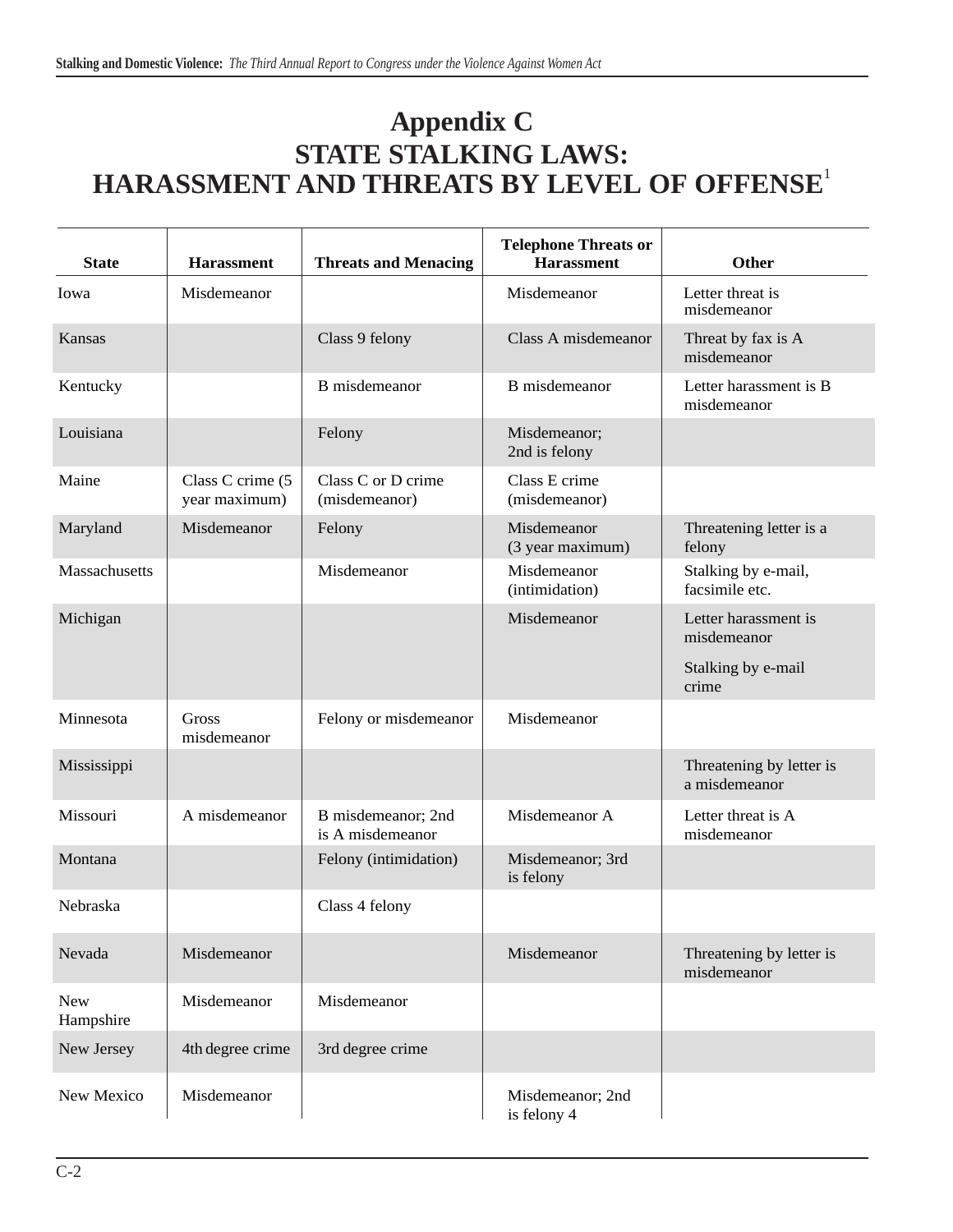| <b>State</b>   | <b>Harassment</b>     | <b>Threats and Menacing</b>                                    | <b>Telephone Threats or</b><br><b>Harassment</b> | <b>Other</b>                                                      |
|----------------|-----------------------|----------------------------------------------------------------|--------------------------------------------------|-------------------------------------------------------------------|
| New York       | A misdemeanor         | E felony or misdemeanor;<br>2nd is 10 year sentence<br>maximum | Misdemeanor                                      | Letter threat is A<br>misdemeanor                                 |
|                |                       |                                                                |                                                  | Electronic harassment<br>is crime                                 |
| North Carolina |                       | Class 1 misdemeanor                                            | Misdemeanor 1                                    | Letter threat is<br>misdemeanor 1                                 |
| North Dakota   | <b>B</b> misdemeanor  | C felony or A<br>misdemeanor (menacing)                        | A misdemeanor                                    |                                                                   |
| Ohio           |                       | Misdemeanor 1 or<br>misdemeanor 4                              | Misdemeanor 1;<br>2nd is felony 5                | Aggravated trespassing<br>with intent to harm is<br>misdemeanor 1 |
| Oklahoma       |                       | Misdemeanor (30 day<br>maximum)                                | Misdemeanor                                      | Threatening letter is<br>misdemeanor                              |
| Oregon         | A or B<br>misdemeanor | <b>B</b> misdemeanor                                           | <b>B</b> misdemeanor                             | Letter threat is B<br>misdemeanor                                 |
| Pennsylvania   | Summary offense       | Misdemeanor 1                                                  | Misdemeanor 3                                    |                                                                   |
| Rhode Island   |                       |                                                                |                                                  |                                                                   |
| South Carolina | Misdemeanor           |                                                                | Misdemeanor                                      |                                                                   |
| South Dakota   |                       |                                                                | Misdemeanor 1                                    |                                                                   |
| Tennessee      |                       |                                                                | A misdemeanor                                    | Letter threat is A<br>misdemeanor                                 |
| Texas          | <b>B</b> misdemeanor  | Misdemeanor                                                    | <b>B</b> misdemeanor                             | Letter threat is B<br>misdemeanor                                 |
| Utah           |                       | <b>B</b> misdemeanor                                           | <b>B</b> misdemeanor                             | Letter threat is B<br>misdemeanor                                 |
| Vermont        |                       | Misdemeanor                                                    | Misdemeanor                                      |                                                                   |
| Virginia       |                       |                                                                | Misdemeanor 1                                    | Letter threat is felony 6                                         |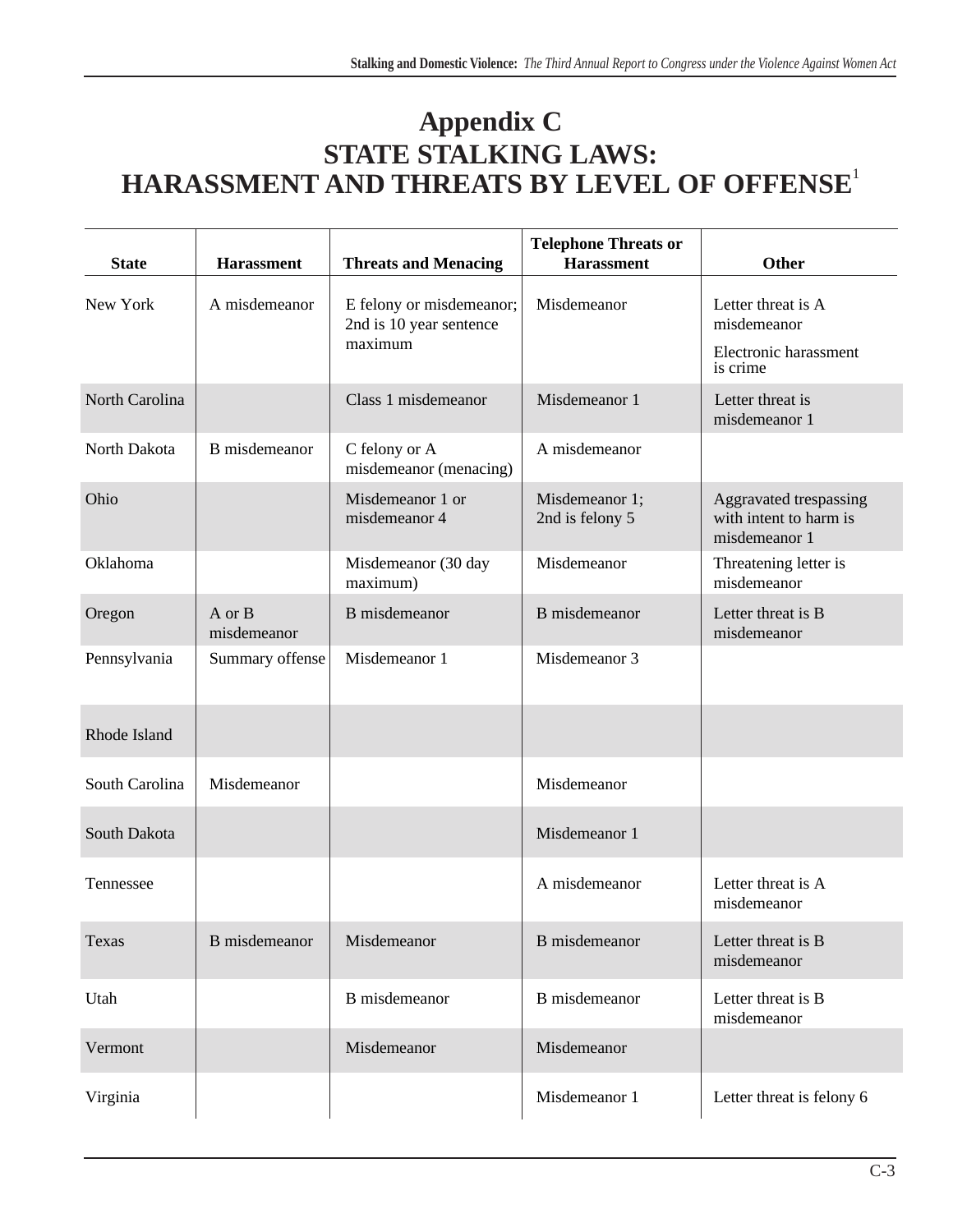| <b>State</b>   | <b>Harassment</b>                          | <b>Threats and Menacing</b>    | <b>Telephone Threats or</b><br><b>Harassment</b> | <b>Other</b>                                                         |
|----------------|--------------------------------------------|--------------------------------|--------------------------------------------------|----------------------------------------------------------------------|
| Washington     | Gross<br>misdemeanor;<br>2nd is C felony   | Felony or gross<br>misdemeanor | Gross misdemeanor or<br>C felony                 |                                                                      |
| West Virginia  |                                            |                                | Misdemeanor                                      |                                                                      |
| Wisconsin      | Class A<br>misdemeanor;<br>2nd is E felony | D felony                       | B misdemeanor                                    | Threat by e-mail or<br>other electronic<br>communication             |
|                |                                            |                                |                                                  | Letter threat is D felony                                            |
| Wyoming        |                                            |                                | Misdemeanor                                      | Electronic<br>communication can be<br>part of stalking<br>harassment |
| Guam           | Misdemeanor                                | Misdemeanor                    | Misdemeanor                                      |                                                                      |
| Puerto Rico    |                                            | Misdemeanor                    |                                                  |                                                                      |
| Virgin Islands |                                            |                                | Misdemeanor                                      | Letter threat is<br>misdemeanor                                      |

<sup>1</sup> This table was prepared in March 1998 by Neal Miller of the Institute of Law and Justice, Alexandria, VA.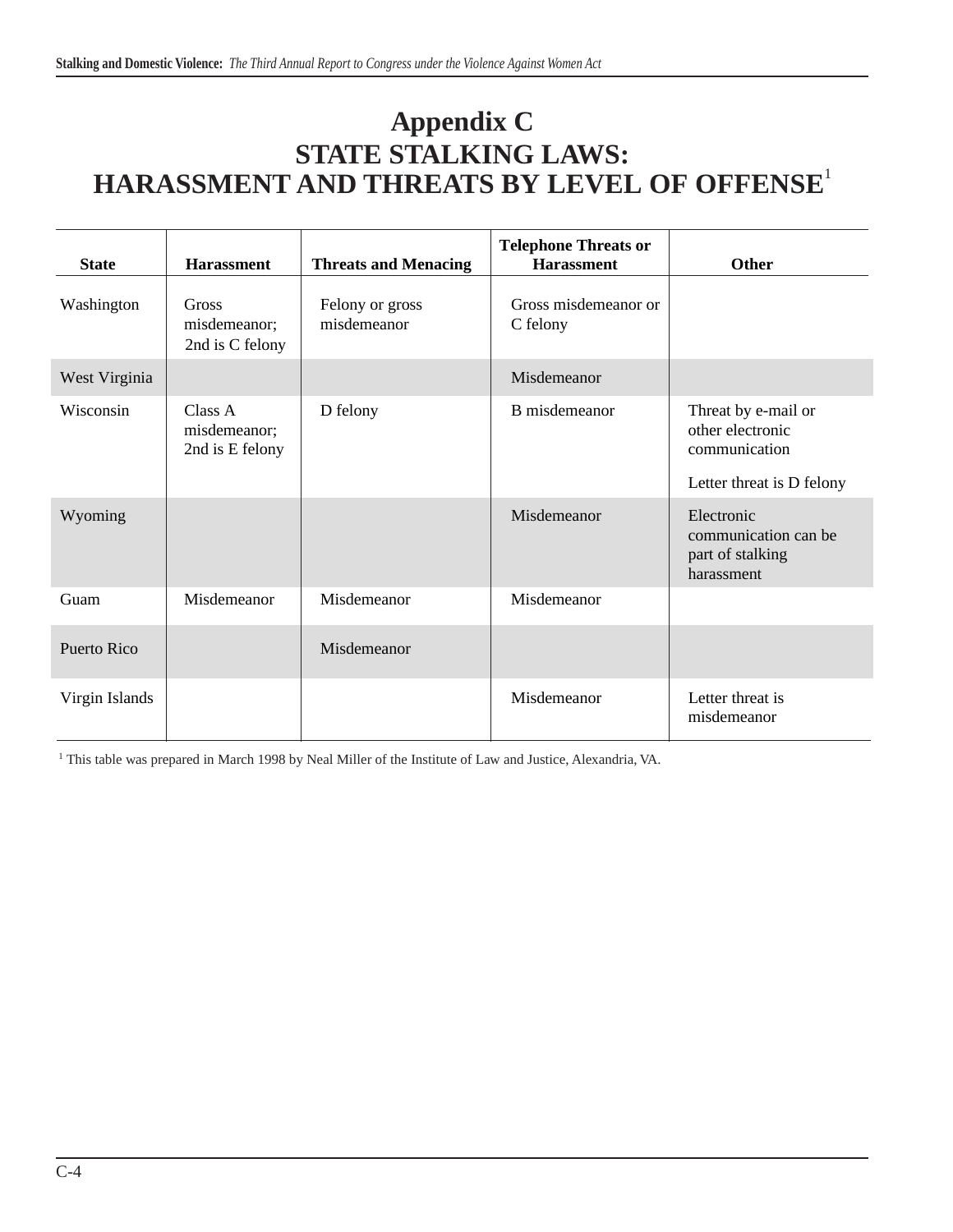## **Appendix D SUMMARY OF STATE STALKING AND RELATED LAWS**<sup>1</sup>

| <b>State</b>               | <b>Stalking is</b><br>felony-only<br>crime | <b>Harassment</b><br>is crime | <b>Threat</b><br>is crime            | <b>Stalking civil</b><br>order<br>available | <b>Stalking</b><br>order<br>registry | Arrest w/o<br>warrant for<br>stalking | <b>Pretrial</b><br>release<br>limits |
|----------------------------|--------------------------------------------|-------------------------------|--------------------------------------|---------------------------------------------|--------------------------------------|---------------------------------------|--------------------------------------|
| AL                         | $\mathbf X$                                | $\mathbf X$                   | $(T)^*$                              |                                             |                                      |                                       |                                      |
| $\mathbf{A}\mathbf{K}$     |                                            | $\mathbf X$                   | (T)                                  |                                             |                                      |                                       | $\mathbf{X}$                         |
| $\mathbf{A}\mathbf{Z}$     | $\mathbf X$                                | $\mathbf X$                   | $\mathbf{X}$ (T)                     | $\mathbf X$                                 | $\mathbf X$                          |                                       |                                      |
| ${\sf AR}$                 | $\mathbf{X}$                               | $\mathbf X$                   | $\mathbf{X}$ (T L)                   |                                             |                                      |                                       | $\boldsymbol{\mathrm{X}}$            |
| CA                         | $X + m$ isdemeanor                         |                               | $\mathbf{X}$ (T)                     | $\mathbf X$                                 |                                      |                                       | $\mathbf X$                          |
| CO                         | $\mathbf X$                                | $\mathbf X$                   | $\mathbf{X}$ (T)                     | $\mathbf X$                                 |                                      |                                       |                                      |
| CT                         |                                            | $\mathbf X$                   | $\mathbf{X}$ (T L)                   |                                             |                                      |                                       |                                      |
| $\rm{DE}$                  | $\mathbf X$                                | $\mathbf X$                   | $\mathbf X$                          |                                             |                                      |                                       |                                      |
| DC                         |                                            |                               | $\mathbf{X}$ (T L)                   |                                             |                                      |                                       |                                      |
| $\mathop{\rm FL}\nolimits$ | $X +$ misdemeanor                          |                               | $\mathbf{X}$ (T)                     | $\mathbf{X}$                                |                                      | $\mathbf X$                           |                                      |
| GA                         |                                            |                               | $\mathbf{X}$ (T)                     |                                             |                                      |                                       | $\mathbf X$                          |
| $\mathop{\rm HI}\nolimits$ |                                            | $\mathbf{X}$                  | $\mathbf X$                          |                                             |                                      |                                       |                                      |
| ID                         |                                            |                               | (T)                                  | $\mathbf X$                                 |                                      | $\mathbf X$                           |                                      |
| ${\rm IL}$                 | $\mathbf X$                                |                               | $\mathbf{X}$ (T L)                   |                                             |                                      |                                       | $\mathbf{X}$                         |
| $\ensuremath{\text{IN}}$   |                                            |                               | $\mathbf{X}$ (T L)                   |                                             |                                      | $\mathbf X$                           |                                      |
| IA                         |                                            | $\mathbf X$                   | (T L)                                |                                             |                                      |                                       | $\mathbf{X}$                         |
| $\mathbf{K}\mathbf{S}$     | $\mathbf X$                                |                               | $\mathbf{X}$ (T)                     |                                             |                                      |                                       |                                      |
| KY                         |                                            |                               | $\mathbf{X}$ (T L)                   |                                             |                                      |                                       |                                      |
| LA                         |                                            |                               | $\mathbf{X}$ (T)                     |                                             |                                      |                                       |                                      |
| $\rm ME$                   |                                            | $\mathbf X$                   | $\mathbf{X}$ (T)                     | $\mathbf X$                                 |                                      | $\mathbf X$                           |                                      |
| <b>MD</b>                  | $\mathbf X$                                | $\mathbf X$                   | $\mathbf{X}$ (T L)                   |                                             |                                      | $\mathbf X$                           | $\mathbf X$                          |
| $\rm MA$                   | $\mathbf X$                                |                               | $\mathbf{X}$ (T)                     |                                             |                                      |                                       |                                      |
| MI                         | $X + m$ isdemeanor                         |                               | (T L)                                | $\mathbf X$                                 | $\mathbf X$                          |                                       |                                      |
| MN                         | $X +$ misdemeanor                          | $\mathbf X$                   | $\mathbf{X}$ (T)                     | $\mathbf X$                                 |                                      |                                       |                                      |
| MS                         |                                            |                               | (L)                                  |                                             |                                      |                                       |                                      |
| <b>MO</b>                  | $X +$ misdemeanor                          | $\mathbf X$                   | X(TL)                                | $\mathbf X$                                 |                                      | $\mathbf X$                           |                                      |
| MT                         |                                            | $\mathbf X$                   | $\mathbf{X}\left( \mathrm{T}\right)$ | $\mathbf X$                                 |                                      | $\mathbf X$                           | $\mathbf X$                          |
| $\rm NE$                   |                                            | $\mathbf X$                   | $\mathbf X$                          | $\mathbf X$                                 |                                      |                                       |                                      |
| $\ensuremath{\text{NV}}$   | $X +$ misdemeanor                          |                               | (T L)                                | $\boldsymbol{\mathrm{X}}$                   |                                      | $\mathbf{X}$                          |                                      |
| $\rm NH$                   |                                            | $\mathbf X$                   | $\mathbf X$                          | $\mathbf X$                                 |                                      | $\mathbf X$                           |                                      |
| NJ                         |                                            | $\mathbf X$                   | $\mathbf X$                          |                                             |                                      |                                       |                                      |
| $\rm{NM}$                  |                                            |                               | (T)                                  |                                             |                                      |                                       |                                      |
| NY                         |                                            | $\mathbf X$                   | $\mathbf{X}$ (T L)                   |                                             |                                      |                                       |                                      |
| $\rm NC$                   |                                            | $\mathbf X$                   | $\mathbf{X}$ (T L)                   |                                             |                                      |                                       |                                      |
| $\rm ND$                   |                                            | $\mathbf X$                   | $\mathbf{X}$ (T L)                   | $\mathbf X$                                 |                                      |                                       |                                      |
| OH                         |                                            | $\mathbf X$                   | $\mathbf{X}$ (T)                     |                                             | $\mathbf X$                          |                                       | $\mathbf{X}$                         |
| OK                         |                                            |                               | $\mathbf{X}$ (T L)                   | $\mathbf X$                                 |                                      |                                       | $\mathbf X$                          |
| ${\sf OR}$                 |                                            | $\mathbf X$                   | $\mathbf{X}$ (T L)                   | $\mathbf X$                                 | $\mathbf X$                          | $\mathbf X$                           |                                      |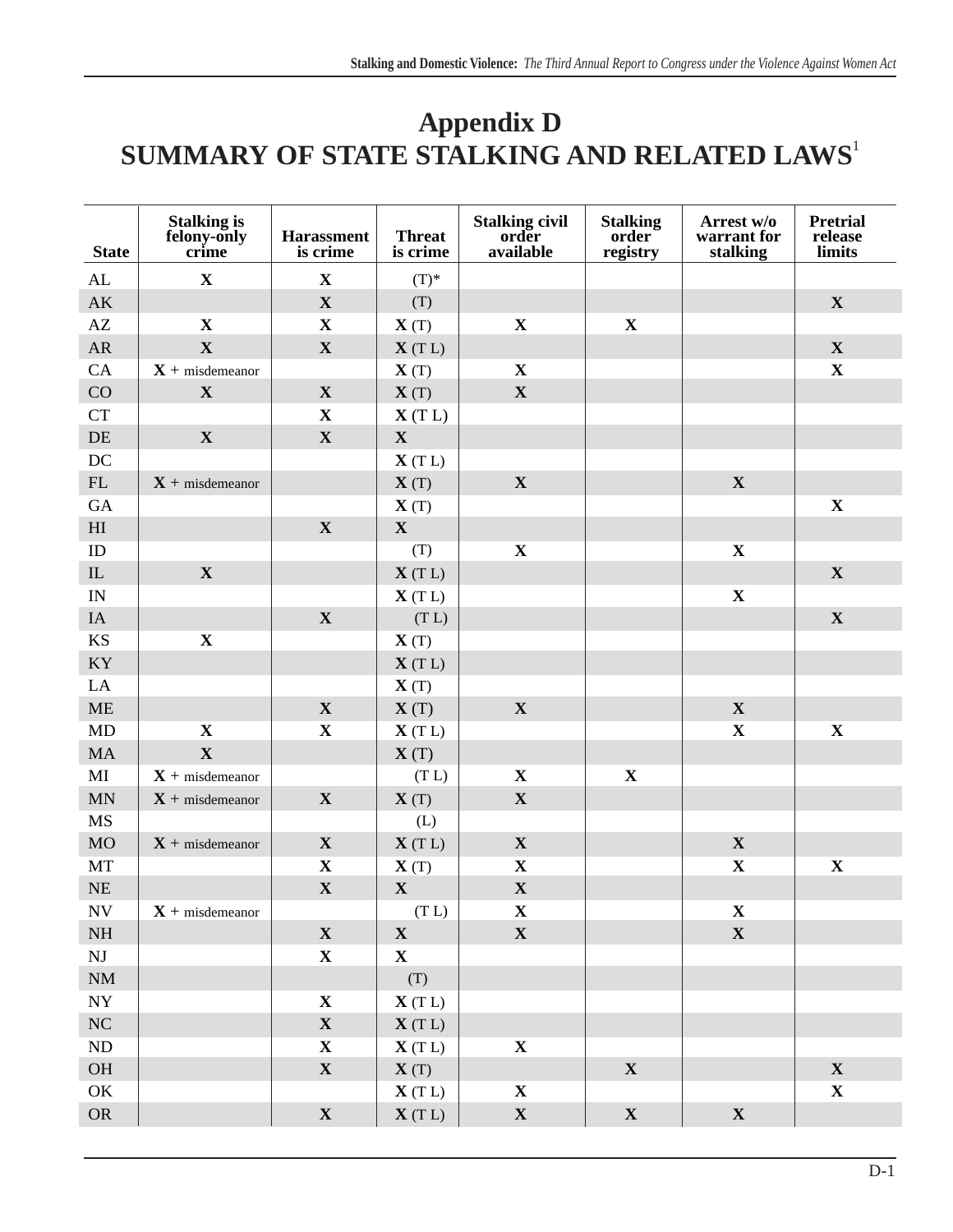## **Appendix D SUMMARY OF STATE STALKING AND RELATED LAWS**<sup>1</sup>

| <b>State</b> | <b>Stalking is</b><br>felony-only<br>crime | <b>Harassment</b><br>is crime | <b>Threat</b><br>is crime | <b>Stalking civil</b><br>order<br>available | <b>Stalking</b><br>order<br>registry | Arrest w/o<br>warrant for<br>stalking | <b>Pretrial</b><br>release<br>limits |
|--------------|--------------------------------------------|-------------------------------|---------------------------|---------------------------------------------|--------------------------------------|---------------------------------------|--------------------------------------|
| PA           |                                            | $\mathbf X$                   | $\mathbf{X}$ (T)          |                                             |                                      |                                       |                                      |
| RI           |                                            |                               |                           | $\mathbf X$                                 |                                      |                                       |                                      |
| <b>SC</b>    |                                            | $\mathbf{X}$                  | (T)                       | $\mathbf X$                                 |                                      | $X$ (Order Viol)                      |                                      |
| <b>SD</b>    |                                            |                               |                           | $\mathbf X$                                 |                                      |                                       |                                      |
| TN           |                                            |                               | (T L)                     |                                             |                                      |                                       |                                      |
| <b>TX</b>    |                                            | $\mathbf X$                   | X(TL)                     |                                             |                                      |                                       | $\mathbf X$                          |
| UT           |                                            |                               | $\mathbf{X}$ (T)          |                                             |                                      |                                       |                                      |
| <b>VT</b>    | $\mathbf X$                                |                               | $\mathbf{X}$ (T)          |                                             |                                      |                                       |                                      |
| VA           |                                            |                               | (T L)                     | $\mathbf X$                                 |                                      |                                       |                                      |
| <b>WA</b>    |                                            | $\mathbf{X}$                  | $\mathbf{X}$ (T)          | $\mathbf X$                                 | $\mathbf{X}$                         |                                       | $\mathbf X$                          |
| <b>WV</b>    |                                            |                               | (T)                       |                                             |                                      |                                       | $\mathbf X$                          |
| WI           |                                            | $\mathbf{X}$                  | $\mathbf{X}$ (T L)        | $\mathbf{X}$                                |                                      |                                       |                                      |
| <b>WY</b>    |                                            |                               | (T)                       | $\mathbf X$                                 |                                      | $\mathbf X$ (Order Viol)              |                                      |
| ${\rm GU}$   | $\mathbf{X}$                               | $\mathbf X$                   | $\mathbf{X}$ (T)          |                                             |                                      |                                       |                                      |
| PR           |                                            |                               | $\mathbf X$               |                                             |                                      |                                       |                                      |
| VI           | $\mathbf X$                                |                               |                           |                                             |                                      |                                       |                                      |

 $*$  T = Telephone threat; L = Letter threat.

<sup>1</sup> This table was prepared in March 1998 by Neal Miller of the Institute of Law and Justice, Alexandria, VA.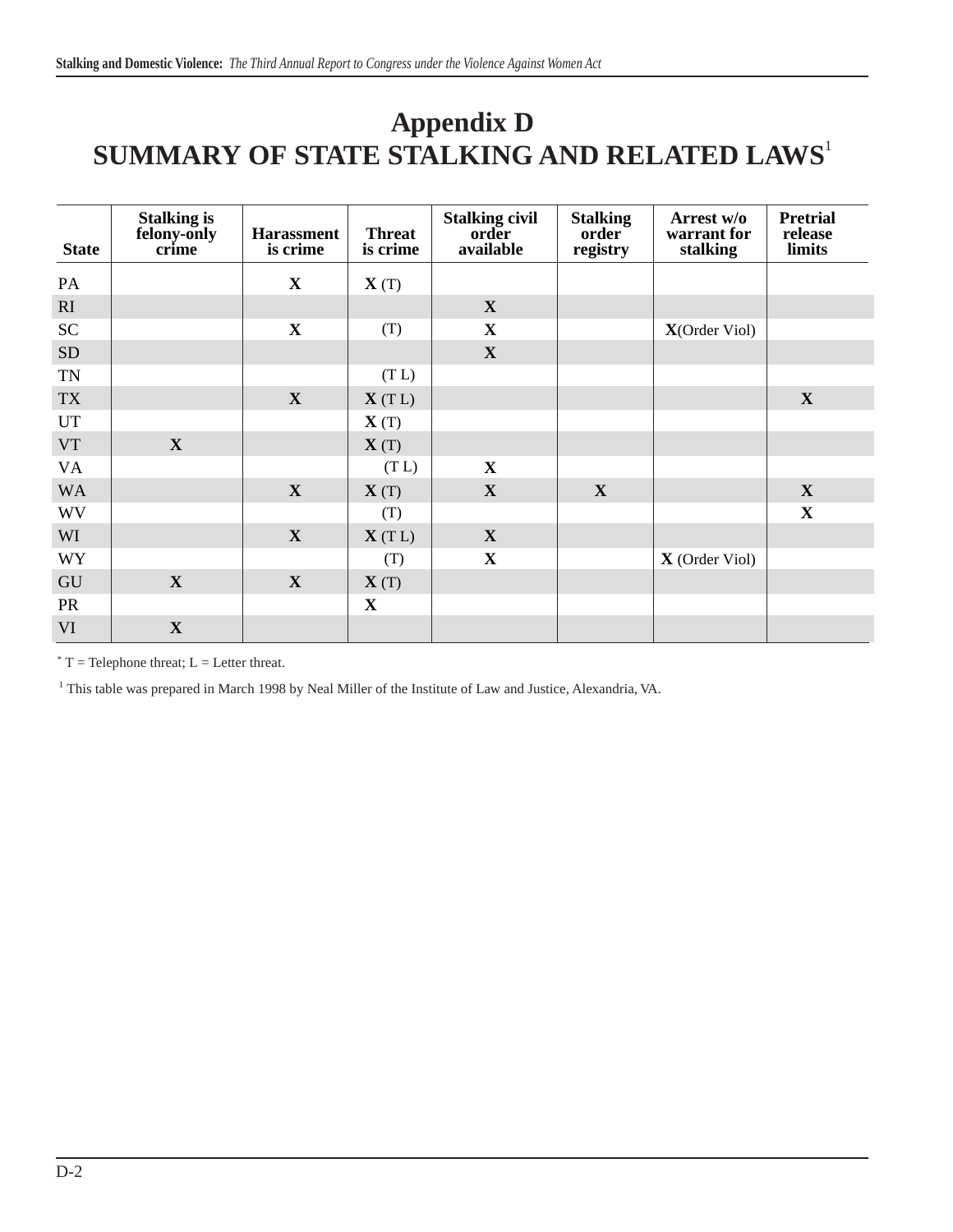## **Appendix E STALKING RESOURCES ON THE INTERNET**

The Internet has rapidly become the primary information source for many individuals. Legal resources are especially prevalent on the Internet, with all but a handful of States having a website offering legislative and court decision information. Criminal justice agencies also have a major presence on the Internet.

A study on domestic violence sponsored by NIJ identified several sites directly related to stalking, including locations containing government reports on stalking, fact sheets, and training materials. Also available on the Internet are several law review articles on stalking laws, and victim-oriented materials, including adivce on what victims can do to fight stalking. Finally, information is provided about groups helping stalking victims. The following are among the Internet stalking sites identified by the study:

| <b>Website Content</b>                                                        | <b>Internet Addresses</b>                                                    |
|-------------------------------------------------------------------------------|------------------------------------------------------------------------------|
| DOJ First Annual Stalking Report to Congress<br>(1996)                        | http://ncjrs.org/txtfiles/stlkbook.txt                                       |
| DOJ Stalking Report to Congress (Mirror site)                                 | http://www.ojp.usdoj.gov/ocpa/94Guides/DomViol/                              |
| Second Annual Stalking Report to Congress<br>(PDF file) (1997)                | http://www.ojp.usdoj.gov/vawgo/reports.htm                                   |
| <b>Model Antistalking Code</b>                                                | http://www.ojp.usdoj.gov/ocpa/94Guides/DomViol/appendb.htm                   |
| Bureau of Justice Assistance Seminar on<br><b>Stalking Law Implementation</b> | http://aspensys.aspensys.com:209/R0-185754-<br>range/ncjrs/data/anticode.txt |
| National Victim Center-stalking law fact sheet                                | http://www.nvc.org/ddir/info71.htm                                           |
| <b>Another Fact Sheet</b>                                                     | http://www.privacyrights.org/fs/fs14-stk.html                                |
| Iowa Attorney General fact sheet on stalking                                  | http://www.state.ia.us/government/ag/stalker.htm                             |
| <b>Stalking FAQ</b>                                                           | http://www.madcapps.com/Writings/faqabout.htm                                |
| National Victim Assistance Academy training<br>manual                         | http://www.ojp.usdoj.gov/ovc/assist/nvaa/ch21-2st.htm                        |
| National Victim Center help guide for stalking<br>victims                     | http://www.ojp.usdoj.gov/ovc/help/stalk/info44.htm                           |
| National Victim Center safety tips                                            | http://www.nvc.org/gdir/svsafety.htm                                         |
| State stalking laws                                                           | http://www.nvc.org/hdir/statestk.htm                                         |
| Law review article on efficacy of California<br>stalking law                  | http://www.uchastings.edu/womenslj/jordan.html                               |
| Allen law review article on United Kingdom<br>stalking laws                   | http://webjcli.ncl.ac.uk/1996/issue4/allen4.html                             |
| Cyberstalking                                                                 | http://www.cyberangels.org/stalking/                                         |
| <b>Survivors of Stalking</b>                                                  | http://www.soshelp.org/                                                      |
| Portland (OR) stalking information                                            | http://www.multnomah.lib.or.us/dcfs/dv/dvman/stalking.html                   |
| <b>Online Harassment Resources</b>                                            | http://www.io.com/~barton/harassment.html                                    |
| Personal Protection Orders (PPOs) forms for<br>Michigan available online      | http://www.mivictims.org/ppo/index.html                                      |
| Michigan's antistalking law                                                   | http://www.ingham.org/bc/wom/stalking.htm                                    |
| <b>Stalking Victims Sanctuary</b>                                             | http://www.ccon.com/stalkvictim/                                             |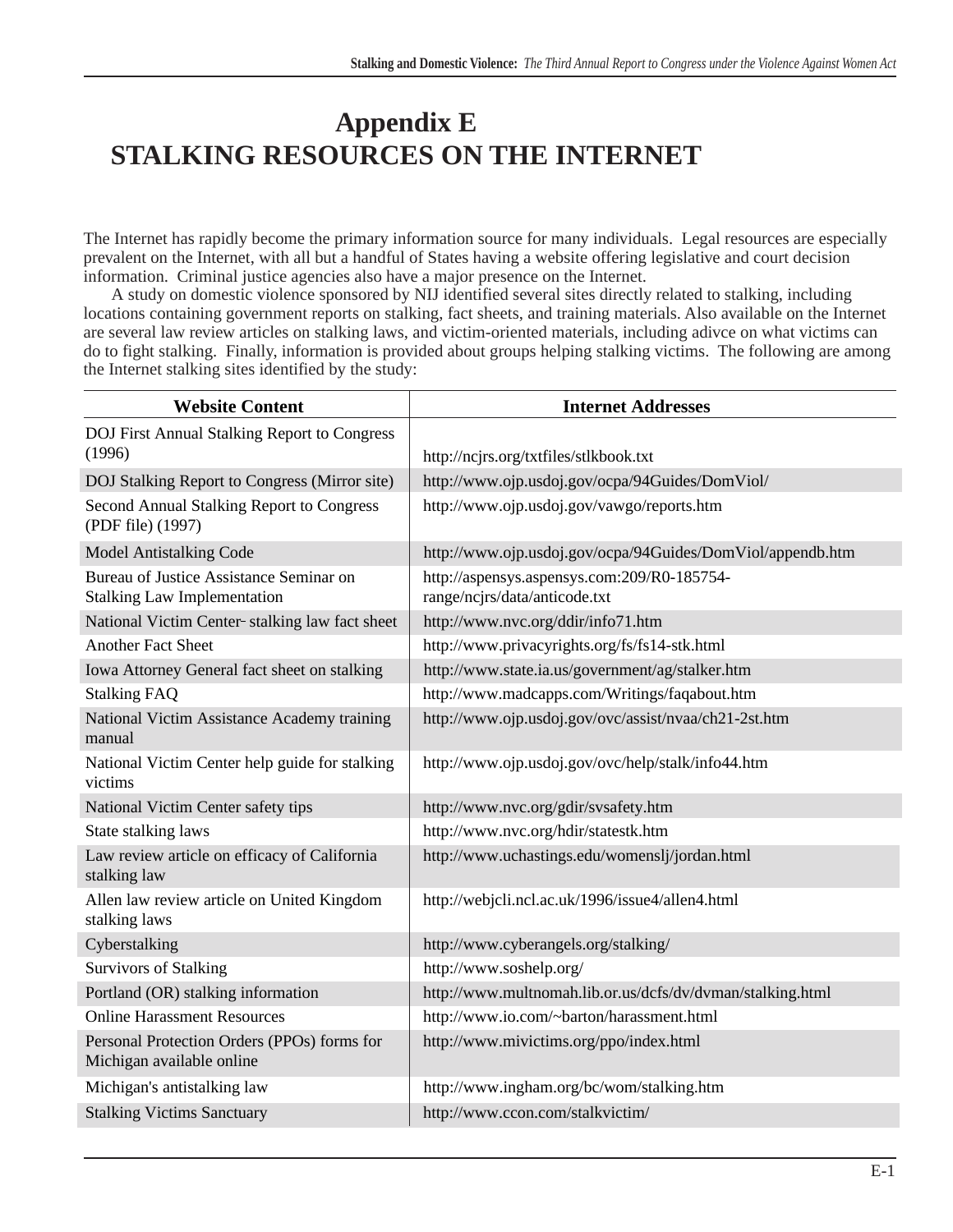### **Appendix F SELECTED BIBLIOGRAPHY**<sup>1</sup>

- Alldridge, P. "Threat Offenses A Case for Reform." *Criminal Law Review* 3 (1994): 176–186.
- Allen, M.J. "Look Who'stalking: Seeking a Solution to the Problem of Stalking." *Web Journal of Current Legal Issues* 4 (1996). URL: http://www.newcastle.ac.uk/~nlawwww/1996/issue4/allen4.html.
- American Prosecutors Research Institute. *Mission Possible: Stopping Stalkers*  [a comprehensive training curriculum]. (Alexandria, VA: Author, 1997).
- American Prosecutors Research Institute. *Stalking: Prosecutors Convict and Restrict.*  (Alexandria, VA: Author, 1997).
- Anderson, S.C. "Anti-Stalking Laws: Will They Curb the Erotomaniac's Obsessive Pursuit?" *Law and Psychiatry Review* 17 (1993): 171–185.
- "Anti-Stalker Device." *Law and Order* 40(10) (October 1992): 4+.
- Attinello, K.L. "Anti-Stalking Legislation: A Comparison of Traditional Remedies Available for Victims of Harassment Versus California Penal Code Section 646.9 (California Anti-Stalking Law)." *Pacific Law Journal* 24(4) (July 1993): 1945–1980.
- Bachman, A., and A.L. Coker. "Police Involvement in Domestic Violence: The Interactive Effects of Victim Injury, Offender History of Violence and Race." *Violence and Victims* 10(2) (1995): 91–106.
- Bachman, R., and L. Saltzman. "Violence Against Women: Estimates from the Redesigned Survey." In *Bureau of Justice Statistics Special Report*. (Washington, DC: U.S. Department of Justice, Bureau of Justice Statistics, August 1995).

Bane, V. "By Love Obsessed." *People Weekly* 48(2) (July 14, 1997): 65+.

Baty, J.A. "Alabama's Stalking Statutes: Coming Out of the Shadows." *Alabama Law Review* 48 (Fall 1996): 229.

Beck, A. "Murderous Obsession." *Newsweek* July 13, 1992: 60.

Benson, K. "Stalking Stopped in its Tracks." *Police* 18(9) (September 1994): 36–39, 75.

<sup>&</sup>lt;sup>1</sup>This bibliography is not intended to be a definitive list of all available writings on stalking.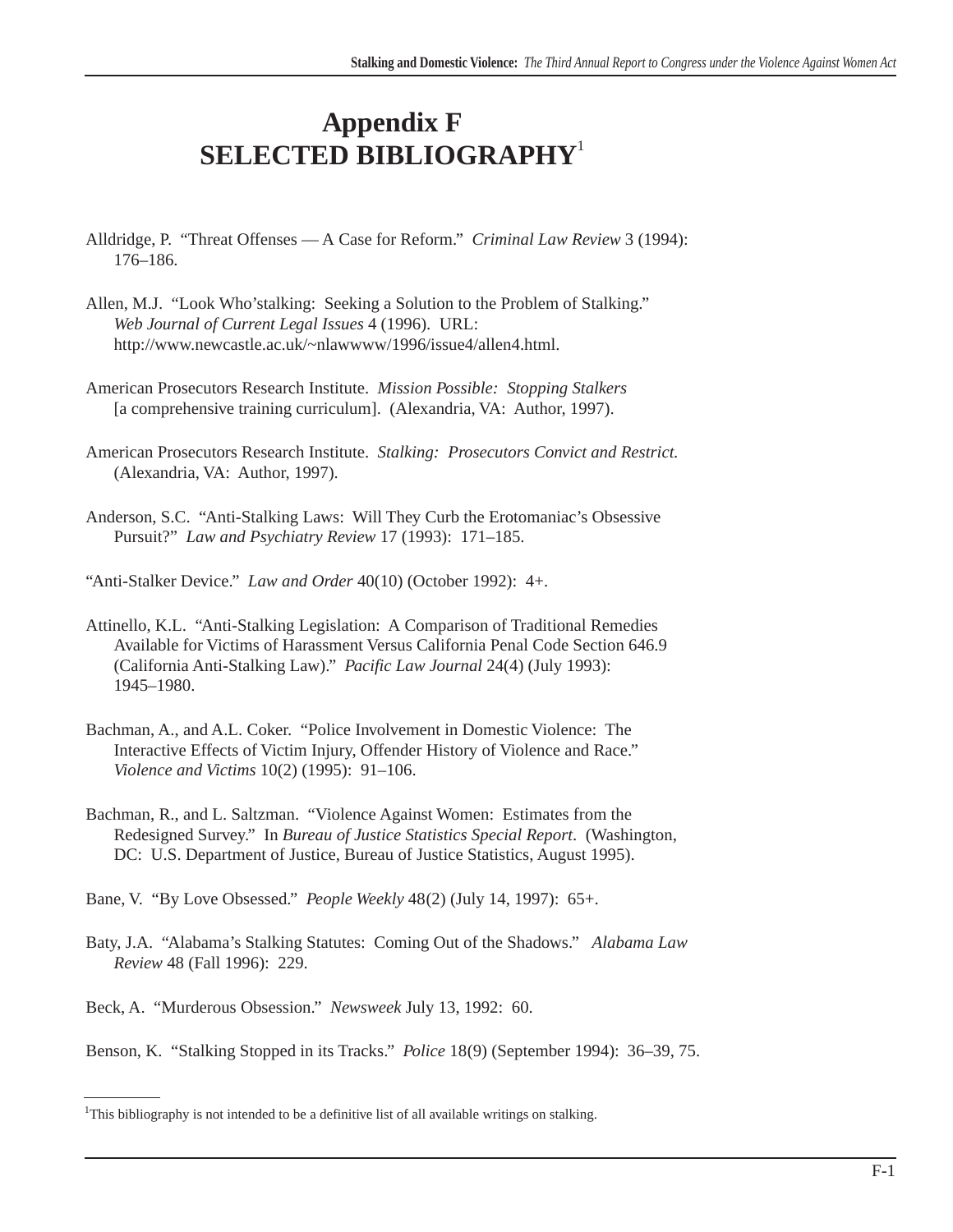- Bernstein, S.E. "Living Under the Siege: Do Stalking Laws Protect Domestic Violence Victims?" *Cardoza Law Review* 15 (1993): 525–567.
- Birmingham, L.N. "Closing the Loophole: Vermont's Legislative Response to Stalking." *Vermont Law Review* 18(2) (Winter 1994): 477–527.
- Bjerregaard, B. "Stalking and the First Amendment: A Constitutional Analysis of State Stalking Laws." *Criminal Law Bulletin* 32(4) (July–August 1996): 307–341.
- Blanchard, K. "When a Lover Turns Evil." *Mademoiselle* 100(11) (November 1994): 146+.
- Bradburn, W.E. "Stalking Statutes: An Ineffective Legislative Remedy for Rectifying Perceived Problems with Today's Injunction System." *Ohio Northern University Law Review* 19 (1992): 271.
- Brewster, M. "An Exploration of the Experiences and Needs of Former Intimate Stalking Victims." West Chester University, forthcoming 1998.
- Buckley, M. "Stalking Laws Problem or Solution?" *Wisconsin Women's Law Journal*  9(23) (1994): 23–66.
- Bumiller, E. "The Sister Who Made Amends: Her Brother Killed a Woman. Now She's Fighting for Crime Victims." *The Washington Post* (May 9, 1995): C–1.
- Burgess, A.W., T. Baker, and R. Halloran. "Stalking Behaviors within Domestic Violence." *Journal of Family Violence* 12(4) (December 1997): 389.
- Burt, M. "Violence Against Women Act of 1994: Evaluation of the STOP Block Grants to Combat Violence Against Women." Urban Institute, Grant No. 95-WT-NX-0005 (1996).
- Burt, M., *et al.*, "1998 Annual Report: Evaluation of the STOP Formula Grants Under the Violence Against Women Act of 1994." Urban Institute, Grant No. 95-WT-NX-0005 (1998).
- Buzawa, E.S., and C.G. Buzawa. *Domestic Violence: The Criminal Justice Response.*  2d ed. (Thousand Oaks, CA: Sage Publications, 1996).
- Carmody, C. "Deadly Mistakes." *ABA Journal* 80 (September 1994): 68–71.
- Carmody, C. "Stalking by Computer." *ABA Journal* 80(9) (September 1994): 70+.
- "Cellular Phones Handed Out to Domestic Violence Victims." *Community Police Digest*  1(16) (August 24, 1995): 7.
- Clede, B. "Monitoring Stalkers: Keeping Track Inexpensively." *Law and Order* 41(11) (September 1993): 78–79.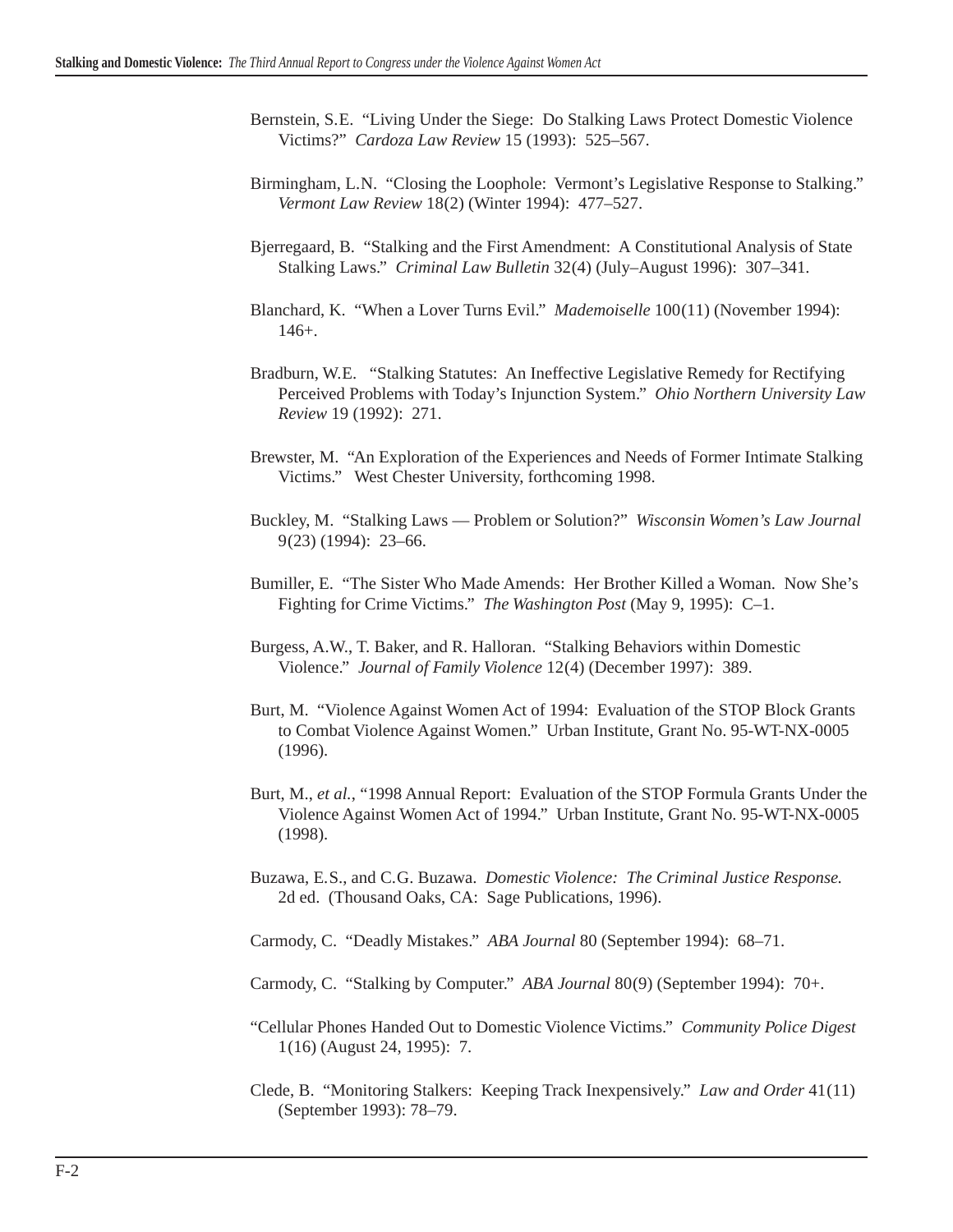- Coleman, F.L. "Stalking Behavior and the Cycle of Domestic Violence." *Journal of Interpersonal Violence* 12(3) (1997): 420–32.
- Copelan, D. "Is Georgia's Stalking Law Unconstitutionally Vague?" *Mercer Law Review*  45(2) (Winter 1994): 853–863.
- Cordes, R. "A Deputy's Hunch Stops A Wife Stalker." *Sheriff* 45(3) (May–June 1993): 29, 32.
- Cordes, R. "Watching Over the Watched: Greater Protection Sought for Stalking Victims." *Trial* 29(12) (October 1993): 12–13.
- Corrado, M.L. "Criminal Law: Punishment and the Wild Beast of Prey: The Problem of Preventive Detention." *Northwestern School of Law Journal of Criminal Law & Criminology* 86 (Spring 1996): 778.
- Craven, D. "Female Victims of Violent Crime." In *Bureau of Justice Statistics Special Findings.* (Washington, D.C.: U.S. Department of Justice, Bureau of Justice Statistics, December 1996).
- *Criminal Defense Newsletter* 19(4) (January 1996).
- *Crisis Intervention and Time-Limited Cognitive Treatment.* (Thousand Oaks, CA: Sage Publications, 1995).
- Crowley, R.R. "Crimes Against the Person: Provide Two Additional Means by which Aggravated Stalking Statute May Be Violated." *Georgia State University Law Review* 12 (October 1995): 105.
- *Current or Recently Completed Research in Domestic Violence and Child Abuse.*  (Washington, DC: U.S. Department of Justice, National Institute of Justice, 1994).
- D'Antonio, M. "The Strangest Stalking Case Ever." *Redbook* 187(2) (June 1996): 108+.
- Darny, S. " 'He's Stalking Me!' One Woman's Story." *The Washingtonian* 30(6) (March 1995): 72.
- David, J.W. "Is Pennsylvania's Stalking Law Constitutional?" *University of Pittsburgh Law Review* 56 (1994): 205.
- Davis, M.F., and S.J. Kraham. "Protecting Women's Welfare in the Face of Violence." *Fordham Urban Journal* 22 (Summer 1995): 1 141.
- Delaware Statistical Analysis Center. *Domestic Violence in Delaware 1994; An Analysis of Victim to Offender Relationships with Special Focus on Stalking.* (Dover, DE: Author, 1996).
- DeWitt, N., C.B. Ortner, and M. Yocca. "Representing Celebrity Stalking Victims." *Entertainment Law and Finance* 12 (July 1996): 1.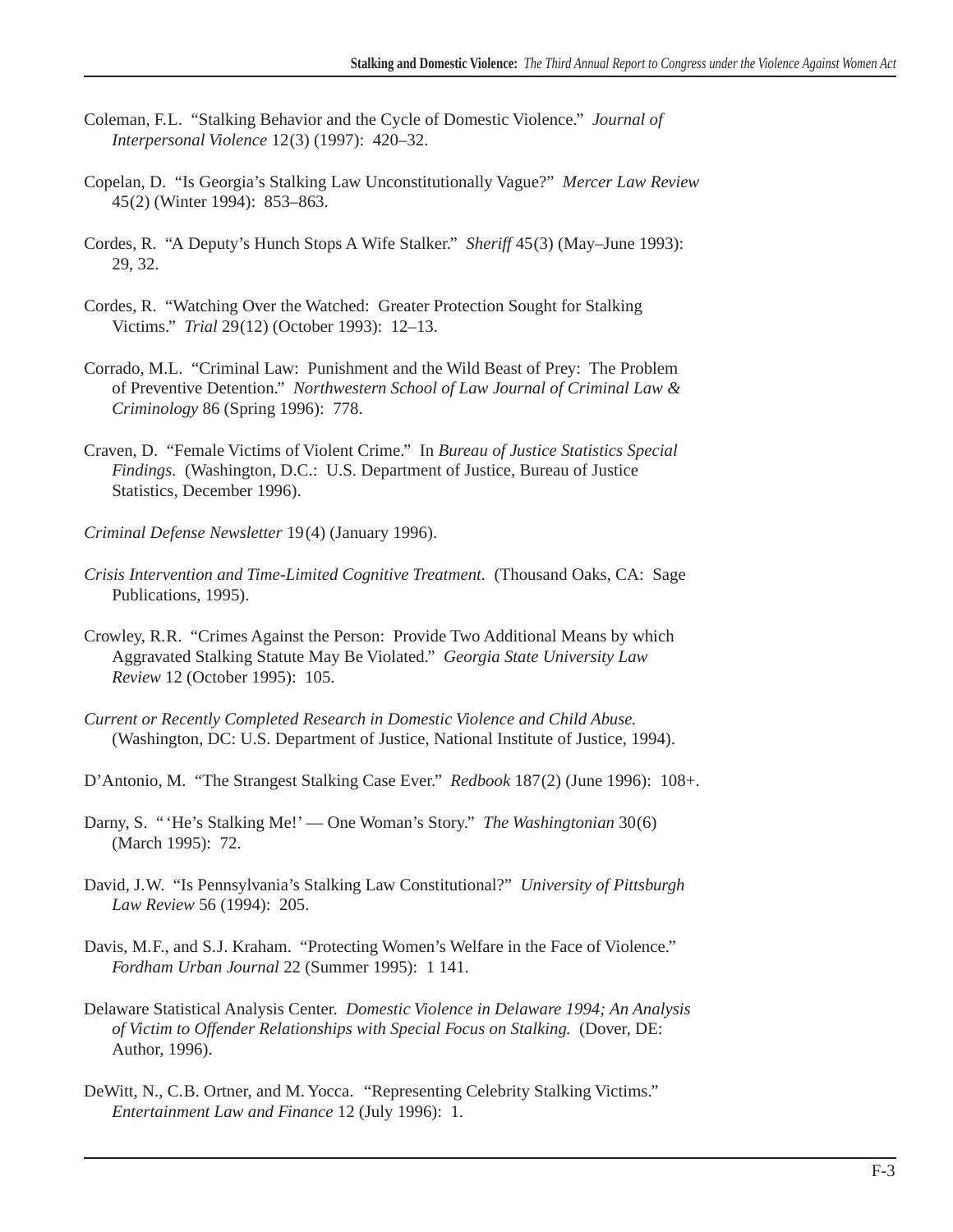- Diacovo, N. "California's Anti-Stalking Statute: Deterrent or False Sense of Security." *Southwestern University Law Review* 24 (1995): 389.
- Dietz, P.E., D.B. Matthews, D.A. Martell, T.M. Stewart, D.R. Hrouda, and J. Warren. "Threatening and Otherwise Inappropriate Letters to Hollywood Celebrities." *Journal of Forensic Sciences* 36(1) (January 1991): 185–209.
- Dietz, P.E., D.B. Matthews, D.A. Martell, T.M. Stewart, D.R. Hrouda, and J. Warren. "Threatening and Otherwise Inappropriate Letters to Members of the United States Congress." *Journal of Forensic Sciences* (September 1991): 1445–1468.
- Dvorchak, R.J. *Someone Is Stalking Me; A True Story of Marriage, Murder and Deadly Delusions in the Michigan . . .* (New York: Dell, 1993).
- Dworaczyk, Kellie. *Rewriting the Stalking Law.* (Austin, TX: House Research Organization, Texas House of Representatives, 1997).
- "Electronic Warning Alerts Victim: Leads to Probationer's Arrest." *Alternatives to Incarceration* 2(3) (May–June 1996): 8+.
- Engley, H.L. "Psychiatrist's Book Details Life Under a Stalker's Obsession." *The Detroit News* July 31, 1997. URL: http://detnews.com/1997/accent/9707/31/ 07310061.htm.
- English, K., S. Pullen, and L. Jones. "Managing Adult Sex Offenders in the Community — A Containment Approach." *Research in Brief.* (Washington, D.C.: U.S. Department of Justice, National Institute of Justice, January 1997).
- Faulkner, R.P. "And Where You Go I'll Follow: The Constitutionality of Antistalking Laws and Proposed Model Legislation." *Harvard Journal on Legislation* 31(1) (Winter 1994): 1–62.
- Fein, R.A., B. Vossekuil, and G. Holden. "Threat Assessment: An Approach to Prevent Targeted Violence." *Research in Brief.* (Washington, DC: U.S. Department of Justice, National Institute of Justice, September 1995).
- Flynn, C.P. "New Jersey Antistalking Law: Putting an End to a 'Fatal Attraction.' " *Seton Hall Legislative Journal* 18 (1993): 297.
- Flowers, R.B. *The Victimization and Exploitation of Women and Children: A Study of Physical, Mental, and Sexual Maltreatment in the United States.* (Jefferson, NC: McFarland & Company, 1994).
- Fremouw, W.J., D.Westrup, and J. Pennypacker. "Stalking on Campus: The Prevalence and Strategies for Coping with Stalking." *Journal of Forensic Sciences* 42(4) (July 1997): 666.
- Fritz, J.P. "A Proposal for Mental Health Provisions in State Anti-Stalking Laws." *The Journal of Psychiatry and Law* 23 (Summer 1995): 295.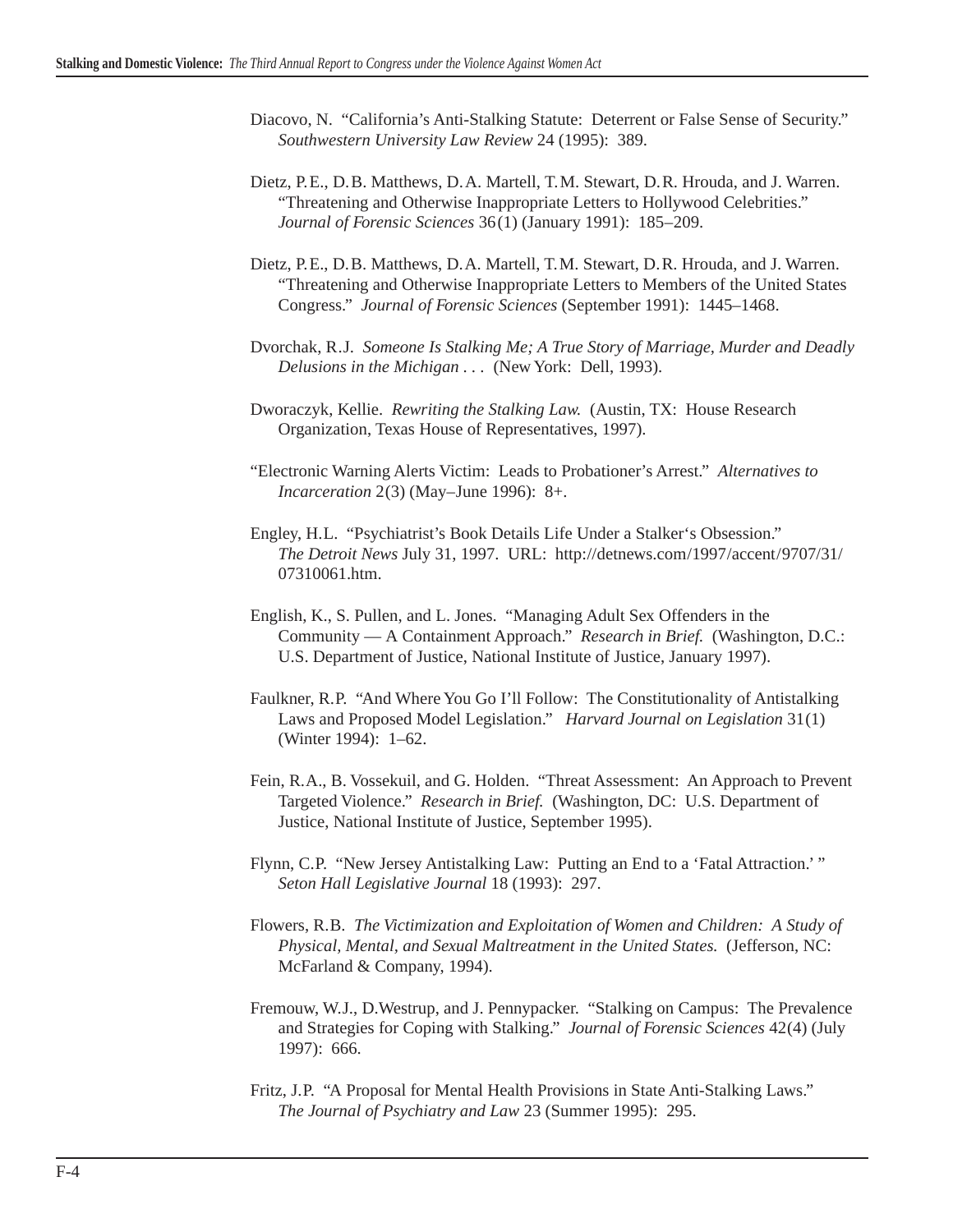- Gargan, J. "Stop Stalkers Before They Strike." *Security Management* 38(2) (February 1994): 31–32+.
- Gerberth, V.J. "Stalkers." *Law and Order* 40(10) (October 1992): 138–143.
- Gibbons, S. "Unreasonable Behavior." *Police Review* 14(5362): 16–19.
- Gill, M.S. "The Phone Stalkers." *Ladies Home Journal* 112(9) (September 1995): 82+.
- Gilligan, M.J. "Stalking the Stalker: Developing New Laws to Thwart Those Who Terrorize Others." *Georgia Law Review* 27(1) (Fall 1992): 285–342.
- Goldberg, D. "Victim Can't Lift Court's Stalking Ban; Appeal Panel Cites Novel Behavioral Concept in Decision; 'Learned Helplessness.' " *The Los Angeles Daily Journal* (January 24, 1997): 1.
- Goom, S. "Whether Committed by Words Alone Letters Inducing Fear of Violence Whether Apprehension of 'Immediate' Violence." *Criminal Law Review* (August 1997): 576–8.
- Guy, R.A., Jr. "Nature and Constitutionality of Stalking Laws." *Vanderbilt Law Review*  46(4) (May 1993): 991–1029.
- Haggard, T.R. "The South Carolina Anti-Stalking Statute: A Study in Bad Drafting." *South Carolina Lawyer* 5(5) (March 1997): 13.
- Hankins, J.L. "Criminal Anti-stalking Laws: Oklahoma Hops on the Legislative Bandwagon." *Oklahoma Law Review* 46 (Spring 1993): 109.
- Harmon, B.K. "Illinois' Newly Amended Stalking Law: Are All the Problems Solved?" *Southern Illinois University Law Journal* 10 (1994): 165.
- Harmon, R.B., R. Rosner, and H. Owens. "Obsessional Harassment and Erotomania in a Criminal Court Population." *Journal of Forensic Sciences* 40(2) (March 1995): 188–196.
- Hays, J.R., J.S.C. Romans, and M.K. Ritchhart. "Reducing Stalking Behaviors for College and University Counseling Services." *Journal of College Student Psychotherapy.* 10(1) (1995): 57.
- Hendricks, J.E., and L. Spillane. "Stalking: What Can We do to Forestall Tragedy?" *The Police Chief* 60(12) (October 1992): 4+.
- Hoffman, A. *Love Kills: The Stalking of Diane Newton King.* (New York: Avon Books, 1994).
- Holmes, R.M. "Stalking in America: Types and Methods of Criminal Stalkers." *Journal of Contemporary Criminal Justice* 9(4) (December 1993): 17–327.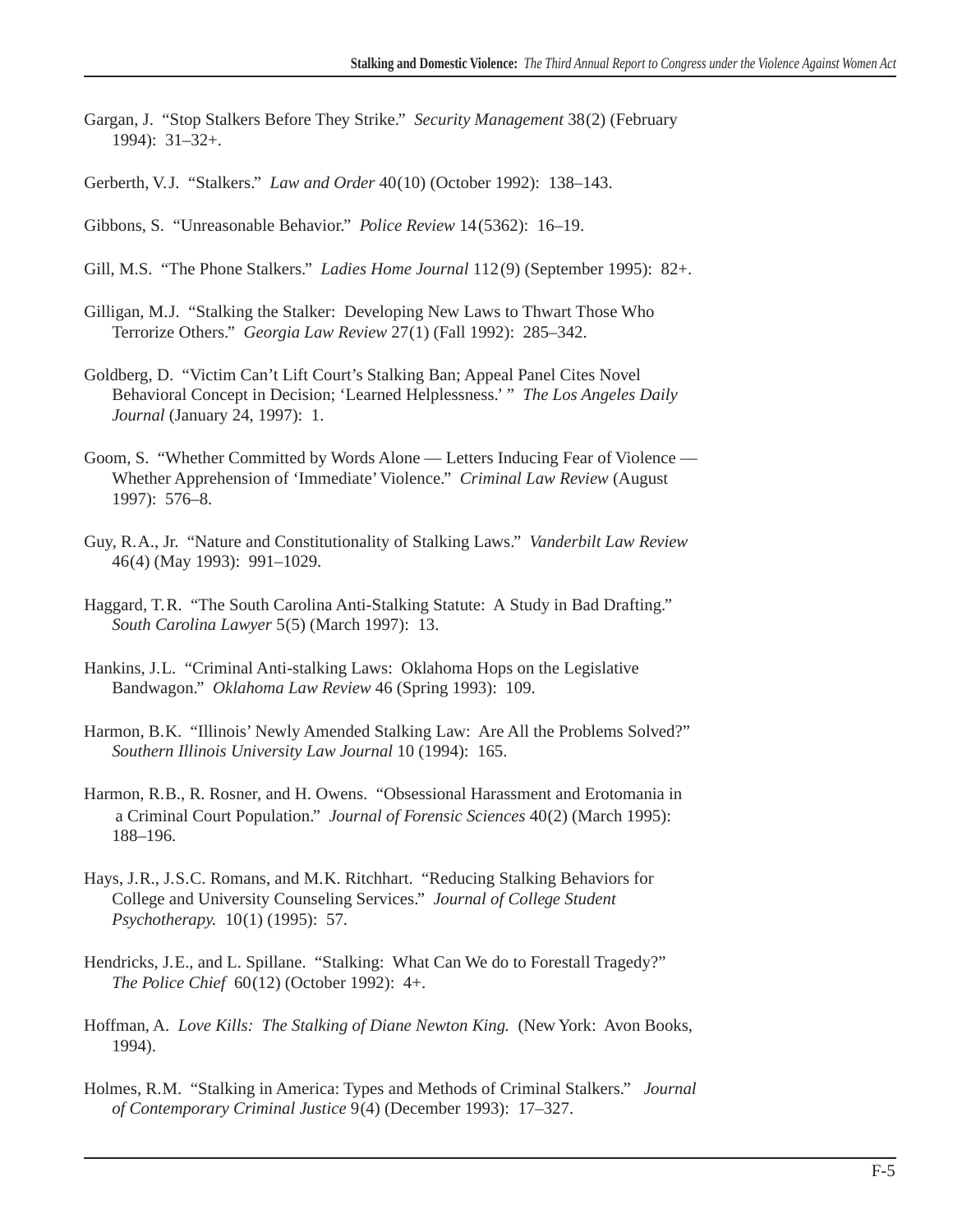- Hueter, J.A. "Lifesaving Legislation: But Will the Washington Stalking Law Survive Constitutional Scrutiny?" *Washington Law Review* 72(1) (January 1997): 213–240.
- Hunzeker, D. "Stalking Laws." *State Legislative Report* 17(19) (October 1992).
- Infante, C. "The New Stalking Law." *Arkansas Lawyer* 28 (Fall 1994): 30.

"Investigations." *Law and Order* 42(5) (May 1, 1994): 89.

- Jordan, T. "The Efficacy of the California Stalking Law: Surveying Its Evolution, Extracting Insights from Domestic Violence Cases." *Hastings Women's Law Journal*  6(2) (Summer 1995): 363–383.
- Kace, J.H. "Aftermath of Seeking Domestic Violence Protective Orders: The Victim's Perspective." *Journal of Contemporary Criminal Justice* 110(3) (September 1994): 204–219.
- Kamir, O. *Stalking: Culture, History, and Law.* J.D. Thesis, University of Michigan, 1995.
- Kappeler, V.E., B. Blumberg, and G.W. Potter. *Mythology of Crime and Criminal Justice,*  2nd edition. (Prospect Heights, IL: Waveland Press, 1996).
- Karbarz, S.L. "The First Amendment Implications of Antistalking Statutes." *Journal of Legislation* 21 (1995): 333.
- Keilitz, S., P.L. Hannaford, and H.S. Efkeman. *Civil Protection Orders: The Benefits and Limitations for Victims of Domestic Violence.* (Washington, DC: U.S. Department of Justice, National Institute of Justice under Grant No. 93-IJ-CX-0035).
- Kienlen, K.K., D.L. Birmingham, and M.J. Reid. "A Comparative Study of Psychotic and Nonpsychotic Stalking." *Journal of American Academy of Psychiatry and the Law*  25(3) (1997): 317.
- Killenbeck, M.R. "And Then They Did . . .? Abusing Equity in the Name of Justice." *Arkansas Law Review* 44 (Spring 1991): 235.
- Kirwan, W.E. "Mistakes in Homicide Investigation." *Medical Trial Quarterly* 12(4) (June 1966): 23–43.
- Kolarik, G. *Prisoners of Fear* (New York: Avon Books, 1995).
- Kolb, T.V. "North Dakota's Stalking Law: Criminalizing the Crime Before the Crime." *North Dakota Law Review* 70 (1994): 159.
- Kowalski, S.K. "Michigan Stalking Law: Is it Constitutional?" *Michigan Bar Journal* 73 (1994): 926.
- Krueger, K. "Panel Presentation on Stalking." *University of Toledo Law Review* 25 (Winter, 1995): 903.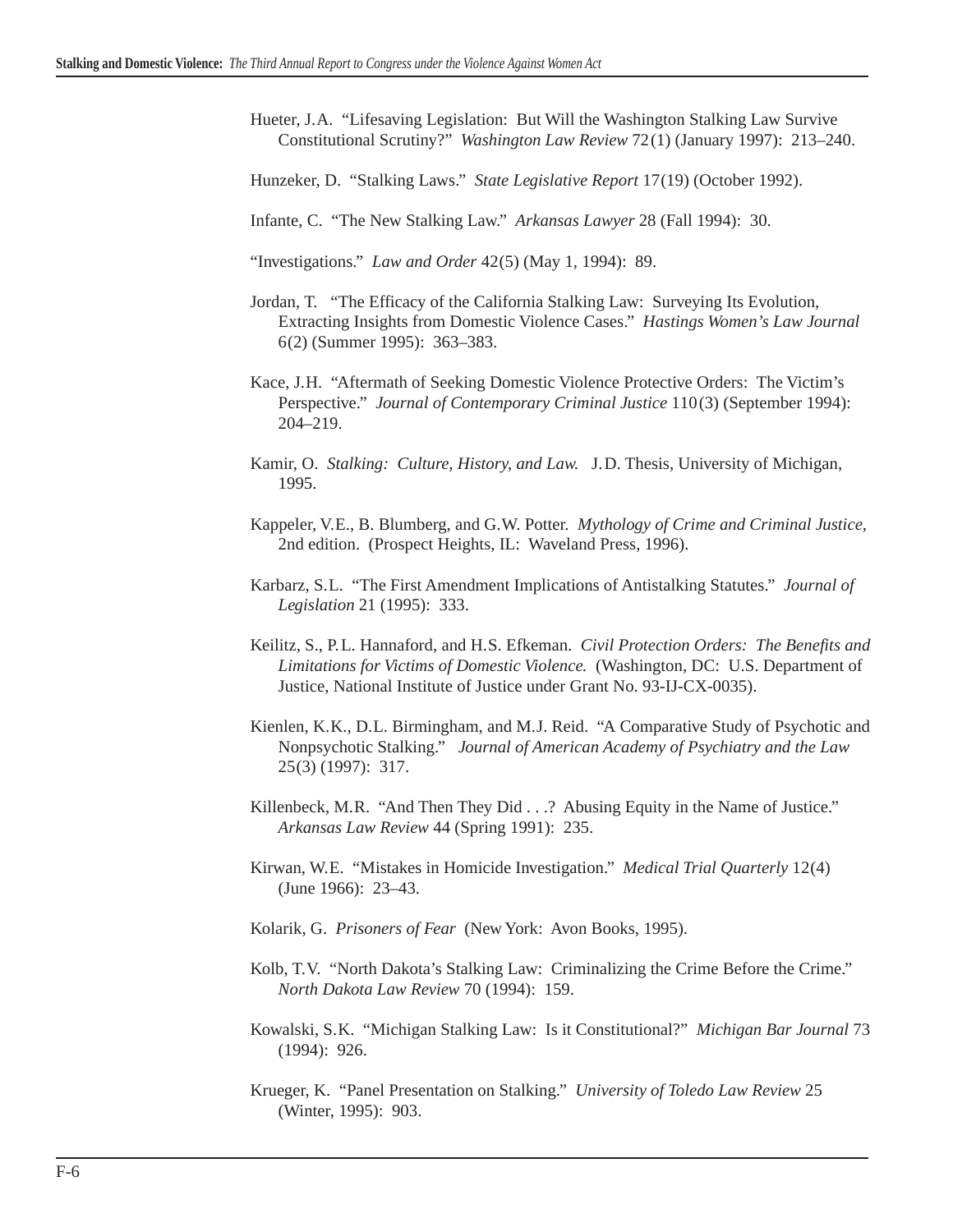- Kurt, J.L. "Stalking as a Variant of Domestic Violence." *Bulletin of the American Academy of Psychiatry and the Law* 23(2) (1995): 219–230.
- Landau, E. *Stalking.* (New York: Franklin Watts, 1996).
- Lane, J. "Threat Management Fills Void in Police Services." *The Police Chief* 59(8) (August 1992): 27.
- Langan, P.A., and J.M. Dawson. *Spouse Murder Defendants in Large Urban Counties.*  (Washington, DC: U.S. Department of Justice, Bureau of Justice Statistics, September 1995).
- Lardner, Jr., G. *The Stalking of Kristin: A Father Investigates the Murder of His Daughter.* (New York: Onyx, 1995).
- Lawson–Cruttenden, T., and B. Hussain. "Psychological Assault and Harassment." *New Law Journal* 146(6759) (1996): 1326–27.
- Leong, G.B. "De Clerambault Syndrome (Erotomania) in the Criminal Justice System: Another Look at This Recurring Problem." *Journal of Forensic Sciences* 39(2) (March 1994): 378–385.
- Lewin, T. "New Laws Address Old Problem: The Terror of Stalker's Threats." *The New York Times* (February 8, 1993): A1.
- Lindsey, M. *Terror of Batterer Stalking: A Guideline for Intervention.* (Littleton, CO: Gylantic Publishing Company, 1993).
- Lingg, R.A. "Stopping Stalkers: A Critical Examination of Anti-Stalking Statutes." *St. John's Law Review* 67(2) (Spring 1993): 347–381.
- Loving, B. "DMV Secrecy: Stalking and Suppression of Speech Rights." *The Catholic University of America Commlaw Conspectus* 4 (Summer 1996): 203.
- Markman, R.M.D., and R. Labrecque. *Obsessed: The Stalking of Theresa Saldana.*  (New York: William Morrow, 1994).
- Marks, C.A. "The Kansas Stalking Law: A 'Credible Threat' to Victims; A Critique of the Kansas Stalking Law and Proposed Legislation." *Washburn Law Journal* 36(3) (Summer 1997): 468–498.
- Maschke, K.J., editor. *The Legal Response to Violence Against Women.* (New York: Garland, 1997).
- McAnaney, K., L.A. Curliss, and C.E. Abeyta–Price. "From Imprudence to Crime: Anti-Stalking Laws." *Notre Dame Law Review* 68(4) (April 1993): 819–909.
- McCann, J.T. "Obsessive Attachment and the Victimization of Children: Can Antistalking Legislation Provide Protection?" *Law and Psychology Review* 19 (Spring 1995): 93.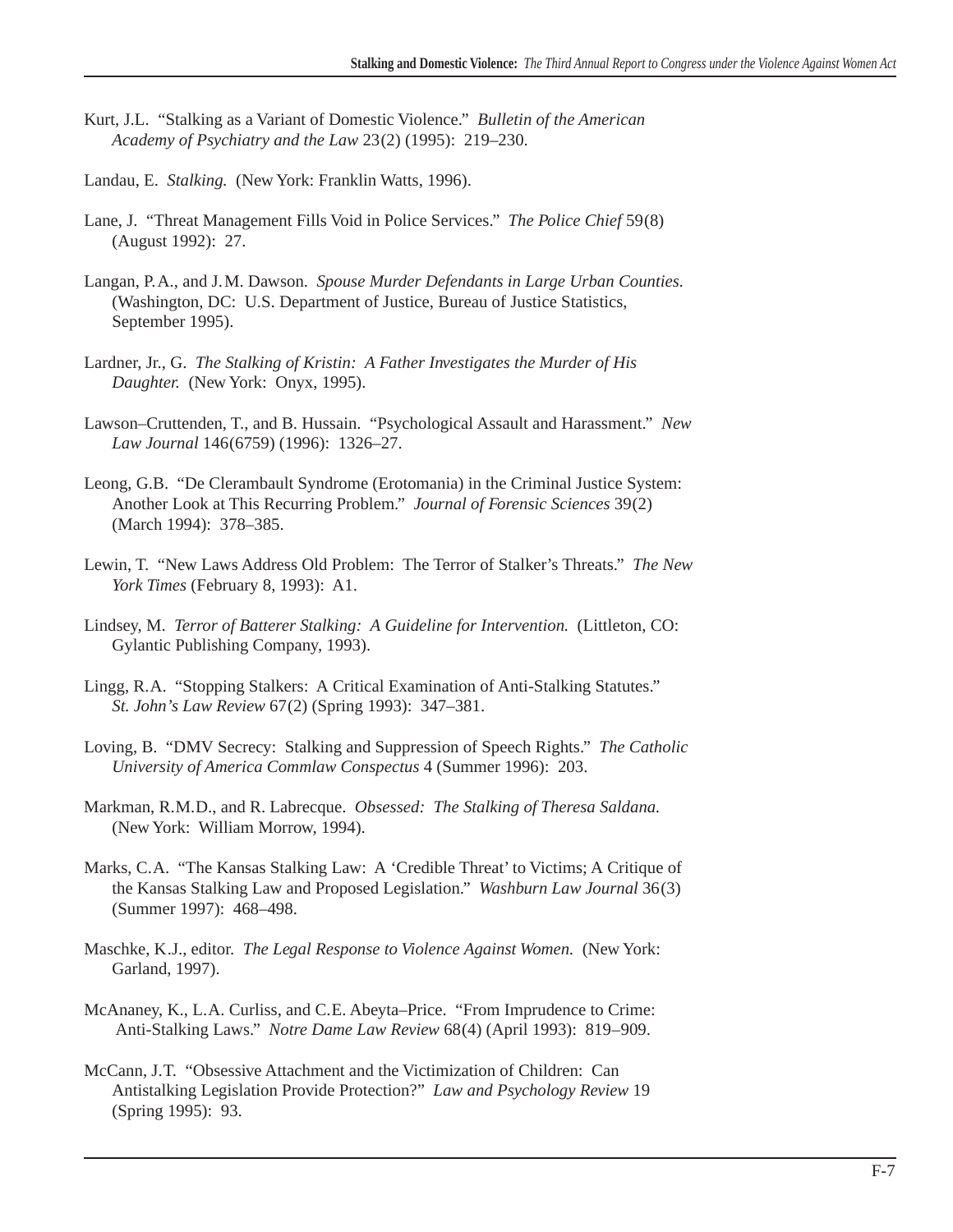- McCreedy, K.R., and B.G. Dennis. "Sex-Related Offenders and Fear of Crime on Campus." *Journal of Contemporary Criminal Justice* 12(1) (1996): 68–81.
- Meloy, J.R. "Demographic and Clinical Comparison of Obsessional Followers and Offenders with Mental Disorders." *American Journal of Psychiatry* 152(2) (February 1995): 258+.
- Meloy, J.R. "Stalking (Obsessional Following): A Review of Some Preliminary Studies." *Aggression and Violent Behavior* 1(2) (Summer 1996): 147–162.
- Meloy, J.R. "The Clinical Risk Management of Stalking: 'Someone Is Watching Over Me' " *American Journal of Psychotherapy* 51(2) (1997): 174–184.
- Meloy, J.R. editor. *The Psychology of Stalking: Clinical and Forensic Perspectives.*  (San Diego: Academic Press, 1998).
- Michigan Legislature. *Domestic Violence, Stalking, Date Rape: An Information Guide.*  (Lansing, MI: The Legislature, 1995).
- Milano, S.M. *Defending Our Lives: Protecting Yourself from Domestic Violence and Stalking.* (Chicago: Noble, 1995).
- *Minnesota Coalition Against Sexual Assault Training Manual.* (Minneapolis, MN: Minnesota Coalition Against Sexual Assault, n.d.).
- Morin, K.S. "The Phenomenon of Stalking: Do Existing State Statutes Provide Adequate Protection?" *San Diego Justice Journal* 1(1) (Winter 1993): 123.
- Mullen, P. E., and M. Pathe. "Stalking and the Pathologies of Love." *Australian and New Zealand Journal of Psychiatry* 28(3) (September 1994): 469.
- National Criminal Justice Association. *Project to Develop a Model Anti-stalking Code for States.* (Washington, DC: U.S. Department of Justice, National Institute of Justice, October 1993).
- National Criminal Justice Association. "Three Courts Uphold Stalking Laws: Two States Clarify Statutory Language." *NCJA Justice Bulletin* 14(9)1–2 (September 1994): 12–14.
- National Criminal Justice Association. *Regional Seminar Series on Implementing Antistalking Codes.* (Washington, DC: U.S. Department of Justice, Bureau of Justice Assistance, June 1996).
- Nehilla, T.J. "Applying Stalking Statutes to Groups A First Amendment Freedom of Speech Analysis." *Dickinson Law Review* 99 (Summer, 1995): 1071.
- O'Malley, S. "Nowhere to Hide: Why the New Stalking Laws Still Don't Protect Women." *Redbook* 188(1) (November 1996): 120+.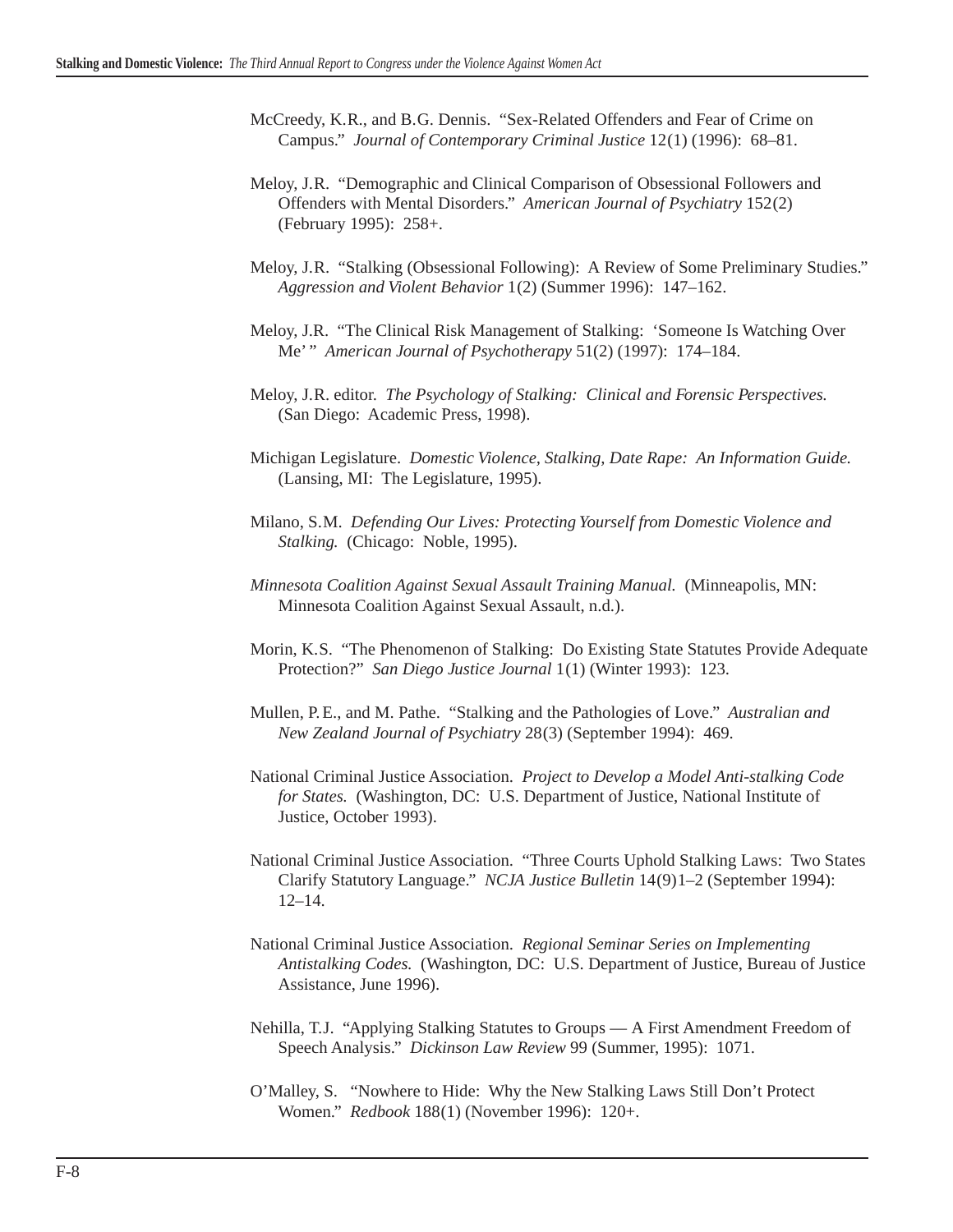- O'Malley, S., and S.A. Newman. "Horror in Brooklyn Heights." *New York* 27(23) (June 6, 1994): 24+.
- O'Reilly, G.W. "Illinois' Stalking Statute: Taking Unsteady Aim at Preventing Attacks." *John Marshall Law Review* 26(4) (Summer 1993): 821–864.
- Orion, D.R. *I Know You Really Love Me: A Psychiatrist's Journal of Erotomania, Stalking, and Obsessive Love.* (Indianapolis, IN: Macmillan General Reference, 1997).
- Orion, D.R. "Dear Doctor, I know you love me. . ." *Medical Economics* 72(5) (March 1995): 143+.
- Pappas, D.M. "When a Stalker's Hot Pursuit Turns Coldly Calculated Chase in Minnesota: How Specific Need Expressions of Intent Be or Do Actions Speak Louder Than Words?" *Hamline Law Review* 20(2) (Winter 1996): 371–393.
- Patton, E.A. "Stalking Laws: In Pursuit of a Remedy." *Rutgers Law Journal* 25(2) (Winter 1994): 465–515.
- Perez, C. "Stalking: When Does Obsession Become a Crime?" *American Journal of Criminal Law* 20(2) (Winter 1993): 263–280.
- Phipps, M.P. "North Carolina's New Anti-Stalking Law: Constitutionally Sound, But Is It Really a Deterrent?" *North Carolina Law Review* 71(6) (September 1993): 1933–1953.
- Pilon, M. "*Anti-Stalking" Laws: The United States and Canadian Experience.*  (Ottawa: Library of Parliament, Research Branch, 1993).
- Poling, B.E. "Stalking: Is the Law Hiding in the Shadows of Constitutionality?" *Capitol University Law Review* 23(1994): 279.
- Proctor, M. "Stalking: A Behavioral Overview With Case Management Strategies." *Journal of California Law Enforcement* 29(3) (September 1995): 63–69.
- "Protecting the Victims." *The Los Angeles Daily Journal* (January 24, 1996): 6. (from the Klamath Falls, Oregon *Herald* and *News*) (Editorial).
- Puente, M. "Legislators Tackling the Terror of Stalking But Some Experts Say Measures Are Vague." *USA Today* (July 21, 1992): A9.
- Riggs, S., M. Romano, J. Starkweather, and B. Waaler. *Domestic Stalking: Prevalence, Protection and Policies.* (Williamsburg, VA: College of William and Mary, Center for Public Policy Research, December 1997).
- Roberts, A.R., and S.F. Dziegielewski. "Assessment Typology and Intervention With the Survivors of Stalking." *Aggression and Violent Behavior* 1(4) (Winter 1996): 359–368.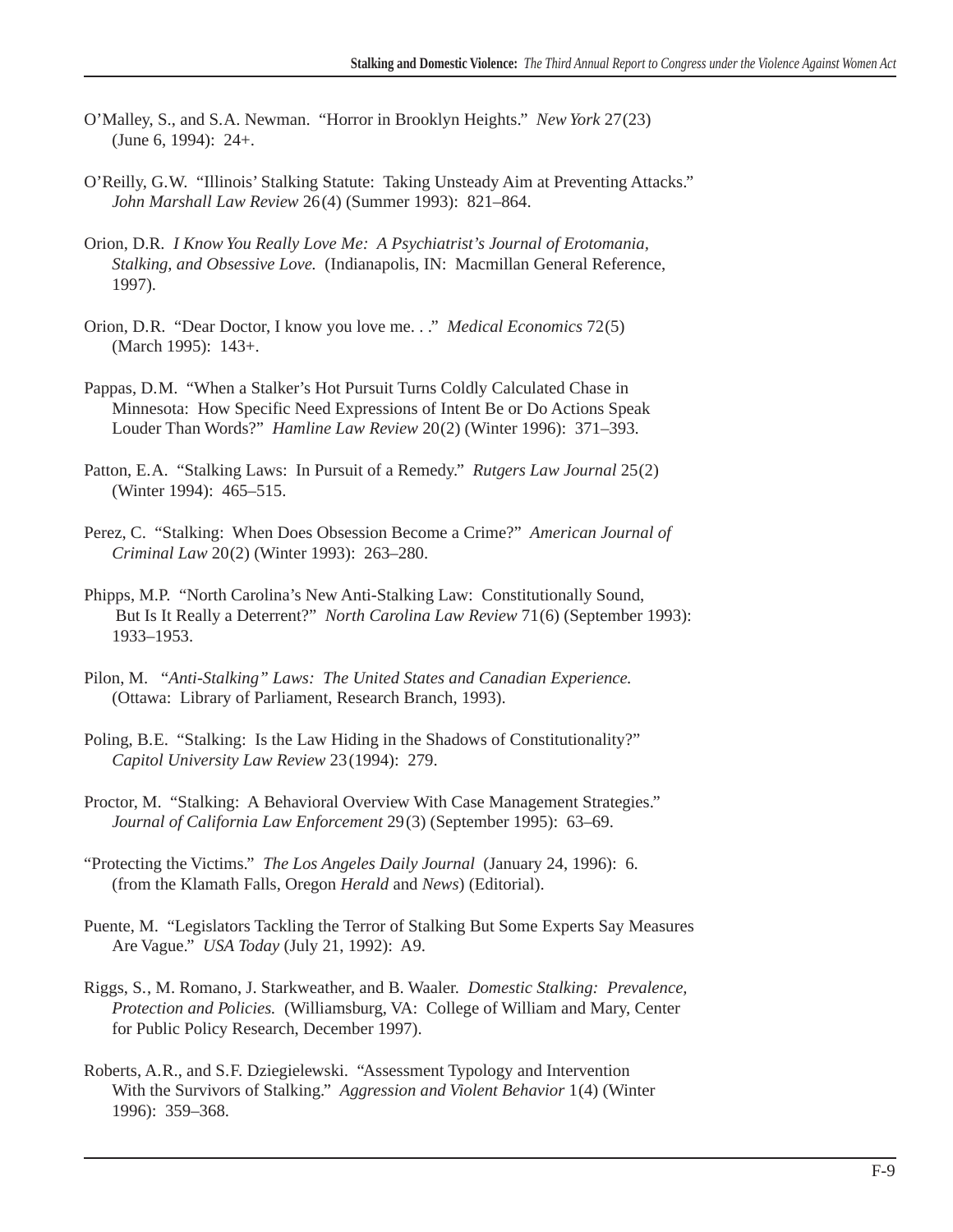- Romans, J.S.C., J.R. Hays, and T.K. White. "Stalking and Related Behaviors Experienced by Counseling Center Staff Members from Current or Former Clients." *Professional Psychology, Research and Practice* 27(6) (December 1996): 595.
- Roscha, N. "The Anti-Stalking Law of Ohio: Will It Pass Constitutional Muster?" *University of Dayton Law Review* 19(2) (Winter 1994): 749–781.
- Rosman, J.B. "Survey of Florida Law: Domestic Violence: Recent Amendments to the Florida Statutes." *Nova Law Review* 20 (1995): 117.
- Ross, E.S. "E-Mail Stalking: Is Adequate Legal Protection Available?" T*he John Marshall Journal of Computer and Information Law* 13(3) (Spring 1995): 405.
- Safran, C. "A Stranger Was Stalking Our Little Girl." *Good Housekeeping* 215(5) (November 1992): 185.
- Salame, L. "A National Survey of Stalking Laws: A Legislative Trend Comes to the Aid of Domestic Violence Victims and Others." *Suffolk University Law Review* 27(67) (Spring 1993): 67–111.
- Sanford, B.S. "Stalking Is Now Illegal: Will a Paper Law Make a Difference?" *Thomas M. Cooley Law Review* 10(2) (May 1993): 409–442.
- Schaum, M., and K. Parrish. *Stalked!: Breaking the Silence on the Crime of Stalking in America.* (New York: Pocket Books, 1995).
- Scocas, E., *et al.*, *Domestic Violence in Delaware, 1994: An Analysis of Victim to Offender Relationships.* (Dover, DE: Delaware Statistical Analysis Center, 1996).
- Seigel, J. "Look Who's Stalking: Cyndy Garvey Is Smart, Attractive and Talented. She Just Has a Little Trouble Letting Go. . ." *Los Angeles Magazine* 41(5) (May 1996): 68+.
- Sherman, W. "Stalking: The Nightmare That Never Ends." *Cosmopolitan* 216(4) (April 1994): 198.
- Simakis, A. "Why the Stalking Laws Aren't Working." *Glamour* 94(5) (May 1996): 244–247+.

Skalias, L., and B. Davis. *Stalked: A True Story.* (Arlington, TX: Summit, 1994).

- Sloan, C.O. "Standing Up to Stalkers: South Carolina's Antistalking Law Is a Good First Step." *South Carolina Law Review* 45(2) (Winter 1994): 383–427.
- Smolove, J. "Voice of the Torturer: An Abducted Girl's Mother Helps Track a Man Who May Have Harassed Her by Phone for Two Decades." *Time* 146(25) (December 18, 1995): 51.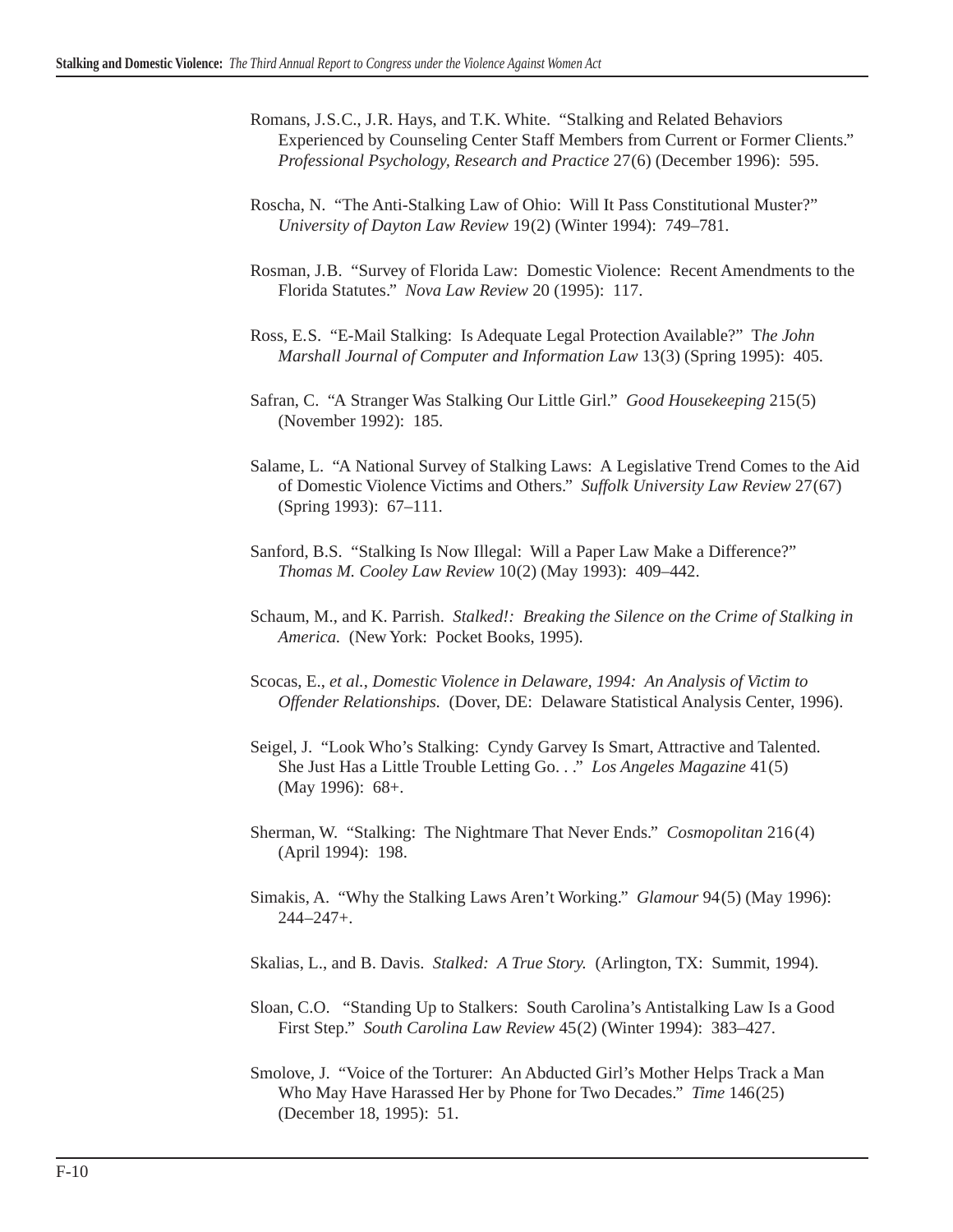- Sneirson, A.M. "No Place to Hide: Why State and Federal Enforcement of Stalking Laws May be the Best Way to Protect Abortion Providers." *Washington University Law Quarterly* 73 (1995): 635.
- Sohn, E.F. "Antistalking Statutes: Do They Actually Protect Victims?" *Criminal Law Bulletin* 30(3) (May–June 1994): 203–241.
- "Stalking: It's More Than Just a TV Star's Gag Material." *Security Management Bulletin*  2416 (August 25, 1995): 1–3.
- Stasi, L. "Someone Is Stalking Me." *Ladies Home Journal* 114(1) (January 1997): 323+.
- State Justice Institute. *Validity and Use of Evidence Concerning Battering and Its Effects in Criminal Trials: Report Responding to Section 40507 of the Violence Against Women Act.* (Alexandria, VA: Author, 1996).
- Stearns, H.M. "Stalking Stuffers: A Revolutionary Law to Keep Predators Behind Bars." *Santa Clara Law Review* 35 (1995): 1027.
- Thomas, K.R. *Anti-Stalking Statutes: Background and Constitutional Analysis.*  (Washington, DC: Congressional Research Service, Library of Congress, 1992).
- Thomas, K.R. "How to Stop the Stalker: State Antistalking Laws." *Criminal Law Bulletin* 29(2) (March–April 1993): 124–136.
- Thompson, T. "When Eager Lover Becomes the Relentless Stalker." *The Washington Post* (April 17, 1994): A1.
- Tjaden, P. "Stalking in America: Findings From the National Violence Against Women Survey." (Washington, DC: U.S. Department of Justice, National Institute of Justice and the Centers for Disease Control and Prevention, April 1998, under Grant. No. 93-IJ-CX-0012).
- Tolhurst, K.W. "A Search for Solutions: Evaluating the Latest Anti-Stalking Developments and the National Institute of Justice Model Stalking Code." *William & Mary Journal of Women and the Law* 1(1) (Fall 1994): 269.
- Toobin, J. "Annals of Law: Stalking in L.A." *The New Yorker* 73(2) (February 1997): 72.
- Truppa, M. "Suburban Prosecutors Call Stalking Law Too Strict." *Chicago Daily Law Bulletin* (February 12, 1993): 3.
- Tucker, J.T. "Stalking the Problems with Stalking Laws: The Effectiveness of Florida Statutes Section 784.048." *Florida Law Review* 45(4) (September 1993): 609–707.
- Turl, P. "Stalking Is a Public Problem." *The New Law Journal* 144(6647) (May 1994): 632.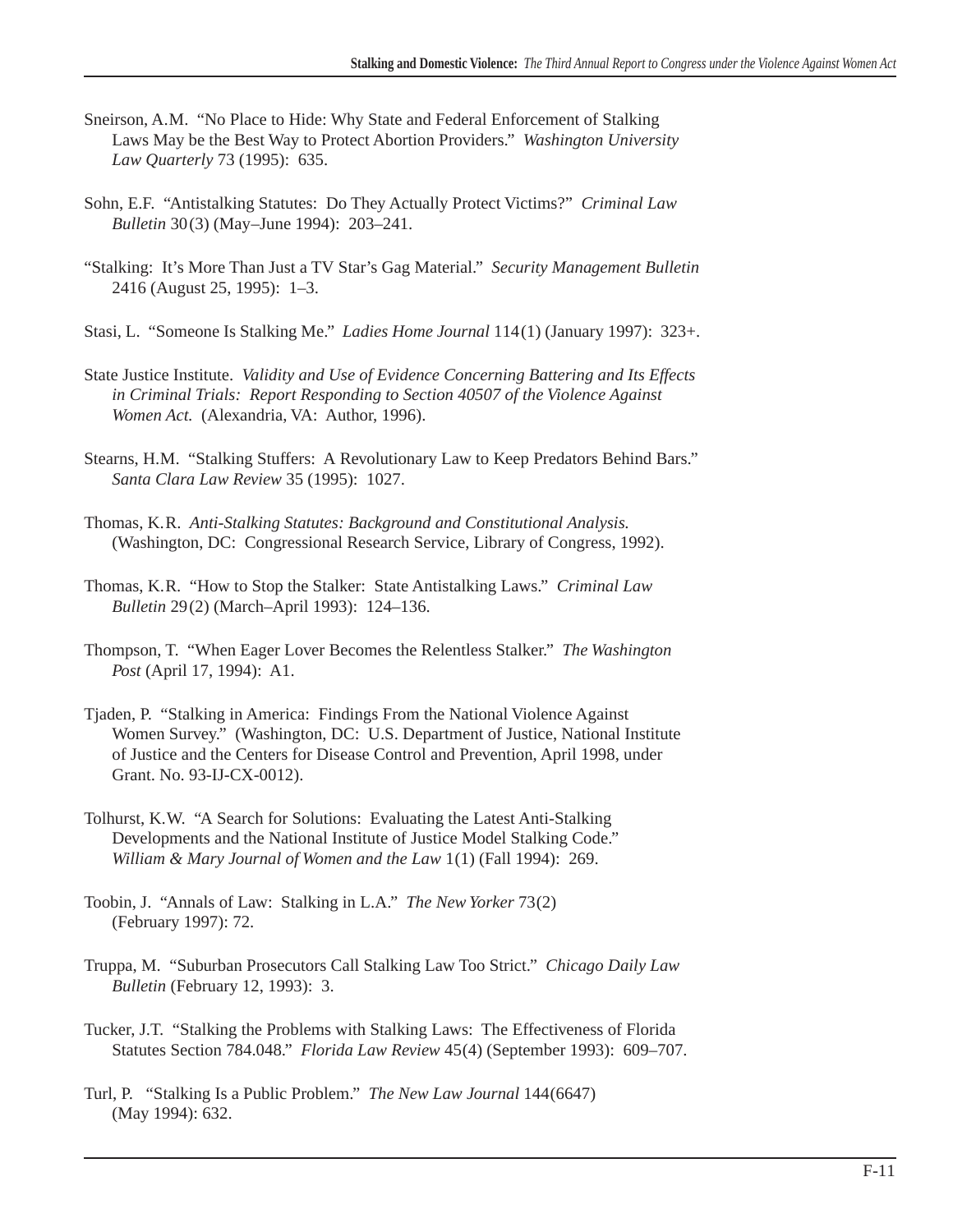- Tuston, A., and J.C. Smith. "Case and Comment: Inflicting Harm." *Criminal Law Review* 1996(5) (May 1996): 331–334+.
- Tuten, L., and E. Sherman. "I Was Stalked." *McCall's* 122(1) (August 1995): 55+.
- U.S. Congress. "Introduction and Consultation of S. 15." *Report on the Violence Against Women Act of 1991.* 102nd Cong., 1st Sess., October 29, 1991.
- U.S. Congress. Senate Committee on the Judiciary. *Antistalking Legislation: Hearing before the Senate Judiciary Committee.* 102nd Cong., 2nd Sess., September 19, 1992. Report 102–1073.
- U.S. Congress. Senate Committee on the Judiciary. *Antistalking Legislation: Hearing September 29, 1992, on S. 2922, a Bill To Assist the States in the Enactment of Legislation to Address the Criminal Act of Stalking Other Persons.* 102nd Cong., 2nd Sess. Report 102–1073.
- U.S. Congress. Senate Committee on the Judiciary. *Antistalking Proposals: Hearings before the Committee on the Judiciary on Combating Stalking and Family Violence.*  103rd Cong., 1st Sess., March 17, 1993. Report 103–206.
- U.S. Congress. House Subcommittee on Civil and Constitutional Rights of the Committee on the Judiciary. *Crimes of Violence Motivated by Gender* Hearing. November 16, 1993.
- U.S. Congress. House Committee on the Judiciary. *Report on the Interstate Stalking Punishment and Prevention Act of 1996.* 104th Cong., 2nd Sess., May 6, 1996. Report 104–557.
- U.S. Congress. Senate Committee on the Judiciary. *Combating Violence Against Women: Hearing May 16, 1996 on S. 1729, a Bill to Amend Title 18, United States Code, with Respect to Stalking.* 104th Cong., 2nd Sess. Report 104–842.
- Varn, R.J., and C. McNeal. "Point/Counterpoint. Are Anti-Stalking Laws Fatally Flawed?" *State Government News* 36(8) (August 1993): 9.
- Walker, J.M. "Antistalking Legislation: Does It Protect the Victim Without Violating the Rights of the Accused?" *Denver University Law Review* 71(1) (1993): 273.
- Wallace, H. "Stalkers, The Constitution, and Victims' Remedies." *Criminal Justice* 10(1) (Spring 1995): 16–19+.
- Wallace, H. *Family Violence: Legal, Medical, and Social Perspectives.* (Needham Heights, MA: Allyn and Bacon, 1996).
- Wallace, H., and K. Kelty. "Stalking and Restraining Orders: A Legal and Psychological Perspective." *Journal of Crime and Justice* 18(2) (1995): 99–111.
- Wallace, J.H., and J. Silverman. "Stalking and Post Traumatic Stress Syndrome." *Police Journal* 69(3) (1996): 203–206.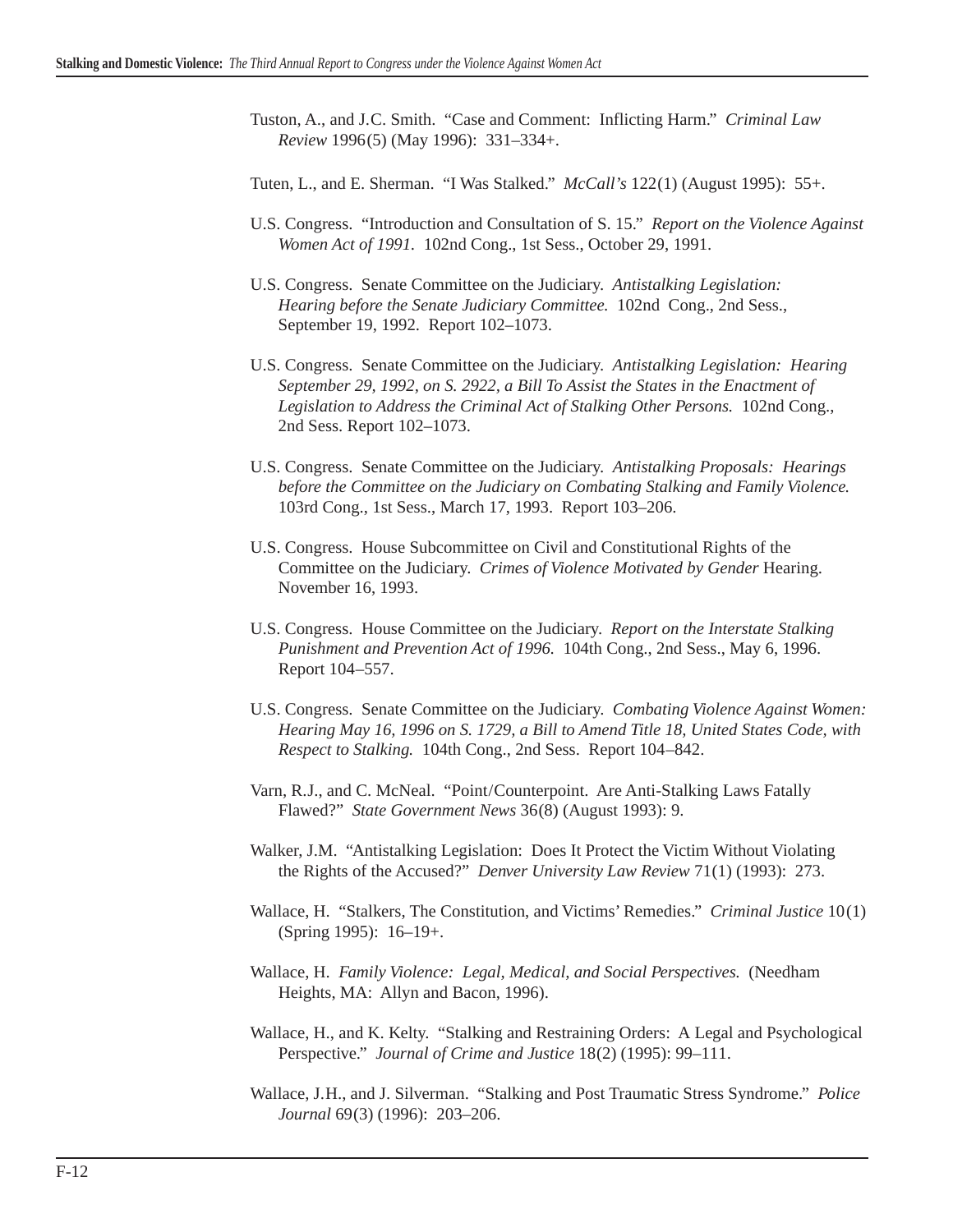Wallis, M. "Outlawing Stalkers." *Policing Today* (UK) 2(4) (1996): 25–29.

- Walsh, K.L. "Comment: Safe and Sound at Last? Federalized Anti-Stalking Legislation in the United States and Canada." *Dickinson Journal of International Law* 14 (Winter, 1996): 373.
- Ward, C. "Minnesota's Anti-Stalking Statute: A Durable Tool to Protect Victims from Terroristic Behavior." *Law and Inequality: A Journal of Theory and Practice* 12(2) (June 1994): 613–647.
- Waugh, D. "Stalking." *Canadian Medical Association Journal* 154(7) (April 1996): 1088.
- Way, C.R. "The Criminalization of Stalking: An Exercise in Media Manipulation and Political Opportunism." *McGill Law Journal* 39(2) (June 1994): 379.
- Welch, J.M. "Stalking and Anti-Stalking Legislation: A Guide to the Literature of a New Legal Concept." *RSR: Reference Services Review* 213(3) (1995): 53.
- Wells, C. "Stalking: The Criminal Law Response." *Criminal Law Review* (1997) (July 1997): 463–470.
- Wells, K. "California's Anti-Stalking Law a First." *Law Enforcement Quarterly*  (August–October 1996): 1–12.
- Wells, K. "Stalker Interviews Are Crucial." *Law Enforcement Quarterly*  (November 1996–January 1997): 9–12, 31.
- Whitelaw, K. "Fear and Dread in Cyberspace." *U.S. News & World Report* 121(18) (November 4, 1996): 50.
- Wickens, J.C. "Michigan's New Anti-Stalking Laws: Good Intentions Gone Awry." *Detroit College of Law Review* 1994(1) (Spring 1994): 157–209.
- Williams, W.L., J. Lane and M.A. Zona. "Stalking, Successful Intervention Strategies." *The Police Chief* 62(2) (February 1996): 24–26.
- Wills, C. "Stalking: The Criminal Law Response." *Criminal Law Review* 1997 (July): 463–470.
- Wisconsin Department of Justice. *Report of 1996 Arrests for Stalking/Harassment in Wisconsin.* (Madison, WI: Author, 1996).
- Wolffe, B. "Stalking Workplace Violence: Threats to Employees Require Prompt and Reasonable Responses by Management." *Legal Times* (May 29, 1995): 32.
- Wright, J.A., A.G. Burgess, A.W. Burgess, and A.T. Laszlo. "A Typology of Interpersonal Stalking." *Journal of Interpersonal Violence* 11(4) (December 1996): 487–502.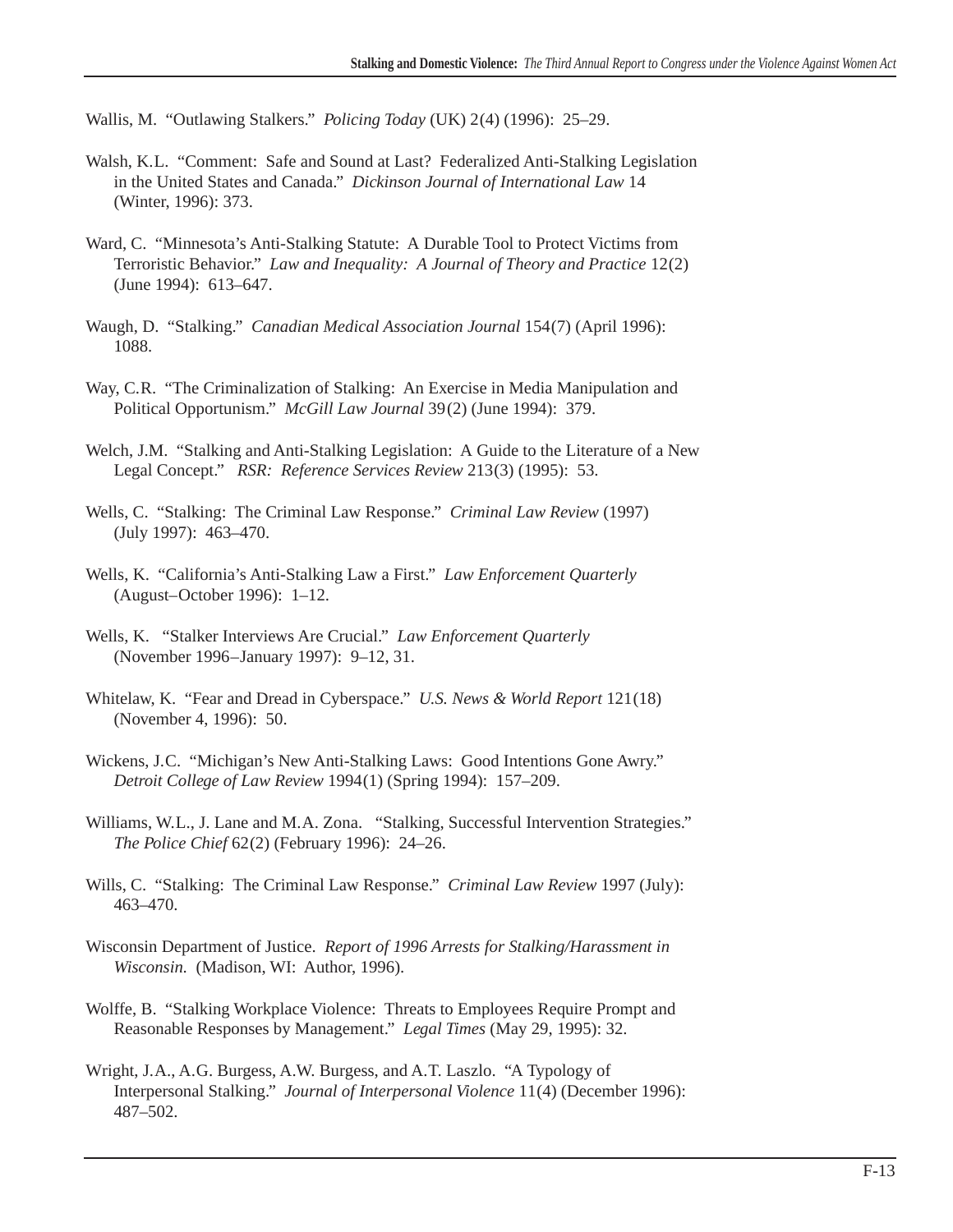- Wright, J.A., A.G. Burgess, and J.E. Douglas. "Investigating Stalking Crimes." *Journal of Psychosocial Nursing and Mental Health* 33(9) (September 1995): 38.
- Wright, J.S., *et al.*, "Typology of Interpersonal Stalking." *Journal of Interpersonal Violence* 11(4) (December 1996): 487–502.
- Zona, M.A., K.K. Sharma, and J. Lane. "Comparative Study of Erotomanic and Obsessional Subjects in a Forensic Sample." *Journal of Forensic Sciences* 38(4) (April 1993): 894–903.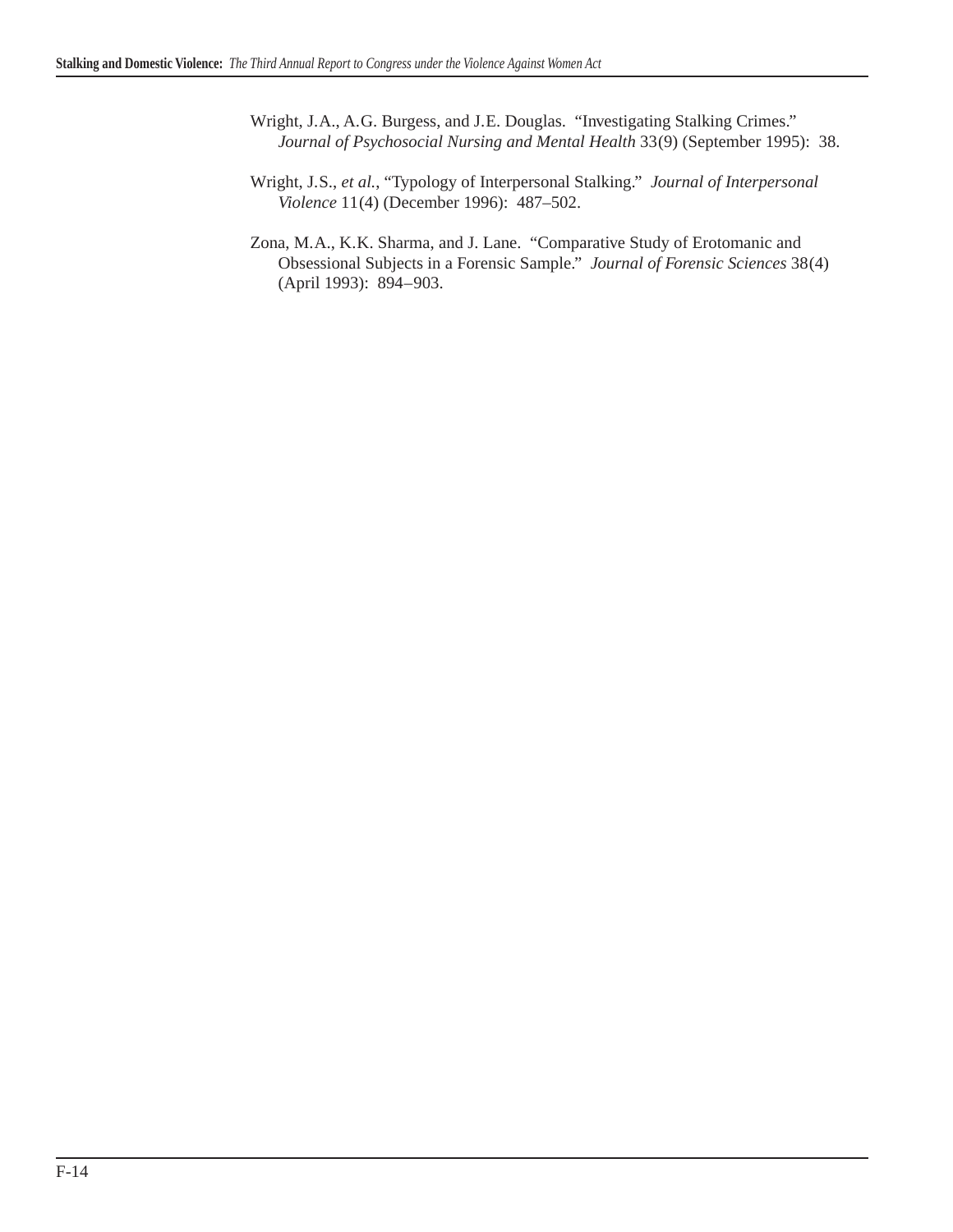### **Appendix G LIST OF CONTACTS FOR SENTENCING AND SUPERVISION OF STALKERS**

#### **CALIFORNIA**

#### **San Diego County District Attorney's Office**

Contact: Mr. Wayne Maxey D.A. Investigator Stalking Unit Special Operations Division San Diego County District Attorney's Office 330 W. Broadway, Suite 1340 San Diego, CA 92101 Tel.: (619) 515–8900 Fax: (619) 685–6689

#### **COLORADO**

#### **AMEND**

Contact: Mr. Robert C. Gallup Executive Director AMEND 789 Sherman Street, Suite 580 Denver, CO 80203 Tel.: (303) 832–6363 Fax: (303) 832–6364

#### **Colorado Springs Police Department**

Contact: Det. Howard E. Black Domestic Violence Unit Colorado Springs Police Department 705 South Nevada Avenue Colorado Springs, CO 80903 Tel.: (719) 444–7765 Fax: (719) 444–7815

#### **Denver District Attorney's Office**

Contact: Mr. Steven R. Siegel Director of Program Development Denver District Attorney's Office 303 West Colfax, Suite 1300 Denver, CO 80204 Tel.: (303) 640–5195 Fax: (303) 640–3180

#### **DELAWARE**

#### **Family Court of the State of Delaware**

Contact: Mr. Michael Arrington Director of Special Court Services Family Court of the State of Delaware Family Court Administrative **Office** First Federal Plaza 704 King Street Wilmington, DE 19801 Tel.: (302) 577–2964 Fax: (302) 577–3092

#### **ILLINOIS**

#### **Cook County State's Attorney's Office**

Contacts:Ms. Pamela A. Paziotopolous Supervisor Domestic Violence Division Cook County State's Attorney's **Office** 1340 Michigan Avenue, Room 400 Chicago, IL 60605 Tel.: (312) 341–2866 Fax: (312) 341–2806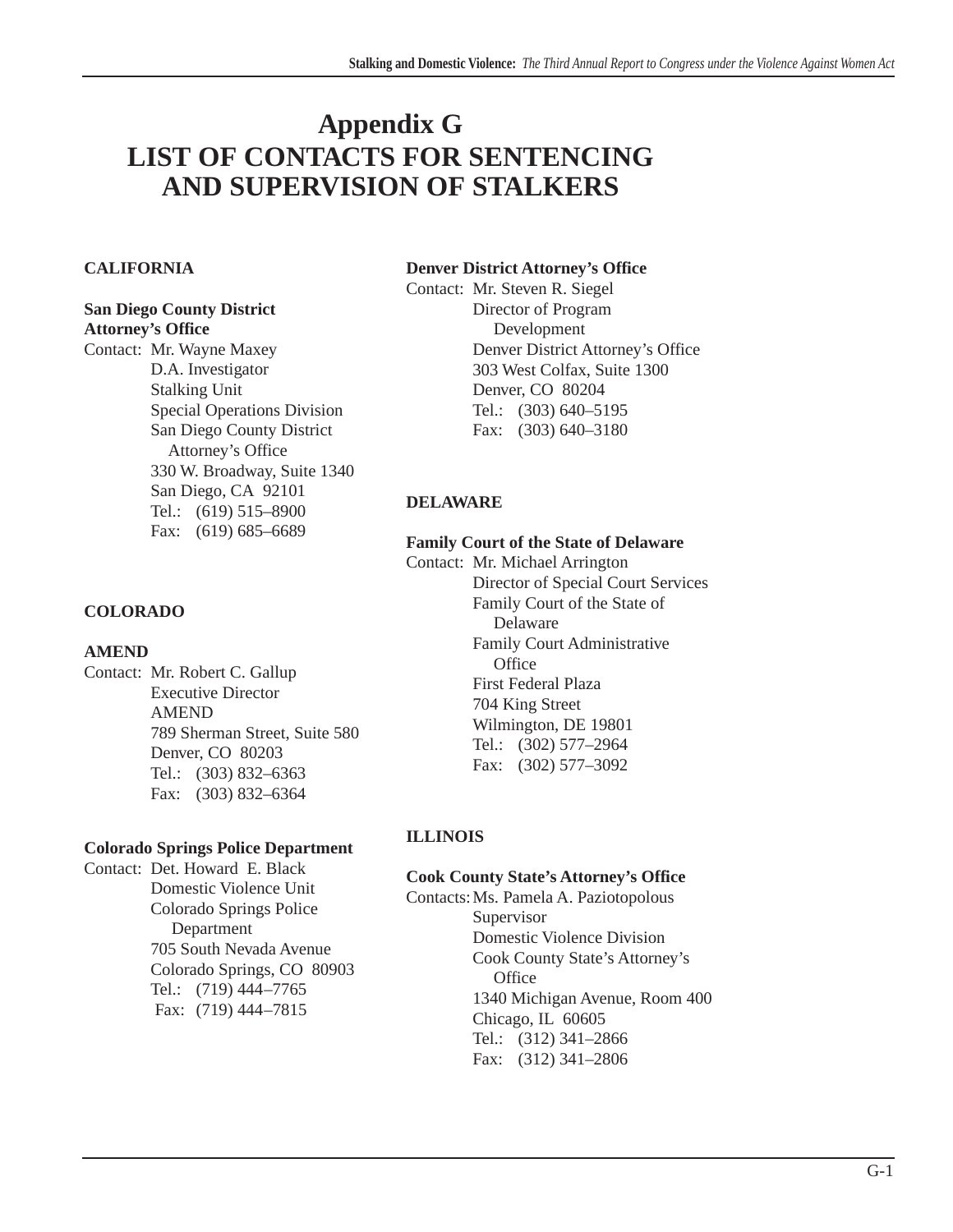Ms. Maura A. Slattery Assistant State's Attorney Domestic Violence Unit Cook County State's Attorney's **Office** 1340 Michigan Avenue, Room 400 Chicago, IL 60605 Tel.: (312) 341–2831 Fax: (312) 341–2806

## **NEW YORK**

## **Ithaca City Court**

Contact: Judge John Rowley Ithaca City Court 118 E. Clinton Street Ithaca, NY 14850 Tel.: (607) 273–2263 Fax: (607) 277–3702

# **Westchester County Probation Department**

Contacts:Mr. Robert Chace Assistant Commissioner for Family Court Services Westchester County Probation Department 112 East Post Road, 3rd Floor White Plains, NY 10601 Tel.: (914) 285–3528 Fax: (914) 285–3507

> Ms. Nancy M. Lick Chief of Research, Planning and Staff Development Westchester County Probation Department 112 East Post Road, 3rd Floor White Plains, NY 10601 Tel.: (914) 285–2296 Fax: (914) 285–3507

# **Westchester County District Attorney's Office**

Contact: Ms. Maryellen Martirano Second Deputy District Attorney Westchester County District Attorney's Office 111 Dr. Martin Luther King, Jr. Boulevard White Plains, NY 10601 Tel.: (914) 285–3000 Fax: (914) 285–3422

#### **IOWA**

## **Iowa Attorney General's Office**

Contact: Ms. Roxann M. Ryan Assistant Attorney General Iowa Attorney General's Office Hoover Building Des Moines, IA 50318 Tel.: (515) 281–5473 Fax: (515) 281–4209

## **MASSACHUSETTS**

## **Quincy District Court**

Contact: Mr. Andrew R. Klein Chief Probation Officer Quincy District Court Quincy, MA 02169 Tel.: (617) 325–4477 Fax: None

## **NEW HAMPSHIRE**

#### **Dover Police Department**

Contact: Mr. George E. Wattendorf City Prosecutor Prosecution City of Dover Police Department 46 Locust Street Dover, NH 03820 Tel.: (603) 743–6140 Fax: (603) 743–6063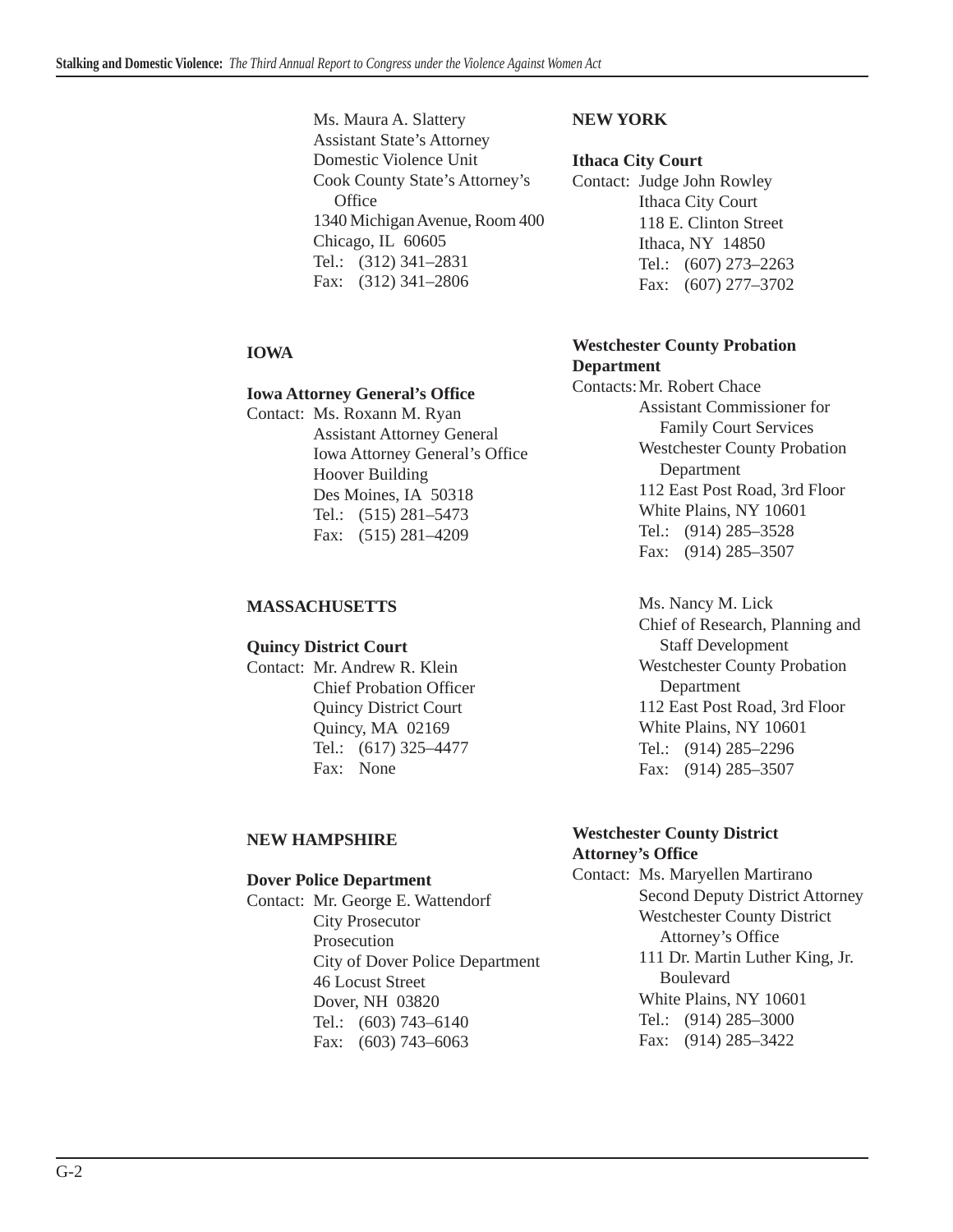# **Tompkins County Domestic Violence Prevention Coordinator**

Contact: Ms. Gwen P. Wilkinson Tompkins County Domestic Violence Prevention Coordinator 250 Troy Road Ithaca, New York 14850 Tel.: (607) 272–0123 Fax: (607) 272–3731

# **TENESSEE**

# **Nashville Metropolitan Police Department**

Contact: Det. Sgt. Mark A. Wynn Domestic Violence Division Nashville Metropolitan Police Department 60 Peabody Street Nashville, TN 37210 Tel.: (615) 880–3000 Fax: (615) 880–3033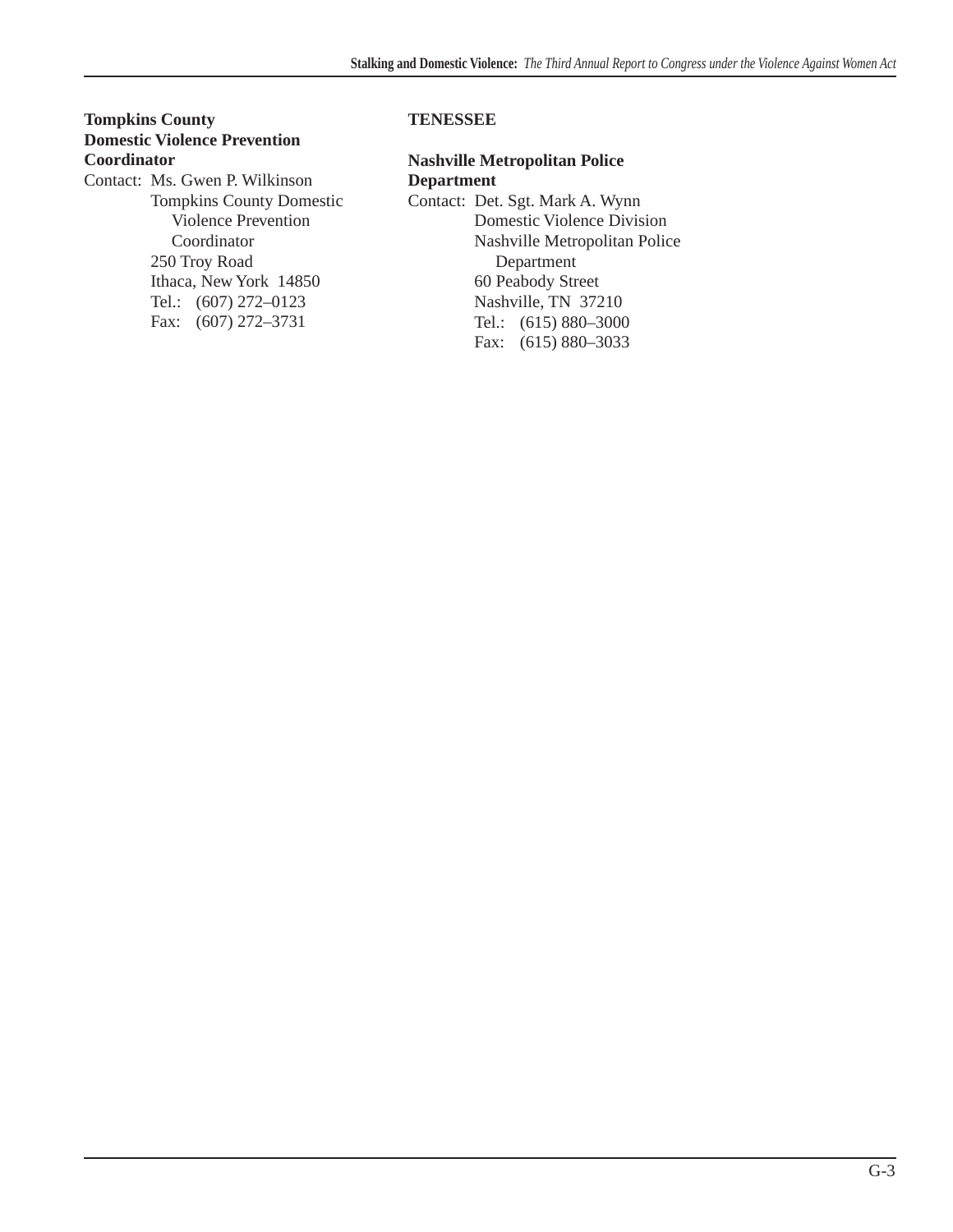# **U.S. Department of Justice Office of Justice Programs**

For copies of this report, please contact:

National Criminal Justice Reference Service Box 6000 Rockville, MD 20849-6000 (800) 851–3420 e-mail: *askncjrs@ncjrs.org* 

Violence Against Women Grants Office Office of Justice Programs U.S. Department of Justice Washington, DC 20531 Telephone: (202) 307–6026 Fax: (202) 305–2589 Homepage: *http://www.ojp.usdoj.gov/vawgo* 

You can view or obtain an electronic version of this document from the VAWGO homepage at the above address.